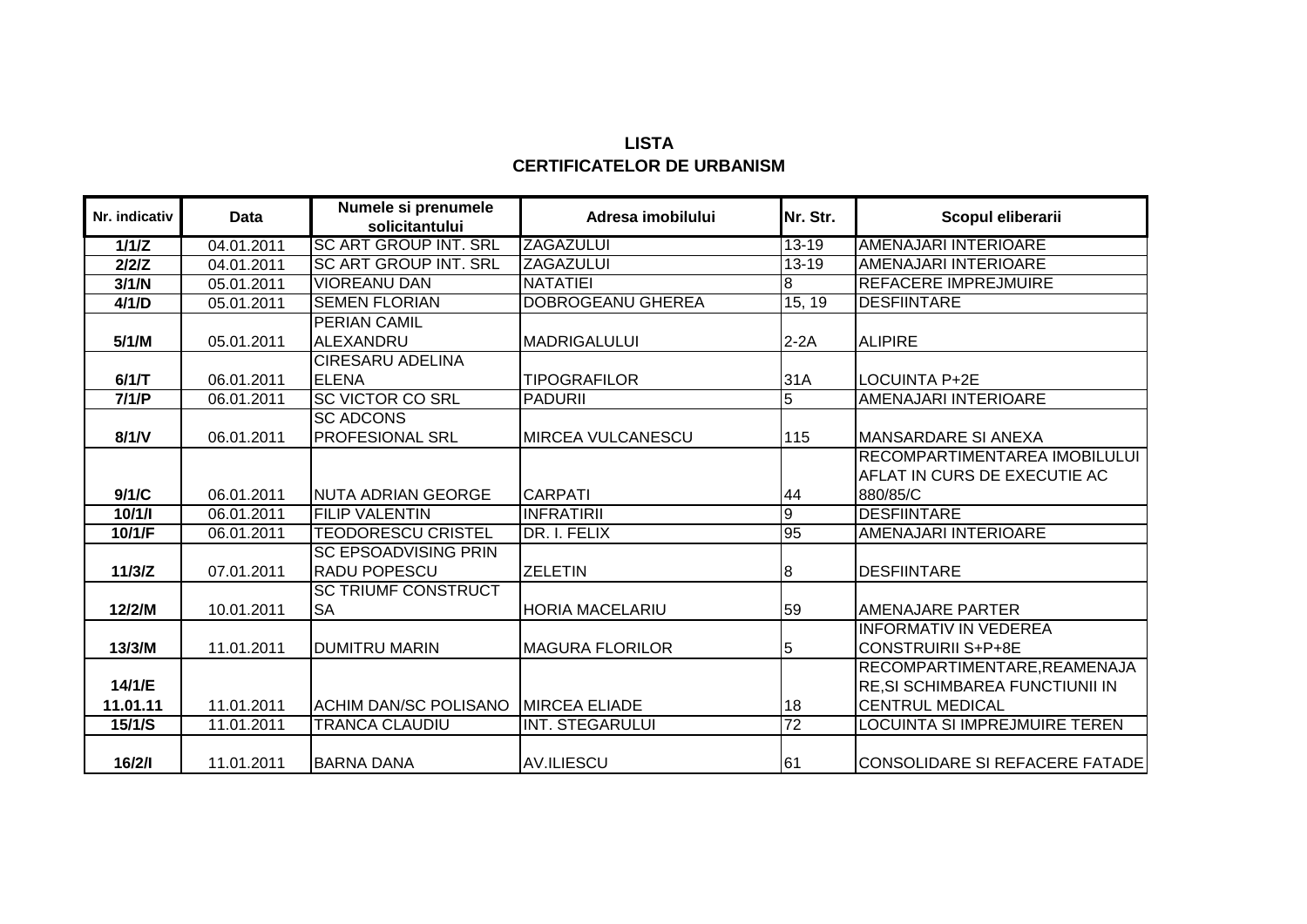|               |            | <b>STEBLEA-STEFLEA</b>       |                       |          | <b>CONSOLIDARE SI</b>               |
|---------------|------------|------------------------------|-----------------------|----------|-------------------------------------|
| 17/1/G        | 12.01.2011 | <b>STEFAN SIMION</b>         | <b>GALA GALACTION</b> | 9        | SUPRAETAJARE→SP+P+1E+M              |
| 18/2/P        | 12.01.2011 | <b>CIOCIOI IOANA</b>         | POPISTEANU            | 53       | <b>SUPRAETAJARE PARTIALA</b>        |
|               |            |                              |                       |          |                                     |
|               |            | <b>CLAUDIA DESIGN ART</b>    |                       |          |                                     |
| 19/4/M        | 12.01.2011 | <b>REPR. BARCAN GENTIANA</b> | <b>MASLINULUI</b>     | 32A      | LOCUINTA P+2E+M                     |
| 20/2/G        | 12.01.2011 | <b>GRIGORI VIRGIL</b>        | <b>GALILEIA</b>       | g        | <b>P+1E SI IMPREJMUIRE</b>          |
|               |            |                              |                       |          | MODIFICARI                          |
|               |            |                              |                       |          | FATADE, REFUNCTIONALIZARE, RECO     |
| 21/4/Z        | 12.01.2011 | <b>SC BATHCO INVEST</b>      | <b>ZAGAZULUI</b>      | 7        | <b>MPARTIMENTARE</b>                |
|               |            | <b>CONSTANTINESCU</b>        |                       |          | <b>INCHIDERE TERASE</b>             |
| <b>22/2/V</b> | 14.01.2011 | <b>TENCIUC</b>               | <b>VIRGILIU</b>       | 55-57    | AMENAJARI INTERIOARE                |
|               |            |                              |                       | $50-60,$ | ALIPIRE, IMPREJMUIRE BIROURI        |
| 23/3/P        | 14.01.2011 | <b>STOICIU ALEXANDRU</b>     | DR. PISCUL NOU        | 62-70    | $S+P+5E$                            |
|               |            | <b>GEORGESCU</b>             |                       |          |                                     |
| 24/5/M        | 14.01.2011 | <b>CONSTANTIN</b>            | <b>VERONICA MICLE</b> | 29       | SUPRAETAJARE 2S+P+8E                |
|               |            | <b>CONSTANTINESCU DAN</b>    |                       |          | MODIFICARE                          |
| 25/1/J        | 17.01.2011 | <b>DORIN</b>                 | <b>JIULUI</b>         | 131      | FATADE+LIFT+S+P+2E+M                |
|               |            |                              |                       |          | INTRARE IN LEGALITATE S+P+3E+       |
| 26/2/N        | 18.01.2011 | <b>SHAKERI DANIELA</b>       | <b>NISIPARI</b>       | 13A      | 4RETRAS                             |
|               |            |                              |                       |          |                                     |
|               |            | <b>TERINEANU ALEXANDRINA</b> |                       |          |                                     |
| 27/2/S        | 18.01.2011 | <b>TERINEANU OCTAVIAN</b>    | <b>SURORILOR</b>      | 129      | <b>INFORMARE</b>                    |
| 28/1/A        | 18.01.2011 | <b>SAIKALY GEORGES</b>       | <b>AEROGARII</b>      | 58-60    | <b>AVIZ DE OPORTUNITATE</b>         |
| 29/1/L        | 18.01.2011 | <b>BOTEA SAMUEL</b>          | <b>LIMPEJOAREI</b>    | 24       | <b>DESFIINTARE</b>                  |
| 30/1/B        | 18.01.2011 | <b>CONSTANTIN GABRIEL</b>    | <b>BUCEGI</b>         | 88       | LOCUINTA SP+P+1E+M                  |
|               |            |                              |                       |          | <b>IMPREJMUIRE CELULA POARTA</b>    |
| 31/3/S        | 18.01.2011 | <b>SC SKIN INVEST SRL</b>    | <b>OCNA SIBIULUI</b>  | 51A      | <b>PARCARE</b>                      |
|               |            |                              |                       |          | <b>INTRARE IN LEGALITATE SPATIU</b> |
| 32/2/C        | 18.01.2011 | <b>FALAHAH WAAID</b>         | <b>CHITILEI</b>       | 191      | <b>COMERICAL</b>                    |
| 33/2/A        | 18.01.2011 | <b>CALINA VIRGIL</b>         | <b>AEROGARII</b>      | 118-122  | <b>INFORMATIV</b>                   |
| 34/3/A        | 18.01.2011 | <b>CALINA VIRGIL</b>         | <b>AEROGARII</b>      | 118-122  | <b>INFORMATIV</b>                   |
| 35/4/P        | 18.01.2011 | <b>NICOLAE FLORIN AUREL</b>  | <b>PETRILA</b>        |          | <b>DEZMEMBRARE</b>                  |
|               |            | <b>PETCU MARIUS</b>          |                       |          |                                     |
| 36/2/E        | 24.01.2011 | PT. FEDERATIA SANITAS        | <b>EXPOZITIEI</b>     | 22-30    | IMOBIL MIXT S+P+3E-5E               |
| 37/2/D        | 24.01.2011 | <b>ANL</b>                   | DR. NISIPOASA         | 123-155  | <b>IMPREJMUIRE</b>                  |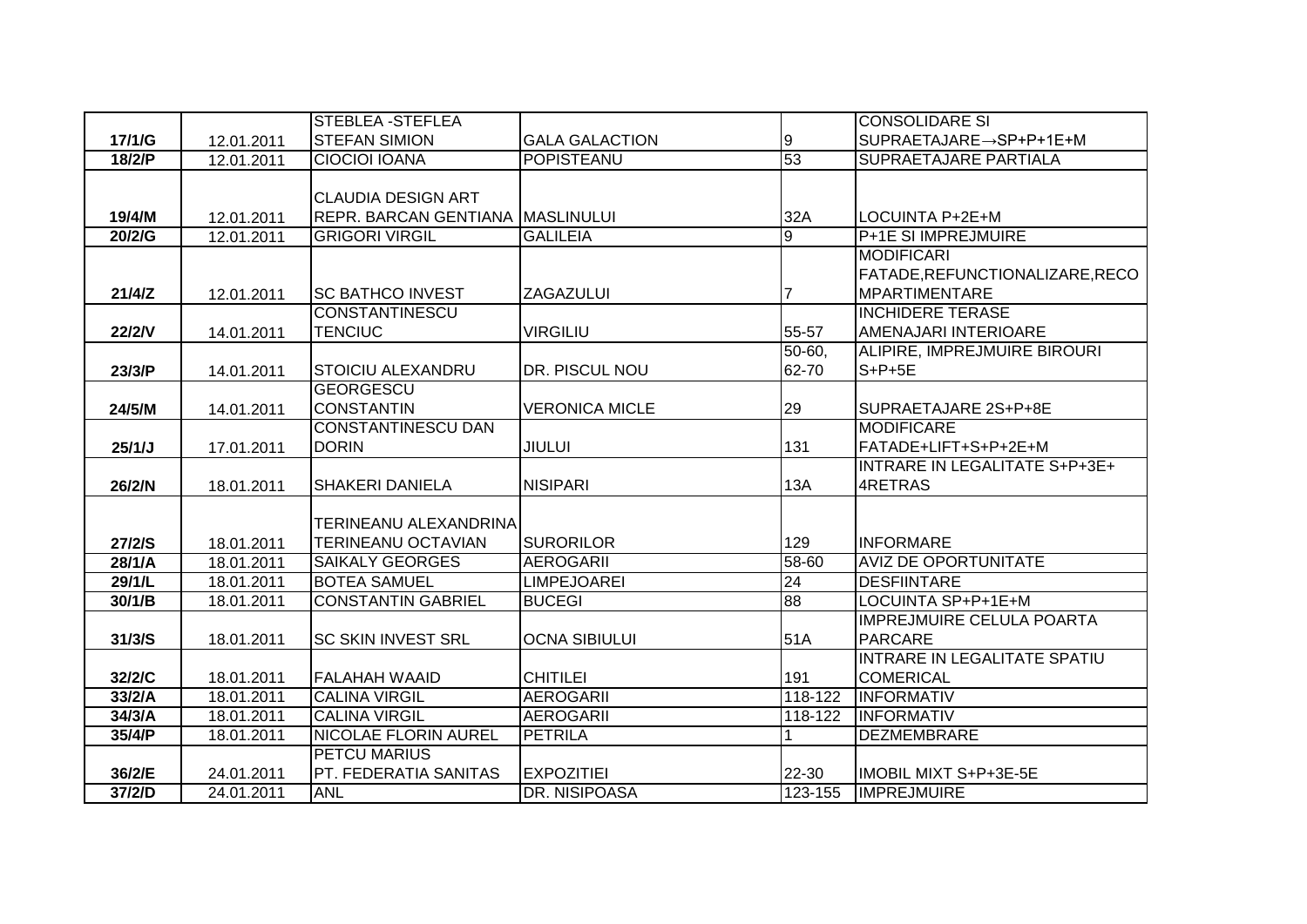|        |            | <b>EURO INTER TRADE</b>              |                                |                 | BIROURI+DEPOZIT PIESE AUTO P+3E     |
|--------|------------|--------------------------------------|--------------------------------|-----------------|-------------------------------------|
| 38/3/D | 24.01.2011 | <b>CORPORATION SRL</b>               | DR. LAPUS                      | 41-45           | <b>SI IMPREJMUIRE</b>               |
|        |            |                                      |                                |                 | BIROURI 2S+P+7E AVIZ                |
| 39/2/F | 24.01.2011 | <b>CATILLEJO INVEST SRL</b>          | <b>FLOREASCA</b>               | 141, 143        | <b>OPORTUNITATE</b>                 |
|        |            |                                      |                                |                 | INTOCMIRE SI PROMOVARE PUZ          |
| 40/3/F | 24.01.2011 | <b>ROMENERGO SA</b>                  | <b>FLOREASCA</b>               | 246A            | PT 3S+P+10E                         |
| 41/3/C | 24.01.2011 | <b>BALIES ELENA</b>                  | MR. ALEXANDRU CAMPEANU         | 17              | AMENAJARI INTERIOARE                |
| 42/3/G | 24.01.2011 | <b>ENACHE DOREL</b>                  | <b>GOLOVITA</b>                | 20              | <b>DESFIINTARE</b>                  |
| 43/4/C | 24.01.2011 | <b>RUSU ANA</b>                      | <b>ELENA CLUCEREASA</b>        | $\overline{71}$ | <b>DESFIINTARE</b>                  |
|        |            |                                      |                                |                 | <b>CONSOLIDARE, REAMENAJARE SI</b>  |
| 44/4/S | 24.01.2011 | <b>STANCIU DANIEL</b>                | <b>SCARLATESCU</b>             | 6               | <b>SUPRATEJARE</b>                  |
|        |            | <b>SAVULESCU STEFAN</b>              |                                |                 |                                     |
| 45/2/B | 24.01.2011 | <b>CRISTIAN</b>                      | <b>GH. BARITIU</b>             | 19              | CONSOLIDARE, REAMENAJARE            |
|        |            | <b>METRO CASH&amp; CARRY</b>         |                                |                 |                                     |
| 46/3/B | 24.01.2011 | <b>ROM SRL</b>                       | <b>BUCURESTI - PLOIESTI</b>    | 44D             | AMENAJARE SPATIU RECEPTIE           |
|        |            | <b>GURANESCU DAN</b>                 |                                |                 |                                     |
| 47/4/F | 24.01.2011 | <b>CORNELIU AUGUSTIN</b>             | <b>FEROVIARILOR</b>            | 21              | <b>DESFIINTARE</b>                  |
|        |            | PREDA FLORIN PT.                     |                                |                 |                                     |
| 48/5/F | 24.01.2011 | <b>ROMENERGO</b>                     | <b>CAL. FLOREASCA</b>          | 246A            | <b>DESFIINTARE</b>                  |
|        |            |                                      |                                |                 | AMENJARI INTERIOARE SI INCHIDERE    |
| 49/6/M | 24.01.2011 | <b>COSTACHE IRINA</b>                | <b>ION MIHALACHE</b>           | 329             | <b>LOGII</b>                        |
| 50/3/N | 24.01.2011 | <b>CONSTANTIN MARIAN</b>             | <b>NEAGOE VODA</b>             | $3-5$           | <b>CONSTRUIRE BALCON</b>            |
| 51/1/R | 24.01.2011 | <b>MIU MARINELA</b>                  | <b>DR. REGIMENTULUI</b>        | 101A            | <b>LOCUINTA P+2E SI IMPREJMUIRE</b> |
| 52/5/S | 24.01.2011 | <b>CARJALIU IOAN</b>                 | DR. SARMAS                     | 59-69           | LOCUINTA P+1E+M                     |
|        |            | <b>ASOCIATIA SFANTA ANA</b>          |                                |                 |                                     |
| 53/5/P | 24.01.2011 | <b>PRIN OPREA ELENA</b>              | <b>PETRU RARES</b>             |                 | <b>REABILITARE SI EXTINDERE</b>     |
| 54/4/D | 24.01.2011 | <b>MARINESCU CORNELIU</b>            | <b>DIRIJORULUI</b>             | 35              | <b>EXTINDERE LOCUINTA CU P+M</b>    |
| 55/1/U | 24.01.2011 | <b>STAN ANDREI</b>                   | <b>INTR. UNDITEI</b>           |                 | <b>DEZMEMBARE</b>                   |
| 56/6/S | 24.01.2011 | <b>RUNCEANU MIHAI</b>                | SANGERULUI                     | 13              | <b>LOCUINTA P+1E SI ANEXA</b>       |
|        |            | <b>SC CHANDLER</b>                   |                                |                 |                                     |
| 57/6/F | 24.01.2011 | <b>INTERNATIONAL SA</b>              | C. FLOREASCA                   | 169             | IMOBIL 3S+P+18E+19RETRAS            |
| 58/4/B | 24.01.2011 | <b>DIBOS OLGA</b>                    | <b>GEORGE VALENTIN BIBESCU</b> | $\overline{5}$  | LOCUINTE S+P+4E                     |
|        |            |                                      |                                |                 |                                     |
| 59/5/B | 24.01.2011 | <b>GAVRILA NICOLAE ADRIAN BOGOTA</b> |                                | 15              | <b>MANSARDARE</b>                   |
| 60/7/M | 24.01.2011 | <b>STEFANESCU DUMITRU</b>            | <b>MALUL MARE</b>              | 40              | <b>LOCUINTA P+1E SI IMPREJMUIRE</b> |
| 61/8/M | 24.01.2011 | <b>STEFANESCU DUMITRU</b>            | <b>MALUL MARE</b>              | 40              | <b>DESFIINTARE C1.C2.C3</b>         |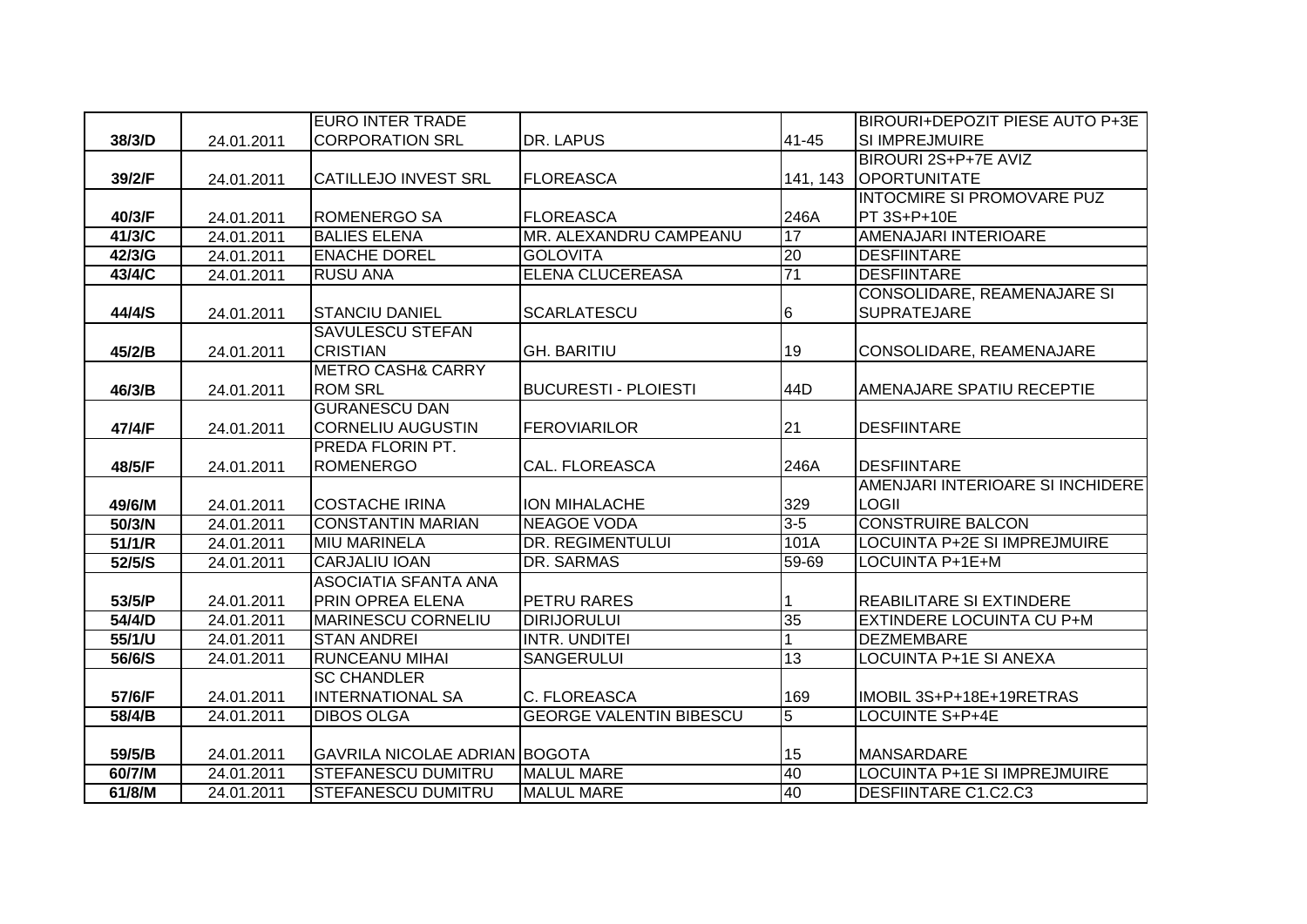| 62/9/M        | 24.01.2011 | <b>STOICA EFRAIM</b>                 | <b>MODESTIEI</b>        | 71           | <b>DESFIINTARE</b>                    |
|---------------|------------|--------------------------------------|-------------------------|--------------|---------------------------------------|
| 63/3/E        | 24.01.2011 | <b>SARBU JANOT</b>                   | <b>ECHIPAJULUI</b>      | 22           | SUPRAETAJARE D+P+1E                   |
| 64/7/S        | 24.01.2011 | <b>DUTU CONSTANTIN</b>               | <b>SCARLATESCU</b>      | 11           | <b>DESFIINTARE PARTIALA</b>           |
| 65/8/S        | 24.01.2011 | <b>CONSTANTIN MARIA</b>              | <b>STRABUNA</b>         | 78           | <b>DESFIINTARE LOCUINTA</b>           |
| 66/5/C        | 24.01.2011 | <b>GEORGESCU CLAUDIU</b>             | <b>ELENA CLUCEREASA</b> | 29           | <b>DESFIINTARE</b>                    |
| 67/4/A        | 24.01.2011 | <b>DANEL ION</b>                     | <b>ADRIAN PATRU</b>     | 15           | <b>CONCESIONARE TEREN</b>             |
|               |            |                                      |                         |              |                                       |
| 68/2/T        | 24.01.2011 | NICOLAE LAURA MIHAELA                | <b>TROTUSULUI</b>       | 42           | <b>CONSOLIDARE</b>                    |
| 69/10/M       | 24.01.2011 | <b>CILIBOIU MARIAN</b>               | <b>ION MIHALACHE</b>    | 104          | AMENAJARI INTERIOARE                  |
|               |            | <b>SC ROMPOLYKMEN PRIN</b>           |                         |              |                                       |
| 70/1/O        | 24.01.2011 | <b>GLAVAN MARIUS</b>                 | <b>ODAI</b>             | 283-289      | DEZMEMBRARE                           |
| 71/3/N        | 24.01.2011 | <b>TICHELEA IOANA</b>                | <b>VORNICENI</b>        | 38           | <b>INTRARE IN LEGALITATE PT P+1E</b>  |
| 72/5/D        | 24.01.2011 | <b>ARTENE VALERICA</b>               | <b>DIRIJORULUI</b>      | 12           | <b>LOCUINTA P+1E</b>                  |
| 73/2/L        | 24.01.2011 | <b>EPURAN IONUT</b>                  | LEANDRULUI              | 55           | <b>LOCUINTA P+1E</b>                  |
| 74/6/B        | 24.01.2011 | <b>SC VODAFONE SA</b>                | <b>BANU ANTONACHE</b>   | 40-44        | <b>AMPLASARE STATIE MOBILA</b>        |
|               |            |                                      |                         |              |                                       |
| 75/5/Z        | 24.01.2011 | COSTIN AURELIA MARIANA SLT. ZAHARIA  |                         | 44           | INTRARE IN LEGALITATE PT CORP A       |
| <b>76/2/O</b> | 24.01.2011 | <b>NEAGOE MARIA</b>                  | <b>OASPETILOR</b>       | 38           | LOCUINTA D+P+1E+POD                   |
| 77/4/N        | 24.01.2011 | <b>FERARU ION</b>                    | <b>NAMAIESTI</b>        | $\mathbf{1}$ | CONSOLIDARE SI AM.INTERIOARE          |
| 78/4/V        | 24.01.2011 | <b>BECIU NARCIS</b>                  | <b>VORNICENI</b>        | 30           | <b>DESFIINTARE</b>                    |
| 79/6/D        | 24.01.2011 | <b>VINTILA DAN</b>                   | DR. MUNTELE GAINA       | 89-109       | LOCUINTA S+P+1E                       |
| 80/6/P        | 24.01.2011 | <b>BOGEANU TEODOR</b>                | <b>PRODUCTIEI</b>       | 30           | <b>LOCUINTA P+1E</b>                  |
| 81/9/S        | 24.01.2011 | <b>DUTU CONSTANTIN</b>               | <b>SCARLATESCU</b>      | 11           | EXTINDERE SP+P+1E+2RETRAS             |
|               |            |                                      |                         |              | <b>INTRARE IN LEGALITATE P+1E</b>     |
| 82/10/S       | 24.01.2011 | <b>CONSTANTIN MARIA</b>              | <b>STRABUNA</b>         | 78           | <b>LOCUINTA</b>                       |
| 83/6/C        | 24.01.2011 | <b>DRAGAN LUIZA</b>                  | <b>ALEX. IOAN CUZA</b>  | g            | <b>CONSOLIDARE SI REAMENAJARE</b>     |
|               |            |                                      |                         |              |                                       |
| 84/4/G        | 24.01.2011 | <b>KASSAS MOHAMAD IMAD</b>           | <b>GRIGORE GAFENCU</b>  | 19           | LOCUINTA S+P+2E+M                     |
| 85/7/C        | 24.01.2011 | <b>GEORGESCU CLAUDIU</b>             | ELENA CLUCEREASA        | 29           | <b>LOCUINTA S+P+1E SI IMPREJMUIRE</b> |
|               |            |                                      |                         |              | PLATFORMA BETONATA PT                 |
| 86/3/O        | 24.01.2011 | <b>TUCA FLORIN</b>                   | <b>ODAI</b>             | 367          | AMPLASARE CONTAINERE                  |
| 87/11/M       | 24.01.2011 | <b>MANTEA ILEANA</b>                 | I. MIHALACHE            | 104          | AMENAJARI INTERIOARE                  |
| 88/3/T        | 24.01.2011 | <b>ATE BANK ROMANIA SA</b>           | N. TITULESCU            | 56           | AMENAJARI INTERIOARE                  |
|               |            |                                      |                         |              |                                       |
| 89/8/C        | 24.01.2011 | <b>TANASE DANIEL CRISTIAN CAVNIC</b> |                         | 21           | <b>DEZMEMBRARE</b>                    |
| 90/5/A        | 24.01.2011 | <b>CALINA VIRGIL</b>                 | <b>AEROGARII</b>        | 124          | <b>INFORMATIV</b>                     |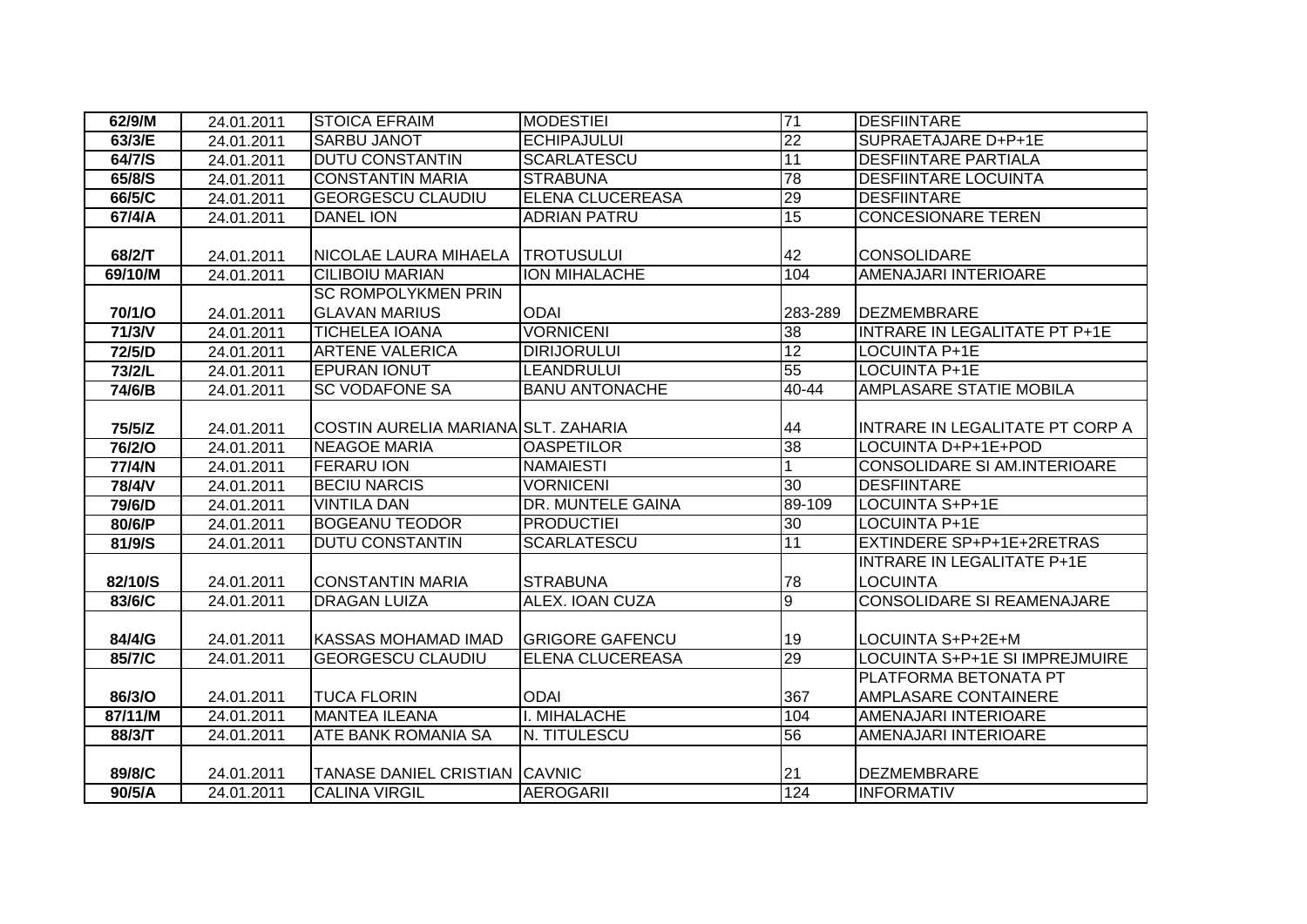|          |            |                             |                           |                 | LOCUINTA D+P+1E+M SI             |
|----------|------------|-----------------------------|---------------------------|-----------------|----------------------------------|
| 91/5/V   | 24.01.2011 | <b>NARCIS CATALIN BECIU</b> | <b>VORNICENI</b>          | 30              | <b>IMPREJMUIRE</b>               |
| 92/7/D   | 24.01.2011 | <b>BALANUTA CLAUDIU DAN</b> | <b>DUIOSIEI</b>           | $\overline{5}$  | <b>DESFIINTARE</b>               |
| 93/12/M  | 24.01.2011 | <b>PREDA VASILE</b>         | <b>MACULUI</b>            | 47              | <b>CONSOLIDARE</b>               |
| 94/7/P   | 24.01.2011 | <b>SC EON ROMANIA SRL</b>   | <b>P-TA PRESEI LIBERE</b> | $3 - 5$         | AMENAJARI INTERIOARE             |
|          |            | <b>SC INPROX BUCURESTI</b>  |                           |                 |                                  |
| 95/9/C   | 25.01.2011 | <b>SRL</b>                  | <b>CHITILEI</b>           | 242A            | <b>OPERATIUNI NOTARIALE</b>      |
|          |            |                             |                           |                 | <b>CONSOLIDARE, EXTINDERE SI</b> |
| 96/8/P   | 25.01.2011 | <b>TEODORESCU SEVER</b>     | PETRU SI PAVEL            | 72              | <b>IMPREJMUIRE</b>               |
| 97/3/L   | 01.02.2011 | <b>BOTEA SAMUEL</b>         | <b>LIMPEJOAREI</b>        | $\overline{24}$ | LOCUINTA S+P+4E+5RETRAS          |
| 98/7/B   | 01.02.2011 | <b>SALVASTRU SIMONA</b>     | <b>BACULUI</b>            | 28              | <b>DESFIINTARE</b>               |
| 99/8/B   | 01.02.2011 | <b>SALVASTRU SIMONA</b>     | <b>BACULUI</b>            | 28              | <b>IMPREJMUIRE S+P+1E+M</b>      |
| 100/4/E  | 01.02.2011 | <b>CIOCHIR MIHAI</b>        | <b>ECHIPAJULUI</b>        | 11              | <b>DESFIINTARE</b>               |
| 101/7/F  | 01.02.2011 | <b>VISAN ANGELA</b>         | <b>DUMITRU FLORESCU</b>   | 23              | <b>INTRARE IN LEGALITATE</b>     |
| 102/5/E  | 01.02.2011 | <b>CIOCHIR MIHAI</b>        | <b>ECHIPAJULUI</b>        | 11              | LOCUINTA P+1E SI IMPREJMUIRE     |
| 103/6/E  | 02.02.2011 | <b>COJOCARU MIHAELA</b>     | <b>ELOCINTEI</b>          | 98              | <b>MANSARDARE</b>                |
|          |            |                             |                           |                 |                                  |
| 104/10/C | 02.02.2011 | <b>RUSU ANA</b>             | ELENA CLUCEREASA          | 71              | LOCUINTA P+2E+M SI IMPREJMUIRE   |
|          |            |                             |                           |                 |                                  |
|          |            | <b>VASILE MARIUS</b>        |                           |                 |                                  |
| 105/4/T  | 02.02.2011 | <b>CONSTANTIN</b>           | <b>TURDA</b>              | 122             | AMENAJARI INTERIOARE IN AP.26    |
| 106/2/R  | 02.02.2011 | <b>GHITA PETRE</b>          | <b>RETORTEI</b>           | 73              | <b>EXTINDERE PARTER</b>          |
| 107/6/A  | 02.02.2011 | <b>ROSU ROBERT CRISTIAN</b> | <b>AIUD</b>               | 10              | <b>FINALIZARE LUCRARI</b>        |
| 108/11/S | 02.02.2011 | POPESCU LILIANA             | <b>SUTASULUI</b>          | 23              | <b>EXTINDERE</b>                 |
|          |            | <b>MOSTENESCU DRAGOS</b>    |                           |                 |                                  |
| 109/8/D  | 02.02.2011 | <b>TITUS</b>                | DOBROGEANU GHEREA         | 44              | <b>DEZMEMBRARE</b>               |
| 110/5/T  | 02.02.2011 | <b>DOMNESCU OCTAVIAN</b>    | <b>TIMISULUI</b>          | 44              | <b>REMODELARE ACOPERIS</b>       |
|          |            | <b>POSTELNICU LIDIA</b>     |                           |                 |                                  |
| 111/9/D  | 02.02.2011 | <b>MIHAELA</b>              | DR. PADUREA PUSTNICU      | 53-55           | <b>LOCUINTA P+2E</b>             |
|          |            | <b>TUTUIANU RADU</b>        |                           |                 |                                  |
| 112/7/A  | 02.02.2011 | <b>AUGUSTIN</b>             | DR. AGATULUI              | 56-58           | <b>OPERATIUNI NOTARIALE</b>      |
|          |            |                             |                           |                 | <b>INFORMATIV TARLAUA NR.309</b> |
| 113/4/O  | 02.02.2011 | USUVAT MARIUS STEFAN        | <b>ODAI</b>               | <b>FN</b>       | PARCELA NR.30                    |
| 114/12/S | 02.02.2011 | <b>ENACHE RADU DANIEL</b>   | <b>STRAULESTI</b>         | $93 - 199$      | <b>DEZMEMBRARE IN 3 LOTURI</b>   |
| 115/6/V  | 02.02.2011 | <b>REPCARU RADU</b>         | <b>NEAGOE VODA</b>        | $12 - 16$       | AMENAJARI INTERIOARE IN AP.46    |
|          |            | <b>ARVUNESCU STELIAN</b>    |                           |                 | AMENAJARI INTERIOARE, INCHIDERE  |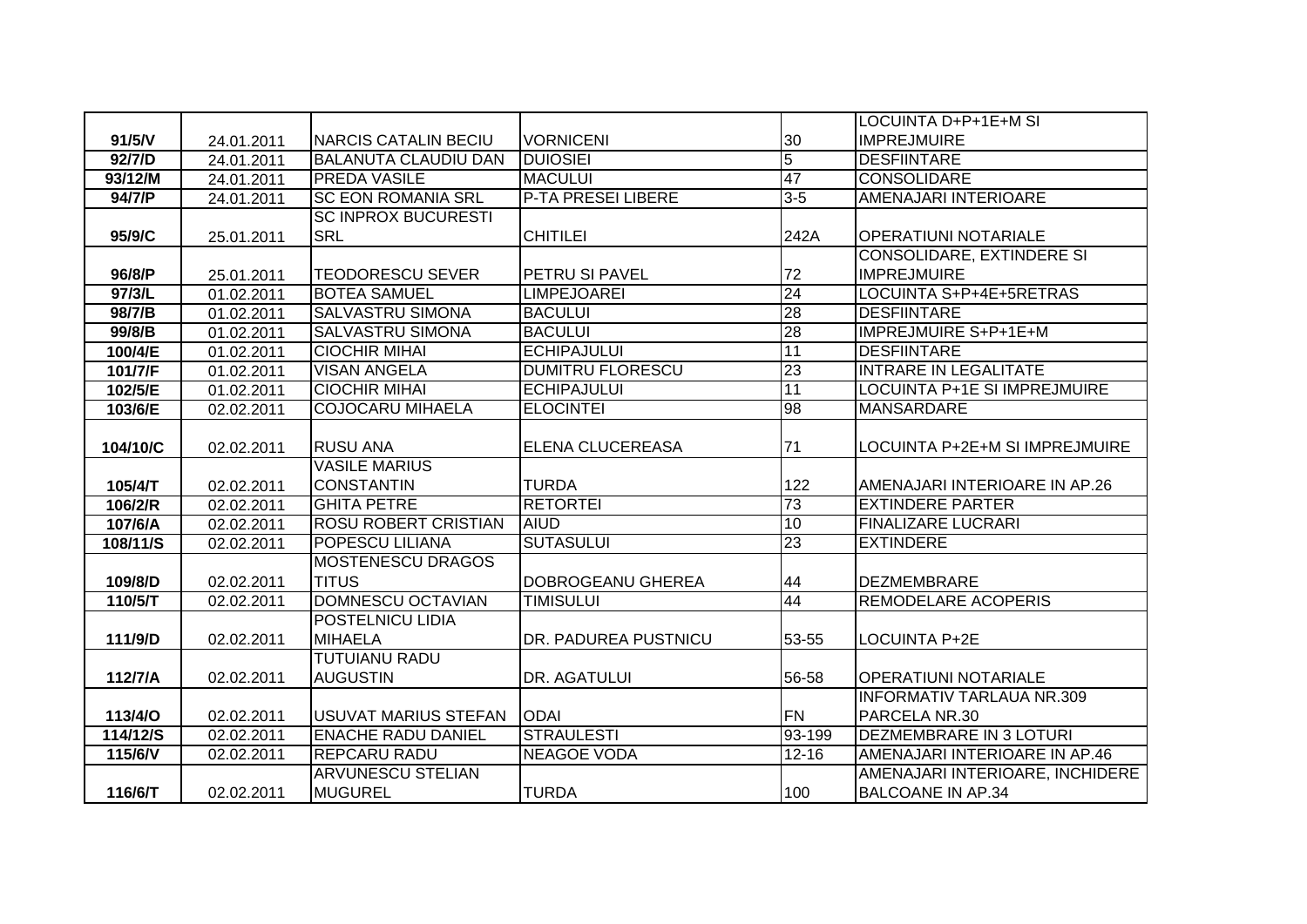| 117/13/M | 02.02.2011 | <b>STOICA EFRAIM</b>               | <b>MODESTIEI</b>              | $\overline{71}$  | LOCUINTA S+P+2E+M                 |
|----------|------------|------------------------------------|-------------------------------|------------------|-----------------------------------|
|          |            | <b>SALITRAROVICI</b>               |                               |                  |                                   |
| 118/5/G  | 02.02.2011 | ALEXANDRU                          | <b>GOLOVITA</b>               | 15               | SUPRAETJARE P+2E+POD              |
| 119/11/C | 03.02.2011 | <b>FOCSA MIHAI</b>                 | <b>CARPATI</b>                | 98               | DESFIINTARE C2.C2.C4              |
| 120/4/L  | 03.02.2011 | <b>NICA MIHAELA</b>                | <b>LIMPEJOAREI</b>            | $\overline{10}$  | <b>DESFIINTARE</b>                |
| 121/6/G  | 03.02.2011 | <b>VLAD MARIN</b>                  | <b>GALILEEA</b>               | 10               | <b>DESFIINTARE ANEXA MAGAZIE</b>  |
| 122/14/M | 03.02.2011 | <b>DRASCHAN ANDREI</b>             | <b>MIRCESTI</b>               | 44               | <b>DESFIINTARE CONSTRUCTII</b>    |
| 123/15/M | 03.02.2011 | <b>DRASCHAN ANDREI</b>             | <b>MIRCESTI</b>               | 44               | CONS.LOC P+2E+M                   |
| $124/7N$ | 03.02.2011 | <b>DOBOS MARIA</b>                 | <b>MIHAI VITEAZU</b>          | 16A              | <b>DESFIINTARE LOC P</b>          |
| 125/7/G  | 03.02.2011 | <b>TISSESCU NISTRU</b>             | <b>GRIVITEI</b>               | $\overline{202}$ | <b>INCHIDERE LOC DE VECI</b>      |
|          |            |                                    |                               |                  | <b>COSTRUIRE BALCON LA PARTER</b> |
| 126/7/T  | 03.02.2011 | <b>MUSETESCU ION GABRIEL TURDA</b> |                               | 106              | AP.56                             |
| 127/12/C | 03.02.2011 | <b>NUTA ADRIAN GEORGE</b>          | <b>CARPATI</b>                | 44               | AMENAJARI INTERIOARE              |
|          |            |                                    |                               |                  | SUPRAETJARE,                      |
|          |            |                                    |                               |                  | <b>RECOMPARTIMENTARE</b>          |
| 128/8/G  | 03.02.2011 | <b>SAV LILIANA</b>                 | DOBROGEANU GHEREA             | 117A             | REMODELARE FATADE                 |
| 129/13/S | 03.02.2011 | <b>MINEA ADELA</b>                 | <b>SAVENI</b>                 | 52               | <b>IMPREJMUIRE</b>                |
|          |            | <b>SC R FAMILY PROD</b>            |                               |                  |                                   |
|          |            | <b>SERVCOM SRL</b>                 |                               |                  |                                   |
| 130/8/V  | 03.02.2011 | <b>PRIN DIANU</b>                  | <b>VALEA MERILOR</b>          | 34               | <b>AMPLASARE CONTAINER</b>        |
| 131/13/C | 07.02.2011 | <b>LUPU ROMEO EUGEN</b>            | <b>CAPALNA</b>                | 3                | AMENAJARI INTERIOARE AP.31        |
|          |            | <b>SC CAR SERVICE</b>              |                               |                  |                                   |
| 132/9/G  | 08.02.2011 | <b>EUROTRANS SRL</b>               | <b>CAL. GRIVITEI</b>          | 191              | S+P+4E, FUNCTIUNE MIXTA           |
| 133/16/M | 08.02.2011 | <b>IACOMI ALIN</b>                 | <b>MIRCESTI</b>               | 53               | CONS., SUPRAETAJARE LOC P+1E      |
| 134/10/G | 08.02.2011 | <b>ANA GEORGETA</b>                | <b>DINICU GOLESCU</b>         | $\overline{37}$  | AMENAJARI INTERIOARE AP.13        |
| 135/14/C | 08.02.2011 | <b>MIHAI FLORENTINA</b>            | <b>COSTESTI</b>               | 84               | <b>DESFIINTARE ANEXE</b>          |
|          |            |                                    |                               |                  | EXTINDERE, SUPRAETAJARE LOC.      |
| 136/8/A  | 08.02.2011 | <b>SERBANOIU AURELIA</b>           | <b>ADALIN</b>                 | 13               | $S+P+1E$                          |
|          |            |                                    |                               |                  | <b>INCHIDERE</b>                  |
| 137/9/P  | 08.02.2011 | <b>COSTEA CLAUDIA</b>              | <b>AV.STEFAN PROTOPOPESCU</b> | 3                | BALCON, RECOMPARTIMENTARE         |
| 138/9/B  | 08.02.2011 | <b>NEACSU GHEORGHE</b>             | <b>BUCEGI</b>                 | 67               | <b>DESFIINTARE</b>                |
| 139/8/T  | 08.02.2011 | <b>GAVRILA DANIEL</b>              | <b>TIMISULUI</b>              | 52A              | <b>DESFIINTARE ANEXE</b>          |
|          |            |                                    |                               |                  |                                   |
| 140/5/N  | 08.02.2011 | <b>MELIS DOBRES</b>                | <b>STEFAN NEGULESCU</b>       | 20-22            | REAMENAJARE, CONSOLIDARE LOC      |
|          |            |                                    |                               |                  | DESFIINTARE PARTIALA LOC SI       |
| 141/10/B | 08.02.2011 | <b>DOBRE DUMITRU</b>               | <b>BAIA SPRIE</b>             | 17               | ANEXA                             |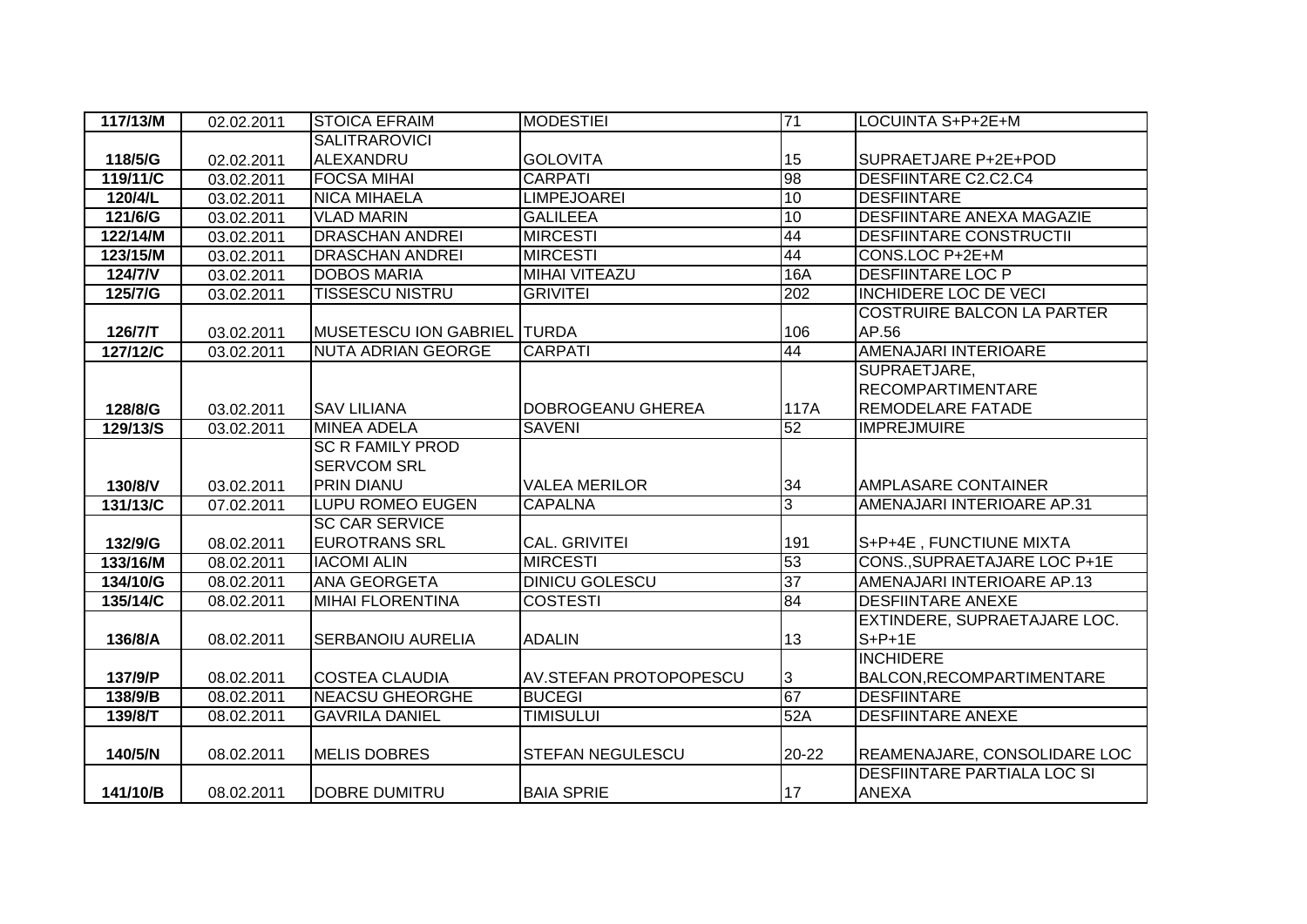| 142/15/C | 08.02.2011 | <b>TODIREANU DOMINICA</b>    | <b>GHEORGHE CALPAN</b> | 24             | <b>CONS, EXT, REAMENAJARE P</b> |
|----------|------------|------------------------------|------------------------|----------------|---------------------------------|
| 143/11/B | 08.02.2011 | <b>GUBAS MARIA</b>           | <b>BUCEGINR</b>        | <b>78A</b>     | <b>DESFIINTARE</b>              |
|          |            |                              |                        |                | REABILITARE POD, SCHIMBARE      |
| 144/17/M | 08.02.2011 | <b>TUDOR DRAGOS MIHAI</b>    | <b>MASLINULUI</b>      | 32B            | <b>INVELITOARE</b>              |
| 145/6/N  | 08.02.2011 | <b>STEFANUT GHEORGHE</b>     | <b>NAVIGATIEI</b>      | 53             | $S+P+1E+M$                      |
| 146/8/F  | 08.02.2011 | <b>IANCU SOFICA</b>          | <b>16 FEBRUARIE</b>    | 28             | <b>GARAJ, ANEXE</b>             |
| 147/9/F  | 08.02.2011 | <b>BUCOVANU FLORIN</b>       | <b>16 FEBRUARIE</b>    | 47B            | <b>SPATI COMERCIAL S+P+E</b>    |
| 148/9/A  | 08.02.2011 | <b>MISAILA PASCALE</b>       | <b>ACETILENEI</b>      | 49             | LOC.DS+P+1E+M                   |
| 149/10/A | 08.02.2011 | <b>ILIE NICULESCU</b>        | <b>AVIONULUI</b>       | 28             | LOC S+P+2E+M                    |
|          |            | <b>CALCAN OVIDIU PRIN</b>    |                        |                |                                 |
|          |            | <b>SMEUREANU MIRON</b>       |                        |                | CONSTITUIRE DREPT DE UZUFRUCT   |
| 15018/M  | 09.02.2011 | <b>SORIN</b>                 | <b>MUNTELE GAINA</b>   | 40-42          | <b>VIAGER</b>                   |
|          |            |                              |                        |                | CONSTITUIRE DREPT DE UZUFRUCT   |
| 151/19/M | 09.02.2011 | <b>ROMAN SERBAN</b>          | <b>MUNTELE GAINA</b>   | 116-136        | <b>VIAGER</b>                   |
|          |            |                              |                        |                | CONSTITUIRE DREPT DE UZUFRUCT   |
| 152/20/M | 09.02.2011 | <b>DUMITRU DOINA</b>         | <b>MUNTELE GAINA</b>   | 116-136        | <b>VIAGER</b>                   |
|          |            | <b>SC ROMANIAN FINANCIAL</b> |                        |                |                                 |
| 153/10/P | 09.02.2011 | <b>SRL</b>                   | <b>PRIVIGHETORILOR</b> | 1A             | <b>PROMOVARE PUZ</b>            |
|          |            |                              |                        |                |                                 |
| 154/14/S | 09.02.2011 | <b>STAVARACHE MIHAI</b>      | <b>SCARLATESCU</b>     | $\bf{8}$       | <b>AVIZ DE OPORTUNITATE</b>     |
| 155/9/V  | 09.02.2011 | <b>NEACSU VIRGILIU</b>       | MR. ARTHUR VARTEJANU   | $\overline{4}$ | <b>AVIZ DE OPORTUNITATE</b>     |
|          |            |                              |                        |                |                                 |
| 156/11/G | 09.02.2011 | <b>DIMA CARMEN</b>           | <b>VASILE GHERGHEL</b> | 74             | IMPREJMUIRE LOCUINTA S+P+2E+M   |
|          |            | CATTANEO LAURA PRIN          |                        |                |                                 |
| 157/11/P | 09.02.2011 | <b>IFTODE ORESTE</b>         | PETRU SI PAVEL         | 66             | <b>DESFIINTARE PARTIALA</b>     |
| 158/5/O  | 09.02.2011 | <b>CARBUNESCU CORNELIU</b>   | <b>HERMAN OBERTH</b>   | 43             | LOCUINTA S+P+2E+M               |
| 159/2/J  | 09.02.2011 | <b>SC MASTERANGE SRL</b>     | <b>JANDERMERIEI</b>    | 14             | <b>CABINA POARTA</b>            |
| 160/10/F | 09.02.2011 | <b>GURANESCU DAN</b>         | <b>FEROVIARILOR</b>    | 21             | LOCUINTA D+P+2E+M               |
|          |            | POPESCU ADRIANA              |                        |                |                                 |
| 161/11/A | 09.02.2011 | <b>CLAUDIA</b>               | <b>ALDENI</b>          | 60             | <b>LOCUINTA P+1E</b>            |
| 162/15/S | 09.02.2011 | <b>TEBEICA ALEXANDRU</b>     | <b>AL. SERBANESCU</b>  | 87             | AMENAJARE PARTIALA PARTER       |
| 163/10/V | 09.02.2011 | <b>ALBU STELA</b>            | <b>VIRGILIU</b>        | 53             | MANSARDARE SI REAMENAJARE       |
| 164/7/E  | 09.02.2011 | <b>NICULAE IONESCU</b>       | <b>EXPOZITIEI</b>      | $\overline{5}$ | BIROURI S+P+2E+M                |
| 165/12/G | 09.02.2011 | <b>GHITA LENUTA</b>          | <b>DIMITRIE GUSTI</b>  | 15             | SUPRAETAJAREP+1E                |
| 166/3/R  | 09.02.2011 | <b>PATULEA OCTAVIAN</b>      | <b>SLD. RADUCANU</b>   | 19             | SUPRAETAJARE P+1E+2ERETRAS      |
| 167/10/D | 09.02.2011 | <b>BALANUTA CLAUDIU DAN</b>  | <b>DUIOSIEI</b>        | $\overline{5}$ | LOCUINTA S+P+1E SI IMPREJMUIRE  |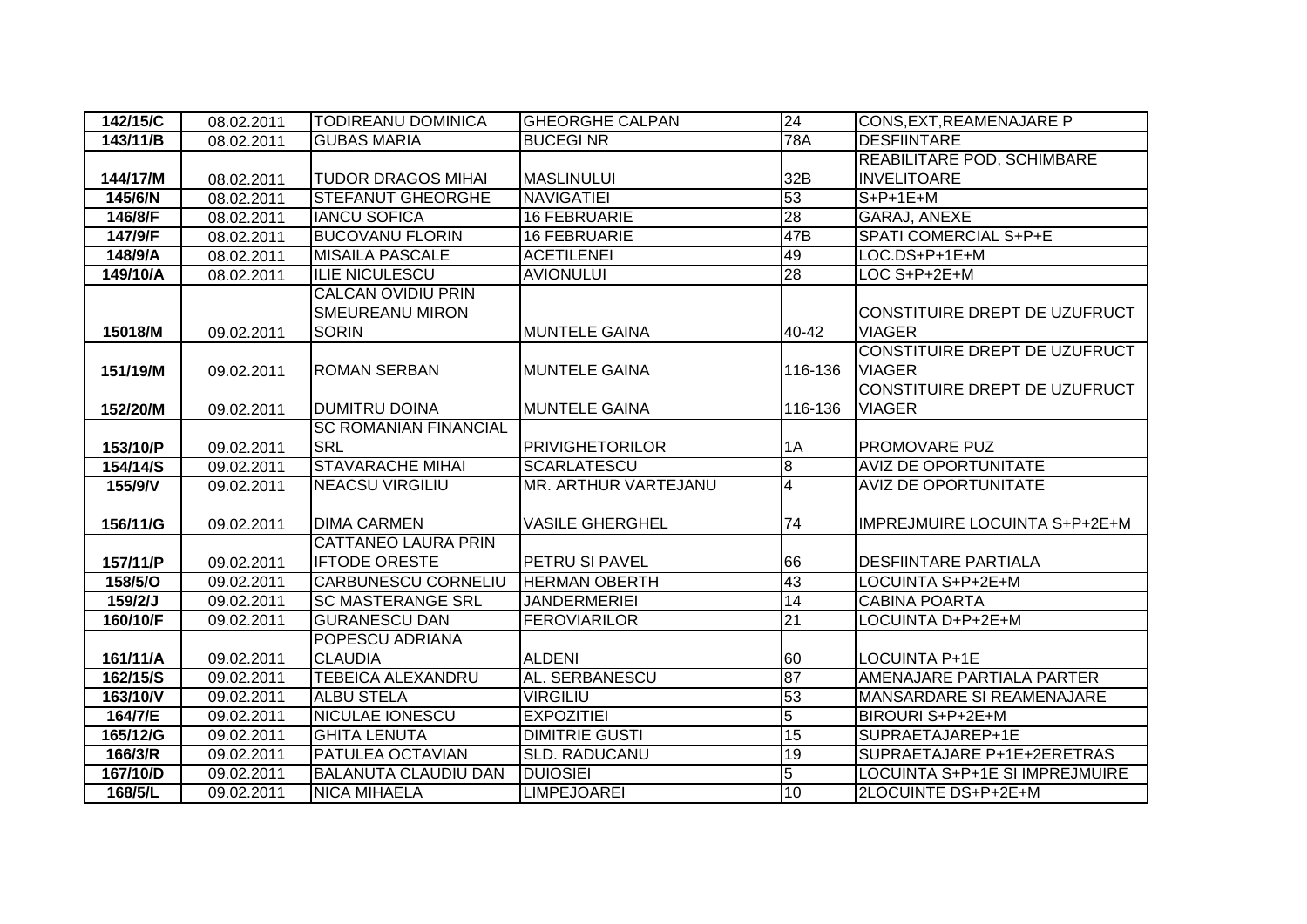| 169/16/C | 09.02.2011 | <b>CIUCA VALENTIN</b>                 | <b>ISLAZ</b>                | 4A        | <b>MANSARDARE POD</b>              |
|----------|------------|---------------------------------------|-----------------------------|-----------|------------------------------------|
| 170/7/N  | 09.02.2011 | <b>SANDU GHEORGHE</b>                 | PARCELA A 908               | <b>FN</b> | LOCUINTA P+M                       |
| 171/17/C | 09.02.2011 | <b>ANTON PANA</b>                     | <b>CLUJ</b>                 | 51        | <b>MODIFICARI FATADE</b>           |
| 172/9/T  | 09.02.2011 | <b>HACK MARIANA</b>                   | <b>TRIUMFULUI</b>           | 116       | <b>CONSOLIDARE EXTINDERE</b>       |
|          |            |                                       |                             |           |                                    |
|          |            | <b>BULIBASESCU ILIE</b>               |                             |           | CONSOLIDARE, AMENAJARI             |
| 173/12/B | 09.02.2011 | PRIN DRAGULIN GABRIELA IANI BUZOIANII |                             | 22        | <b>INTERIOARE SI SUPRAETJARE</b>   |
|          |            | <b>SERBAN MARCELA -</b>               |                             |           |                                    |
| 174/13/B | 09.02.2011 | <b>MARIANA</b>                        | <b>BERZEI</b>               | 94-96     | <b>MANSARDARE POD</b>              |
| 175/11/F | 09.02.2011 | <b>NEDELCU GHEORGHE</b>               | <b>DUMITRU FLORESCU</b>     | 14        | <b>CONSOLIDARE SI SUPRAETAJARE</b> |
| 176/10/T | 09.02.2011 | <b>DRAGOI RALUCA</b>                  | <b>TEODOR NEAGOE</b>        | 1E        | <b>IMPREJMUIRE</b>                 |
|          |            | <b>MARCU FLORICA</b>                  |                             |           |                                    |
| 177/12/A | 09.02.2011 | <b>ELISABETA</b>                      | <b>AEROPORTULUI</b>         | 44        | <b>INFORMATIV</b>                  |
| 178/18/C | 09.02.2011 | PATRASCU PAUL MARIN                   | <b>CLABUCET</b>             | 48        | <b>ALIPIRE</b>                     |
|          |            |                                       |                             |           | <b>DESFIINTARE CONSTRUCTIE SI</b>  |
| 179/13/G | 09.02.2011 | <b>NITA MIHAI CRISTIAN</b>            | <b>GOLOVITA</b>             | 24        | <b>ANEXA</b>                       |
| 180/21/M | 10.02.2011 | <b>FLOREA SORIN</b>                   | <b>ION MIHALACHE</b>        | 38        | AMENAJARI INTERIOARE AP.14         |
|          |            |                                       |                             |           |                                    |
|          |            |                                       |                             |           | CONS., EXTINDERE, RECOM UN CORP    |
| 181/12/P | 10.02.2011 | <b>CATATANERO LAURA</b>               | PETRU SI PAVEL              | 66        | P+1E, REFACERE IMPREJMUIRE         |
| 182/3/1  | 10.02.2011 | <b>GRIJAC GHEORGHE</b>                | <b>IACON FELIX</b>          | 73        | BIROURI S+P+10                     |
|          |            | CONSTANTINESCU                        |                             |           |                                    |
| 183/11/T | 10.02.2011 | <b>OLGUTA</b>                         | <b>TRIFESTI</b>             | $11 - 15$ | <b>INCHDERE TERASA</b>             |
| 184/16/S | 10.02.2011 | <b>ISFAN RADU</b>                     | <b>IONESCU SISESTI</b>      | 240-242   | LOC P+1E+2R                        |
| 185/22/M | 10.02.2011 | <b>COMUZZI ANGELA</b>                 | <b>MADRIGALULUI</b>         | 43-51     | <b>INFORMARE</b>                   |
| 186/23/M | 10.02.2011 | <b>MARIN NICOLETA</b>                 | <b>MANZULUI</b>             | 33        | <b>INTRARE IN LEGALITATE</b>       |
| 187/13/P | 10.02.2011 | <b>COSTEA RAZVAN</b>                  | DR. PADUREA NEAGRA          | 135A      | <b>CONSTRUIRE BALCON</b>           |
|          |            |                                       |                             |           |                                    |
|          |            | <b>SC HOME DEVELOPMENT</b>            |                             |           |                                    |
| 188/12/T | 11.02.2011 | <b>REAL ESTATE</b>                    | <b>TEISANI</b>              | 206-208   | <b>ALIPIRE</b>                     |
| 190/11/D | 14.02.2011 | <b>BADINA MARIUS</b>                  | <b>DR. PLAIUL SARULUI</b>   | 55-57     | LOC D+P+1E+M                       |
|          |            | <b>DGASPC SECTOR 1 PRIN</b>           |                             |           |                                    |
| 191/17/S | 14.02.2011 | <b>FLEACA DANUTA - IOAN</b>           | <b>SOMESUL RECE</b>         | 47        | <b>ETAJARE COMPLEX SOCIAL</b>      |
|          |            | <b>DGASPC SECTOR 1 PRIN</b>           |                             |           |                                    |
| 192/11/V | 14.02.2011 | <b>FLEACA DANUTA - IOAN</b>           | <b>VRANCEA</b>              | 9B        | ETAJARE COMPLEX SOCIAL             |
| 193/14/B | 15.02.2011 | <b>LUCA DRAGOS</b>                    | <b>BUCURESTI - PLOIESTI</b> | 12        | AMENAJARI INTERIOARE               |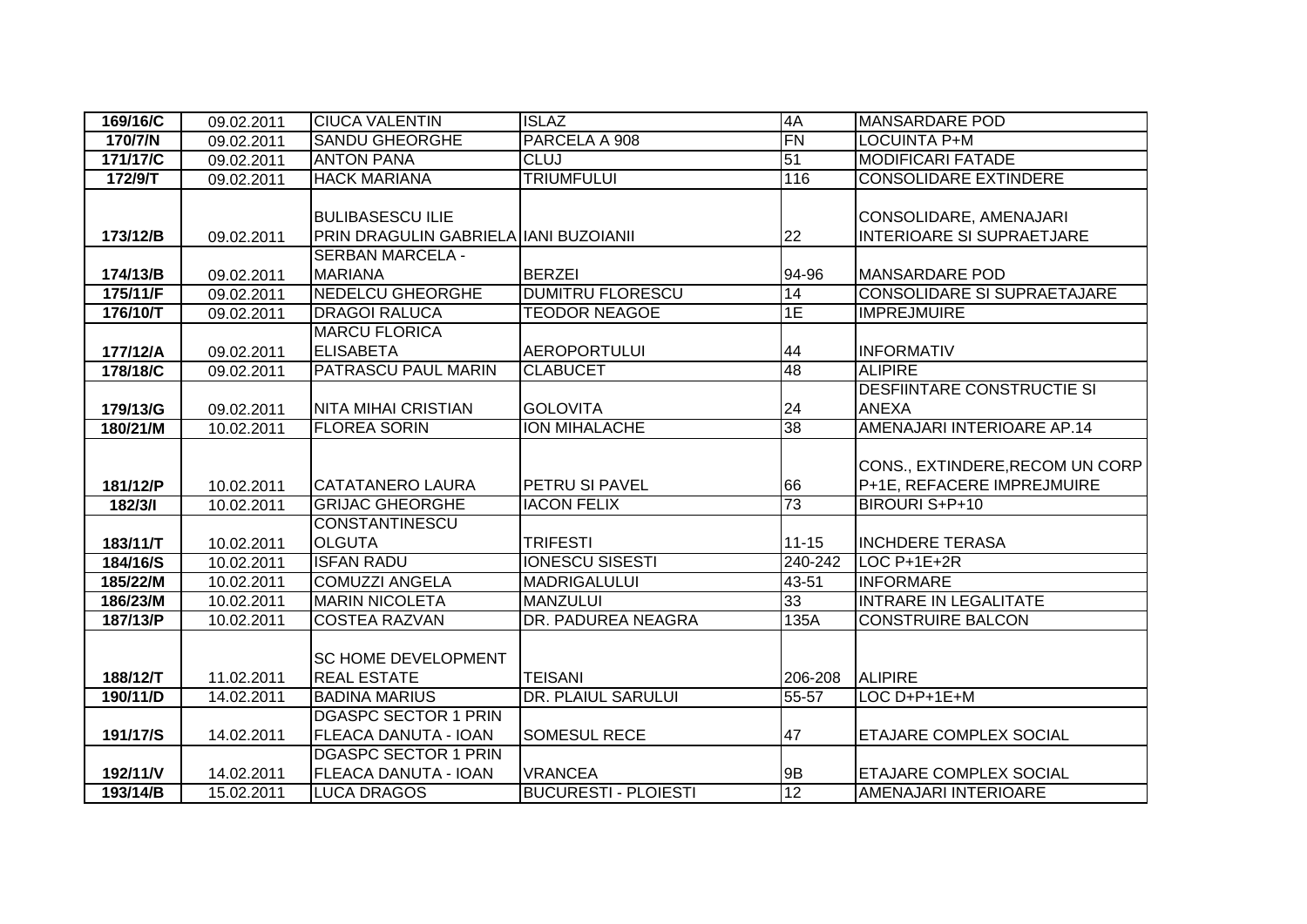| 194/8/E  | 16.02.2011 | <b>CIOCHIR MIHAI</b>              | <b>ECHIPAJULUI</b>       | 11             | LOCUINTA P+1E SI IMPREJMUIRE         |
|----------|------------|-----------------------------------|--------------------------|----------------|--------------------------------------|
| 195/19/C | 16.02.2011 | <b>DELCEA GHEORGHE</b>            | <b>MIRON COSTIN</b>      | 43             | <b>CONSOLIDARE SI SUPRAETAJARE</b>   |
|          |            |                                   |                          |                | <b>SUPRAETAJARE SI</b>               |
| 196/9/E  | 16.02.2011 | <b>DIESEL SERVCOM SRL</b>         | <b>MIRCEA ELIADE</b>     | 113A           | <b>RECOMPARTIMENTARE</b>             |
| 197/18/S | 16.02.2011 | <b>POPESCU LILIANA</b>            | <b>SUTASULUI</b>         | 23             | <b>DESFIINTARE PARTIALA</b>          |
|          |            | <b>COMPANIA NATIOANAL A</b>       |                          |                |                                      |
|          |            | <b>IMPRIMERIILOR CORESI</b>       |                          |                |                                      |
| 198/14/P | 16.02.2011 | <b>SA</b>                         | P-TA PRESEI LIBERE       |                | CONSOLIDARE, REAMANEJARE             |
|          |            | <b>CREIMERMAN THEODOR</b>         |                          |                |                                      |
| 199/8/N  | 16.02.2011 | <b>DAN</b>                        | <b>NADES</b>             | 19A            | <b>INFORMATIV</b>                    |
| 200/6/L  | 16.02.2011 | NITESCU ALEX RAZVAN               | <b>DR. LAPUS</b>         | 50             | <b>LOCUINTA S+P+4E</b>               |
|          |            | <b>CFR CALATORI SA PRIN</b>       |                          |                |                                      |
| 201/14/G | 16.02.2011 | <b>STANESCU VALENTIN</b>          | <b>GIULESTI</b>          | 6K             | <b>CONSOLIDARE SEDIU REVIZIE</b>     |
| 202/4/R  | 16.02.2011 | <b>COLITA DANIELA</b>             | <b>TEODOSIE RUDEANU</b>  | 10             | <b>CONSOLIDARE REAMANAJARE</b>       |
|          |            | <b>GHEORGHE ALEXANDRU</b>         |                          |                |                                      |
| 203/12/V | 16.02.2011 | <b>SERGIU</b>                     | T. VASILE                | 54             | LOCUINTA D+P+2E+PARTER PARTIAL       |
| 204/20/C | 16.02.2011 | <b>GHICA PETRE</b>                | <b>CURTISOARA</b>        | 24             | <b>INFORMATIV</b>                    |
| 205/6/Z  | 16.02.2011 | <b>SC VINCI INVEST SRL</b>        | ZAGAZULUI                | 4E             | LOCUINTA D+P+3E SI IMPREJMUIRE       |
| 206/19/S | 16.02.2011 | <b>RAUTA CATALIN</b>              | DR. STEGARULUI           | 259            | <b>DEZMEMBRARE</b>                   |
| 207/15/G | 16.02.2011 | <b>NICOLAE MARIAN</b>             | <b>GLASTREI</b>          | 1A             | LOCUINTA P+1E+M SI ANEXA             |
| 208/16/G | 16.02.2011 | <b>NICOLAE MARIAN</b>             | <b>GLASTREI</b>          | 1A             | <b>DESFIINTARE C1.C2</b>             |
|          |            | UNIVERSITATEA BIOTERA             |                          |                |                                      |
| 209/24/M | 16.02.2011 | CHIRITA DANIEL CATALIN            | <b>MADRIGALULUI</b>      | 78             | <b>EXTINDERE D+P+1E</b>              |
|          |            |                                   |                          |                | <b>MANSARDARE SI REFACERE</b>        |
| 210/21/C | 16.02.2011 | <b>IORDACHE ELENA</b>             | CALDARUSANI              | $\overline{7}$ | <b>IMPREJMUIRE</b>                   |
| 211/12/D | 16.02.2011 | <b>TONCEA VIORICA</b>             | <b>DOBROGEANU GHEREA</b> | 80             | DESFIINTARE                          |
| 212/22/C | 16.02.2011 | <b>MIHAI FLORENTINA</b>           | <b>COTESTI</b>           | 84             | <b>CONSOLIDARE</b>                   |
| 213/13/F | 16.02.2011 | <b>CRUDU VIORICA</b>              | <b>FAUREI</b>            | 5              | AMENAJARI INTERIOARE AP.132          |
|          |            | UNIVERSITATEA BIOTERA             |                          |                |                                      |
| 214/5/R  | 17.02.2011 | CHIRITA DANIEL CATALIN            | <b>RECEA</b>             | $4 - 6$        | <b>EXTINDERE CONSTRUCTIE</b>         |
|          |            |                                   |                          |                |                                      |
| 215/15/P | 17.02.2011 | <b>SALAGEAN CALIN MARIUS</b>      | PARCULUI                 | 83             | <b>AMENAJARE POD</b>                 |
| 216/17/G | 17.02.2011 | <b>BAHRIN NICULINA</b>            | <b>IORDACHE GOLESCU</b>  | 28             | <b>SCHIMBARE DE DESTINATIE</b>       |
| 217/7/Z  | 17.02.2011 | <b>HUBERT MARIUS ROMEO</b>        | <b>ZAGAZULUI</b>         | بن             | <b>GRADINITA P+2E SI IMPREJMUIRE</b> |
| 218/13/A | 17.02.2011 | UNGUREANU ALEXANDRU AUTOMATIZARII |                          | 21C            | <b>EXTINDERE SI SUPRAETAJARE</b>     |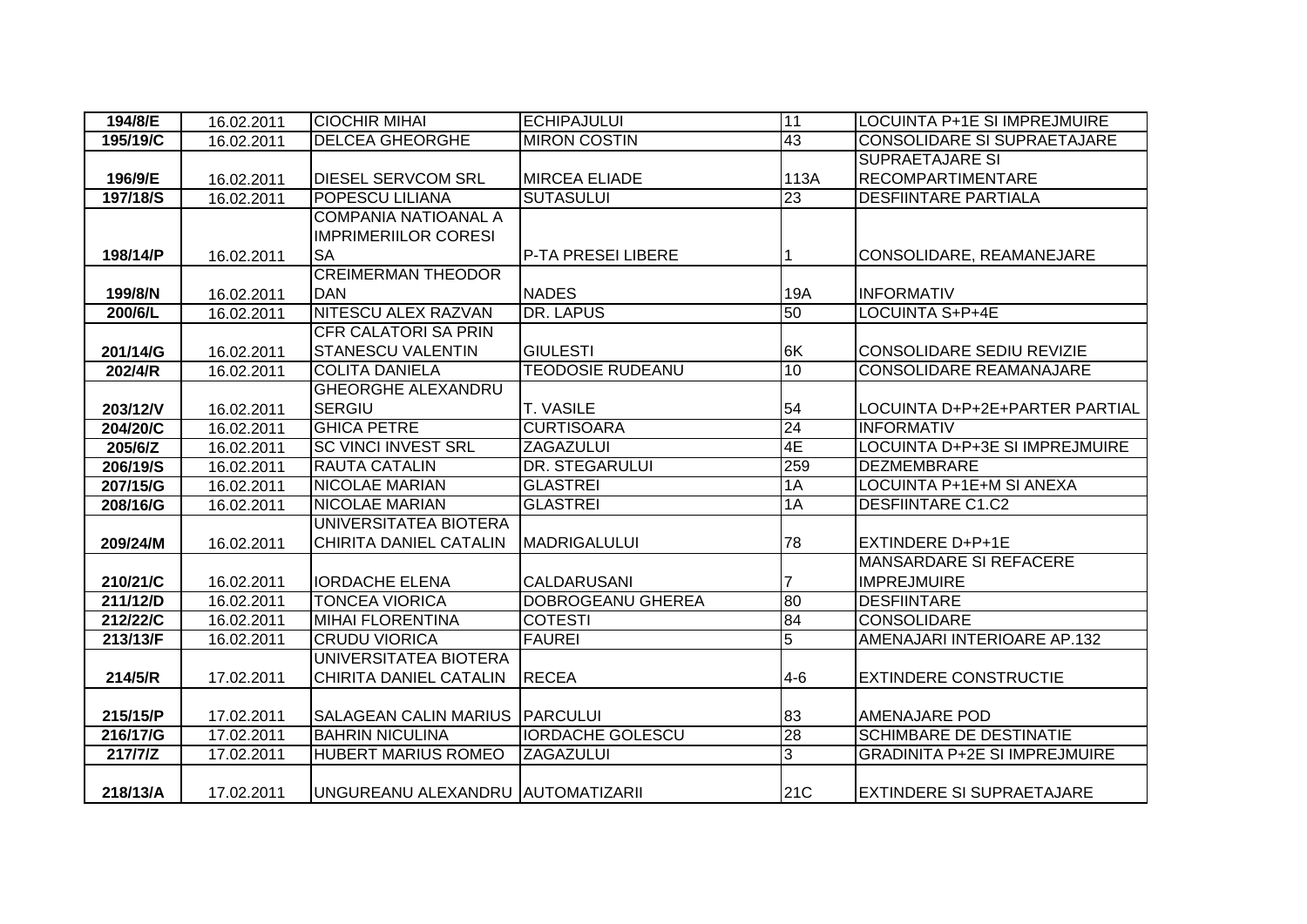|          |            | <b>BANCPOST SA PRIN BACU</b> |                             |                 | INTRARE IN LEGALITATE PENTRU      |
|----------|------------|------------------------------|-----------------------------|-----------------|-----------------------------------|
| 219/14/A | 17.02.2011 | <b>COLPESCU MARIAN</b>       | <b>AEROGARII</b>            | $2 - 8$         | AMENAJARI INTERIOARE              |
| 220/16/P | 17.02.2011 | <b>GHEORGHE CRISTIAN</b>     | <b>PINULUI</b>              |                 | <b>INTRARE IN LEGALITATE</b>      |
| 221/13/V | 17.02.2011 | <b>IORDACHE VASILE</b>       | <b>VALEA MORIL</b>          | 6               | LOCUINTA D+P+1E                   |
|          |            | <b>STOINESCU ANDREEA</b>     |                             |                 |                                   |
| 222/15/B | 17.02.2011 | LILIANA                      | <b>BUCURESTI - PLOIESTI</b> | 42D             | AMENAJARE SPATIU COMERCIAL        |
| 223/25/M | 17.02.2011 | <b>IORDACHE VASILE</b>       | <b>VALEA MORII</b>          | 6               | <b>DESFIINTARE</b>                |
|          |            | <b>DGASPC SECTOR 1 PRIN</b>  |                             |                 |                                   |
| 224/17/P | 17.02.2011 | FLEACA DANUTA - IOAN         | <b>PLAVIEI</b>              | 26-30           | SUPRAETAJARE P+1E+POD             |
|          |            | <b>DGASPC SECTOR 1 PRIN</b>  |                             |                 |                                   |
| 225/9/N  | 17.02.2011 | FLEACA DANUTA - IOAN         | <b>NAZARCEA</b>             | 22              | SUPRAETAJARE P+1E+POD             |
| 226/16/B | 17.02.2011 | <b>DOBRE DUMITRU</b>         | <b>BAIA SPRIE</b>           | 17              | <b>CONSOLIDARE SI REAMENAJARE</b> |
| 227/13/T | 17.02.2011 | <b>GAVRILA DANIEL</b>        | <b>TIMISULUI</b>            | 52A             | <b>EXTINDERE SI REFACERE GARD</b> |
| 228/26/M | 17.02.2011 | <b>USAMV BUCURESTI</b>       | <b>MARASTI</b>              | 59              | <b>CONSOLIDARE SI AMENAJARE</b>   |
|          |            | <b>NOVA IMOBILIARE SRL</b>   |                             |                 |                                   |
| 229/23/C | 17.02.2011 | <b>PRIN BARBA VASILE</b>     | <b>CHITILA</b>              | 284-286         | SERVICII S+P+3E                   |
|          |            | <b>DUMITRESCU TANTI</b>      |                             |                 |                                   |
| 230/24/C | 17.02.2011 | <b>VIRGINICA</b>             | <b>CHITILEI</b>             | $7-9$           | <b>STATIE CARBURANTI</b>          |
| 231/14/F | 18.02.2011 | <b>DEMETRIADE ELENA</b>      | DR. I. FELIX                | 59              | <b>SUPRAETAJARE</b>               |
|          |            | ADMINISTRATIA PIETELOR       |                             |                 |                                   |
| 232/27/M | 24.02.2011 | <b>SECTOR 1</b>              | <b>MURES</b>                | 18-24           | <b>CONCESIONARE TEREN</b>         |
| 233/18/G | 25.02.2011 | <b>TRIUMF CONSTRUCT SA</b>   | <b>CONSTANTIN GODEANU</b>   | 119             | ANSAMBLU BLOCURI P+6E - P+10E     |
| 234/17/B | 28.02.2011 | <b>DRAGOI ANGHELINA</b>      | <b>BUCURESTI - PLOIESTI</b> | 47B             | <b>DEZMEMBRARE</b>                |
| 235/18/B | 28.02.2011 | <b>DRAGOI ANGHELINA</b>      | <b>BUCURESTI - PLOIESTI</b> | 47B             | <b>IMPREJMUIRE</b>                |
| 236/19/B | 28.02.2011 | <b>DRAGOI ANGHELINA</b>      | <b>BUCURESTI - PLOIESTI</b> | 47A             | <b>IMPREJMUIRE</b>                |
| 237/15/A | 28.02.2011 | <b>SAEED YELMAZ</b>          | <b>ARCASILOR</b>            | 5A              | <b>DEZEMBRARE</b>                 |
|          |            | <b>SC ELECTRICA SRV SA</b>   |                             |                 |                                   |
| 238/20/S | 28.02.2011 | NIJLOVEANU MIHAI             | <b>STEFAN CEL MARE</b>      | 1A              | <b>IMPREJMUIRE TEREN</b>          |
| 239/25/C | 04.03.2011 | <b>IACOB NICOLAE</b>         | <b>CRONICARILOR</b>         | 14              | $LOG. S+P+2E$                     |
| 240/26/C | 04.03.2011 | <b>IACOB NICOLAE</b>         | <b>CRONICARILOR</b>         | $\overline{14}$ | <b>DESFIINTARE C1 SI C2</b>       |
| 241/19/G | 07.03.2011 | <b>BORA OCTAVIAN</b>         | <b>GODENI</b>               | $\overline{34}$ | <b>COMASARE LOTURI</b>            |
|          |            |                              |                             |                 | <b>IMPREJMUIRE LATERALA SI</b>    |
| 242/27/C | 07.03.2011 | <b>SC PREDA COM</b>          | <b>CHITILEI</b>             | 39A             | <b>POSTERIOARA</b>                |
| 243/28/C | 07.03.2011 | <b>CHIRACU LILIANA</b>       | <b>ELENA CLUCEREASA</b>     | 56              | LOC S+P+1E+M, GARD                |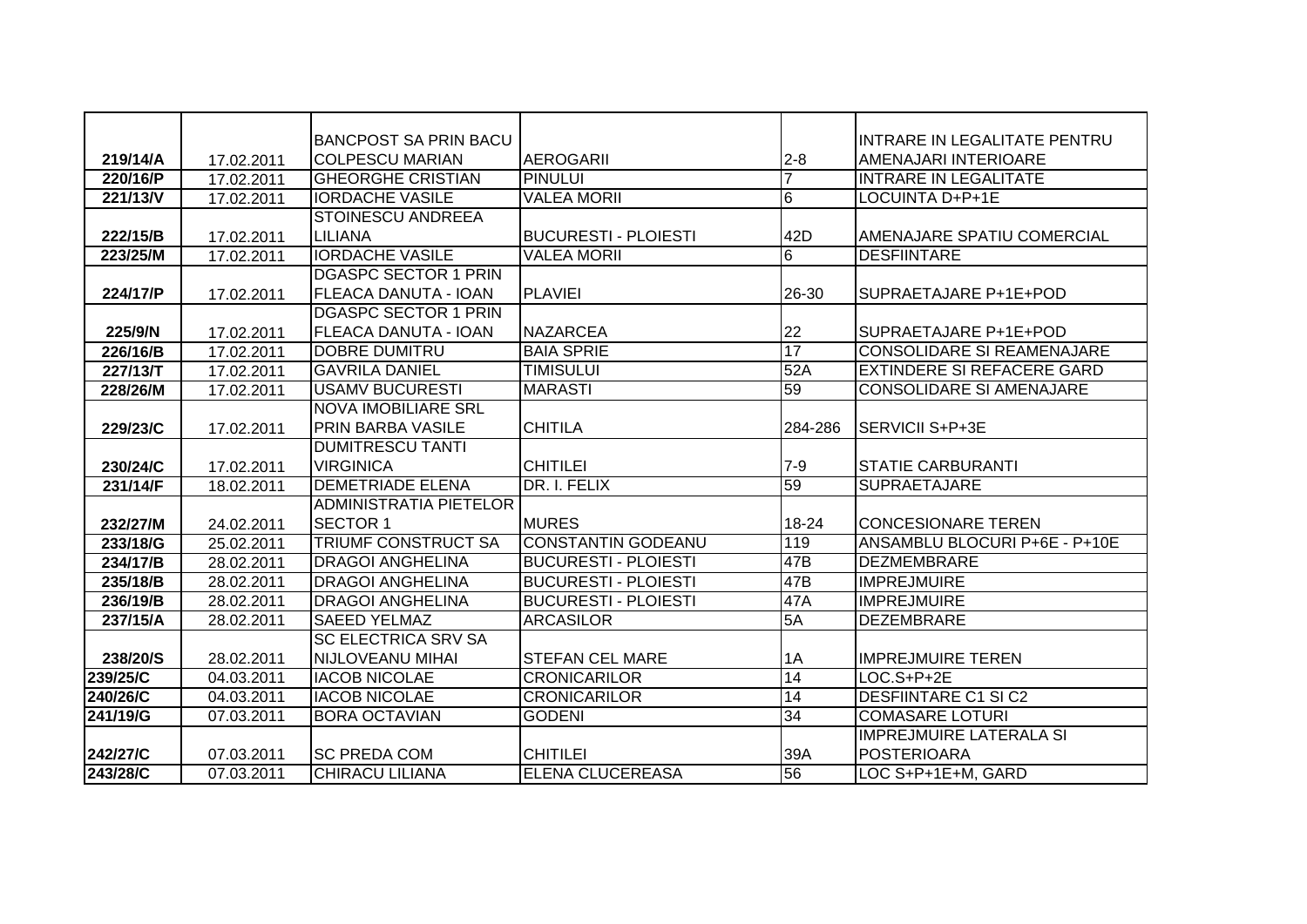|          |            | <b>DGASPC SECTOR 1 PRIN</b>        |                            |                    | <b>EXTINDERE SI SUPRAETAJARE</b> |
|----------|------------|------------------------------------|----------------------------|--------------------|----------------------------------|
| 244/14/V | 07.03.2011 | <b>TANASE IULIANA</b>              | <b>VRANCEA</b>             | <b>9A</b>          | <b>CLADIRE ASISTENTA SOCIALA</b> |
| 245/14/T | 07.03.2011 | <b>DUMITRESCU ION</b>              | <b>TELEGA</b>              | 6                  | <b>INHIDERE BALCON</b>           |
| 246/20/B | 07.03.2011 | <b>CIOBANU EDUARD</b>              | <b>BANU ANTONACHE</b>      | 40-44              | AMENAJARI INTERIOARE             |
| 247/29/C | 14.03.2011 | <b>CRETU DOREL</b>                 | N. CARANFIL                | $\overline{2}$     | <b>REFACERE LOCUINTA</b>         |
|          |            |                                    |                            |                    | <b>CONSTRUIRE CRESA,</b>         |
| 248/21/B | 14.03.2011 | <b>PAROHIA SF MARIA</b>            | <b>IANI BUZOIANII</b>      | $\overline{2}$     | GRADINITAD+P+2E+M                |
| 249/8/Z  | 14.03.2011 | <b>MAGUREANU MARIA</b>             | <b>ZAGAZULUI</b>           | $\overline{4}$     | <b>DEZMEMBRARE TEREN</b>         |
|          |            |                                    |                            |                    | 5 DEPOZITE FRIGORIFICE, ANEXE    |
| 250/4/1  | 14.03.2011 | <b>SC CRIS STYLE</b>               | <b>DUMITRU IORDAN</b>      | 41                 | <b>TEHNOLOGICE</b>               |
| 251/18/P | 14.03.2011 | <b>LIVIU CRAIAN</b>                | <b>VIRGIL PLESOIANU</b>    | 110                | LOC.D+P+2E+M                     |
| 252/19/P | 14.03.2011 | <b>LIVIU CRAIAN</b>                | <b>VIRGIL PLESOIANU</b>    | 110                | <b>DESFIINTARE CONSTRUCTII</b>   |
|          |            |                                    |                            |                    | RECOMPARTIMENTARE,               |
| 253/13/D | 15.03.2011 | <b>SC RENT-ABIL INVESTITII</b>     | I. GHE. DUCA               | $3 - 11$           | REAMENAJARE, SP.COMERCIAL        |
| 254/15/V | 15.03.2011 | <b>BARBCESCU MADALIN</b>           | <b>MIHAI VITEAZU</b>       | 64A                | <b>DESFIINTARE MAGAZIE</b>       |
|          |            |                                    |                            |                    | REAMENAJARE SI REABILITARE       |
| 255/15/F | 15.03.2011 | <b>PAUN ALIN</b>                   | <b>CALEA FLOREASCA</b>     | 165                | <b>TERMICA</b>                   |
|          |            |                                    |                            |                    | <b>DESFIINTARE CONSTRUCTII</b>   |
| 256/22/B | 15.03.2011 | SC MULTI DATA SOFT SRL BOGDAN VODA |                            | 19                 | <b>EXISTENTE</b>                 |
| 257/16/F | 15.03.2011 | <b>GIFAN STRONG SRL</b>            | DR. FELIX                  | 24A/26             | HOTEL 2S+P+5E                    |
|          |            | <b>UNGUREANU PAULA</b>             |                            |                    |                                  |
| 258/16/A | 15.03.2011 | <b>GENONIA</b>                     | <b>AGAPIA</b>              | 1A                 | DESFIINTARE C2, C3, C4           |
|          |            | <b>STRAJESCU MIHAI -</b>           |                            |                    |                                  |
| 259/17/A | 15.03.2011 | <b>MARIUS</b>                      | <b>ERACLIE ARION</b>       | $8 - 10$           | <b>DESFIINTARE</b>               |
|          |            |                                    |                            |                    | <b>INCHIDERE TERASA,</b>         |
|          |            | <b>SC TOURING EUROPABUS</b>        |                            |                    | <b>RECOMPARTIMENTARE</b>         |
| 260/30/C | 15.03.2011 | PRIN BUCUR G. ADRIAN               | AL. I. CUZA                | 10                 | <b>RESTAURANT</b>                |
|          |            | <b>SC EUSMAROM</b>                 |                            |                    |                                  |
| 261/20/P | 15.03.2011 | <b>DEVELOPMENT</b>                 | <b>POLIGRAFIEI</b>         | 81                 | <b>DRUM SERVITUTE</b>            |
| 262/23/B | 15.03.2011 | <b>CHIRESCU ION</b>                | <b>SMARANDA BRAESCU</b>    | 46                 | <b>VANZARE</b>                   |
| 263/28/M | 15.03.2011 | <b>RAGEA MIHAI</b>                 | <b>PISCUL MARE</b>         | 54F                | <b>INFORMARE LOT 10</b>          |
| 264/18/A | 15.03.2011 | <b>GEORGESCU MIHAELA</b>           | DR. AGATULUI               | 36                 | <b>IMPREJMUIRE</b>               |
| 265/6/R  | 15.03.2011 | <b>COSTACHE GHEORGHITA</b>         | <b>D-TRU RADUCU DURBAC</b> | 65                 | <b>INFORMATIV</b>                |
|          |            |                                    |                            |                    |                                  |
| 266/21/S | 15.03.2011 | PETRESCU ADRIAN                    | <b>SOMESULUI</b>           | 10, 12, 14 ALIPIRE |                                  |
| 267/21/P | 15.03.2011 | <b>RAICU MIRELA</b>                | <b>PISCUL PIETREI</b>      | 102                | <b>DEZMEMBRARE IMOBIL</b>        |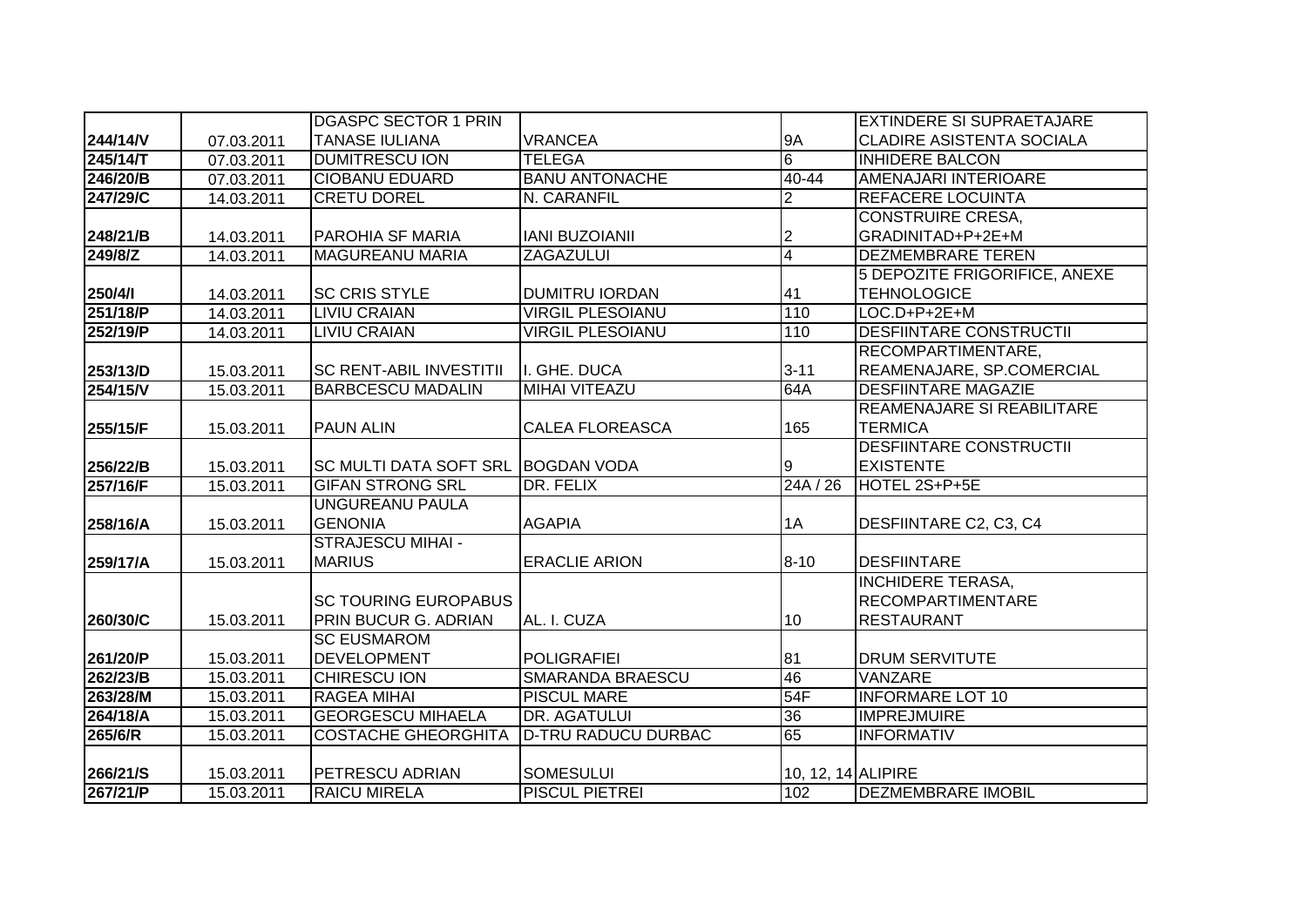| 268/22/P | 15.03.2011 | <b>SC CITY HIGH</b>          | P-TA PRESEI LIBERE          | $3 - 5$        | AMENAJARI INTERIOARE            |
|----------|------------|------------------------------|-----------------------------|----------------|---------------------------------|
| 269/19/A | 15.03.2011 | <b>STOICA VASILE</b>         | <b>ARIEI</b>                | $\overline{2}$ | <b>DESFIINTARE</b>              |
|          |            |                              |                             |                |                                 |
|          |            |                              |                             | 23,25,27/      |                                 |
|          |            |                              |                             | 14, 16,        |                                 |
|          |            |                              | DR. FELIX /                 | 16A, 18,       |                                 |
| 270/17/F | 15.03.2011 | <b>DUMITRESCU DOINA</b>      | AL.I.CUZA                   | 20, 22         | BIROURI 3S+P+5E+6R              |
| 271/24/B | 15.03.2011 | <b>SC METAV SA</b>           | <b>BIHARIA</b>              | 67-77          | AMENAJARI INTERIOARE HALA       |
| 272/16/V | 15.03.2011 | <b>MITROI COSTEL</b>         | <b>VOLUMULUI</b>            | 2C             | <b>MANSARDARE</b>               |
| 273/31/C | 15.03.2011 | <b>CHIRESCU ION</b>          | N. CARAMFIL                 | 35             | VANZARE                         |
| 274/22/S | 15.03.2011 | <b>VLADU COSTINEL VICTOR</b> | <b>SCARISOARA</b>           | 6              | <b>INFORMATIV</b>               |
|          |            | <b>SC IMPACT DEVELOPER</b>   |                             |                |                                 |
| 275/23/P | 15.03.2011 | <b>&amp;CONTRACTOR SA</b>    | <b>PADUREA PUSTNICU</b>     | 127B           | AMENAJARI INTERIOARE            |
|          |            |                              |                             |                |                                 |
|          |            |                              |                             | 23,25,27/      |                                 |
|          |            |                              |                             | 14, 16,        |                                 |
|          |            | <b>DUMITRESCU DORINA</b>     | DR. FELIX /                 | 16A, 18,       |                                 |
| 276/5/1  | 15.03.2011 | <b>MANUELA</b>               | AL.I.CUZA                   | 20, 22         | ALIPIRE TERENURI                |
| 277/24/P | 15.03.2011 | <b>DRAGHICI OLGA</b>         | <b>POLIGRAFIEI</b>          | 1D             | VANZARE                         |
| 278/10/E | 16.03.2011 | <b>ANDRIES CORNELIA</b>      | <b>EPURESTI</b>             | 12             | <b>MODIFICARI FATADE</b>        |
| 279/20/G | 16.03.2011 | <b>CROVEANU AURELIA</b>      | CAL.GRIVITEI                | 158            | AMENAJARI INTERIOARE            |
| 280/15/T | 16.03.2011 | <b>CIOCOIU RADU</b>          | N TITULESCU                 | 12             | <b>AMENAJARI INT</b>            |
|          |            |                              |                             |                | <b>CONSOLIDARE EXTINDERE</b>    |
| 281/17/V | 16.03.2011 | <b>BARBULESCU MADALIN</b>    | M. VITEAZUL                 | 64A            | $P+1E+M$                        |
| 282/18/V | 16.03.2011 | <b>VALSAMI MUGUR MITRUT</b>  | <b>MIRCEA VULCANESCU</b>    | 113            | <b>DESFIINTARE PARTIALA</b>     |
| 283/16/T | 16.03.2011 | <b>REDULESCU DECEBAL</b>     | <b>TRIUMFULUI</b>           | 100            | LOCUINTA S+P+2E+M               |
|          |            | <b>FRUNZA VASILICA</b>       |                             |                | 2S+P+5E+6RETRAS BIROURI SI      |
| 284/3/J  | 16.03.2011 | <b>CARMEN</b>                | <b>JANDARMERIEI</b>         | 3A             | <b>IMPREJMUIRE</b>              |
|          |            |                              |                             |                | <b>IMOBIL S+DS+P+2E+M SI</b>    |
| 285/29/M | 16.03.2011 | <b>GAVAJUC GHENADI</b>       | <b>MUSETESTI</b>            | 9A, 11         | <b>IMPREJMUIRE</b>              |
|          |            |                              |                             |                | <b>IMPREJMUIRE SI AMPLASARE</b> |
| 286/25/B | 16.03.2011 | <b>SCURTU ARCADIE</b>        | <b>BUCURESTI TARGOVISTE</b> | 101            | <b>CONTAINER</b>                |
| 287/32/C | 16.03.2011 | <b>BENGULESCU PETRE</b>      | <b>CRAIOVEI</b>             | 1A             | <b>INTRARE IN LEGALITATE</b>    |
| 288/26/B | 16.03.2011 | <b>GUBAS MARIA</b>           | <b>BUCEGI</b>               | 78A            | LOC S+P+2E+M, IMPREJMUIRE       |
| 289/19/V | 16.03.2011 | <b>LAZARESCU CATALIN</b>     | <b>TUDOR VIANU</b>          | 38             | LOC S+P+3E, IMPREJMUIRE         |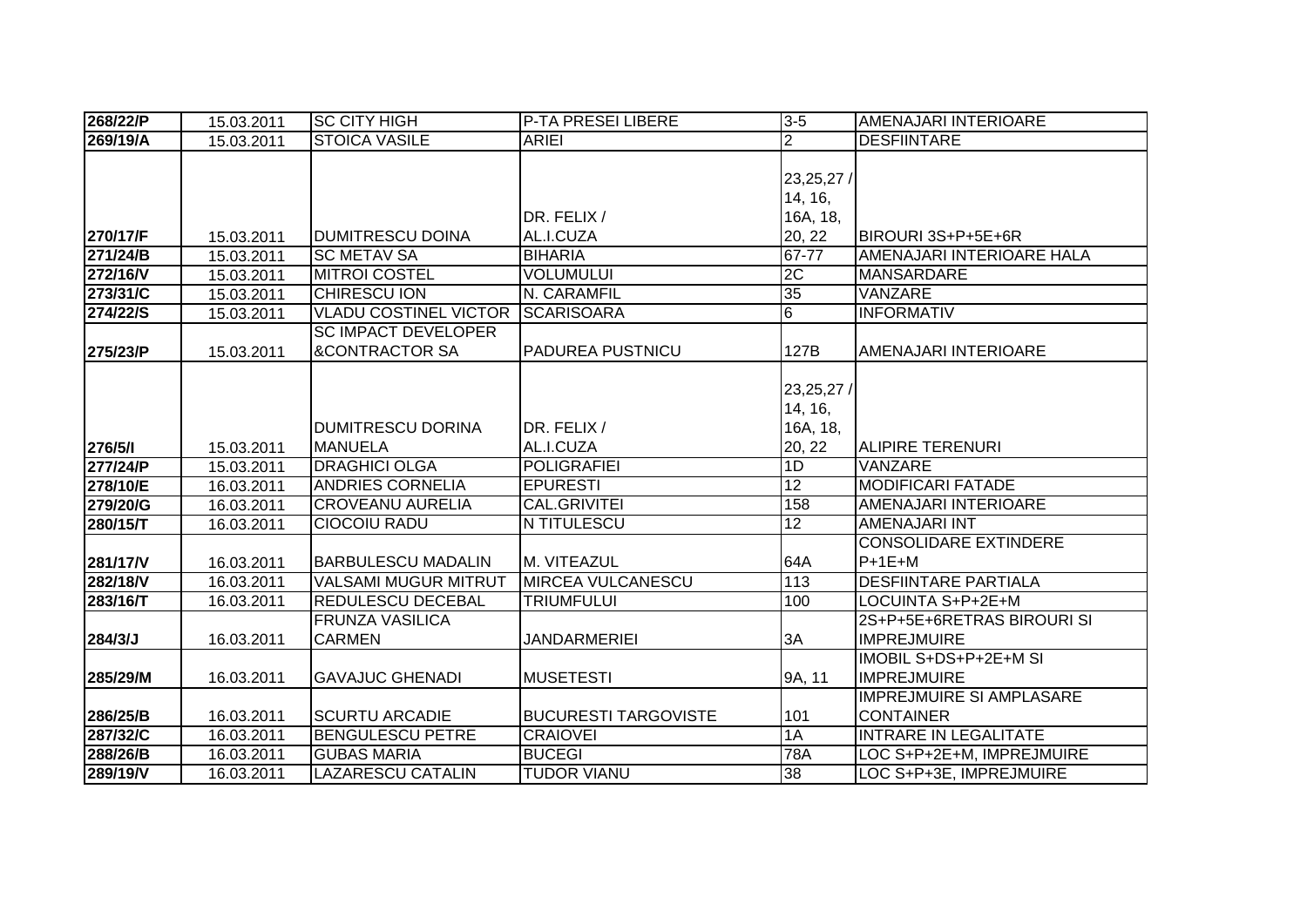| 290/23/S | 16.03.2011 | <b>PASCU MIRUNA</b>         | <b>SOLZILOR</b>             | 25             | SUPRATEJARE S+P+4E+5.6RETRAS     |
|----------|------------|-----------------------------|-----------------------------|----------------|----------------------------------|
| 291/24/S | 16.03.2011 | <b>CORINA MOLDOVAN</b>      | <b>IONESCU SISESTI 121B</b> | 121B           | SUPRAETAJARE LOCUINTA S+P+2E     |
|          |            |                             |                             |                | AMENAJARI INTERIOARE, SCARA      |
| 292/33/C | 16.03.2011 | <b>MIU ECATERINA</b>        | NICOLAE CONSTANTINESCU      | 8A             | <b>EXTERIOARA</b>                |
| 293/20/A | 16.03.2011 | <b>STOICA VASILE</b>        | <b>ARIEI</b>                | $\overline{2}$ | LOCUINTA D+P+2E+M                |
| 294/20/V | 16.03.2011 | <b>DINU SILVICA VIOLETA</b> | <b>PROPASIRII</b>           | 18             | <b>LOCUINTA P+1E</b>             |
| 295/6/1  | 16.03.2011 | <b>BLENDEA OLGA</b>         | <b>GH. IONESCU SISESTI</b>  | $71 - 73$      | LOCUINTA S+P+1E SI IMPREJMUIRE   |
|          |            |                             |                             |                | <b>CONSOLIDARE, EXTINDERE SI</b> |
| 296/25/P | 16.03.2011 | <b>MARES GHEORGHITA</b>     | <b>PROLETARULUI</b>         | 7              | <b>MANSARDARE</b>                |
|          |            | <b>STRAJESCU MIHAI -</b>    |                             |                |                                  |
| 297/21/A | 17.03.2011 | <b>MARIUS</b>               | <b>G-RAL ERACLIE ARION</b>  | $8 - 10$       | <b>CONSTRUIRE P+1E</b>           |
|          |            |                             |                             |                | RECOMPARTIMENTARE,               |
|          |            |                             |                             |                | REAMENAJARE, MODIFICARI          |
| 298/10/N | 17.03.2011 | <b>CERNESCU BOGDAN</b>      | NICOLAE TITULESCU           | 81-87          | <b>INTERIOARE</b>                |
|          |            |                             |                             |                | <b>REAMENAJARE SI INCHIDERE</b>  |
| 299/30/M | 17.03.2011 | <b>DRAGOMIR CRISTINA</b>    | <b>ION MIHALACHE</b>        | 119            | <b>BALCOANE</b>                  |
| 300/17/T | 17.03.2011 | <b>REDULESCU DECEBAL</b>    | TRIUMFULI NR.100            | 100            | <b>DESFIINTARE</b>               |
| 301/27/B | 17.03.2011 | <b>CACOVEANU ELENA</b>      | <b>BUCURESTII NOI</b>       | 169            | <b>SCHIMBARE DE DESTINATIE</b>   |
| 302/31/M | 17.03.2011 | <b>CISCIVI SORIN</b>        | <b>MODESTIEI</b>            | 9              | <b>ALIPIRE</b>                   |
| 303/21/G | 17.03.2011 | <b>GEORGESCU CARMEN</b>     | <b>CAL. GRIVITEI</b>        | 178            | <b>AMENAJARI INTERIOARE</b>      |
| 304/22/G | 17.03.2011 | <b>SC VODAFONE SA</b>       | <b>DINICU GOLESCU</b>       | 27             | <b>DESFIINTARE STATIE GSM</b>    |
|          |            | <b>SC FARMALEX SRL PRIN</b> |                             |                | AMENAJARI INTERIOARE,            |
| 305/32/M | 17.03.2011 | <b>STANCIU FLORENTIN</b>    | ION MIHALACHE               | 343            | <b>SCHIMBARE DE FUNCTIUNE</b>    |
| 306/6/O  | 17.03.2011 | <b>BRANESCU DANIEL</b>      | <b>OASPETILOR</b>           | 49A            | LOCUINTA S+P+1E+M                |
| 307/7/R  | 17.03.2011 | <b>BERBEC ALEXANDRU</b>     | <b>DR. REGIMENTULUI</b>     | 38-42          | LOCUINTA S+P+2E                  |
| 308/18/F | 17.03.2011 | <b>IONITA CAMELIA</b>       | <b>FICUSULUI</b>            | 10C            | <b>SUPRAETAJARE</b>              |
|          |            | <b>UNGUREANU PAULA -</b>    |                             |                | <b>EXTINDERE, MODIFICARI</b>     |
| 309/22/A | 17.03.2011 | <b>GENONIA</b>              | <b>AGAPIA</b>               | 11             | INTERIOARE, SUPRAETAJARE P+1E    |
|          |            |                             |                             |                | S+P+2E+M SI MODIFICARI           |
| 310/21/V | 18.03.2011 | <b>DIACONESCU SIMONA</b>    | <b>VESPASIAN</b>            | 9              | <b>INTERIOARE</b>                |
|          |            |                             |                             |                |                                  |
| 311/23/A | 21.03.2011 | <b>INECULA FLORINA</b>      | <b>AVANTULUI</b>            | 35             | TRANSFORMARE POD IN MANSARDA     |
|          |            | <b>MOCANU CRISTIAN</b>      |                             |                | <b>CONSOLIDARE SI</b>            |
| 312/28/B | 21.03.2011 | <b>VICTOR</b>               | <b>BELIZARIE</b>            | 16             | <b>RECOMPARTIMENTARE</b>         |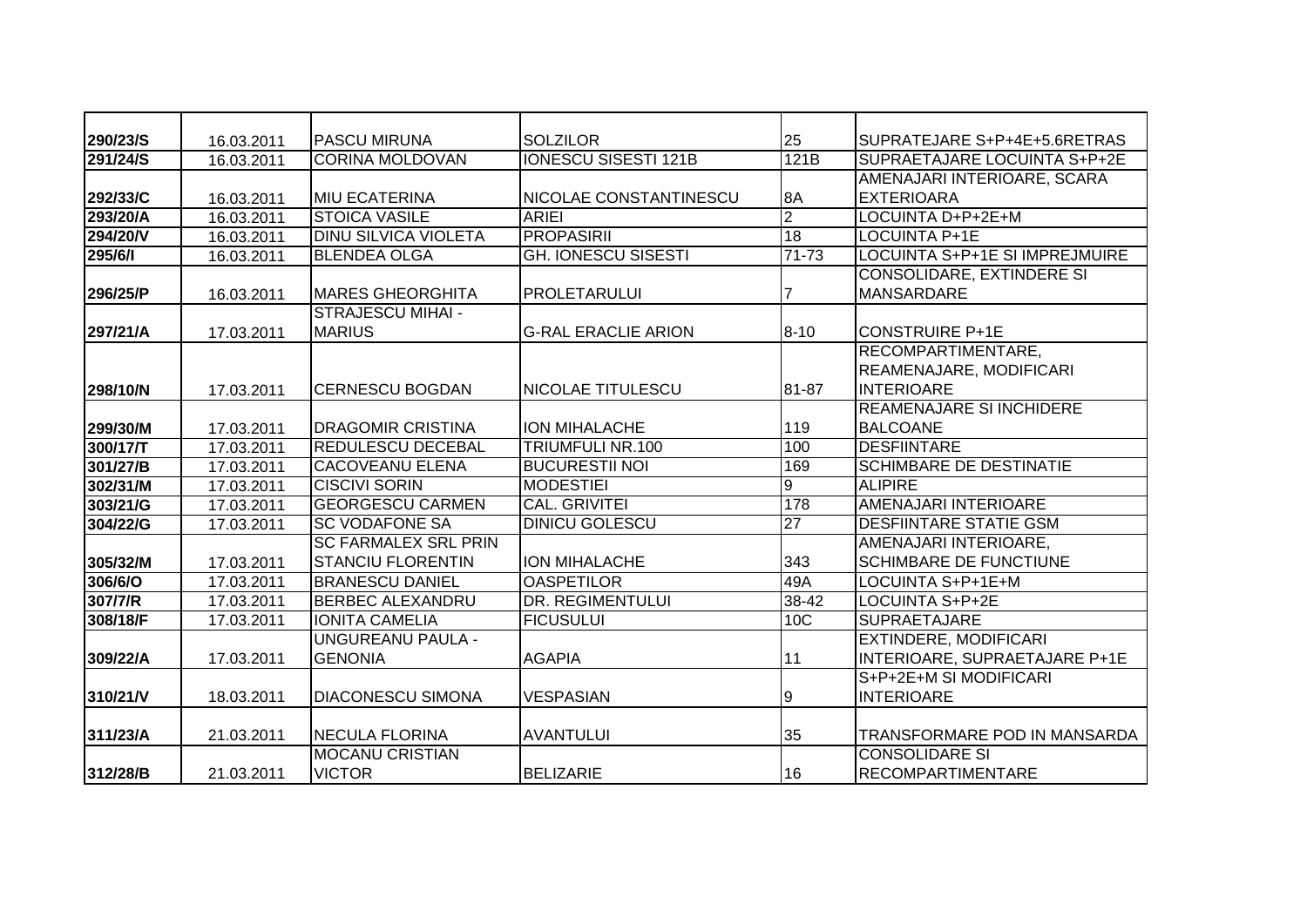|          |            | <b>MIRCEA NICUSOR</b>       |                          |                 |                                     |
|----------|------------|-----------------------------|--------------------------|-----------------|-------------------------------------|
| 313/11/E | 22.03.2011 | <b>TIMOFTE</b>              | <b>EXPOZITIEI</b>        | 22-30           | <b>INTOCMIRE PUZ</b>                |
|          |            | <b>SPITALUL CLINIC DE</b>   |                          |                 |                                     |
|          |            | <b>URGENTA PRIN</b>         |                          |                 | CONSOLIDARE,                        |
| 314/19/F | 23.03.2011 | <b>MITULESCU GHEORGHE</b>   | <b>CAL.FLOREASCA</b>     | 14              | <b>REFUNCTIONALIZARE</b>            |
|          |            | <b>SC CONLUX</b>            |                          |                 |                                     |
| 315/24/A | 23.03.2011 | <b>DEVELOPMENT SRL</b>      | <b>APICULTORI</b>        | 56              | <b>DEZMEMBRARE</b>                  |
|          |            |                             |                          |                 | REAMPLASARE GARD SI AMENAJARE       |
| 316/7/O  | 23.03.2011 | <b>SC IDM KENNEDY</b>       | <b>ORHIDEELOR</b>        | 35              | <b>COPERTINA</b>                    |
|          |            |                             |                          |                 | AMENAJARI INTERIOARE SI             |
| 317/8/O  | 23.03.2011 | RADACINA DIACONESCU         | <b>ODAI</b>              | 425-431         | <b>EXTERIOARE</b>                   |
| 318/9/O  | 23.03.2011 | <b>BRANESCU DANIEL</b>      | <b>OASPETILOR</b>        | 49A             | <b>DESFIINTARE</b>                  |
| 319/23/G | 23.03.2011 | <b>OLTEANU CRISTINA</b>     | <b>GARLEI</b>            | 136             | DESFIINTARE LOCUINTE SI ANEXE       |
| 320/7/L  | 23.03.2011 | <b>BACANU TITU - FLORIN</b> | <b>LAINICI</b>           | 20              | IMOBIL S+P+2E+3RETRAS               |
| 321/7/1  | 23.03.2011 | <b>CIUCA VALENTIN</b>       | I. I. DE LA BRAD         | 2A              | <b>EXTINDERE CONSTRUCTII PARTER</b> |
| 322/12/E | 23.03.2011 | <b>SC VODAFONE SA</b>       | <b>EXPOZITIEI</b>        | $\overline{2}$  | DESFIINTARE STATIE GSM              |
|          |            |                             |                          |                 | <b>EXTINDERE LOCUINTA SI</b>        |
| 324/25/A | 23.03.2011 | <b>NIMU ADRIAN</b>          | <b>ACILIU</b>            | 13              | <b>SUPRAETAJARE</b>                 |
|          |            |                             |                          |                 | SPALATORIE AUTO PARTER SI           |
| 325/20/F | 24.03.2011 | <b>MAGHIARU GHEORHE</b>     | <b>CALEA FLOREASCA</b>   | 196             | PARTIAL P+1E                        |
|          |            | <b>MOSTENESCU DRAGOS</b>    |                          |                 |                                     |
| 326/14/D | 25.03.2011 | <b>TITUS</b>                | DOBROGEANU GHEREA        | 44              | 3 LOC.S+P+2E+GARAJ                  |
| 327/22/V | 25.03.2011 | <b>MARINESCU MEDEA</b>      | <b>TUDOR VIANU</b>       | 20A             | <b>AMENAJARI INTERIOARE</b>         |
| 328/8/R  | 25.03.2011 | <b>CRETU GEORGETA</b>       | <b>RUCAR</b>             | 26              | ALIPIRE NUMERE CADASTRALE           |
| 329/18/T | 28.03.2011 | <b>TIHON IULIAN</b>         | <b>TRIFESTI</b>          | 10              | LOCUINTA 2S+P+4E+5RETRAS            |
|          |            |                             |                          |                 | <b>SUPRAETAJARE</b>                 |
| 330/34/C | 28.03.2011 | <b>MARGARIT VOICU</b>       | <b>CATEDREI</b>          | $17 - 23$       | S+P+4E+5-6 RETRAS                   |
|          |            |                             |                          |                 | LOCUINTA S+P+2E+3R SI               |
| 331/25/S | 28.03.2011 | <b>ENACHE RADU DANIEL</b>   | <b>STRAULESTI</b>        | 93-199          | <b>IMPREJMUIRE</b>                  |
| 332/26/S | 28.03.2011 | <b>ENACHE RADU DANIEL</b>   | <b>STRAULESTI</b>        | 93-199          | LOCUINTA D+P+1E                     |
| 333/35/C | 28.03.2011 | <b>STAN VASILE</b>          | <b>CASIN</b>             | $\overline{32}$ | <b>SUPRAETAJARE</b>                 |
|          |            |                             |                          |                 | AMENAJARI INTERIOARE SI             |
| 334/2/W  | 28.03.2011 | <b>IORDAN ROMICA</b>        | <b>WITTING</b>           | 19              | <b>MANSARDARE</b>                   |
| 335/27/S | 28.03.2011 | <b>CRETU GABRIEL</b>        | <b>STRABUNA</b>          | 106             | <b>DESFIINTARE</b>                  |
| 336/33/M | 28.03.2011 | STOLZ CORA ROZALINA         | ION MIHALACHE            | 146             | AMENAJARI INTERIOARE                |
| 337/19/T | 28.03.2011 | <b>BIOTA ANDREA MONICA</b>  | <b>NICOLAE TITULESCU</b> | 163             | AMENAJARI INTERIOARE                |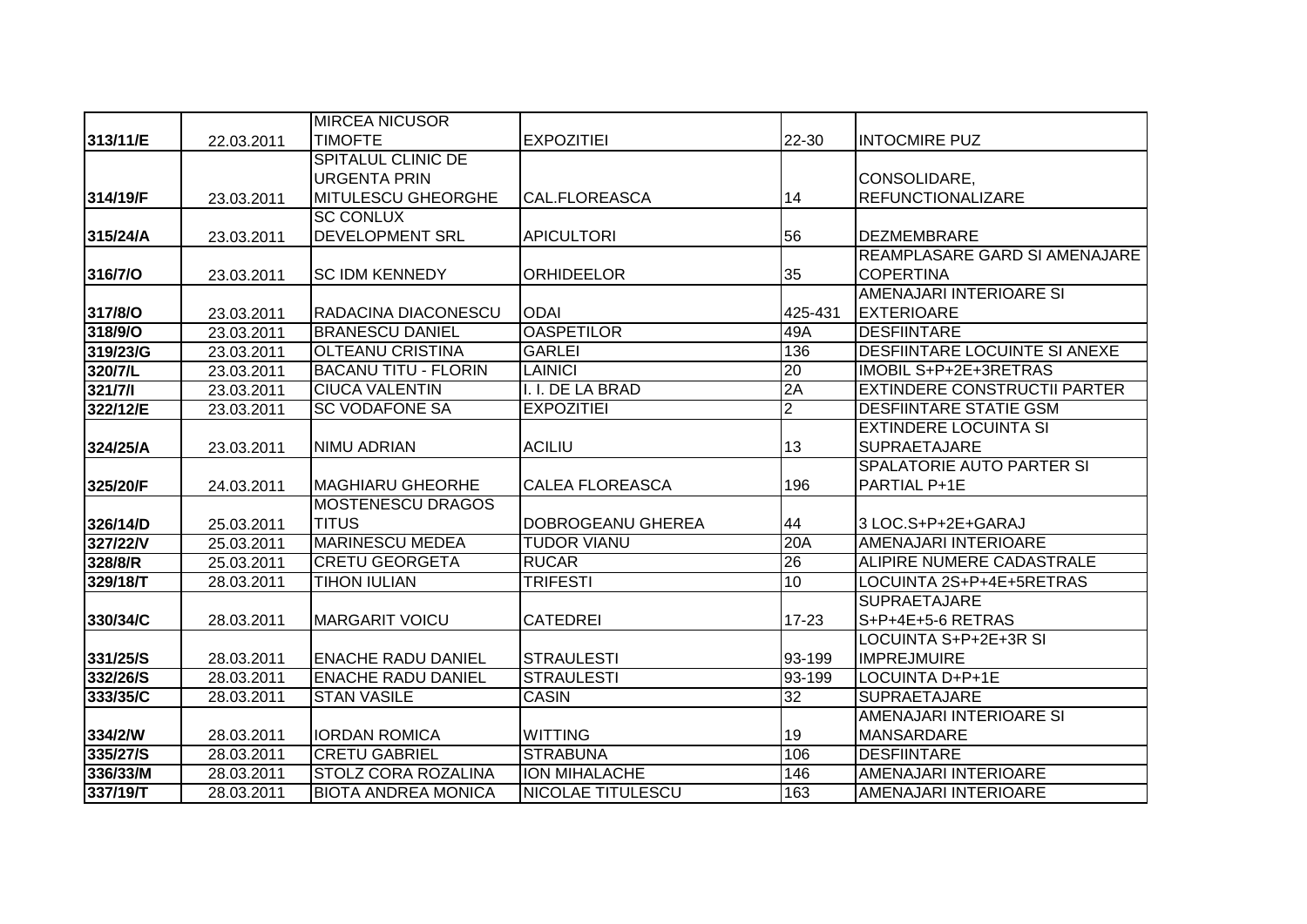|          |            |                                |                                |                | CONSOLIDARE, EXTINDERE,          |
|----------|------------|--------------------------------|--------------------------------|----------------|----------------------------------|
| 338/26/A | 28.03.2011 | <b>ALDEA IOAN MIHAIL</b>       | <b>AEROMODELULUI</b>           | 19A            | <b>SUPRAETAJARE</b>              |
| 339/9/Z  | 28.03.2011 | <b>HUBERT MARIUS ROMEO</b>     | <b>ZAGAZULUI</b>               | 3              | <b>DESFIINTARE CONSTRUCTIE</b>   |
| 340/34/M | 28.03.2011 | <b>NICOLAE ION</b>             | <b>BANU MANTA</b>              | 24-26          | <b>ALIPIRE</b>                   |
| 341/35/M | 28.03.2011 | <b>FORADEX INVEST</b>          | <b>MILCOV</b>                  | 5              | <b>AMENAJARE BAZA SPORTIVA</b>   |
|          |            |                                |                                |                | AMENAJARI INTERIOARE,            |
| 342/23/V | 28.03.2011 | <b>BELDEA IULIAN</b>           | <b>VALEA MERILOR</b>           | 12             | <b>CONSOLIDARE</b>               |
| 343/28/S | 28.03.2011 | <b>TONCU GHEORGHE</b>          | <b>STUDINA</b>                 | $\overline{5}$ | <b>DEZMEMBRARE TEREN</b>         |
|          |            | <b>VRANCEANU KIRCOR -</b>      |                                |                |                                  |
| 344/4/J  | 28.03.2011 | <b>VAHE</b>                    | <b>JANDARMERIEI</b>            | 293B           | LOCUINTA S+P+2E SI IMPREJMUIRE   |
|          |            |                                |                                |                |                                  |
|          |            | <b>SC ACTIV ORTOPEDIC SRL</b>  |                                |                | <b>EXTINDERE SUBSOL SI</b>       |
| 345/36/M | 28.03.2011 | PRIN GHEBUTA FLOREA            | PETRU MAOIR                    | 61             | <b>RECONFIGURARE POD</b>         |
| 346/10/Z | 28.03.2011 | <b>COVRIG CECILIA - SILVIA</b> | <b>DUMITRU ZOSSIMA</b>         | 91             | LOC.S+P+2E+M                     |
| 347/20/T | 28.03.2011 | <b>CISMARU GEORGE</b>          | <b>TOPRAISAR</b>               | 13A            | <b>EXTINDERE LOCUINTA PARTER</b> |
|          |            |                                |                                | $57-59/8,$     |                                  |
| 348/29/B | 28.03.2011 | DRAGOTEANU DRAGOS              | <b>BUZETI / DUMITRU SERGIU</b> | 10             | <b>ALIPIRE</b>                   |
| 349/26/P | 29.03.2011 | <b>HAIDUC EUGEN</b>            | <b>POLIGRAFIEI</b>             | 3A             | <b>ALIPIRE</b>                   |
|          |            |                                |                                | 14, 16,        |                                  |
| 350/11/Z | 29.03.2011 | <b>GEORGESCU DUMITRU</b>       | <b>SOLDAT ZAHARIA</b>          | 18, 20         | <b>ALIPIRE</b>                   |
|          |            |                                |                                | 81-89,         |                                  |
| 351/24/G | 29.03.2011 | PETRACHE OVIDIU                | DR. GARII                      | 91-93          | <b>INFORMATIV SI IMPREJMUIRE</b> |
| 352/25/G | 29.03.2011 | PETRACHE OVIDIU                | DR. GARII                      | 67-75          | <b>INFORMATIV SI IMPREJMUIRE</b> |
| 353/8/L  | 29.03.2011 | <b>BAIESU STEFAN RAZVAN</b>    | <b>LEMNARILOR</b>              | 49             | <b>INFORMATIV</b>                |
| 354/36/C | 29.03.2011 | <b>DRAGHICI ILIE</b>           | <b>CAPRIORILOR</b>             |                | <b>INFORMATIV</b>                |
| 355/27/P | 29.03.2011 | <b>TARAZE CRISTINA</b>         | <b>PISCUL NOU</b>              | 21             | <b>INFORMATIV</b>                |
| 356/29/S | 29.03.2011 | <b>TARAZE CRISTINA</b>         | <b>DR. STEGARULUI</b>          | 399            | <b>INFORMATIV</b>                |
| 357/28/P | 29.03.2011 | <b>TARAZE CRISTINA</b>         | <b>PISCUL NOU</b>              | 25             | <b>INFORMATIV</b>                |
| 358/29/P | 29.03.2011 | <b>TARAZE CRISTINA</b>         | <b>PISCUL NOU</b>              | 31             | <b>INFORMATIV</b>                |
| 359/30/P | 29.03.2011 | <b>TARAZE CRISTINA</b>         | PISCUL NOU                     | 43             | <b>INFORMATIV</b>                |
| 360/31/P | 29.03.2011 | <b>TARAZE CRISTINA</b>         | <b>PISCUL NOU</b>              | 23             | <b>INFORMATIV</b>                |
| 361/30/S | 29.03.2011 | <b>TARAZE CRISTINA</b>         | <b>DR. STEGARULUI</b>          | 397            | <b>INFORMATIV</b>                |
|          |            | <b>SC AQUA THERM CO SRL</b>    |                                |                |                                  |
| 362/10/O | 29.03.2011 | <b>PRIN BADICI CAUDIU</b>      | <b>ODAI</b>                    | 407            | <b>INFORMATIV</b>                |
| 363/37/M | 29.03.2011 | <b>PRUNA IULIAN GABRIEL</b>    | <b>MUNTELE GAINA</b>           | 85B            | <b>INFORMATIV</b>                |
| 364/30/B | 29.03.2011 | <b>MANDA MIRELA</b>            | RADU BOIANGIU                  | 21             | <b>ALIPIRE</b>                   |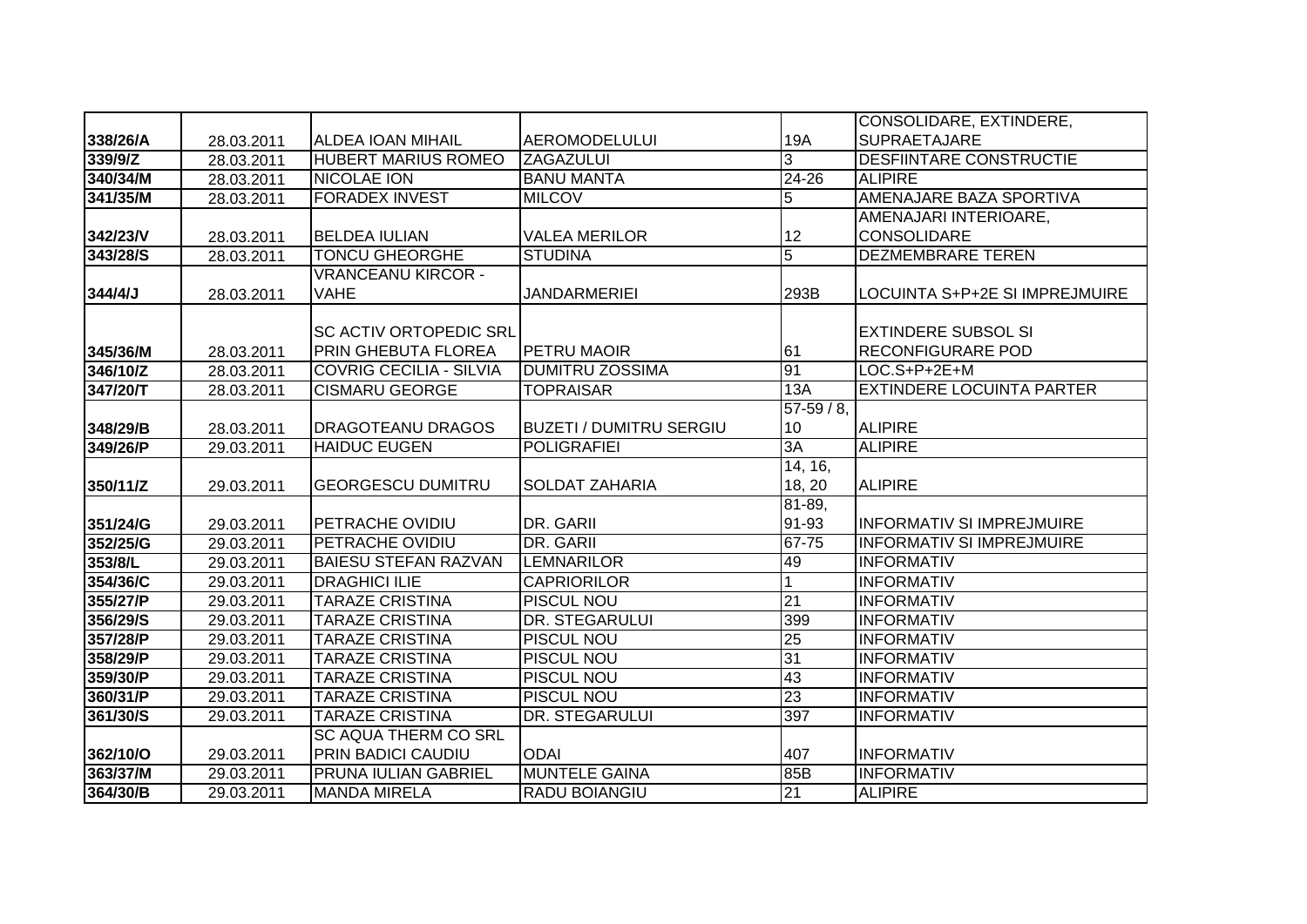|          |            |                               |                             |                 | INTRAREA IN LEGALITATE PENTRU      |
|----------|------------|-------------------------------|-----------------------------|-----------------|------------------------------------|
| 365/38/M | 29.03.2011 | <b>CHIVU GHEORGHE</b>         | <b>ION MIHALACHE</b>        | 233             | AMENAJARI INTERIOARE               |
|          |            | <b>SC MOSELIN</b>             |                             |                 |                                    |
|          |            | <b>INVESTMENTS SRL PRIN</b>   |                             |                 |                                    |
| 366/32/P | 29.03.2011 | <b>CRISTU LUCIAN</b>          | PETRE AURELIAN              | 56              | <b>DEZMEMBRARE</b>                 |
| 367/31/B | 29.03.2011 | <b>PASCALE FLOAREA</b>        | <b>SIMION BARNUTIU</b>      | 15              | <b>CONSOLIDARE SI SUPRAETAJARE</b> |
| 368/26/G | 29.03.2011 | <b>OLTEANU CRISTINA</b>       | <b>GARLEI</b>               | 136             | <b>EXTINDERE SI SUPRAETAJARE</b>   |
|          |            |                               |                             | 15, 17,         | <b>EXTINDERE LOCUINTA</b>          |
| 369/32/B | 29.03.2011 | <b>GHEORGHE GHIUR</b>         | <b>BARAJUL ARGES</b>        | 17A, 19         | $D+P+2E+M$                         |
| 370/8/1  | 29.03.2011 | <b>CRISTEA TRAIAN IULIANA</b> | <b>IZBICENI</b>             | 102             | <b>INFORMATIV</b>                  |
| 371/33/B | 30.03.2011 | <b>MOCANU CONSTANTIN</b>      | <b>DAKAR</b>                | 26              | <b>REALIZARE SARPANTA</b>          |
| 372/34/B | 30.03.2011 | <b>SALARU CAROLINA</b>        | <b>DAKAR</b>                | 20              | <b>REALIZARE SARPANTA</b>          |
| 373/35/B | 30.03.2011 | <b>MANDROIU ADRIAN</b>        | <b>DAKAR</b>                | 28              | <b>REALIZARE SARPANTA</b>          |
| 374/36/B | 30.03.2011 | <b>MONAC NATALIA</b>          | <b>DAKAR</b>                | 30              | REALIZARE SARPANTA                 |
| 375/37/B | 30.03.2011 | UNGUREANU EUSEBIU             | <b>DAKAR</b>                | 34              | REALIZARE SARPANTA                 |
| 376/38/B | 30.03.2011 | <b>CALIN GHEORGHE</b>         | <b>DAKAR</b>                | $\overline{22}$ | REALIZARE SARPANTA                 |
| 377/39/B | 30.03.2011 | <b>BALINT MARILENA</b>        | <b>DAKAR</b>                | $\overline{24}$ | <b>REALIZARE SARPANTA</b>          |
| 378/31/S | 30.03.2011 | <b>VALE BOGDAN</b>            | <b>SIRET</b>                | 49              | CONSOLIDARE, EXTINDERE             |
| 379/9/R  | 30.03.2011 | <b>BARBATIE SIMONA</b>        | <b>DR. REGIMENTULUI</b>     | 20E             | AMENAJARI INTERIOARE               |
|          |            |                               |                             |                 | CONSOLIDARE, AMENAJARI             |
| 380/21/T | 30.03.2011 | <b>HACK MARIANA</b>           | TRIUMFULUI                  | 116             | <b>INTERIOARE SI FATADE</b>        |
|          |            | <b>SC AVIATIA UTILITARA</b>   |                             |                 |                                    |
| 381/40/B | 30.03.2011 | <b>BUCURESTI SA</b>           | <b>BUCURESTI - PLOIESTI</b> | 40A             | <b>HALA METALICA</b>               |
| 382/32/S | 30.03.2011 | <b>APOSTOL OLGA</b>           | <b>GH. IONESCU SISESTI</b>  | $257 - 259$     | <b>HALA</b>                        |
| 383/22/T | 30.03.2011 | <b>MOCANU ALINA</b>           | <b>TRIUMFULUI</b>           |                 | <b>CONSOLIDARE SI EXTINDERE</b>    |
| 384/11/N | 30.03.2011 | <b>ILIEV MARIUS</b>           | <b>NORDULUI</b>             | 28-36           | <b>CONSOLIDARE S+P+4E</b>          |
|          |            |                               |                             |                 | REAMENAJARE, SCARA EXTERIOARA      |
| 385/33/P | 01.04.2011 | <b>ION GHEORGHE</b>           | PECHEA / ZELETIN            | 8/3A            | SPITAL S+P+5E                      |
| 386/9/1  | 04.04.2011 | <b>NICU SAMUEL</b>            | <b>IZBICENI</b>             | 102             | LOC.Ds+P+2E                        |
| 387/33/S | 04.04.2011 | <b>DULGHERU ROXANA</b>        | <b>ALEX SERBANESCU</b>      | 14              | <b>CONSTRUIRE BALCON PARTER</b>    |
| 388/34/P | 04.04.2011 | <b>GIRLEA LILIAN</b>          | <b>PROMETEU</b>             | $\overline{12}$ | <b>CONSTRUIRE BALCON PARTER</b>    |
| 389/5/J  | 04.04.2011 | <b>DOBRESCU PAULA</b>         | <b>JANDARMERIEI</b>         | 1               | <b>DESFIINTARE CONSTRUCTII</b>     |
| 390/21/F | 04.04.2011 | <b>TITU EUGEN</b>             | <b>FEROVIARILOR</b>         | 64              | <b>EXTINDERE</b>                   |
| 391/12/N | 04.04.2011 | <b>ILIEV MARIUS</b>           | <b>NORDULUI</b>             | 28-30           | BIROURI 2S+P+6E                    |
| 392/23/T | 04.04.2011 | <b>STROE GABRIELA</b>         | <b>TINTASULUI</b>           | 9               | <b>ALIPIRE</b>                     |
| 393/10/1 | 04.04.2011 | <b>SC CRIS STYLE</b>          | <b>DUMITRU IORDAN</b>       | 41              | <b>DESFIINTARE</b>                 |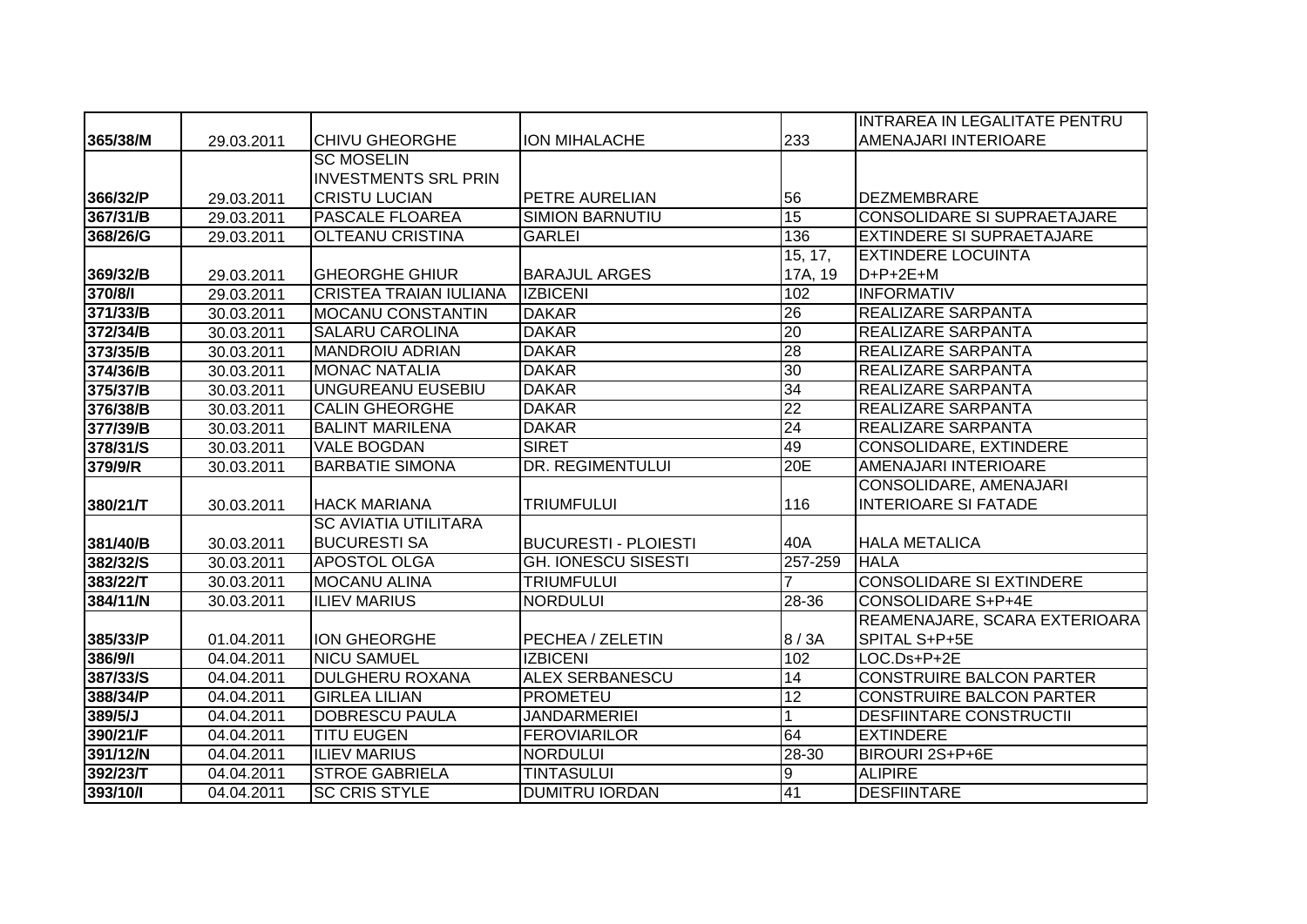|            |            |                                |                              |                 | <b>CONSOLIDARE SI SUPRAETAJARE</b> |
|------------|------------|--------------------------------|------------------------------|-----------------|------------------------------------|
| 394/34/S   | 04.04.2011 | <b>DIMA MIRELA</b>             | <b>SUTASULUI</b>             | 32              | $SP+P+1E$                          |
| 395/41/B   | 04.04.2011 | <b>DRAGUTAN ILEANA</b>         | RADU BOIANGIU                | 23              | <b>EXTINDERE LOCUINTA S+P+2E</b>   |
| 396/35/P   | 05.04.2011 | <b>SERBAN MARIAN</b>           | PETRU SI PAVEL               | $\overline{22}$ | LOCUINTA D+P+1E+M                  |
|            |            |                                |                              |                 | <b>CONSOLIDARE SI MODIFICARI</b>   |
| 397/11/0   | 05.04.2011 | <b>CONSTANTIN ATANASIA</b>     | <b>OCTAV COCARASCU</b>       | 70              | <b>INTERIOARE</b>                  |
| 398/39/M   | 05.04.2011 | <b>DOMOCOS STEFAN</b>          | <b>ION MIHALACHE</b>         | $35 - 37$       | <b>AMENAJARI INTERIOARE</b>        |
|            |            |                                |                              |                 |                                    |
| 399/36/P   | 05.04.2011 | <b>DIACONU DIANA MIHAELA</b>   | <b>PISCUL MOSULUI</b>        | 70A             | <b>INFORMATIV</b>                  |
|            |            |                                |                              |                 |                                    |
| 400/10/R   | 05.04.2011 | <b>DIACONU DIANA MIHAELA</b>   | <b>DR. REGIMENTULUI</b>      | 87              | <b>INFORMATIV</b>                  |
| 401/35/S   | 05.04.2011 | <b>SEGARCEANU FLORIN</b>       | <b>STOLNICULUI</b>           | $6 - 10$        | <b>DEZMEMBRARE PE APARTAMENTE</b>  |
|            |            |                                |                              |                 |                                    |
| 402/42/B   | 08.04.2011 | <b>SC ALTER EGO CONCEPT</b>    | <b>BUZESTI</b>               | 83              | <b>IMPREJMUIRE</b>                 |
| 403/15/D   | 08.04.2011 | <b>CRISTACHE VASILICA</b>      | <b>DUMITRU RADUCU DURBAC</b> | 83              | <b>INTRARE IN LEGALITATE P+1E</b>  |
| 404/24/T   | 08.04.2011 | SAVULESCU GETA                 | <b>TARMULUI</b>              | 17              | ALIPIRE NUMERE CADASTRALE          |
|            |            |                                |                              |                 | AMENAJARI INTERIOARE P+2E+M SI     |
| 405/13/N   | 11.04.2011 | <b>PERFECT TATIANA LIVIA</b>   | <b>NAVODARI</b>              | 32A             | <b>SERA</b>                        |
|            |            |                                |                              |                 | <b>CONSOLIDARE, REFACERE</b>       |
| 406/43/B   | 11.04.2011 | MIHAILA ALEXANDRU              | <b>BACULUI</b>               | 7               | <b>IMPREJMUIRE</b>                 |
| 407/37/C   | 11.04.2011 | <b>SC ACT SRL</b>              | <b>NICOLAE CARAMFIL</b>      | 87              | <b>MONTARE STATIE GSM</b>          |
|            |            | <b>SC CORPORATE OFFICE</b>     |                              |                 |                                    |
| 408/37/P   | 11.04.2011 | <b>SRL</b>                     | <b>P-TA MONTREAL</b>         | 10              | AMENAJARI INTERIOARE               |
| 409/38/C   | 11.04.2011 | <b>BOITOR FLORIN</b>           | <b>OCTAV COCARASCU</b>       | 49              | <b>REFACERE FATADE</b>             |
| 410/40/M   | 11.04.2011 | <b>NESTEROVSKI LARISA</b>      | <b>ION MIHALACHE</b>         | 335             | <b>AMENAJARE CABINET</b>           |
| 411/38/P   | 11.04.2011 | <b>VALABAN OTILIA</b>          | <b>PLAIUL SARULUI</b>        | 57B             | <b>INFORMATIV</b>                  |
| 412/39/C   | 11.04.2011 | <b>BEBI ION</b>                | <b>CAMPINITA</b>             | 13              | $LOC.S+P+1E$                       |
| 413/11/1   | 11.04.2011 | <b>STOICA AUREL</b>            | <b>IEZERU</b>                | 59              | GARAJ, ANEXE                       |
| 414/16/D   | 11.04.2011 | <b>TANASE VLAICU</b>           | <b>DOBROGEANU GHEREA</b>     | 90              | <b>ANEXA GARAJ</b>                 |
|            |            | <b>SADAGORSCHI</b>             |                              |                 |                                    |
| 415/14/N   | 11.04.2011 | ALEXANDRU                      | <b>STEFAN NEGULESCU</b>      | 55              | CONSOLIDARE SI SUPRAETAJARE        |
| $416/12/Z$ | 11.04.2011 | <b>DUMITRESCU ANDREI</b>       | <b>ZABLOVSCHI</b>            | 45              | <b>DESFIINTARE P+1E</b>            |
|            |            | <b>RAIFFEISEN BANK SA PRIN</b> |                              |                 | REAMENAJARE SI AMENAJARI           |
| 417/41/M   | 11.04.2011 | <b>STAVARACHE MIHAI</b>        | ION MIHALACHE                | 109             | <b>INTERIOARE</b>                  |
| 418/40/C   | 11.04.2011 | <b>ARNAUTU IOAN</b>            | <b>CHITILEI</b>              | 208             | <b>AMPLASARE GARAJ</b>             |
| 419/41/C   | 11.04.2011 | <b>ARNAUTU IOAN</b>            | <b>CHITILEI</b>              | 208             | <b>DESFIINTARE MAGAZII</b>         |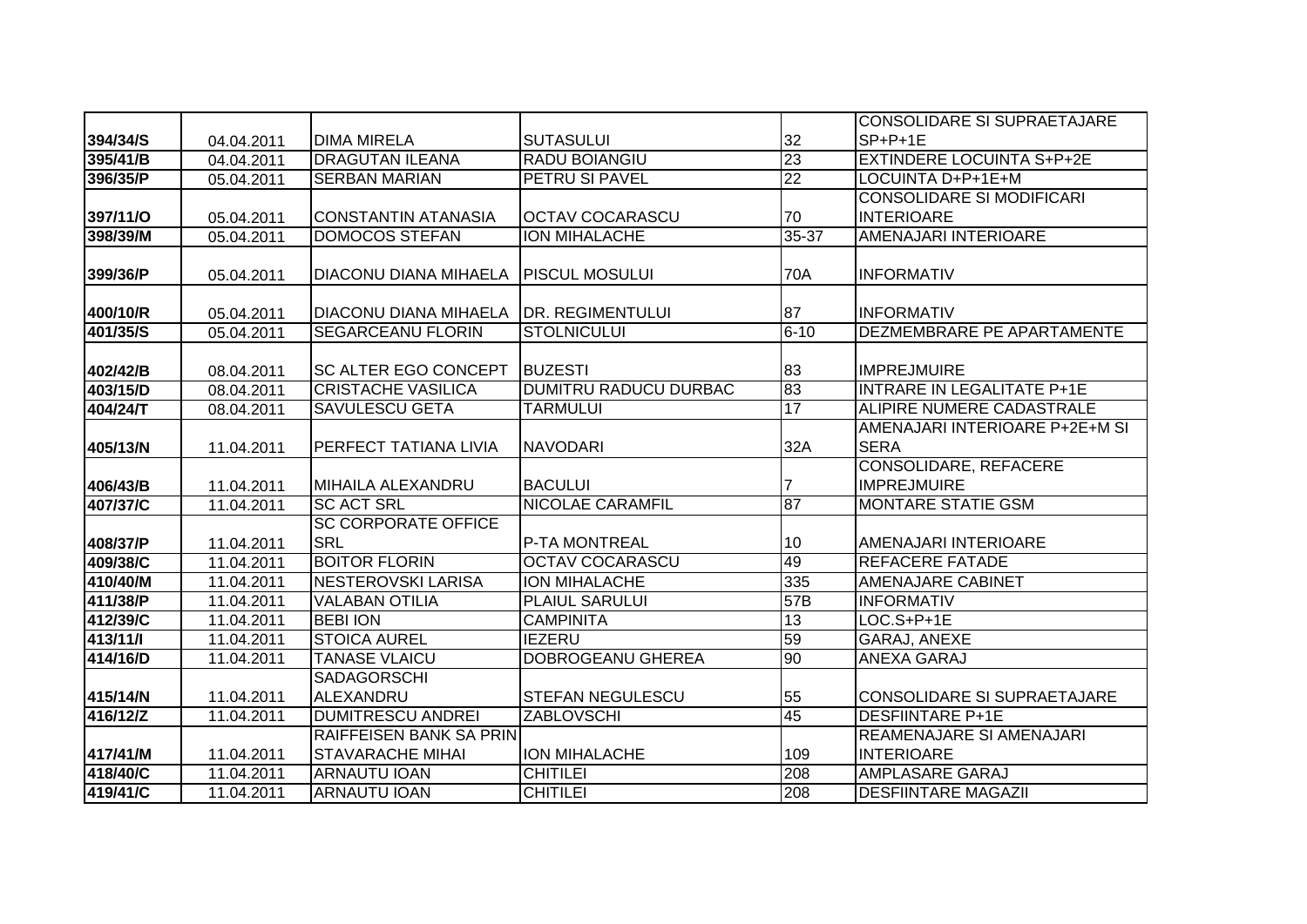| 420/22/F | 11.04.2011 | <b>MATEI ADRIAN</b>                      | <b>FEORVIARILOR</b>       | 32        | CONSOLIDARE, REAMENAJARE         |
|----------|------------|------------------------------------------|---------------------------|-----------|----------------------------------|
| 421/17/D | 11.04.2011 | <b>PERSINARU ILIE</b>                    | <b>VICTOR DAIMACA</b>     | 13A       | <b>LOCUINTA S+P+2E</b>           |
| 422/42/M | 11.04.2011 | <b>AIRINEI RITA</b>                      | <b>MARMUREI</b>           | 28        | <b>EXTINDERE C1</b>              |
| 423/25/T | 11.04.2011 | <b>TIHON IULIAN</b>                      | <b>TRIFESTI</b>           | 10        | <b>DESFIINTARE</b>               |
| 424/15/N | 11.04.2011 | <b>BERCARU MIHAIL</b>                    | <b>DR. NISIPOASA</b>      | 61C       | <b>INFORMARE</b>                 |
| 425/39/P | 11.04.2011 | <b>SCARLAT ION</b>                       | PETRU SI PAVEL            | 76A       | <b>LOCUINTA S+P+1E</b>           |
| 426/42/C | 11.04.2011 | <b>DOUEDARI NAWAR</b>                    | NICOLAE CARAMFIL          | 49        | <b>SUPRAETAJARE CU 1 NIVEL</b>   |
|          |            |                                          |                           |           | LOCUINTA S+P+2E+M SI             |
| 427/26/T | 11.04.2011 | <b>COCAN ALEXANDRU</b>                   | <b>TELESCOPULUI</b>       | 5         | <b>IMPREJMUIRE</b>               |
| 428/40/P | 11.04.2011 | <b>SIMION MIHAELA LILIANA</b>            | DR. PLAIUL CORNULUI       | $22 - 26$ | LOC.S+P+1E SI IMPREJMUIRE        |
| 429/18/D | 11.04.2011 | PANTIRU MARIA                            | <b>ELENA DOAMNA</b>       | 21        | <b>CONSOLIDARE SI EXTINDERE</b>  |
|          |            | <b>TUDOR NICUSOR</b>                     |                           |           |                                  |
| 430/43/C | 11.04.2011 | <b>FLORENTIN</b>                         | <b>MATEI CORVIN</b>       | 27        | <b>DESFIINTARE</b>               |
|          |            |                                          |                           |           | <b>IZOLARE TERMICA REFACERE</b>  |
| 431/41/P | 11.04.2011 | OPREA OLIMPIA GABRIELA AV. ROMEO POPESCU |                           | 32        | <b>IMPREJMUIRE</b>               |
| 432/13/Z | 11.04.2011 | <b>ION GHEORGHE</b>                      | <b>ZELETIN</b>            | 3A        | <b>DESFIINTARE</b>               |
|          |            | PMB PT. SC. GENERALA                     |                           |           |                                  |
| 433/19/D | 12.04.2011 | SPECIALA NR.8                            | <b>VICTOR DAIMACA</b>     | $2 - 4$   | CONSOLIDARE, IMPREJMUIRE         |
|          |            | PMB PT. SC. GENERALA                     |                           |           |                                  |
| 434/16/N | 12.04.2011 | <b>NR.7</b>                              | <b>NEAGOE VODA</b>        | 11        | CONSOLIDARE, IMPREJMUIRE         |
|          |            | <b>NISTOR CONTANTIN</b>                  |                           |           | AMENAJARI INTERIOARE SI          |
| 435/44/B | 12.04.2011 | <b>VOLODEA</b>                           | <b>BUCURESTI-PLOIESTI</b> | 135T      | SPRAETAJARE                      |
|          |            |                                          |                           |           | CONSOLIDARE, EXTINDERE SI        |
| 436/27/T | 12.04.2011 | <b>RACHITAN CRISTIAN</b>                 | <b>TUDOR STEFAN</b>       | 17        | <b>SUPRAETAJARE</b>              |
|          |            |                                          |                           |           | CONSOLIDARE, MODIFICARE FATADA   |
| 437/36/S | 12.04.2011 | <b>TELU ANDREEA</b>                      | <b>SCARLATESCU</b>        | 8         | <b>SUPRAETAJARE</b>              |
| 438/44/C | 12.04.2011 | <b>SOFIA VASILE</b>                      | <b>CHITILEI</b>           | 431C      | <b>HALA</b>                      |
|          |            | <b>SECTORUL 1 AL</b>                     |                           |           | <b>LOCUINTA SI BIROURI</b>       |
| 439/20/D | 12.04.2011 | MUNICIPIULUI BUCURESTI                   | <b>IDRIDU</b>             | 1A        | 3S+P+M+1E / 3S+P+M+18E           |
| 440/21/D |            |                                          |                           |           |                                  |
|          | 12.04.2011 | <b>ADINA DINESCU</b>                     | <b>MINCU</b>              |           | <b>19 CONSTRUIRE HOTEL</b>       |
| 441/22/D |            |                                          |                           |           |                                  |
|          | 12.04.2011 | <b>ADINA DINESCU</b>                     | <b>MINCU</b>              |           | 19 DESFIINTARE                   |
| 442/23/D |            |                                          |                           |           |                                  |
|          | 12.04.2011 | <b>DICA RADUTU</b>                       | <b>DROSU</b>              |           | 26 INFORMATIV                    |
| 443/24/D | 12.04.2011 | <b>MIHAILESCU FLORINA</b>                | <b>REGIMENTULUI</b>       | 17T       | <b>INFORMATIV SI IMPREJMUIRE</b> |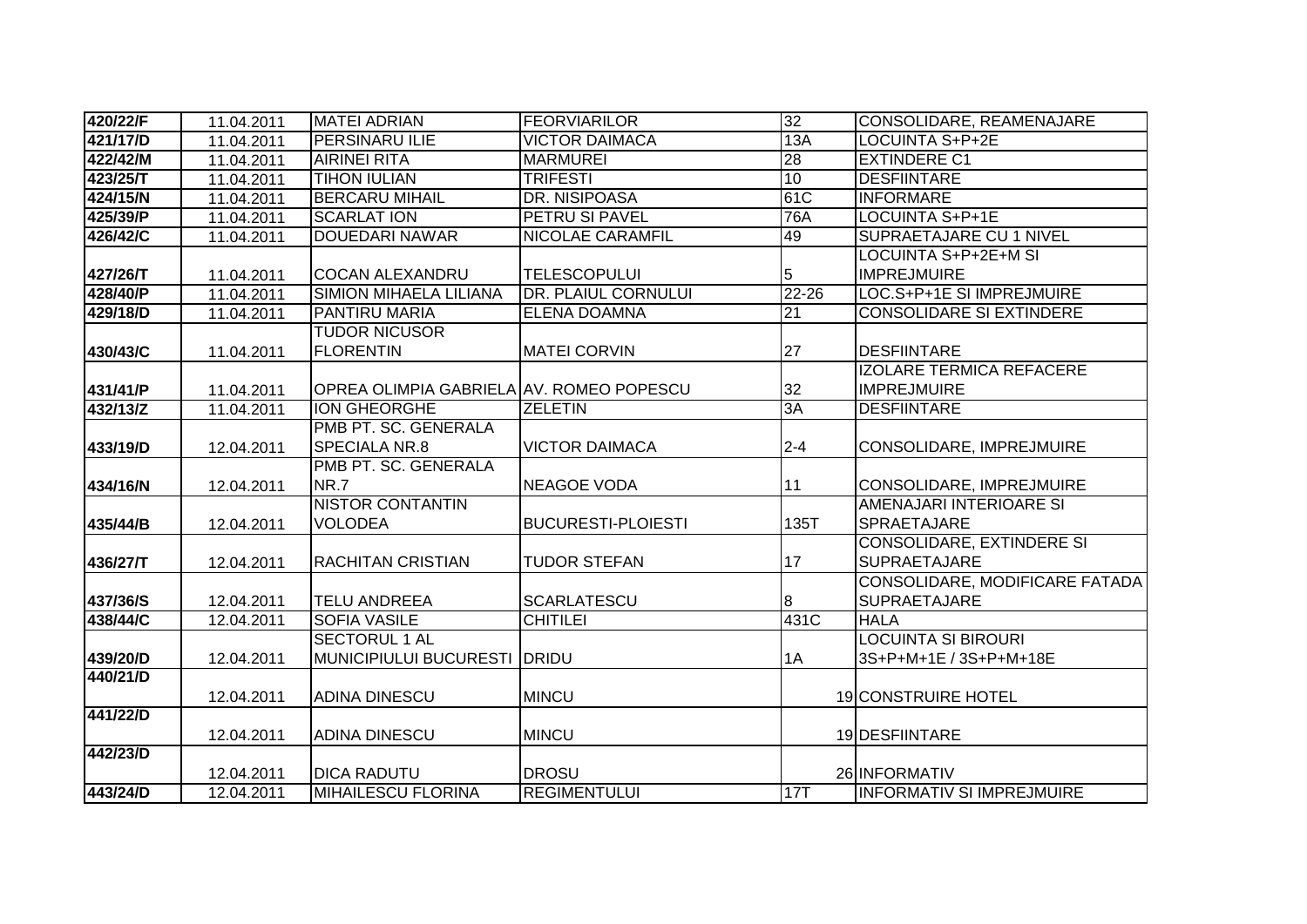| 444/25/D | 12.04.2011 | <b>DOARTA MIHAELA</b>                   | <b>MIHALACHE</b>        |                | 333 AMENAJARI INTERIOARE             |
|----------|------------|-----------------------------------------|-------------------------|----------------|--------------------------------------|
|          |            |                                         |                         |                | <b>LOCUINTA SI BIROURI</b>           |
| 445/42/P | 13.04.2011 | <b>BERCARU MIHAIL</b>                   | <b>POLIGRAFIEI</b>      | 73-75          | 2S+P+5E+6RETRAS                      |
| 446/37/S | 13.04.2011 | <b>RUNCEANU MIHAI</b>                   | <b>SANGERULUI</b>       | 13             | LOCUINTA P+1E SI ANEXE               |
| 447/9/L  | 13.04.2011 | <b>DUCA FLORIN</b>                      | <b>LEMNARILOR</b>       | 57             | LOC.P+1E SI IMPREJMUIRE              |
|          |            |                                         |                         |                |                                      |
| 448/43/M | 13.04.2011 | DOBRESCU DANUT VASILE DR. MUNTELE GAINA |                         | 50-52          | <b>OPERATIUNI NOTARIALE</b>          |
| 449/23/F | 13.04.2011 | RADULESCU NICOLAE                       | <b>VASILE FUICA</b>     | 35             | <b>DESFIINTARE</b>                   |
|          |            |                                         |                         |                | <b>COPETINA PESTE TERASA</b>         |
| 450/17/N | 13.04.2011 | PANA GRIGORE                            | <b>ION NECULCE</b>      | 54             | <b>CIRCULABILA</b>                   |
| 451/24/V | 13.04.2011 | <b>LUPU JANINA</b>                      | <b>VF. INALT</b>        | 42             | <b>LOCUINTA P+1E SI IMPREJMUIRE</b>  |
| 452/27/G | 13.04.2011 | <b>DRAGOMIR GRIGORE</b>                 | <b>GOLOVITA</b>         | 7A             | <b>DESFIINTARE</b>                   |
| 453/28/T | 13.04.2011 | <b>STRATULAT ECATERINA</b>              | <b>TINTASULUI</b>       | 13             | <b>EXTINDERE</b>                     |
| 454/44/M | 13.04.2011 | <b>IORDACHE DANIEL</b>                  | AL. METEOROLOGIEI       | 26D            | <b>DEZMEMBRARE</b>                   |
| 455/38/S | 13.04.2011 | <b>OANCEA EMILIAN</b>                   | <b>IONESCU SISESTI</b>  | 423-427        | <b>INFORMATIV</b>                    |
| 456/26/D | 13.04.2011 | <b>ICHIM IOAN</b>                       | DOBROGEANU GHEREA       | 63C            | ALIPIRE NUMERE CADASTRALE            |
| 457/45/C | 13.04.2011 | <b>MIHOC MIHAI</b>                      | <b>CARPATI</b>          | 102            | <b>SPALATORIE AUTO</b>               |
| 458/29/T | 14.04.2011 | <b>TONGHIOIU MIRON</b>                  | <b>TIMISULUI</b>        | 55             | <b>EXTINDERE, REMODELARE</b>         |
| 459/30/T | 14.04.2011 | <b>STAN NICU</b>                        | <b>TURNUL ROSU</b>      | $\overline{3}$ | <b>DEZMEMBRARE</b>                   |
| 460/27/D | 14.04.2011 | <b>VERES ELENA</b>                      | <b>DEJ</b>              | 23B            | <b>INFORMATIV</b>                    |
| 461/45/M | 14.04.2011 | <b>STANCU NICU</b>                      | <b>MIHAILENI</b>        | $3-5$          | LOCUINTA S+P+4E SI IMPREJMUIRE       |
|          |            |                                         |                         |                | LOCUINTA S+P+2E+M SI                 |
| 462/6/J  | 14.04.2011 | <b>STAN VIORICA</b>                     | <b>JIULUI</b>           | 121            | <b>IMPREJMUIRE</b>                   |
|          |            |                                         |                         |                | SPATIU COMERCIAL, BIROURI SI         |
| 463/39/S | 14.04.2011 | <b>SC MEGA IMAGE SRL</b>                | ALEXANDRU SERBANESCU    | 60-64          | <b>IMPREJMUIRE</b>                   |
|          |            | <b>SCMIBE REAL INDUSTRIES</b>           |                         |                |                                      |
| 464/40/S | 14.04.2011 | <b>INVEST SRL</b>                       | <b>SIMERIA</b>          | 30, 32A        | <b>ALIPIRE</b>                       |
|          |            |                                         |                         |                | <b>LOCUINTA P+2E SI SPATII</b>       |
| 465/46/C | 14.04.2011 | ROXANA MARIA VLADITA                    | <b>NICOLAE CARAMFIL</b> | $6 - 8$        | <b>COMERCIALE</b>                    |
|          |            |                                         |                         |                |                                      |
|          |            |                                         |                         |                | <b>MODIFICARE ACOPERIS CU TERASA</b> |
| 466/47/C | 14.04.2011 | <b>WAHBA AS SALEH</b>                   | ALEXANDRU IOAN CUZA     | 15             | IN ACOPERIS TIP SARPANTA             |
| 467/41/S | 14.04.2011 | <b>CRETU GABRIEL</b>                    | <b>STRABUNA</b>         | 106            | <b>LOCUINTA P+2E</b>                 |
|          |            |                                         |                         |                | LOCUINTA S+P+1E+M SI                 |
| 468/28/G | 14.04.2011 | <b>DRAGOMIR GHEORGHE</b>                | <b>GOLOVITA</b>         | 7A             | <b>IMPREJMUIRE</b>                   |
| 469/42/S | 15.04.2011 | POPESCU MARIAN                          | <b>SOVEJA</b>           | 27             | <b>PERGOLA</b>                       |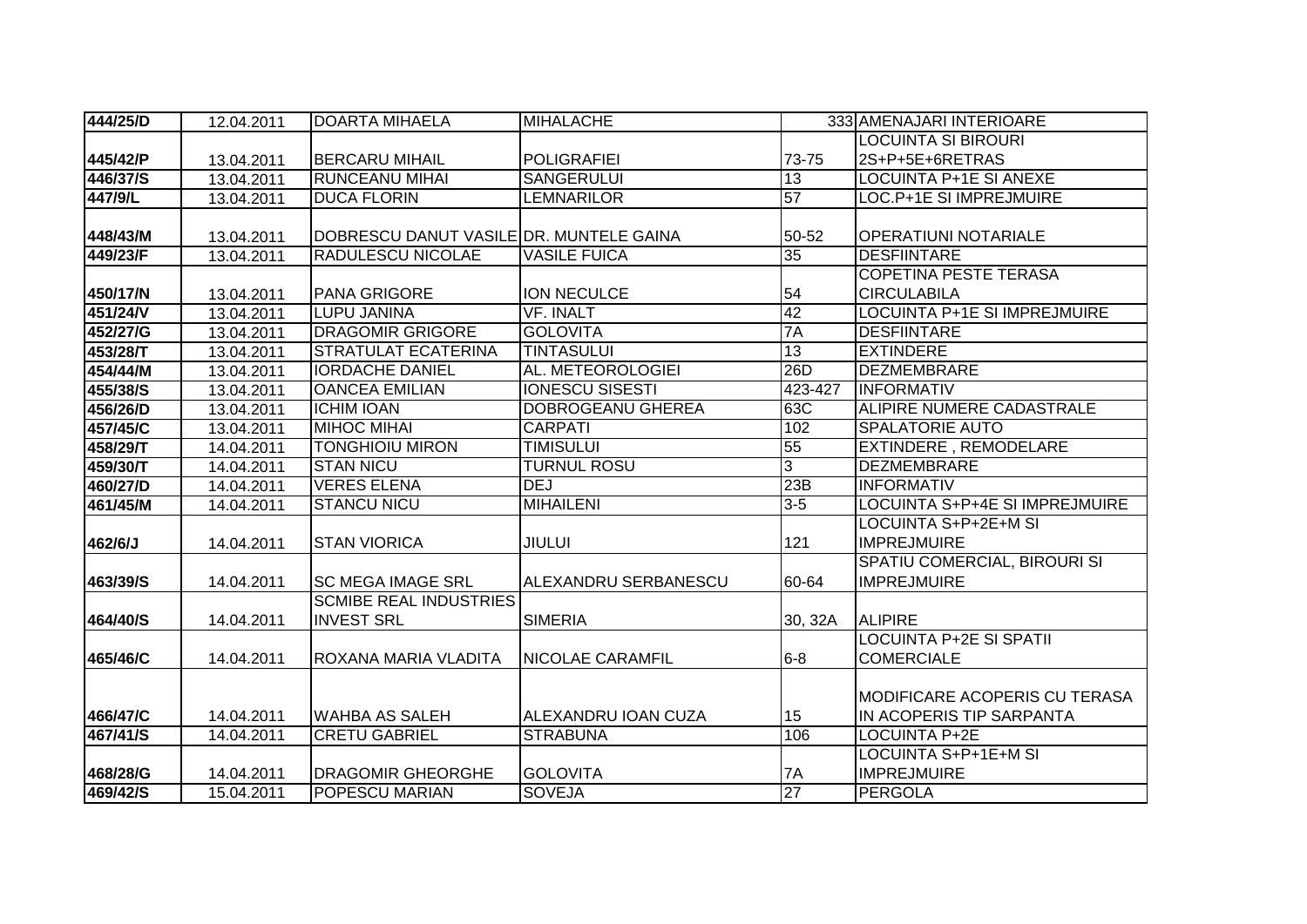|          |            | <b>MOLDOVAN MARIA</b>                   |                          |                  |                                 |
|----------|------------|-----------------------------------------|--------------------------|------------------|---------------------------------|
| 470/43/S | 15.04.2011 | <b>ANGELA</b>                           | <b>STRAULESTI</b>        | 37               | <b>SPATII COMERCIALE</b>        |
| 471/45/B | 15.04.2011 | <b>OFAKIM INVESTMENTS</b>               | AL. BRATU                | $23 - 25$        | <b>AVIZ OPORTUNITATE</b>        |
| 472/46/M | 18.04.2011 | <b>PRAVIAN ALEX</b>                     | <b>MARASTI</b>           | 63               | <b>CLINICA ONCOLOGIE S+P+3E</b> |
|          |            | PETRESCU SECELEANU                      |                          |                  |                                 |
| 473/46/B | 18.04.2011 | <b>DANA</b>                             | <b>ION BIANU</b>         | 23               | AMENAJARI INTERIOARE            |
|          |            |                                         |                          |                  | LOCUINTA S+P+3E+4R SI           |
| 474/47/M | 18.04.2011 | <b>PETRESCU MARIA</b>                   | AL. METEOROLOGIEI        | 15A              | <b>IMPREJMUIRE</b>              |
|          |            |                                         |                          |                  | SUPRAETAJARE,                   |
|          |            | <b>IONICESCU CONSTANTIN</b>             |                          |                  | <b>RECOMPARTIMENTARE SI</b>     |
| 475/29/G | 18.04.2011 | <b>MARIUS</b>                           | <b>BD. GLORIEI</b>       | 70               | <b>MODIFICARE FATADE</b>        |
| 476/28/D | 18.04.2011 | <b>MATASA DORIN</b>                     | <b>RADU DRAGOS</b>       | 48               | LOCUINTA P+1E SI IMPREJMUIRE    |
| 477/43/P | 18.04.2011 | <b>DRAGAN TEREZA</b>                    | POIANA CODRULUI          | 11               | <b>REFACERE IMPREJMUIRE</b>     |
| 478/31/T | 18.04.2011 | <b>STOICESCU NICULINA</b>               | N. TITULESCU             | 95-103           | AMENAJARI INTERIOARE            |
|          |            |                                         |                          |                  | LOUINTA P+M BIROU, PARTER       |
| 479/25/V | 18.04.2011 | VALSAMI MUGUR MITRUT                    | <b>MIRCEA VULCANESCU</b> | 113              | REFECERE IMPREJMUIRE            |
| 480/44/P | 18.04.2011 | <b>DAGHIE VICTOR LUCIAN</b>             | <b>PADUREA PUSTNICU</b>  | $\overline{123}$ | <b>OPERATIUNI BANCARE</b>       |
| 481/48/C | 18.04.2011 | <b>SCHOTEL STERE SRL</b>                | <b>CAMELIEI</b>          | 37               | REMODELARE FATADE               |
| 482/45/P | 18.04.2011 | <b>STEFAN ELENA</b>                     | <b>PERFECTIONARII</b>    | $\overline{2}$   | SUPRATEJARE 2S+P+3E+POD         |
| 483/44/S | 18.04.2011 | <b>VASILUTA RODICA</b>                  | <b>IONESCU SISESTI</b>   | 67-69            | LOCUINTA S+P+4E+IMPREJMUIRE     |
| 484/32/T | 18.04.2011 | <b>CIOBANU MARICELA</b>                 | <b>TRIFESTI</b>          | 12               | LOCUINTA 2S+P+4E+5R             |
|          |            |                                         |                          |                  |                                 |
| 485/10/L | 18.04.2011 | <b>GOCIMAN CRISTINA OLGA LEANDRULUI</b> |                          | 58               | LOCUINTA S+P+1E                 |
| 486/45/S | 18.04.2011 | <b>MOLDOVEANU CORINA</b>                | <b>IONESCU SISESTI</b>   | 113A             | <b>INFORMATIV</b>               |
| 487/46/P | 18.04.2011 | <b>CENTROCOOP</b>                       | <b>PLEVNEI</b>           | 46-48            | <b>INFORMATIV</b>               |
| 488/47/B | 18.04.2011 | <b>BURLOI MARCELUS</b>                  | <b>BUCURESTII NOI</b>    | 50A              | <b>ALIPIRE</b>                  |
| 489/46/S | 18.04.2011 | <b>GIGI VARVARA RADITA</b>              | <b>SMOCHINULUI</b>       | $\overline{6}$   | <b>DEZMEMBRARE</b>              |
| 490/47/S | 18.04.2011 | <b>ILIESCU ELENA</b>                    | <b>IONESCU SISESTI</b>   | 82-84            | <b>VANZARE TEREN</b>            |
|          |            |                                         |                          |                  | LOCUINTA S+P+2E+3R SI           |
| 491/48/S | 19.04.2011 | <b>STEFAN MARIAN</b>                    | <b>STRABUNA</b>          | 59A              | <b>IMPREJMUIRE</b>              |
|          |            |                                         |                          |                  | LOCUINTA COLECTIVA SI           |
| 492/47/P | 19.04.2011 | <b>IORGULESCU CATALIN</b>               | <b>TINTASULUI</b>        | $5 - 7$          | <b>SUPRAETAJARE S+P5E</b>       |
| 493/48/M | 19.04.2011 | <b>BURLOI IULIAN</b>                    | <b>ION MIHALACHE</b>     | 26-28            | <b>DESFIINTARE</b>              |
| 494/48/B | 19.04.2011 | <b>SC ENEL ROMANIA SA</b>               | <b>BUZESTI</b>           | 62-64            | AMENAJARI INTERIOARE            |
| 495/49/B | 19.04.2011 | <b>SC ENEL ROMANIA SA</b>               | <b>BUZESTI</b>           | 62-64            | AMENAJARI INTERIOARE            |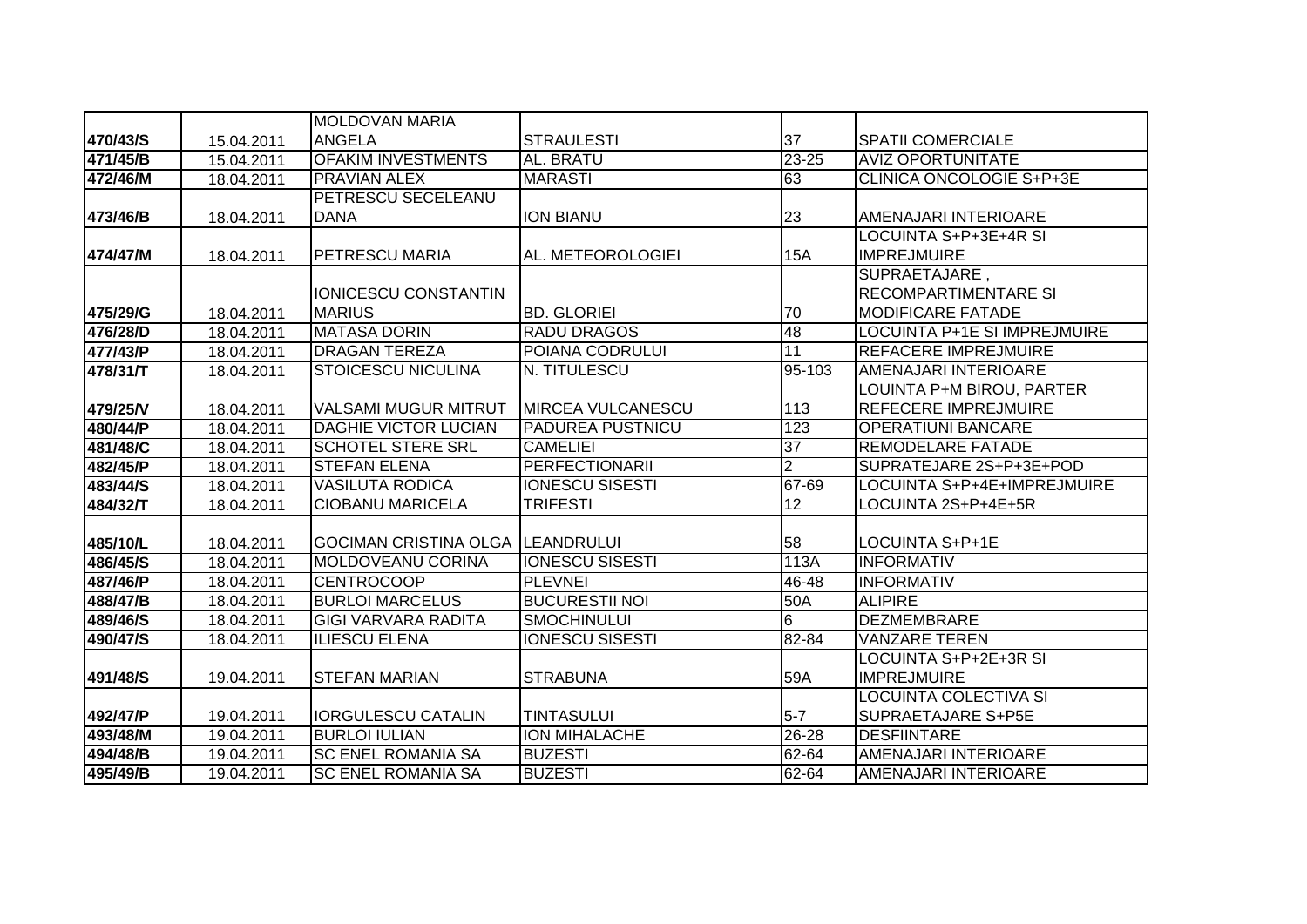|          |            |                                |                         |         | INTRARE IN LEGALITATE PENTRU   |
|----------|------------|--------------------------------|-------------------------|---------|--------------------------------|
| 496/49/M | 19.04.2011 | <b>CHIVU GHEORGHE</b>          | <b>ION MIHALACHE</b>    | 233     | <b>DESFIINTARE</b>             |
| 497/50/M | 19.04.2011 | <b>GHITA MARIA CRISTINA</b>    | <b>ION MIHALACHE</b>    | 152     | AMENAJARI INTERIOARE           |
|          |            |                                |                         |         |                                |
| 498/48/P | 19.04.2011 | ANDREESCU ALEXANDRU            | <b>PLAIUL NUCULUI</b>   | 54A     | <b>DEZMEMBRARE 2 LOTURI</b>    |
| 499/27/A | 19.04.2011 | <b>ETOR ELENA</b>              | <b>ATELIERELE NOI</b>   | 2B      | <b>INFORMATIV</b>              |
| 500/18/N | 19.04.2011 | <b>RUSU VALENTIN</b>           | <b>NORDULUI</b>         | 94-96   | <b>INFORMATIV</b>              |
| 501/13/E | 19.04.2011 | <b>NICOLESCU MARIA</b>         | <b>EXPOZITIEI</b>       | 22N     | <b>INFORMATIV</b>              |
| 502/28/A | 19.04.2011 | <b>CHESARAIUCU BOGDAN</b>      | <b>MARCEL ANDREESCU</b> | 49-51   | <b>SUPRAETAJARE</b>            |
|          |            |                                |                         |         | <b>SUPRAETAJARE IMOBIL</b>     |
| 503/29/D | 19.04.2011 | <b>BASIS INVETMENTS SRL</b>    | DR. LAPUS               | 96      | S+P+2E+3.4RETRAS               |
|          |            |                                |                         |         | INTRARE IN LEGALITATE LOCUINTA |
| 504/49/P | 19.04.2011 | <b>CARAUS ADRIANA</b>          | <b>PODGORIA</b>         | 2A      | P+1E +2RETRAS                  |
|          |            |                                |                         |         | <b>INTRARE IN LEGALITATE,</b>  |
| 505/30/G | 19.04.2011 | <b>CIOLAN CRISTIAN</b>         | PARASCHIVA GHERGHEL     | 4       | CONSOLIDARE SI SUPRAETAJARE    |
|          |            | <b>SC MCDONALD'S ROMANIA</b>   |                         |         |                                |
| 506/50/B | 19.04.2011 | <b>SRL</b>                     | PIATA BUZESTI           |         | REAMENAJARE CONSTRUCTIE        |
|          |            | <b>IONESCU MIHAI</b>           |                         |         | LOCUINTA S+P+3E+4R SI          |
| 507/51/M | 19.04.2011 | ALEXANDRU                      | <b>MUSETESTI</b>        | 18      | <b>IMPREJMUIRE</b>             |
|          |            |                                |                         |         |                                |
| 508/51/B | 19.04.2011 | <b>COZMA ADRIAN</b>            | <b>BUCEGI</b>           | 58      | REFACERE IMPREJMUIRE LATERALA  |
| 509/52/B | 19.04.2011 | <b>EPUREANU MARIA</b>          | <b>BACULUI</b>          | 31      | <b>DESFIINTARE ANEXE</b>       |
| 510/33/T | 19.04.2011 | <b>MIREA NICOLAE</b>           | N. TITULESCU            | 121     | <b>AMENAJARI INTERIOARE</b>    |
|          |            | <b>SC ROMPOLYKEM PRIN</b>      |                         |         |                                |
| 511/12/0 | 19.04.2011 | <b>GLAVAN MARIUS</b>           | <b>ODAI</b>             | 283-289 | <b>DRUM DE SERVITUTE</b>       |
|          |            | <b>STAVARACHE CRISTIAN</b>     |                         |         |                                |
| 512/19/N | 19.04.2011 | <b>PETRE</b>                   | <b>IACOB NEGRUZII</b>   | 6       | <b>CONCESIONARE TEREN</b>      |
|          |            | <b>SC HS &amp; KIRMAN LAND</b> |                         |         |                                |
| 513/49/S | 19.04.2011 | <b>DEVELOPMENT SRL</b>         | <b>STRAULESTI</b>       | 1A      | <b>INFORMATIV</b>              |
| 514/11/R | 19.04.2011 | <b>GUDOVAN DUMITRU</b>         | <b>REDEA</b>            | 5, 5A   | <b>ALIPIRE</b>                 |
| 515/50/S | 19.04.2011 | <b>STOICA STELIAN</b>          | <b>GH. I. SISESTI</b>   | 123-125 | <b>DEZMEMBRARE IMOBIL</b>      |
| 516/50/P | 19.04.2011 | <b>CONSTANTIN ANGHEL</b>       | PADUREA PUSTNICU        | 67A     | <b>INFORMATIV</b>              |
| 517/7/J  | 20.04.2011 | <b>SC ROMFIL TRANSIG SRL</b>   | <b>JIULUI</b>           | 63      | <b>ANEXA GOSPODAREASCA</b>     |
|          |            | <b>SC OPTICAL NETWORK</b>      |                         |         |                                |
| 518/52/M | 20.04.2011 | <b>SRL PRIN LUCA DRAGOS</b>    | ION MIHALACHE           | 35-37   | REAMENAJARE SPATIU COMERCIAL   |
| 519/53/M | 21.04.2011 | <b>BURLOI IULIAN</b>           | ION MIHALACHE           | 26-28   | 2 IMOBILE S+P+4E+5-6R          |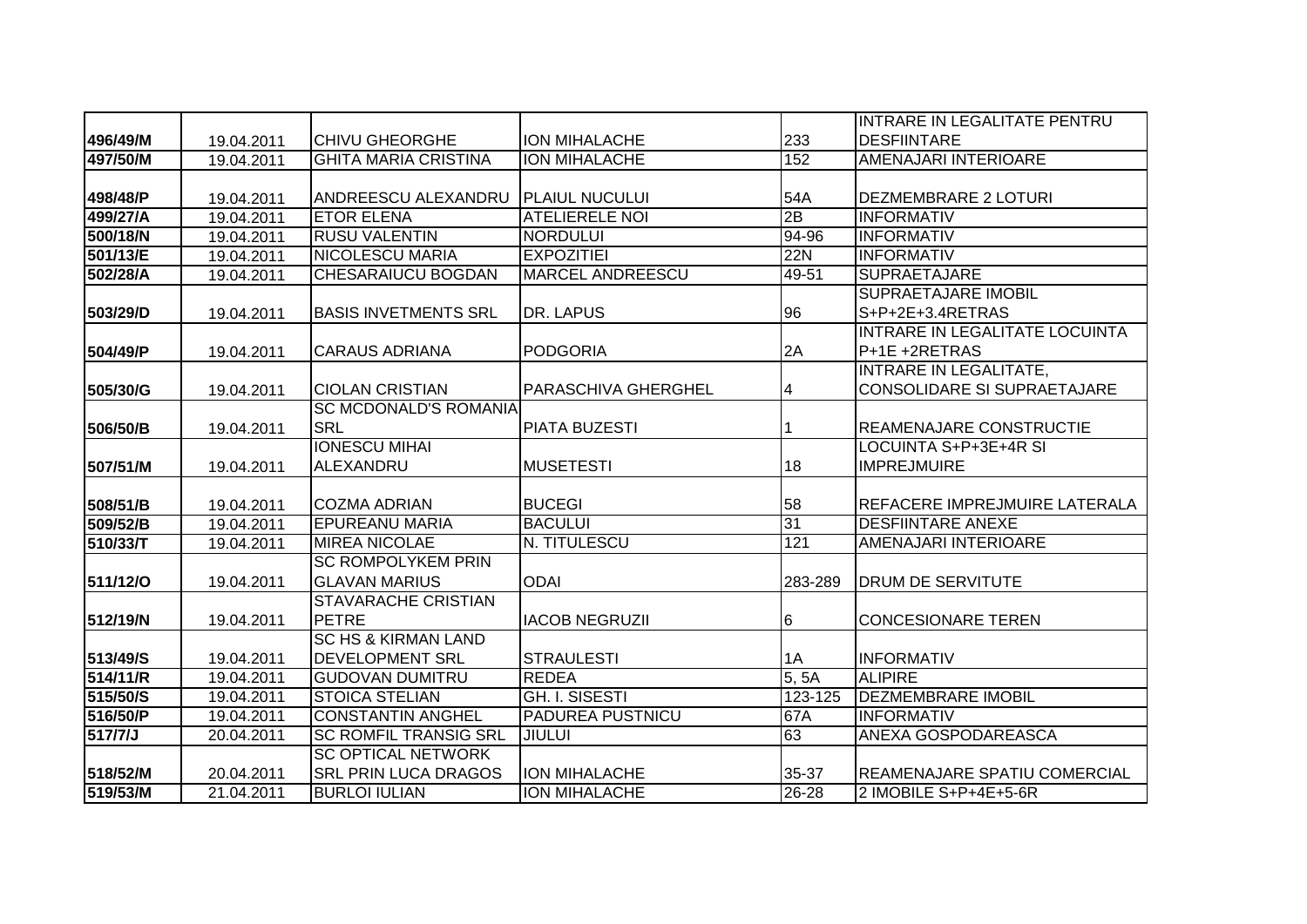|          |            |                             |                            |                | <b>INTRARE IN LEGALITATE</b>       |
|----------|------------|-----------------------------|----------------------------|----------------|------------------------------------|
| 520/51/S | 21.04.2011 | <b>MIRIUTA GIGEL</b>        | <b>GH. IONESCU SISESTI</b> | 32A            | S+P+3E+4RETRAS                     |
| 521/14/E | 21.04.2011 | <b>DOBRESCU PAULA</b>       | <b>EXPOZITIEI</b>          | 30A            | SUPRAETAJARE 2S+P+8E               |
|          |            | <b>COMPLEX</b>              |                            |                |                                    |
|          |            | <b>IMULTIFUNCTIONAL</b>     |                            |                |                                    |
| 522/34/T | 26.04.2011 | <b>VICTORIA SRL</b>         | N. TITULESCU               | $4 - 8$        | MODIFICARE SCARA, REMODELARE       |
| 523/51/P | 26.04.2011 | <b>FLORESCU MARIANA</b>     | <b>AVRAM PACURARU 4</b>    | $\overline{4}$ | <b>INFORMATIV</b>                  |
| 524/53/B | 26.04.2011 | <b>RADU MARIN</b>           | <b>VIRGILIU</b>            | 61A            | <b>IMOBIL S+P+4E</b>               |
| 525/24/F | 26.04.2011 | <b>CUSUTA CRISTIAN</b>      | <b>FRUNTASULUI</b>         | $\overline{5}$ | <b>REFACERE IMPREJMUIRE</b>        |
| 526/54/M | 26.04.2011 | <b>PARFENI BOGDAN</b>       | <b>MIHAI VITEAZUL</b>      | 44A            | <b>CONSOLIDARE SI SUPRAETAJARE</b> |
|          |            | <b>SC DANUBIUS EXIM SRL</b> |                            |                |                                    |
| 527/31/G | 26.04.2011 | PRIN GANEVA NADEJDA         | <b>VASILE GHERGHEL</b>     | 12             | REALIZARE POD PESTE GARAJ          |
|          |            | <b>STEFANESCU DANIEL</b>    |                            |                |                                    |
| 528/55/M | 26.04.2011 | PRIN VLAD LAURENTIU         | <b>MODESTIEI</b>           | 36             | LOCUINTA SI IMPREJMUIRE TEREN      |
|          |            | PANDREIA GEORGETA           |                            |                |                                    |
| 529/54/B | 26.04.2011 | <b>EMILIA</b>               | <b>JANI BUZOJANI</b>       | 19A            | LOCUINTA S+P+1E+M                  |
|          |            | <b>BUSUIOC VIRGIL</b>       |                            |                |                                    |
| 530/55/B | 26.04.2011 | <b>CONSTANTIN</b>           | <b>BARU MARE</b>           | 5              | <b>LOCUINTA P+1E</b>               |
| 531/52/S | 26.04.2011 | <b>RECIPLIA SRL</b>         | <b>IONESCU SISESTI</b>     | 8A             | <b>AVIZ OPORTUNITATE</b>           |
| 532/25/F | 26.04.2011 | <b>ANGHEL VASILE</b>        | CAL.FLOREASCA              | 169            | <b>MAGAZIE</b>                     |
|          |            | <b>LACATUS CONSTANTIN</b>   |                            |                |                                    |
| 533/53/S | 26.04.2011 | <b>DAN</b>                  | <b>SCARLATESCU</b>         | 14             | CONSOLIDARE SI MANSARDARE P+M      |
| 534/29/A | 26.04.2011 | <b>POPESCU CLAUDIA</b>      | <b>ALDENI</b>              | 60             | :OCUINTA P+1E                      |
|          |            | <b>NICOLAE VALERIU -</b>    |                            |                |                                    |
| 535/52/P | 27.04.2011 | <b>PETRISOR</b>             | <b>PUTUL LUI CRACIUN</b>   | 15             | SUPRAETAJARE PARTIALA              |
| 536/30/A | 27.04.2011 | <b>NICA MIHAI</b>           | <b>AEROMODELULUI</b>       | 68             | <b>FINALIZARE LUCRARI</b>          |
| 537/56/B | 29.04.2011 | <b>OPREA DORU - JOHANN</b>  | <b>BUZESTI</b>             | 76-80          | AMENAJARI INTERIOARE               |
| 538/35/T | 29.04.2011 | <b>OPREA DORU - JOHANN</b>  | <b>NICOLAE TITULESCU</b>   | $4 - 8$        | AMENAJARI INTERIOARE               |
|          |            | SIMIONESCU ANCA             |                            |                | CONSOLIDARE RECONFIGURARE,         |
| 539/3/W  | 02.05.2011 | <b>ANGELA</b>               | <b>WITTING</b>             | 24             | REAMENAJARE SP+P+1E                |
|          |            |                             |                            |                | CONSOLIDARE, EXTINDERE             |
| 540/57/B | 02.05.2011 | <b>EPUREANU MARIA</b>       | <b>BACULUI</b>             | 31             | <b>LOCUINTA P+2E</b>               |
| 541/54/S | 02.05.2011 | <b>RANETTI AURELIAN</b>     | <b>STRABUNA</b>            | 84             | SUPRAETAJARE S+P+1E+2RETRAS        |
| 542/30/D | 02.05.2011 | <b>TONCEA VERONICA</b>      | <b>DOBROGEANU GHEREA</b>   | 80             | LOCUINTA P+1E, PARTIAL P+2E        |
| 543/53/P | 02.05.2011 | <b>VASILE COSTINA</b>       | PETRU SI PAVEL             | 80             | <b>RECONFIGURARE SI EXTINDERE</b>  |
| 544/55/S | 02.05.2011 | <b>MIRIUTA GABRIEL</b>      | <b>SINCA</b>               | 21             | LOCUINTA S+P+1E+ET. 2 RETRAS       |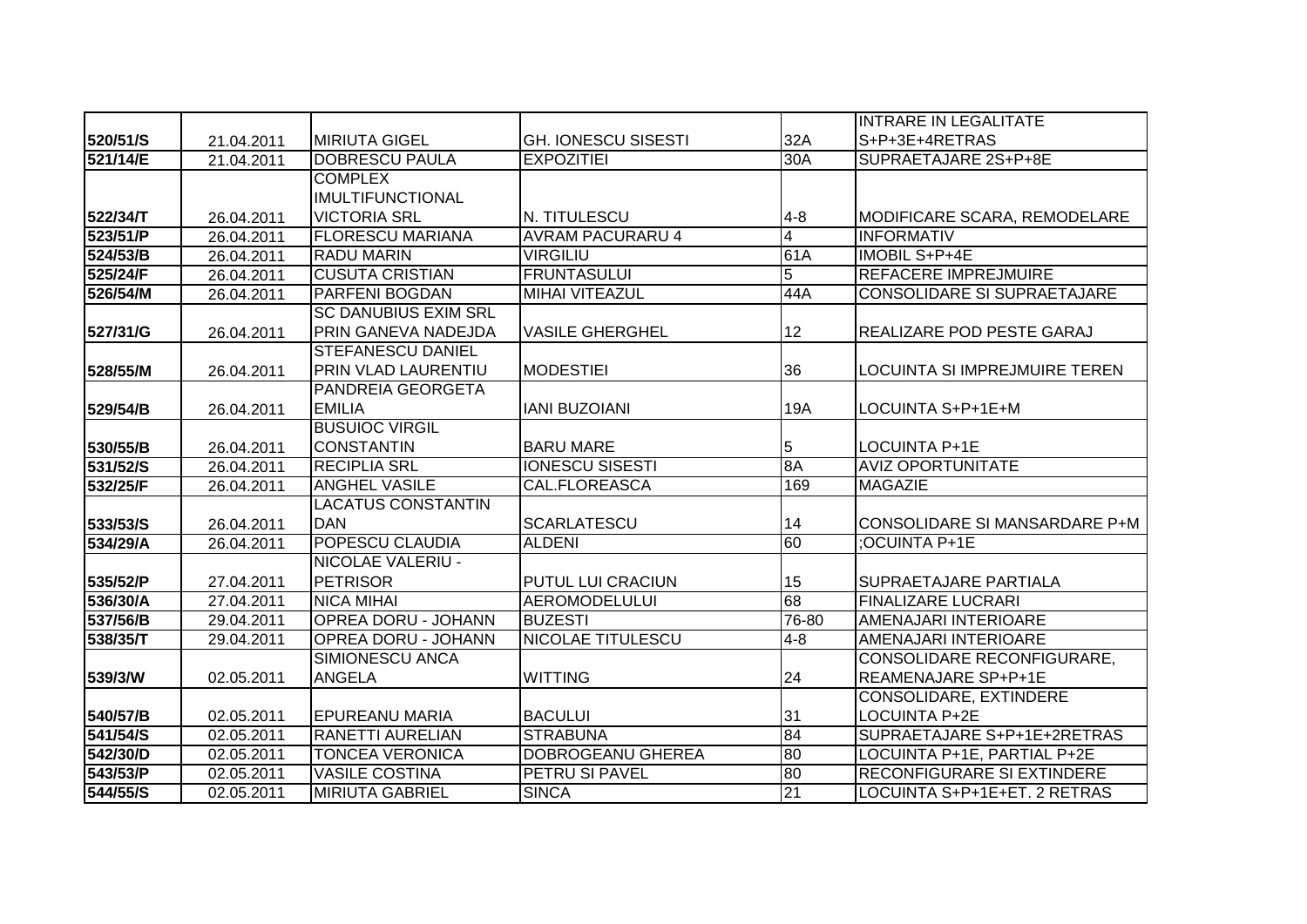| 545/32/G | 02.05.2011 | <b>IVANESCU RAZVAN</b>    | <b>GALA GALACTION</b>      | 81             | <b>CONSOLIDARE SI EXTINDERE</b>   |
|----------|------------|---------------------------|----------------------------|----------------|-----------------------------------|
|          |            | <b>MOLDOVAN HELMUT -</b>  |                            |                |                                   |
| 546/12/1 | 02.05.2011 | <b>OVIDIU</b>             | <b>GH. IONESCU SISESTI</b> | 140C           | <b>EXTINDERE</b>                  |
|          |            |                           |                            |                | REAMENAJARE CONSTRUCTIE           |
| 547/56/S | 02.05.2011 | MUNTEANU PAVEL CALIN      | IINTR. TUDOR STEFAN        | 43             | $P+2E+M$                          |
| 548/56/M | 02.05.2011 | <b>FRASINEANU AURELIA</b> | <b>MIHAI VITEAZU</b>       | 31             | <b>P+1E SI IMPREJMUIRE</b>        |
|          |            |                           |                            |                | <b>CONSOLIDARE, EXTINDERE SI</b>  |
| 549/20/N | 02.05.2011 | PENESCU VIOLETA LUIZA     | <b>IACOB NEGRUZII</b>      | 22-24          | <b>SUPRAETAJARE</b>               |
|          |            | ARCARESE CALOGERO         |                            |                | <b>CONSOLIDARE, REPARATII</b>     |
| 550/54/P | 02.05.2011 | <b>MARIA</b>              | PUTUL LUI ZAMFIR           | 38             | AMENAJARI INTERIOARE              |
| 551/57/M | 02.05.2011 | <b>SC AS LOCAV SRL</b>    | MALTOPOL / A. I. CUZA      | 2/34           | <b>EXTINDERE S+P+3E</b>           |
|          |            |                           |                            |                | CONSOLIDARE, RECONFIGURARE, SI    |
| 552/58/M | 02.05.2011 | <b>SC AS LOCAV SRL</b>    | <b>MALTOPOL</b>            | 5              | <b>SUPRAETAJARE</b>               |
| 553/59/M | 02.05.2011 | <b>SC AS LOCAV SRL</b>    | <b>MALTOPOL</b>            | $\overline{8}$ | <b>DESFIINTARE C1 SI C3</b>       |
|          |            |                           |                            |                | AMENAJARI INTERIOARE SI           |
| 554/36/T | 02.05.2011 | <b>PATRU GABRIEL</b>      | <b>TROTUSULUI</b>          | 33             | REFACERE IMPREJMUIRE              |
|          |            | NECULA MARINA PT.SC       |                            |                |                                   |
| 555/57/S | 02.05.2011 | <b>RONCAST</b>            | <b>INTR. STRAULESTI</b>    | 17-35          | <b>EXTINDERE P+1E</b>             |
|          |            |                           |                            |                | <b>INTRARE IN LEGALITATE P+1E</b> |
| 556/49/C | 03.05.2011 | <b>DANCIULESCU IRINA</b>  | <b>GHEORGHE CALPAN</b>     | 26             | <b>LOCUINTA</b>                   |
| 557/12/R | 04.05.2011 | <b>PRODAN VALENTIN -</b>  | DR. REGIMENTULUI           | 22V            | <b>OPERATIUNI NOTARIALE</b>       |
| 558/33/G | 04.05.2011 | <b>TANASOIU EMIL</b>      | <b>GRIGORE GAFENCU</b>     | 78-84          | <b>AVIZ OPORTUNITATE</b>          |
| 559/58/S | 04.05.2011 | <b>MARZA CORNELIA</b>     | <b>STRAULESTI</b>          | 87A            | LOCUINTA S+P+1E                   |
| 560/59/S | 04.05.2011 | <b>MIRIUTA GABRIEL</b>    | <b>SINCA</b>               | 20             | LOCUINTA S+P+1E+2ER+M             |
| 561/31/D | 04.05.2011 | <b>TONCEA VERONICA</b>    | <b>DOBROGEANU GHEREA</b>   | 80             | <b>DESFIINTARE</b>                |
|          |            |                           |                            |                | CONSOLIDARE, SUPRAETAJARE         |
| 562/34/G | 05.05.2011 | <b>SCISERVICES</b>        | CAL.GRIVITEI               | 166            | 3S+P+7E+8TEHNIC                   |
|          |            |                           |                            |                | <b>CONSOLIDARE, EXTINDERE</b>     |
| 563/13/1 | 06.05.2011 | <b>STANCIU VICTOR</b>     | <b>INSULEI</b>             |                | LOCUINTA P+1E+M                   |
|          |            |                           |                            |                | <b>INTRARE IN LEGALITATE</b>      |
| 564/31/A | 06.05.2011 | <b>STOICA DORU</b>        | <b>AMINTIRII</b>           | 5              | D+P+4E+POD                        |
| 656/60/M | 09.05.2011 | <b>ILIE STEFAN</b>        | <b>MARMUREI</b>            | 32B            | <b>DESFIINTARE</b>                |
|          |            | <b>SC HSL KIRMAN LAND</b> |                            |                |                                   |
| 657/60/S | 09.05.2011 | <b>DEVELOPMENT SRL</b>    | <b>STRAULESTI</b>          | 57-61          | <b>INFORMATIV</b>                 |
|          |            | <b>SC HSL KIRMAN LAND</b> |                            |                |                                   |
| 658/61/S | 09.05.2011 | <b>DEVELOPMENT SRL</b>    | <b>STRAULESTI</b>          | 29-31          | <b>INFORMATIV</b>                 |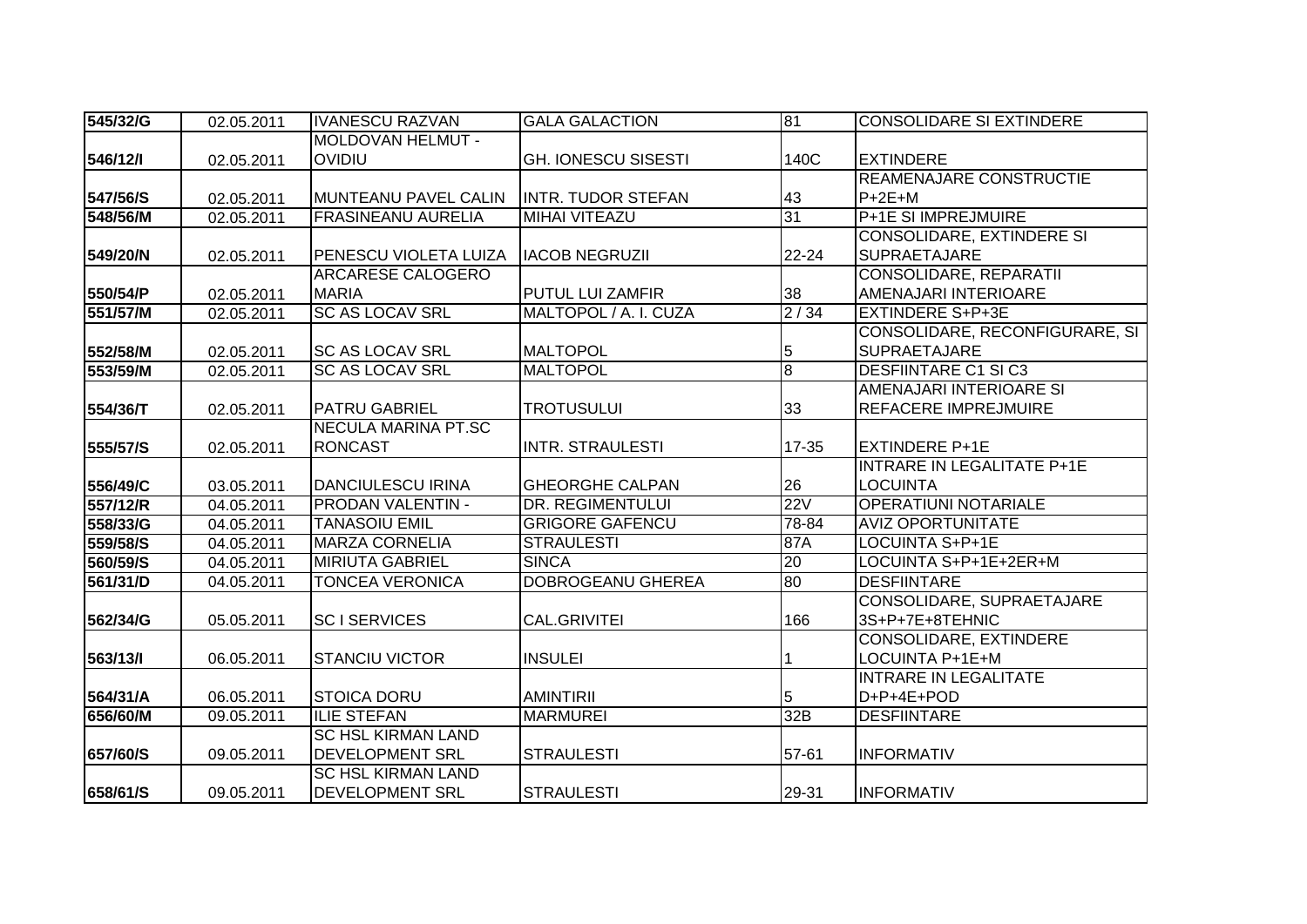| 659/61/M | 09.05.2011 | <b>GHITEA IOANA</b>          | <b>ION MIHALACHE</b>     | $41 - 43$                | <b>AMENAJARI INTERIOARE</b>          |
|----------|------------|------------------------------|--------------------------|--------------------------|--------------------------------------|
| 660/26/V | 09.05.2011 | <b>GRGORE CORNEL</b>         | <b>VERONICA MICLE</b>    | 14                       | <b>SUPRAETAJARE</b>                  |
| 661/32/D | 09.05.2011 | <b>ANL STANA</b>             | DR. NISIPOASA            | 123-155                  | <b>EXTINDERE LOCUINTA</b>            |
|          |            | <b>MUSAT DRAGOMIR DANIEL</b> |                          |                          |                                      |
| 662/13/R | 09.05.2011 | <b>CONSTANTIN</b>            | <b>RACOTA</b>            |                          | <b>SUPRAETJARE</b>                   |
|          |            |                              |                          |                          | <b>ANSAMBLU REZIDENTIAL</b>          |
| 663/58/B | 09.05.2011 | <b>MARINACHE CLEMANSA</b>    | <b>BARAJUL ARGES</b>     | 8                        | 2S+P+4E+5RETRAS                      |
| 664/62/S | 09.05.2011 | <b>MIRIUTA GABRIEL</b>       | <b>SINCA</b>             | 20                       | <b>DESFIINTARE</b>                   |
|          |            | <b>GELETU GABRIEL</b>        |                          |                          |                                      |
| 665/33/D | 09.05.2011 | <b>DRAGOS</b>                | <b>DORNEI</b>            | 43                       | <b>EXTINDERE ET. 2</b>               |
|          |            |                              |                          |                          | REAMENARE, CONSOLIDARE,              |
| 666/62/M | 09.05.2011 | <b>SC ASLOCAV SRL</b>        | <b>MALTOPOL</b>          | 4                        | <b>MANSARDARE</b>                    |
|          |            |                              |                          |                          |                                      |
| 667/37/T | 09.05.2011 | <b>EREMIA SIMONA</b>         | <b>TOTUSULUI</b>         | 75                       | <b>GARAJ SI REFACERE IMPREJMUIRE</b> |
|          |            |                              |                          |                          | LOC. S+P+2E, PISCINA SI REFACERE     |
| 668/50/C | 09.05.2011 | <b>NEGUT ILEANA</b>          | <b>CASIN</b>             | 18                       | <b>IMPREJMUIRE</b>                   |
|          |            |                              |                          |                          | AMENAJARE LOCUINTA SI REFACERE       |
| 669/27/V | 09.05.2011 | <b>OPRIS ADRIANA</b>         | <b>VOLGA</b>             | 13                       | <b>IMPREJMUIRE</b>                   |
|          |            | <b>TUTUIANU CATALIN</b>      |                          |                          |                                      |
| 670/59/B | 09.05.2011 | <b>VALENTIN</b>              | <b>BUCEGI</b>            | 46                       | CONSOLIDARE SI SUPRAETAJARE          |
|          |            |                              |                          |                          | INTRARE IN LEGALITATE LOCUINTA       |
| 671/63/S | 09.05.2011 | <b>MARIN IRINA ELENA</b>     | <b>SOMESULUI</b>         | $\overline{\mathcal{A}}$ | SI REFACERE IMPREJMUIRE              |
| 672/32/A | 09.05.2011 | <b>SCRIOSTEANU DANIEL</b>    | <b>AIUD</b>              | 22                       | LOC.P+1E SI IMPREJMUIRE              |
|          |            | <b>CRAESCU VALENTIU</b>      |                          |                          |                                      |
| 673/34/D | 09.05.2011 | <b>MARINELA</b>              | DOBROGEANU GHEREA        | 43<br>15                 | CONSOLIDARE, SUPRAETAJARE            |
| 674/35/G | 09.05.2011 | <b>FLOREA AL- GEORGE</b>     | <b>DINICU GOLESCU</b>    |                          | <b>AMENAJARI INTERIOARE</b>          |
| 675/35/D | 09.05.2011 | <b>COSTACHE LUCICA</b>       | <b>SOLDAT DOBRE ION</b>  | 2BIS                     | LOCUINTA S+P+2E+M                    |
| 676/63/M | 09.05.2011 | <b>STOIAN ALINA</b>          | <b>GHEORGHE MISSAIL</b>  | 72                       | <b>DESFIINTARE</b>                   |
| 677/51/C | 09.05.2011 | <b>CUCOS EPIFAN MIHAELA</b>  | <b>NICOLAE CARAMFIL</b>  | 68                       | <b>DESFIINTARE SPALATORIE AUTO</b>   |
| 678/52/C | 09.05.2011 | <b>HNEGUT ILEANA</b>         | <b>CASIN</b>             | 18                       | <b>DESFIINTARE</b>                   |
|          |            |                              |                          |                          | AMENAJARI INTERIOARE SI              |
| 679/36/G | 09.05.2011 | <b>STOIAN CRISTIAN</b>       | <b>CAL. GRIVITEI</b>     | 148                      | <b>INCHIDERE BALCON</b>              |
|          |            |                              |                          |                          | AMENAJARI INTERIOARE SI              |
| 680/64/S | 09.05.2011 | <b>DRANICERU ION</b>         | <b>SFANTA MARIA</b>      |                          | <b>INCHIDERE BALCON</b>              |
| 681/33/A | 09.05.2011 | <b>HUTU MIRCEA</b>           | <b>BD. APICULTORILOR</b> | $\overline{5}$           | <b>DESFIINTARE</b>                   |
| 682/34/A | 09.05.2011 | <b>HUTU MIRCEA</b>           | <b>BD. APICULTORILOR</b> | $\overline{5}$           | <b>LOCUINTA P+1E SI IMPREJMUIRE</b>  |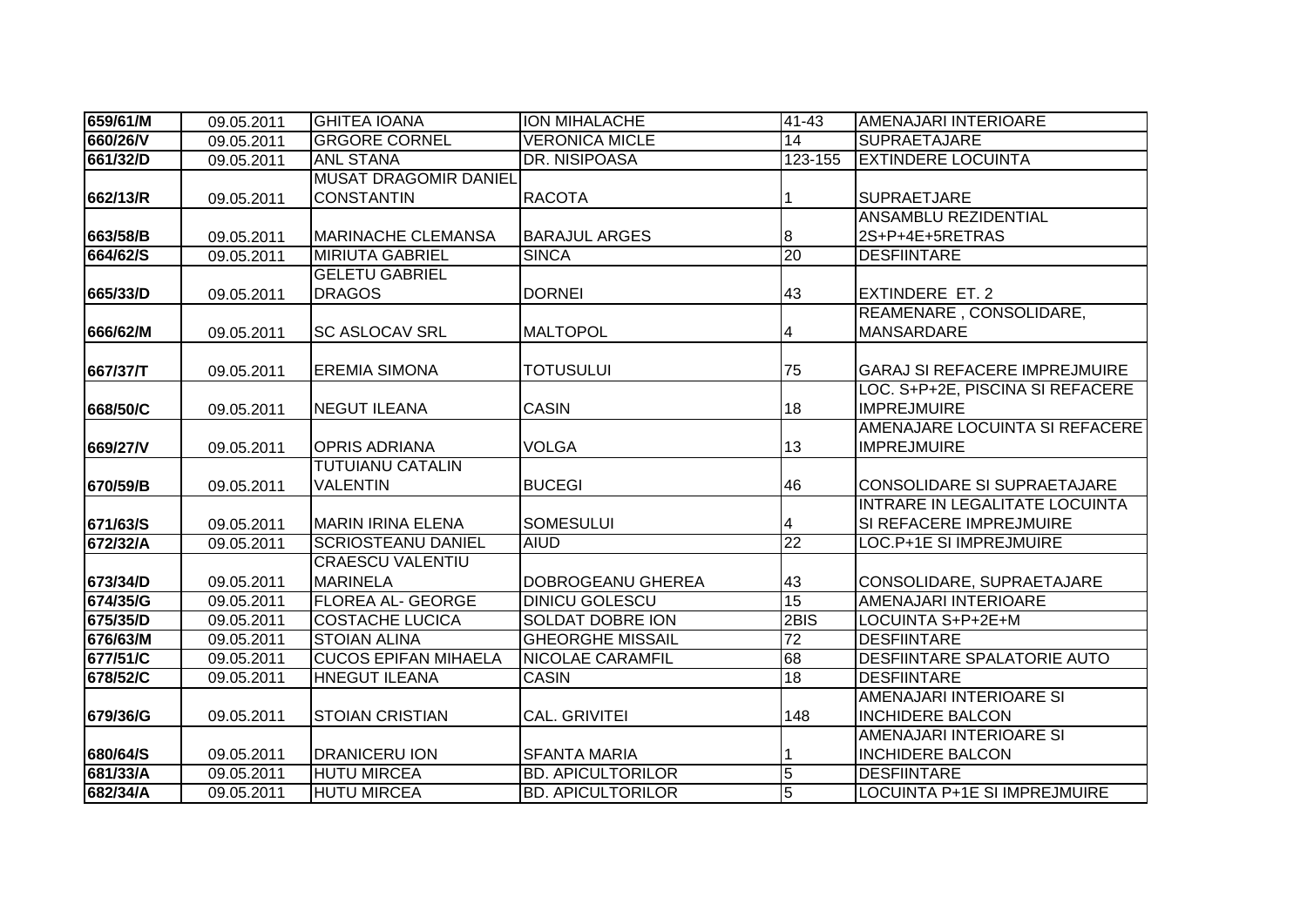| 683/28/V | 09.05.2011 | <b>JIANU STEFAN ADRIAN</b>  | <b>VASILE GHERGHEL</b>     | 97               | DESFIINTARE                           |
|----------|------------|-----------------------------|----------------------------|------------------|---------------------------------------|
|          |            |                             |                            |                  | AMENAJARI INTERIOARE SI               |
| 684/36/D | 09.05.2011 | <b>BUFEA DANIEL ILIE</b>    | CAL. DOROBANTILOR          | 102-110          | <b>INCHIDERE BALCON</b>               |
| 685/60/B | 09.05.2011 | <b>TUTUIANU CATALIN</b>     | <b>BUCEGI</b>              | 46               | <b>DESFIINTARE C2 MAGAZIE</b>         |
| 686/61/B | 09.05.2011 | <b>ARGHIR GEORGE</b>        | <b>BUCRESTI TARGOVISTE</b> | 10D, 10E ALIPIRE |                                       |
|          |            |                             |                            | 15, 17,          |                                       |
| 687/62/B | 09.05.2011 | <b>GHIUR GHEORGHE</b>       | <b>BARAJUL ARGES</b>       | 17A, 19          | <b>ALIPIRE</b>                        |
| 688/37/D | 09.05.2011 | <b>STANGA VICTORIA</b>      | <b>DELTA DUNARII</b>       | 10               | <b>DESFIINTARE</b>                    |
| 689/14/R | 09.05.2011 | <b>STEFANESCU BOGDAN</b>    | <b>GRIGORE RADUCANU</b>    | 21               | <b>REABILITARE TERMICA</b>            |
| 690/63/B | 09.05.2011 | <b>CACOVEANU ELENA</b>      | <b>BUCURESTII NOI</b>      | 169              | <b>DESFIINTARE PARTIALA</b>           |
| 691/64/M | 09.05.2011 | <b>TARADACIUC MIRELA</b>    | <b>MILCOV</b>              | $\overline{14}$  | <b>IMPREJMUIRE</b>                    |
| 692/35/A | 09.05.2011 | <b>CARAIAN SAMUEL</b>       | <b>ACUMULATORULUI</b>      | 15               | <b>DESFIINTARE</b>                    |
| 693/29/V | 09.05.2011 | <b>CODREANU GHEORGHE</b>    | <b>TRAIAN VASILE</b>       | 39               | <b>LOCUINTA S+P+2E SI IMPREJMUIRE</b> |
| 694/30/V | 09.05.2011 | <b>CODREANU GHEORGHE</b>    | <b>TRAIAN VASILE</b>       | 39               | <b>DESFIINTARE</b>                    |
| 695/65/M | 10.05.2011 | <b>NAN IOANA</b>            | <b>MINERVEI</b>            | 100              | LOCUINTA P+1E+M                       |
| 696/55/P | 10.05.2011 | <b>SEGARCEANU FLORIN</b>    | <b>PADUREA PUSTNICU</b>    | 123              | <b>OPERATIUNI NOTARIALE</b>           |
| 697/56/P | 10.05.2011 | <b>DAGHIE VICTOR LUCIAN</b> | <b>PADUREA PUSTNICU</b>    | $\overline{123}$ | <b>OPERATIUNI NOTARIALE</b>           |
|          |            |                             |                            |                  |                                       |
| 696/37/G | 10.05.2011 | <b>IONICHI MIHAIL</b>       | <b>CAL.GRIVITEI</b>        | 136-138          | <b>REAMENAJARE SPATIU COMERCIAL</b>   |
| 697/53/C | 10.05.2011 | <b>VLAD ANCA</b>            | <b>CARAIMAN</b>            | $21 - 23$        | DESFIINTARE C1, C2, C3, C4            |
| 698/38/G | 10.05.2011 | <b>MORARU VASILE ADRIAN</b> | <b>GHEORGHE STEFAN</b>     | 5                | LOC.D+P+1E SI IMPREJMUIRE             |
| 699/65/S | 10.05.2011 | <b>RUSU DANIEL BOGDAN</b>   | <b>GH. IONESCU SISESTI</b> | 240-242          | <b>INFORMATIV</b>                     |
| 700/66/S | 10.05.2011 | <b>RUSU DANIEL BOGDAN</b>   | <b>GH. IONESCU SISESTI</b> | 240-242          | <b>INFORMATIV</b>                     |
| 701/67/S | 10.05.2011 | <b>RUSU DANIEL BOGDAN</b>   | <b>GH. IONESCU SISESTI</b> | 240-242          | <b>INFORMATIV</b>                     |
|          |            | <b>AGENTIA ROMANA DE</b>    |                            | T 114,           |                                       |
| 702/13/O | 10.05.2011 | <b>SECURITATE</b>           | <b>ODAI</b>                | P 18             | <b>INFORMATIV</b>                     |
| 703/36/A | 10.05.2011 | <b>NITOI MARIN</b>          | <b>AMFOREI</b>             | 10               | <b>CONSOLIDARE SI SUPRAETAJARE</b>    |
| 704/11/L | 10.05.2011 | <b>ALDER ADRIAN</b>         | LEANDRULUI                 | 52               | <b>DESFIINTARE PARTIALA</b>           |
|          |            |                             |                            |                  | SUPRAETAJARE S+P+2E+3R                |
| 705/68/S | 10.05.2011 | <b>ZISU IONUT ILIE</b>      | <b>GHEORGHE SIMIONESCU</b> |                  | AMENAJARI INTERIOARE                  |
| 706/54/C | 10.05.2011 | <b>VLAD ANCA</b>            | <b>CARAIMAN</b>            | 25               | DESFIINTARE C1.C2.C3.C4               |
| 707/66/M | 10.05.2011 | <b>TARADACIUC MIRELA</b>    | <b>MILCOV</b>              | 14               | <b>IMPREJMUIRE</b>                    |
| 708/67/M | 11.05.2011 | <b>IORDACHE DANIEL</b>      | AL. METEOROLOGIEI          | 26D              | <b>LOCUINTA P+1E</b>                  |
| 709/68/M | 11.05.2011 | <b>IORDACHE DANIEL</b>      | AL. METEOROLOGIEI          | 26D              | <b>LOCUINTA P+1E</b>                  |
|          |            |                             |                            |                  | AMENAJARI INTERIOARE SI               |
| 710/39/G | 11.05.2011 | IORDAN DANIEL FLORIN        | <b>GALA GALACTION</b>      | 48               | <b>CONSTRUIRE MARCHIZA</b>            |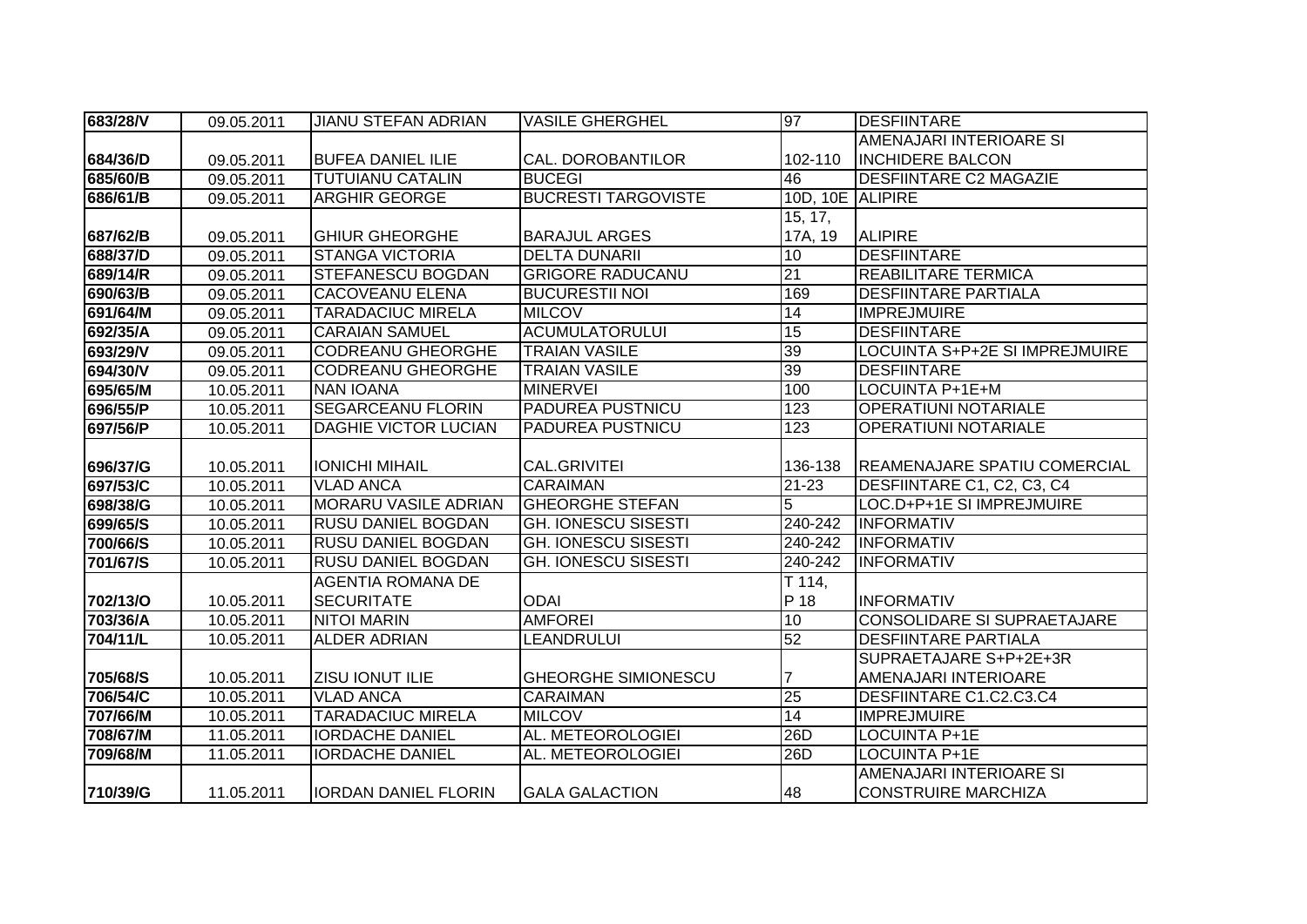|                 |            |                               |                                      |                 | <b>INTOCMIRE PUZ PT. LOCUINTE SI</b> |
|-----------------|------------|-------------------------------|--------------------------------------|-----------------|--------------------------------------|
| 711/69/M        | 11.05.2011 | <b>PALAZ MIHAI LCIAN</b>      | <b>MAGURICEA</b>                     | 24              | <b>BIROURI S+P+5E</b>                |
|                 |            |                               |                                      |                 | <b>INCHIDERE BALCON,</b>             |
| 712/64/B        | 11.05.2011 | <b>TUDOR MICUTA</b>           | <b>BARBU LAUTARU</b>                 | 8               | <b>RECOMPARTIMENTARE</b>             |
| 713/39/G        | 11.05.2011 | <b>MIRCEA MANU</b>            | <b>GODENI</b>                        | 44              | <b>ALIPIRE</b>                       |
| 714/55/C        | 11.05.2011 | <b>VICOL DUMITRU</b>          | <b>CRISTIANUL MARE</b>               | 23              | <b>INFORMATIV</b>                    |
|                 |            |                               |                                      |                 | LOCUINTA P+1E+POD SI                 |
| 715/31/V        | 11.05.2011 | <b>STOICA IOAN</b>            | DR. VF. BEREVOIUL MARE               | 93-95           | <b>IMPREJMUIRE TEREN</b>             |
|                 |            | <b>ADMINISTRATIA PIETELOR</b> |                                      |                 |                                      |
| 716/70/M        | 12.05.2011 | <b>SECTOR 1</b>               | <b>MURES</b>                         | 18-24           | <b>CONCESIONARE TEREN</b>            |
|                 |            |                               |                                      |                 | INTRARE IN LEGALITATE LOCUINTA       |
| 717/71/M        | 12.05.2011 | <b>CHICHEANU MARIUS</b>       | <b>ION MIHALACHE</b>                 | 285-287         | $D+P+3E$                             |
| 718/12/L        | 13.05.2011 | <b>DINCA VASILE</b>           | <b>LAMINORULUI</b>                   | 53              | <b>SCHIMBARE DESTINATIE IMOBIL</b>   |
|                 |            | <b>CARAIAN MAGDALENA</b>      |                                      |                 |                                      |
| 719/37/A        | 16.05.2011 | <b>SAMUEL</b>                 | <b>ACUMULATORULUI</b>                | 15              | S+P+2E+M LOCUINTE                    |
| 720/38/D        | 16.05.2011 | <b>AGRICI CARMEN</b>          | <b>DORNEI</b>                        | 45              | <b>SUPRAETAJARE</b>                  |
| 721/65/B        | 16.05.2011 | <b>STAN STAN LUISS</b>        | <b>BUCEGI</b>                        | 80              | <b>MODIFICARE AC INITIALA</b>        |
|                 |            |                               |                                      |                 |                                      |
| 722/72/M        | 16.05.2011 | <b>GHICA DAN DORU</b>         | DR. MUNTELE GAINA                    | 81-83           | CONSTITUIRE DREPT DE SERVITUTE       |
| 723/56/C        | 16.05.2011 | <b>DOBRE LUCIAN</b>           | <b>CHITILEI</b>                      | 415             | <b>INFORMATIV</b>                    |
| <b>724/14/0</b> | 16.05.2011 | <b>DURBALA VASILE</b>         | <b>ODAI - CIMITRUL STRAULESTI II</b> |                 | <b>CAVOU CU CRIPTE</b>               |
|                 |            |                               |                                      |                 | AMENAJARE SI CONSTRUIRE              |
| 725/66/B        | 16.05.2011 | <b>MARIN CONSTANTIN</b>       | <b>GEORGE VALENTIN BIBESCU</b>       |                 | 2 BALCOANE                           |
| 726/32/V        | 16.05.2011 | PALICARI MARICA               | <b>VALIUG</b>                        | 10              | <b>IMPREJMUIRE TEREN</b>             |
| <b>727/69/S</b> | 16.05.2011 | <b>IVASCU MARIN</b>           | <b>STRAULESTI</b>                    | $21 - 26$       | <b>VANZARE TEREN</b>                 |
| 728/57/C        | 16.05.2011 | <b>ANDREI ION</b>             | <b>COSTACHE ARISTIA</b>              | $\overline{36}$ | <b>INFORMATIV</b>                    |
| 729/38/A        | 16.05.2011 | <b>NICOLAU RAZVAN</b>         | DR. AGATULUI                         | $57 - 61$       | <b>INFORMATIV</b>                    |
| 730/57/P        | 16.05.2011 | <b>SC KAVIAN HOUSE SRL</b>    | <b>PRESEI</b>                        | $\overline{8}$  | <b>DEZMEMBRARE</b>                   |
|                 |            |                               |                                      |                 | CONSOLIDARE, SUPRATEJARE SI          |
| 731/58/P        | 16.05.2011 | <b>GHEORGHE FLORIN</b>        | <b>PINULUI</b>                       |                 | <b>IMPREJMUIRE</b>                   |
|                 |            | RAAPPS PRIN BOGDAN            |                                      |                 |                                      |
| 732/73/M        | 16.05.2011 | <b>TEODORESCU</b>             | ION MIHALACHE                        | 125             | <b>INCHIDERE BALCOANE</b>            |
|                 |            | <b>RAAPPS PRIN BOGDAN</b>     |                                      |                 |                                      |
| 733/74/M        | 16.05.2011 | <b>TEODORESCU</b>             | <b>ION MIHALACHE</b>                 | 125             | <b>INCHIDERE BALCOANE</b>            |
| 734/75/M        | 16.05.2011 | <b>GAVAJUC GHENADI</b>        | <b>MOECIU</b>                        | 3A              | LOCUINTA S+P+2E+M                    |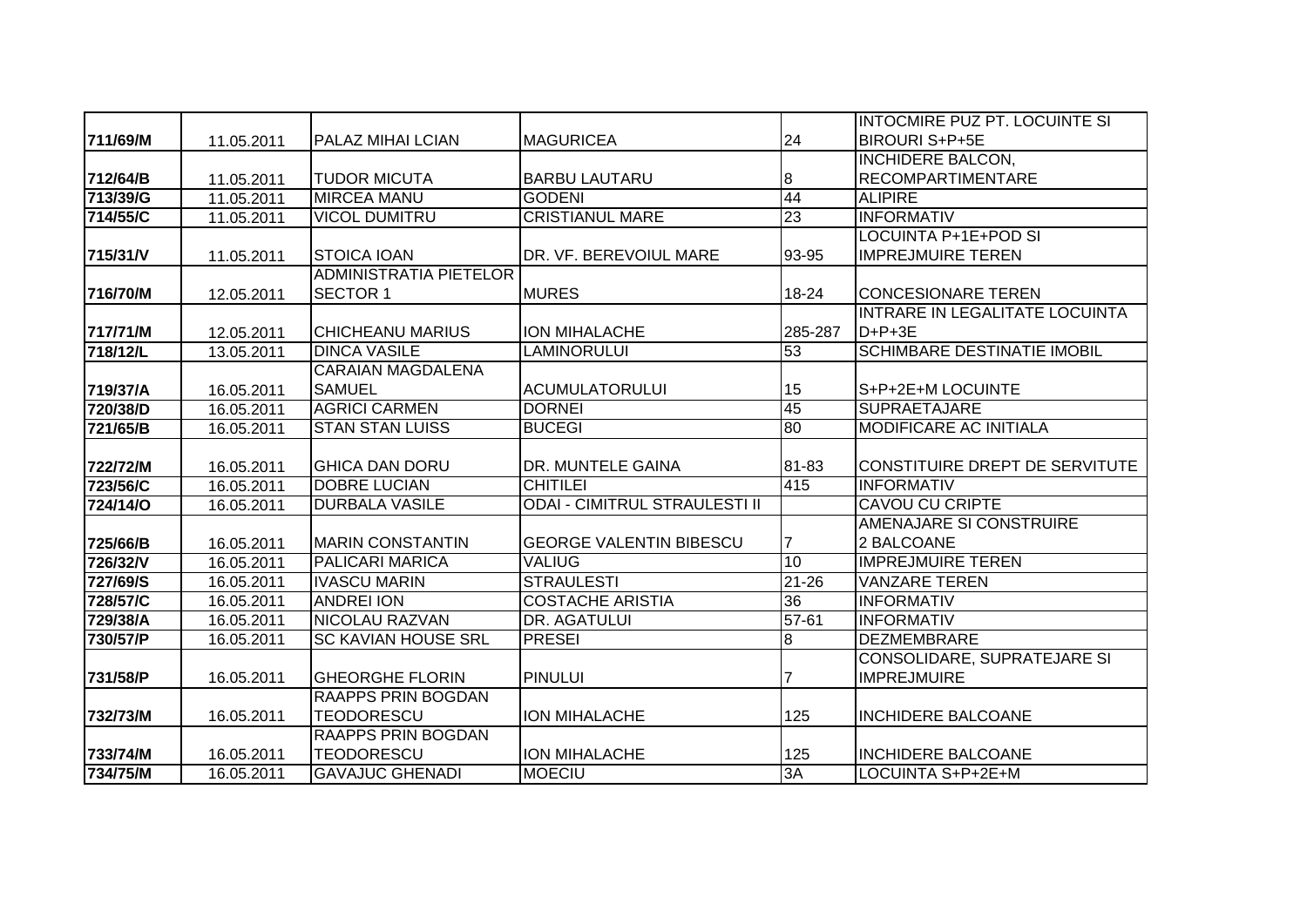|          |            | <b>RAAPPS PRIN BOGDAN</b>     |                                |          |                                  |
|----------|------------|-------------------------------|--------------------------------|----------|----------------------------------|
| 735/76/M | 16.05.2011 | <b>TEODORESCU</b>             | <b>ION MIHALACHE</b>           | 125      | <b>INCHIDERE BALCOANE</b>        |
|          |            | <b>RAAPPS PRIN BOGDAN</b>     |                                |          |                                  |
| 736/77/M | 16.05.2011 | <b>TEODORESCU</b>             | <b>ION MIHALACHE</b>           | 125      | <b>INCHIDERE BALCOANE</b>        |
|          |            |                               |                                |          |                                  |
|          |            | <b>GRIGORE LIANA CRISTINA</b> |                                |          |                                  |
| 737/15/E | 16.05.2011 | PRIN PASTRAMA IONELA          | <b>DEALUL NEGRU</b>            | 31A      | <b>INFORMATIV</b>                |
|          |            |                               |                                |          | ANSAMBLU REZIDENTIAL S+P+4E,     |
| 738/38/T | 16.05.2011 | <b>CUCOS EPIFAN</b>           | <b>TEISANI</b>                 | 206-208  | $S+P+1E$                         |
| 739/78/M | 16.05.2011 | <b>COROVEI DOMNICA</b>        | <b>ION MIHALACHE</b>           | 152      | AMENAJARI INTERIOARE             |
|          |            | <b>SERBAN ANDRIES</b>         |                                |          |                                  |
| 740/58/C | 16.05.2011 | <b>CARMEN</b>                 | <b>CAIUTI</b>                  | 3        | <b>DESFIINTARE</b>               |
| 741/79/M | 17.05.2011 | <b>VLAD ANCA</b>              | <b>ION MIHALACHE</b>           | 56       | LOCUINTA S+P+2E+M                |
|          |            |                               |                                |          | INTRAR IN LEGALITATE LOCUINTA    |
| 742/39/D | 17.05.2011 | <b>MARIAN STEFAN</b>          | <b>DELTA DUNARII</b>           | 29       | $S+P+2E$                         |
|          |            |                               |                                |          | LOCUINTA S+P+2E+M                |
| 743/15/O | 17.05.2011 | <b>CIULIN CORNEL</b>          | <b>HERMAN OBERTH</b>           | 63       | <b>PARTIAL S+P+1E</b>            |
|          |            | <b>DUQUE - OSSMAN -</b>       | <b>NEAJLOVULUI - CIMITIRUL</b> |          |                                  |
| 744/21/N | 17.05.2011 | <b>DIACONESCU</b>             | <b>DAMAROAIA</b>               | 5        | REALIZARE CAPELA SUPRATERANA     |
|          |            |                               |                                |          | <b>CONSOLIDARE SI AMENAJARI</b>  |
| 745/26/F | 17.05.2011 | <b>SC NO LIMIT SRL</b>        | CAL.FLOREASCA                  | 34       | <b>INTERIOARE</b>                |
|          |            | <b>MARACINE DRAGOS -</b>      |                                |          |                                  |
| 746/67/B | 17.05.2011 | <b>MIHAITA</b>                | <b>BAUXITEI</b>                | 51       | <b>DESFIINTARE</b>               |
|          |            | <b>SC EUSMA ROM</b>           |                                |          |                                  |
| 747/59/P | 17.05.2011 | <b>DEVELOPMENT</b>            | <b>POLIGRAFIEI</b>             | 77       | <b>DRUM DE SERVITUTE</b>         |
|          |            |                               |                                |          | CONSTRUIRE SERVITUTE DE          |
| 748/60/P | 18.05.2011 | KLEIN ALEXANDRA               | <b>POLIGRAFIEI</b>             | 1D       | <b>TRECERE</b>                   |
| 749/61/P | 18.05.2011 | <b>PREVENDA ELENA</b>         | <b>PADUREA PUSTNICU</b>        | 141B     | <b>CONSTRUIRE BALCON</b>         |
|          |            | OPREA ALEXANDRA PRIN          |                                |          | <b>CONSOLIDARE SI MODIFICARE</b> |
| 750/33/V | 18.05.2011 | ORASANU ALEXANDRU             | <b>VOLGA</b>                   | $8 - 10$ | <b>ACOPERIS</b>                  |
| 751/68/B | 18.05.2011 | <b>SC ANA RESIDENCES</b>      | <b>BERHECI</b>                 | 33       | <b>DEZMEMBRARE</b>               |
| 752/80/M | 19.05.2011 | <b>RAAPPS SAIFI</b>           | ION MIHALACHE                  | 125      | <b>INCHIDERE BALCOANE</b>        |
| 753/81/M | 19.05.2011 | <b>RAAPPS SAIFI</b>           | <b>ION MIHALACHE</b>           | 125      | <b>INCHIDERE BALCOANE</b>        |
|          |            | <b>DUMITRU NICUSOR</b>        |                                |          |                                  |
| 754/2/H  | 19.05.2011 | <b>VALENTIN</b>               | <b>HAGI GHITA</b>              | 26       | <b>INFORMATIV</b>                |
| 755/13/L | 20.05.2011 | <b>BADEA SORIN GEORGE</b>     | <b>LOTRU</b>                   | 17       | LOCUINTA S+P+1E+M                |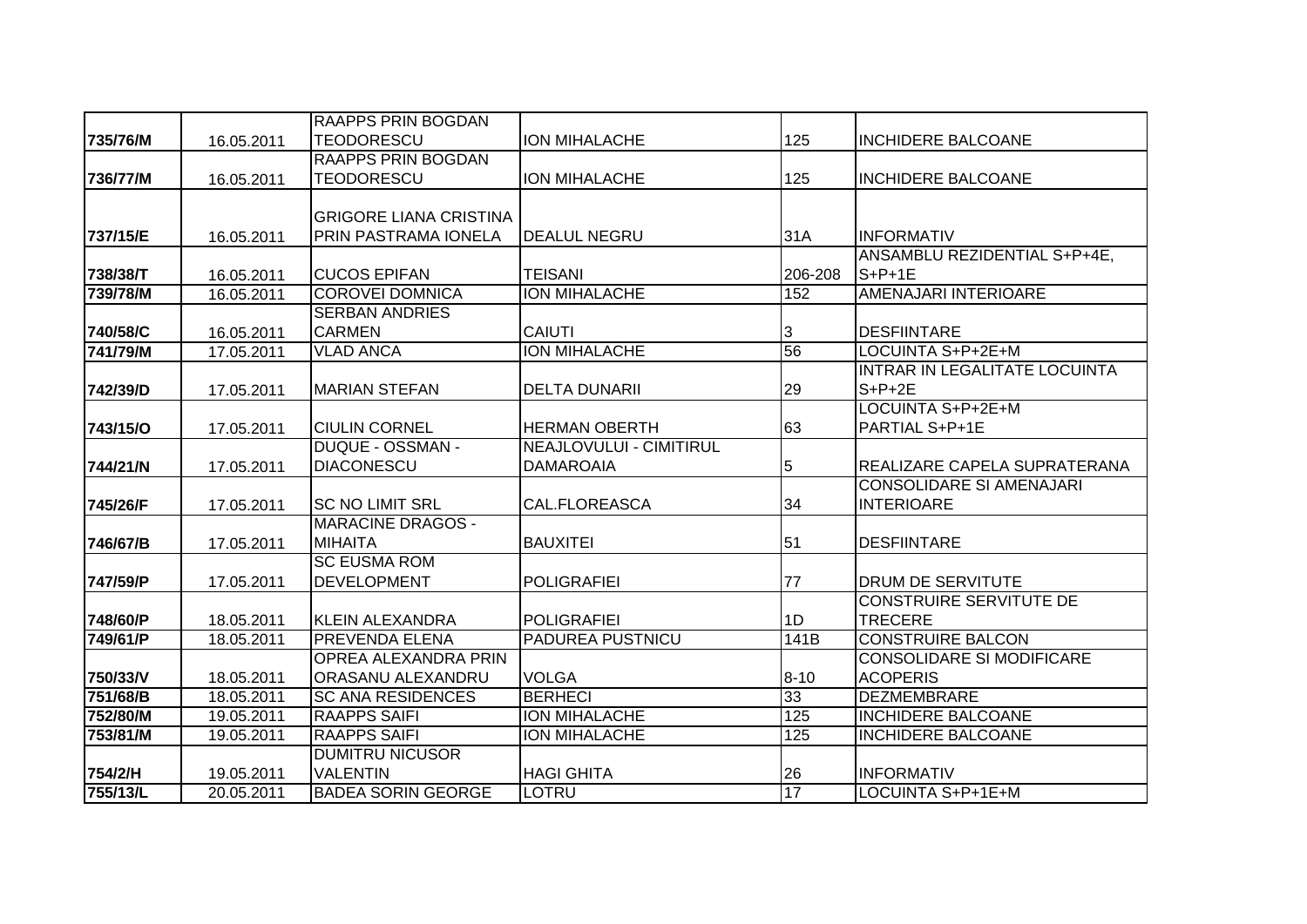| 756/39/T | 20.05.2011 | <b>SAVULESCU GETA</b>       | <b>TARMULUI</b>             | 17             | <b>CONSOLIDARE</b>                 |
|----------|------------|-----------------------------|-----------------------------|----------------|------------------------------------|
|          |            |                             |                             |                |                                    |
|          |            |                             |                             |                | ANSAMBLU LOCUINTA SI CLADIRE       |
| 757/16/0 | 20.05.2011 | <b>DGASPC SECTOR 1</b>      | <b>ODAI</b>                 | $3-5$          | ADMINISTRATIVA S+P+5E/P+4E/P+3E    |
|          |            | <b>BELCIN RARES</b>         |                             |                |                                    |
| 758/62/P | 23.05.2011 | ALEXANDRU                   | PARANGULUI                  | 45             | <b>SCHIMBARE FUNCTIUNE</b>         |
| 759/34/V | 23.05.2011 | <b>TURCANU NATALIA</b>      | <b>ELENA VACARESCU</b>      | 98 UVX         | <b>AMENAJARI INTERIOARE</b>        |
|          |            |                             |                             |                | AMENAJARI INTERIOARE PT CLINICA    |
| 760/40/G | 23.05.2011 | <b>RADU AURELIA</b>         | <b>CAL.GRIVITEI</b>         | 198-200        | <b>MEDICALA</b>                    |
| 761/40/D | 23.05.2011 | <b>AUIPUSP</b>              | <b>DRIDU</b>                | $\overline{2}$ | <b>GRADINITA DS+P+2E</b>           |
|          |            | <b>DUMITRESCU VLAD</b>      |                             |                |                                    |
| 762/41/D | 23.05.2011 | <b>MANUEL</b>               | <b>DORNEI</b>               | 99             | LOCUINTA S+P+2E+M                  |
|          |            | <b>DUMITRESCU VLAD</b>      |                             |                |                                    |
| 763/42/D | 23.05.2011 | <b>MANUEL</b>               | <b>DORNEI</b>               | 99             | <b>DESFIINTARE CONSTRUCTII</b>     |
| 764/63/P | 23.05.2011 | RADULESCU MIHAELA           | DR. POIANA PIETREI          | $10 - 12$      | <b>DESFIINTARE</b>                 |
|          |            | <b>ROATES VALENTIN</b>      |                             |                |                                    |
| 765/82/M | 23.05.2011 | <b>MARIUS</b>               | <b>ION MIHALACHE</b>        | 128            | AMANEJARI INTERIOARE               |
| 766/83/M | 23.05.2011 | <b>SC COSMOTE</b>           | <b>ION MIHALACHE</b>        | 10             | AMENAJARI INTERIOARE               |
|          |            |                             |                             |                | COMPARTIMENTARE,                   |
|          |            |                             |                             |                | <b>SUPRAETAJARE</b>                |
| 767/69/B | 23.05.2011 | MIHAI DANIEL MARIUS         | <b>IANI BUZOIANI</b>        | 38             | $S+P+2E+M$                         |
| 768/27/F | 23.05.2011 | <b>ANGHEL ILINCA</b>        | <b>CAL.FLOREASCA</b>        | 169            | SUPRAETAJARE SI GARAJ              |
|          |            |                             |                             |                | MODIFICARE AC 161/2/E DIN 2010     |
|          |            |                             |                             |                | <b>CLADIRE LOCUINTE SI BIROURI</b> |
| 769/16/E | 24.05.2011 | <b>SC DE SILVA INTERMED</b> | <b>INTR. EPOCII</b>         | 26             | S+P+4E+5RETRAS                     |
|          |            | <b>SC ACARTA CONSTRUCT</b>  |                             |                |                                    |
|          |            | <b>SRL PRIN UNGUREANU</b>   |                             |                |                                    |
| 770/70/B | 24.05.2011 | <b>DANIEL</b>               | <b>BUCURESTI - PLOIESTI</b> | 172-176        | DEZMEMBRARE                        |
| 771/14/L | 24.05.2011 | <b>LUNGU CRISTINA</b>       | <b>LAINICI</b>              | 62             | LOCUINTA D+P+2E+M                  |
| 772/14/1 | 24.05.2011 | <b>STOICA AUREL</b>         | <b>IEZERU</b>               | 59             | <b>IMPREJMUIRE</b>                 |
| 773/28/F | 24.05.2011 | <b>SPIRU LUIZA</b>          | CAL.FLOREASCA               | 31             | <b>DESFIINTARE</b>                 |
| 774/84/M | 24.05.2011 | <b>BANCPOST SA</b>          | ION MIHALACHE               | $\overline{7}$ | AMENAJARE SPATIU COMERCIAL         |
| 775/39/A | 24.05.2011 | <b>TRANACAN COSTEL</b>      | <b>AVIONULUI</b>            | 91             | <b>VANZARE TEREN</b>               |
|          |            | <b>MARACINE DRAGOS -</b>    |                             |                |                                    |
| 776/71/B | 24.05.2011 | <b>MIHAITA</b>              | <b>BAUXITEI</b>             | 51             | LOCUINTA P+1E+M                    |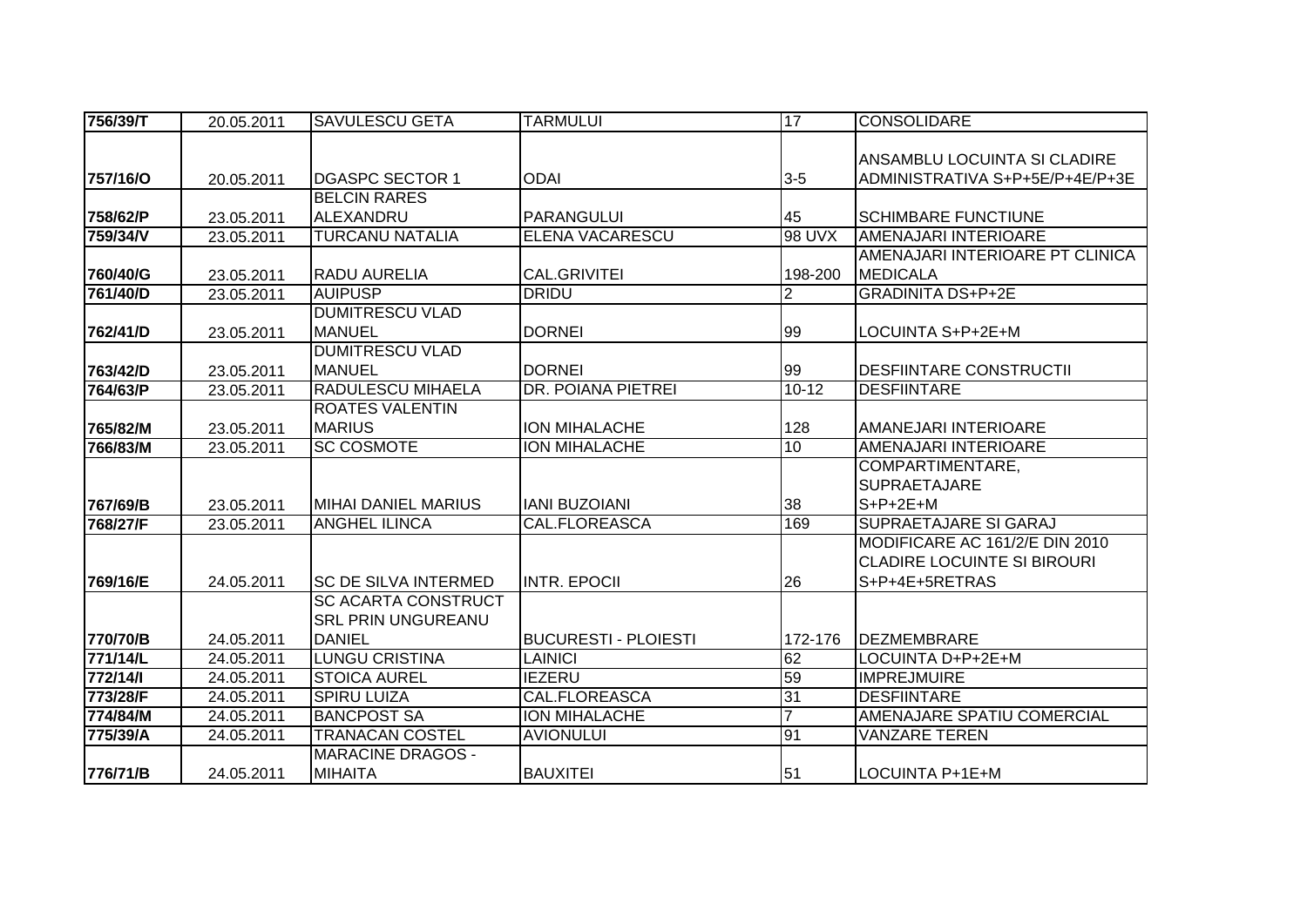|          |            | <b>SC BETTA MANAGMENT</b>            |                             |                  |                                     |
|----------|------------|--------------------------------------|-----------------------------|------------------|-------------------------------------|
| 777/41/G | 24.05.2011 | IPARTNERS SRL                        | <b>DIMITRIE GUSTI</b>       | $\boldsymbol{8}$ | <b>REFACERE IMPREJMUIRE</b>         |
| 778/29/F | 24.05.2011 | <b>SPIRU LUIZA</b>                   | <b>CAL.FLOREASCA</b>        | 31               | <b>AMPLASARE CABINA PAZA</b>        |
|          |            | <b>SC STRAULESTI-</b>                |                             |                  |                                     |
| 779/70/S | 24.05.2011 | <b>EVOLUTION NINE</b>                | <b>STRAULESTI</b>           | 69-71            | ALIPIRE NUMERE CADASTRALE           |
| 780/59/C | 24.05.2011 | <b>CURTA ADRIAN</b>                  | <b>G. CALINESCU</b>         | 49               | SUPRAETAJARE BIROURI P+2E+M         |
| 781/60/C | 24.05.2011 | <b>VOINEA LIVIU</b>                  | DR. CARACAS CONSTANTIN      | 29               | <b>DESFIINTARE</b>                  |
|          |            | <b>SC INSITUTUL PT</b>               |                             |                  |                                     |
|          |            | TEHNICA DE CALCUL SA                 |                             |                  |                                     |
| 782/30/F | 24.05.2011 | <b>PRIN FECHITA IULIAN</b>           | <b>CAL. FLOREASCA</b>       | 167              | <b>DESFIINTARE GRAD INTERIOR</b>    |
|          |            | <b>WEYBRIDGE PROPERTY</b>            |                             |                  |                                     |
| 783/72/B | 25.05.2011 | CO                                   | <b>BUZESTI</b>              | 82-92            | 5S+P+4E+5RETRAS BIROURI             |
| 784/35/V | 25.05.2011 | <b>CRISTEA FLORENTIN</b>             | <b>TUDOR VIANU</b>          | $25 - 27$        | <b>SUPRATEJARE S+P+4R</b>           |
| 785/40/A | 25.05.2011 | <b>STANESCU NADIA</b>                | <b>ATLASULUI</b>            | 17               | LOCUINTA P+1E+M                     |
| 786/15/L | 25.05.2011 | <b>FECIOARA FELICIA</b>              | LASTARISULUI                | $\overline{2}$   | <b>DESFIINTARE CONSTRUCTII</b>      |
| 787/61/C | 25.05.2011 | <b>BATAILA GHEORGHE</b>              | <b>CARPATI</b>              | 68               | SUPRAETAJARE LOCUINA P+2E           |
| 788/31/F | 25.05.2011 | SC GRIMBO GAS 200 SRL                | <b>CAL.FLOREASCA</b>        | $\overline{28}$  | <b>INFORMATIV</b>                   |
| 789/32/F | 25.05.2011 | SC GRIMBO GAS 200 SRL                | CAL.FLOREASCA               | 30               | <b>INFORMATIV</b>                   |
|          |            |                                      |                             |                  | MANSARDARE SI REALIZARE SCARA       |
| 790/41/A | 25.05.2011 | <b>CHIRVASE SIMONA</b>               | <b>ARTARULUI</b>            | 47               | <b>EXTERIOARA</b>                   |
|          |            |                                      |                             |                  | REAMENAJRE, CONSOLIDARE             |
| 791/73/B | 27.05.2011 | <b>TONE MARIAN</b>                   | <b>BUCURESTI - PLOIESTI</b> | $25 - 27$        | <b>EXTINDERE</b>                    |
| 792/62/C | 30.05.2011 | <b>DINCULESCU STEFAN</b>             | <b>GH. CALPAN</b>           | $\overline{26}$  | <b>DESFIINTARE</b>                  |
| 793/15/1 | 31.05.2011 | <b>MUSCALU ADRIAN</b>                | ION MIHALACHE               | 319B             | <b>INFORMATIV</b>                   |
|          |            |                                      |                             |                  |                                     |
| 794/16/L | 31.05.2011 | <b>BUCULEI ILIE ALEXANDRA</b>        | <b>LINISTEI</b>             | 94               | <b>INFORMATIV</b>                   |
| 795/16/1 | 31.05.2011 | <b>BLANARU GHEORGHE</b>              | <b>INTR. AV. T. ILIESCU</b> | 31               | <b>SUPRAETAJARE LOCUINTA S+P+2E</b> |
|          |            |                                      |                             |                  |                                     |
| 796/63/C | 31.05.2011 | IBARBA OCTAVIAN VASILE               | <b>CHITILEI</b>             | 284-286          | <b>DEZMEMBRARE</b>                  |
|          |            |                                      |                             |                  |                                     |
| 797/64/C | 31.05.2011 | <b>BARBA OCTAVIAN VASILE</b>         | <b>CHITILEI</b>             | 284-286          | <b>DEZMEMBRARE</b>                  |
|          |            |                                      |                             |                  |                                     |
| 798/71/S | 01.06.2011 | CONSTRUCTII ERBASU SA AL. SERBANESCU |                             | 27               | <b>IMOBIL S+P+5E+6RETRAS</b>        |
|          |            |                                      |                             |                  |                                     |
| 799/72/S | 01.06.2011 | CONSTRUCTII ERBASU SA AL. SERBANESCU |                             | 27               | PARCARE SUPRATERANA                 |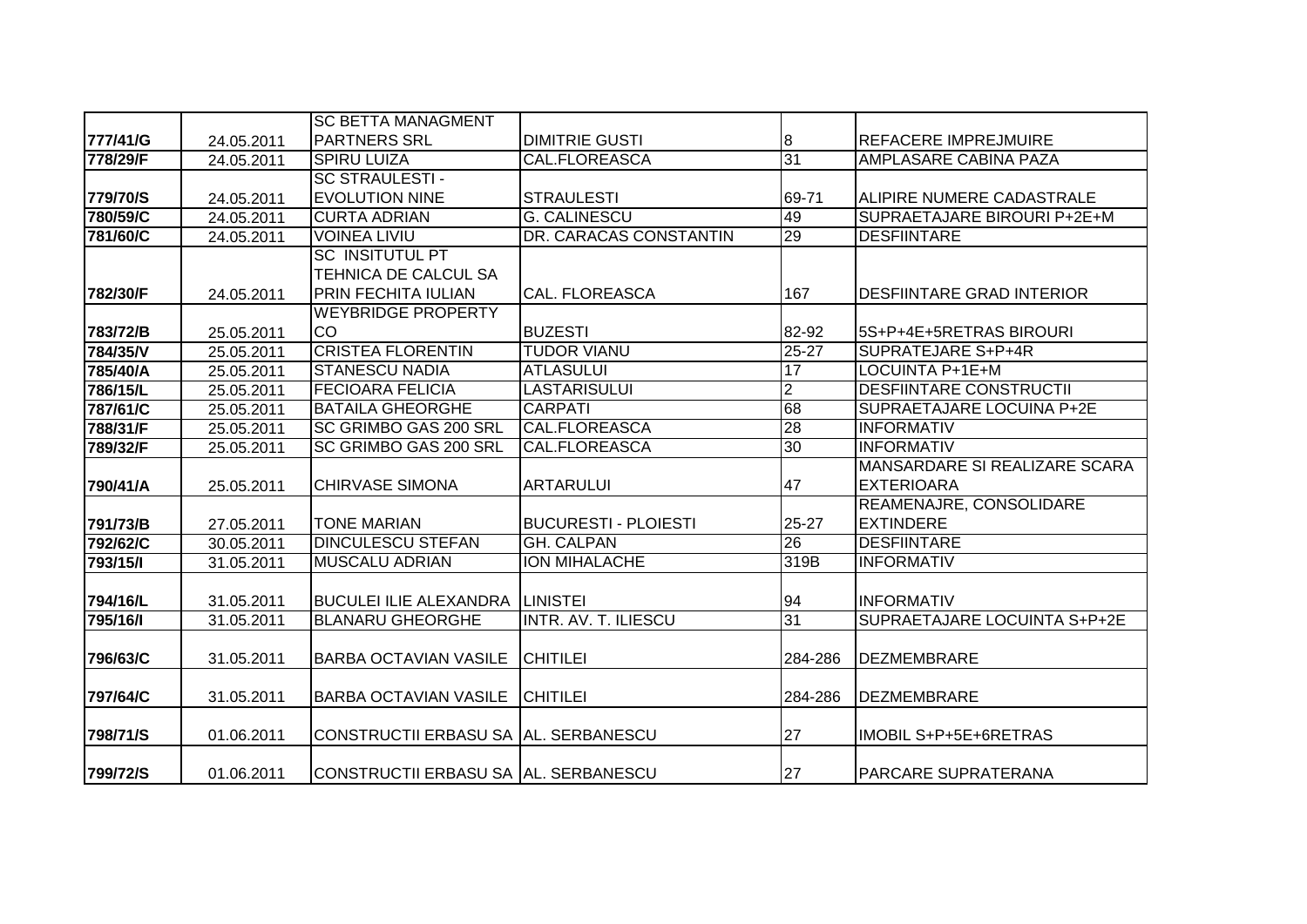|          |            |                               |                           |                 | <b>LOCUINTA COLECTIVA 4AP</b>    |
|----------|------------|-------------------------------|---------------------------|-----------------|----------------------------------|
|          |            |                               |                           |                 | $P+2E+M$                         |
| 800/15/R | 01.06.2011 | <b>ADRIAN DUMITRU ALDEA</b>   | RENASTERII                | 102             | AC=97 AD=378 AU=293              |
|          |            |                               |                           |                 | MODIFICARI INTERIOARE SPATII     |
| 801/64/P | 01.06.2011 | <b>SAVIN CARMEN</b>           | DR. PADUREA PUSTNICU      | 147             | <b>COMERCIALE</b>                |
|          |            |                               |                           |                 |                                  |
| 802/85/M | 03.06.2011 | <b>PRALEA IONEL - GABRIEL</b> | <b>ION MIHALACHE</b>      | 98              | AMENAJARI INTERIOARE             |
| 803/14/Z | 03.06.2011 | <b>VLAD CIRJAN</b>            | <b>DUMITRU ZOSSIMA</b>    | 42A             | LOCUINTA S+P+2E+M                |
|          |            | <b>STANCIU COSMIN</b>         |                           |                 |                                  |
| 804/65/C | 03.06.2011 | <b>GEORGE</b>                 | <b>CLUJ</b>               | 37              | <b>SUPRATEJARE</b>               |
|          |            |                               |                           |                 | AMENAJARI APARTAMENT             |
| 805/42/G | 03.06.2011 | <b>MINCULEASA TEODORA</b>     | CAL.GRIVITEI              | 395             | <b>INCHIDERE LOGIE</b>           |
| 806/17/L | 03.06.2011 | <b>ADLER ADRIAN</b>           | LEANDRULUI                | 52              | <b>EXTINDERE SI MANSARDARE</b>   |
|          |            | <b>SC UNIVERSAL SERVICE</b>   |                           |                 |                                  |
|          |            | <b>TRAFIC</b>                 |                           |                 |                                  |
|          |            | PRIN GRADISTEANU              |                           |                 |                                  |
| 807/40/T | 03.06.2011 | <b>CARMEN</b>                 | <b>TINTASULUI</b>         | 27              | <b>SPALATORIE AUTO</b>           |
| 808/66/C | 03.06.2011 | POPESCU FLORENTINA            | <b>CHITILEI</b>           | 28              | <b>DESFIINTARE</b>               |
| 809/42/A | 03.06.2011 | <b>SERBANOIU TIBERIU</b>      | <b>ADALIN</b>             | $\overline{13}$ | <b>EXTINDERE SI REAMENAJARE</b>  |
| 810/43/D | 03.06.2011 | <b>ROTARU PETRU</b>           | DR. PLAIUL CAMPINEI       | 22-84           | LOCUINTA P+1E+M, IMPREJMUIRE     |
|          |            | <b>BITOIU GYORGY</b>          |                           |                 |                                  |
| 811/73/S | 03.06.2011 | <b>HAYVALKA</b>               | <b>STRAULESTI</b>         | 125A, B         | DEZMEMBRARE                      |
| 812/18/L | 03.06.2011 | <b>IONITA ALEXANDRU</b>       | <b>LEMNARILOR</b>         | 144A            | <b>DEZMEMBRARE</b>               |
| 813/43/G | 03.06.2011 | <b>DOBRESCU IOAN</b>          | <b>GODEANU CONSTANTIN</b> | 49C             | <b>INFORMATIV</b>                |
| 814/33/F | 03.06.2011 | <b>SCITC SRL</b>              | <b>CAL.FLOREASCA</b>      | 167             | <b>IMPREJMUIRE</b>               |
|          |            |                               |                           |                 |                                  |
|          |            |                               |                           |                 | CONCESIONARE TEREN IN VEDEREA    |
| 815/67/C | 03.06.2011 | <b>LUCA CRISTINEL</b>         | <b>ELENA CLUCEREASA</b>   | 14              | <b>EXTINDERII SI IMPREJMUIRE</b> |
|          |            | <b>SC MIBE REAL INVEST</b>    |                           |                 |                                  |
| 816/74/S | 03.06.2011 | PRIN BOGDAN NEAGU             | <b>SIMERIA</b>            | 30-32A          | <b>DESFIINTARE C2</b>            |
| 817/44/G | 03.06.2011 | <b>VARZA PETRUTA</b>          | CAL.GRIVITEI              | 395             | AMENAJARI INTERIOARE             |
| 818/45/G | 03.06.2011 | <b>CONDRITCHI LUDMILA</b>     | <b>CAL.GRIVITEI</b>       | 222             | <b>AMENAJARI INTERIOARE</b>      |
| 819/68/C | 03.06.2011 | <b>MIHAILOV FLORICA</b>       | <b>PUTUL LUI CRACIUN</b>  | $\overline{9}$  | <b>CONSOLIDARE SI EXTINDERE</b>  |
| 820/44/D | 03.06.2011 | <b>TOMA HORIA</b>             | <b>DARMANESTI</b>         | 20A             | <b>LOCUINTA P+M</b>              |
| 821/74/B | 03.06.2011 | <b>GEORGESCU CRISTINA</b>     | <b>BUZIAS</b>             | $7-9$           | <b>EXTINDERE</b>                 |
| 822/46/G | 03.06.2011 | <b>VASILE ECATERINA</b>       | <b>GODENI</b>             | $\overline{24}$ | <b>MODIFICARE ACOPERIS</b>       |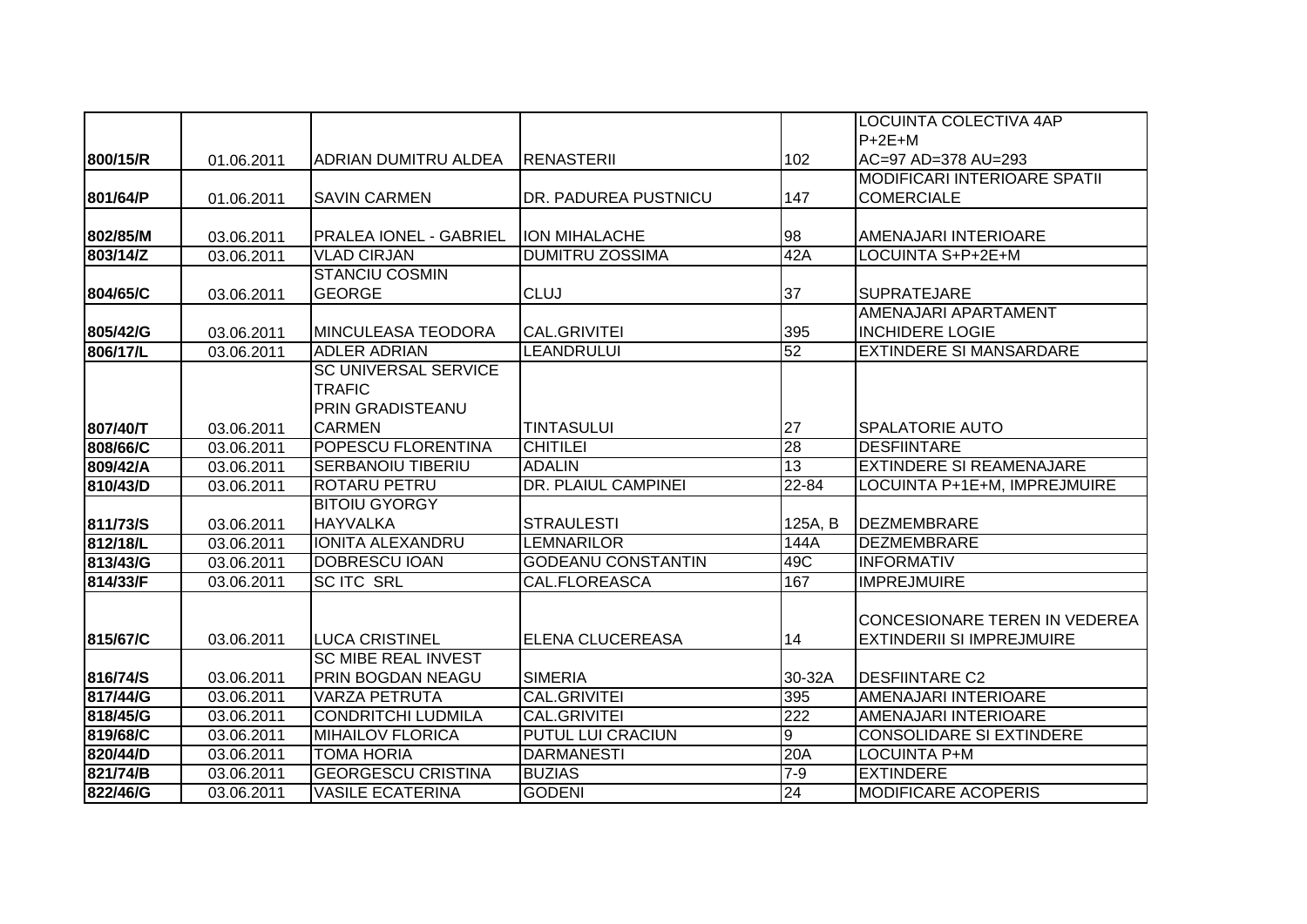|          |            |                            |                           |                | <b>EXTINDERE, CONSOLIDARE SI</b>     |
|----------|------------|----------------------------|---------------------------|----------------|--------------------------------------|
| 823/41/T | 06.06.2011 | <b>HACK MARIANA</b>        | <b>TRIUMFULUI</b>         | 116            | <b>IMPREJMUIRE</b>                   |
| 824/65/P | 06.06.2011 | <b>GHICIU ION PETRISOR</b> | <b>POETULUI</b>           | 46             | <b>LOCUINTA P+1E+M SI ANEXA</b>      |
| 825/16/R | 06.06.2011 | <b>BANICA MARIANA</b>      | <b>ROTASULUI</b>          | $\overline{4}$ | <b>DESFIINTARE</b>                   |
| 826/66/P | 06.06.2011 | <b>CHITEA IRINA MARIA</b>  | <b>ROMEO POPESCU</b>      | 9              | LOCUINTA D+P+1E+M SI ANEXA           |
| 827/67/P | 06.06.2011 | CHITEA IRINA MARIA         | <b>ROMEO POPESCU</b>      | $\overline{9}$ | <b>DESFIINTARE CONSTRUCTII</b>       |
| 828/75/S | 06.06.2011 | <b>MITREA MARCEL</b>       | DR. SARMAS                | 76-82          | <b>LOCUINTA P+2E SI GARD</b>         |
| 829/69/C | 06.06.2011 | <b>HDOMEI CONSTANTIN</b>   | <b>CHITILEI</b>           | 499            | <b>HALA SI PLATFORMA</b>             |
| 830/8/J  | 06.06.2011 | <b>VISAN STEFAN</b>        | <b>JIULUI</b>             | 57             | <b>SUPRAETAJARE LOCUINTA P+1E</b>    |
|          |            |                            |                           |                |                                      |
| 831/45/D | 06.06.2011 | <b>MANOLE ANAMARIA</b>     | <b>DAKAR</b>              | 32             | <b>MODIFICARE TERASA IN SARPANTA</b> |
| 832/47/G | 06.06.2011 | <b>BADITA NICOLAE</b>      | <b>GEMENI</b>             | 9BIS           | <b>LOCUINTA PARTER</b>               |
| 833/70/C | 06.06.2011 | DAN STEFAN GHEORGHE        | <b>CARPATI</b>            | 88             | <b>CONSOLIDARE SI SUPRAETAJARE</b>   |
| 834/46/D | 06.06.2011 | <b>STANGA VICTORIA</b>     | <b>DELTA DUNARII</b>      | 10             | <b>LOCUINTA P+1E</b>                 |
|          |            |                            |                           |                | <b>CONSOLIDARE, INCHIDERE</b>        |
| 835/15/Z | 06.06.2011 | <b>MIRZA OCTAVIAN</b>      | <b>ZELETIN1</b>           | $10 - 12$      | <b>BALCOANE SI MANSARDARE</b>        |
| 836/68/P | 06.06.2011 | <b>TILICI CATALIN</b>      | <b>PROLETARULUI</b>       | 24             | <b>CONSOLIDARE SI MANSARDARE</b>     |
| 837/19/L | 06.06.2011 | <b>FECIOARA MARIA</b>      | <b>LASTARISULUI</b>       | $\overline{2}$ | LOCUINTA DS+P+2E+M                   |
|          |            |                            |                           |                | IMOBIL S+P+3E+4RETRAS SI             |
| 838/17/R | 06.06.2011 | <b>ION GABRIEL FLORIN</b>  | <b>ROTASULUI</b>          | 6              | <b>IMPREJMUIRE</b>                   |
| 839/71/C | 06.06.2011 | <b>LUPASCU MARINA</b>      | CHITILEI                  | 97             | AMENAJARE SAPALATORIE AUTO           |
| 840/43/A | 06.06.2011 | <b>MIHAILESCU VERGINIA</b> | <b>COSTACHE ARISTIA</b>   | $\overline{2}$ | <b>CONSOLIDARE</b>                   |
|          |            |                            |                           |                |                                      |
| 841/75/B | 06.06.2011 | <b>ZORZOR DANUT</b>        | <b>BETONIEREI</b>         | 1B             | LOCUINTA P+1E+M SI IMPREJMUIRE       |
|          |            | <b>SC MIBE REAL INVEST</b> |                           |                |                                      |
| 842/76/S | 06.06.2011 | <b>PRIN BOGDAN NEAGU</b>   | <b>SIMERIA</b>            | 30-32A         | LOCUINTA P+1E+2RETRAS                |
| 843/34/F | 06.06.2011 | <b>SC BOGART</b>           | <b>EXPOZITIEI</b>         | 1F             | <b>MODIFICARE AC</b>                 |
| 844/77/S | 06.06.2011 | <b>GHEORGHE FLORINA</b>    | <b>SALAJENI</b>           | 39             | <b>ANEXA - BUCATARIE</b>             |
| 845/78/S | 06.06.2011 | <b>ADAM MIRELA</b>         | <b>INTR. LACUL SUHAIA</b> |                | <b>CONSOLIDARE CORP C1</b>           |
| 846/69/P | 06.06.2011 | <b>NEAGU ION</b>           | <b>PELUZEI</b>            | 10             | <b>EXTINDERE CORP C1</b>             |
|          |            | <b>BORTEANU CONSTANTIN</b> |                           |                |                                      |
| 847/42/T | 06.06.2011 | <b>DANIEL</b>              | ING. PANDELE TARUSANU     | 4              | AMENAJARI INTERIOARE                 |
|          |            |                            |                           |                | CONSOLIDARE,                         |
|          |            |                            |                           |                | RECOMPARTIMENTARE, REFACERE          |
| 848/17/O | 06.06.2011 | <b>MATACHE MIRELA</b>      | <b>OASPETILOR</b>         | 23             | <b>IMPREJMUIRE</b>                   |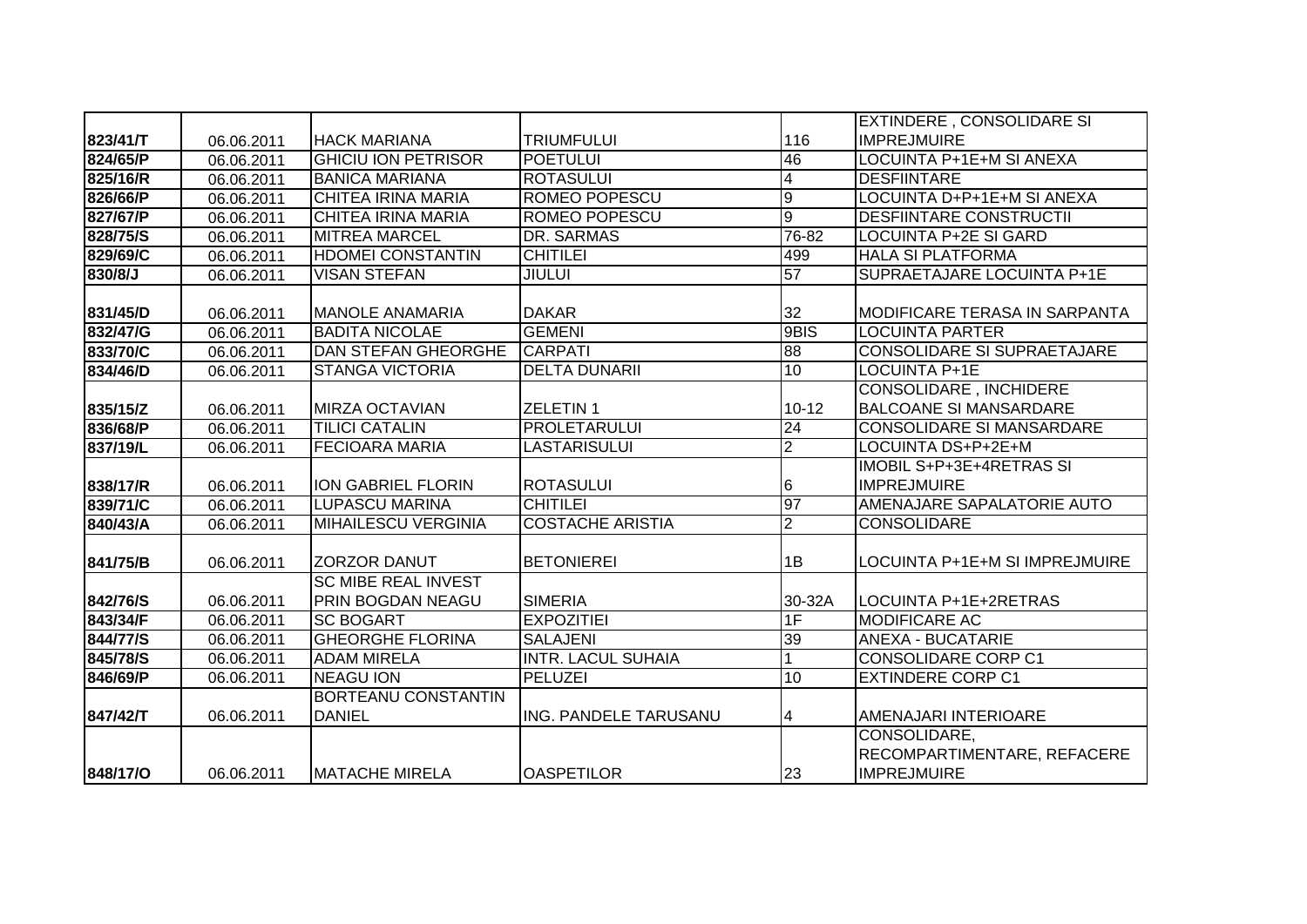|          |            | SC PANEBO NEW 2010             |                           |                  |                                  |
|----------|------------|--------------------------------|---------------------------|------------------|----------------------------------|
|          |            | <b>PRIN ANGHELESCU</b>         |                           |                  |                                  |
| 849/72/C | 06.06.2011 | <b>EMANUEL IONUT</b>           | <b>CHITILEI</b>           | 196              | <b>STATIE GPL</b>                |
|          |            |                                |                           |                  | LOCUINTA D+P+1E+M SI             |
| 850/76/B | 06.06.2011 | <b>IORDAN LIVIU</b>            | <b>BETONIEREI</b>         | 14               | <b>IMPREJMUIRE</b>               |
| 851/18/O | 07.06.2011 | <b>TUCA FLORIN</b>             | <b>ODAI</b>               | 367              | <b>HALA METALICA SI GARD</b>     |
| 852/19/O | 07.06.2011 | <b>SC ATELIER 3 SRL</b>        | <b>ODAI</b>               | 79A              | <b>IMPREJMUIRE</b>               |
|          |            | <b>STOIAN DEACONU MARIA</b>    |                           |                  |                                  |
| 853/3/K  | 07.06.2011 | <b>LORENA</b>                  | <b>CAROL KNAPPE</b>       | 69               | CONCESIONARE, EXTINDERE          |
| 854/48/G | 07.06.2011 | <b>ION SOARE</b>               | <b>CAL.GRIVITEI</b>       | 139              | <b>REAMANEJARE SPATIU</b>        |
| 855/44/A | 07.06.2011 | POPA MIRCEA                    | <b>AEROMODELULUI</b>      | 17               | <b>EXTINDERE CORP C1</b>         |
| 856/22/N | 07.06.2011 | <b>BITULESCU RELU</b>          | <b>NIAGARA</b>            | $\overline{20}$  | <b>EXTINDERE SI MANSARDARE</b>   |
|          |            | <b>MITRUTOIU LUCIAN</b>        |                           |                  |                                  |
| 857/86/M | 07.06.2011 | <b>NICOLAE</b>                 | <b>MEDIAS</b>             | 12               | <b>EXTINDERE SI MANSARDARE</b>   |
| 858/45/A | 07.06.2011 | <b>NIMU ADRIAN</b>             | <b>ACILIU</b>             | 13               | <b>DESFIINTARE ANEXE</b>         |
|          |            |                                |                           | P 167/1          |                                  |
| 859/79/S | 07.06.2011 | <b>HIVER AURELIA</b>           | <b>IONESCU SISESTI</b>    | LOT <sub>1</sub> | <b>IMPREJMUIRE</b>               |
| 860/49/G | 07.06.2011 | <b>STEFAN GEORGE</b>           | <b>GODEANU CONSTANTIN</b> | 1A               | CONSOLIDARE, EXTINDERE           |
|          |            |                                |                           |                  | ANSAMBLU REZIDENTIAL - AVIZ      |
|          |            |                                |                           |                  | OPORTUNITATE IN VEDEREA          |
| 861/23/N | 07.06.2011 | MIHAI MARIAN                   | NORDULUI                  | 56, 60A          | <b>INTOCMIRII PUZ</b>            |
|          |            |                                |                           |                  |                                  |
|          |            | <b>SC ATELIERE CFR GRIVITA</b> |                           |                  |                                  |
| 862/50/G | 07.06.2011 | PRIN SECELEANU ION             | <b>CAL. GRIVITEI</b>      | 359              | <b>DEZMEMBRARE</b>               |
|          |            | <b>SC RAIFFEISEN SRL</b>       |                           |                  |                                  |
| 863/46/A | 07.06.2011 | <b>PETRE ION</b>               | <b>AEROGARII</b>          | $2 - 8$          | AMENAJARI INTERIOARE             |
|          |            | <b>SC MCDONLADS ROMANIA</b>    |                           |                  |                                  |
|          |            | <b>PRIN REPR. IONUT</b>        |                           |                  |                                  |
| 864/43/T | 07.06.2011 | <b>CROITORU</b>                | NICOLAE TITULESCU         | $4 - 8$          | AMENAJARI INTERIOARE             |
|          |            | PMB COLEGIUL AGRICOL"          |                           |                  |                                  |
| 865/35/F | 07.06.2011 | <b>VICESLAV HARNAJ"</b>        | <b>FICUSULUI</b>          | 20-26            | <b>EXTINDERE GRUP SCOLAR</b>     |
| 866/18/R | 07.06.2011 | <b>OPREA MARIANA</b>           | <b>REDEA</b>              | 59               | <b>DESFIINTARE</b>               |
|          |            |                                |                           |                  | <b>CONSOLIDARE, EXTINDERE SI</b> |
| 867/73/C | 07.06.2011 | <b>MITU ANDREI GABRIEL</b>     | <b>CARAIMAN</b>           | 91               | MANSARDARE S+P+1E+M              |
|          |            | <b>BOGASIEVICI ALEXANDRU</b>   |                           |                  |                                  |
| 868/87/M | 07.06.2011 | <b>EUGEN</b>                   | <b>MUSETESTI</b>          | 9A, 11           | <b>ALIPIRE</b>                   |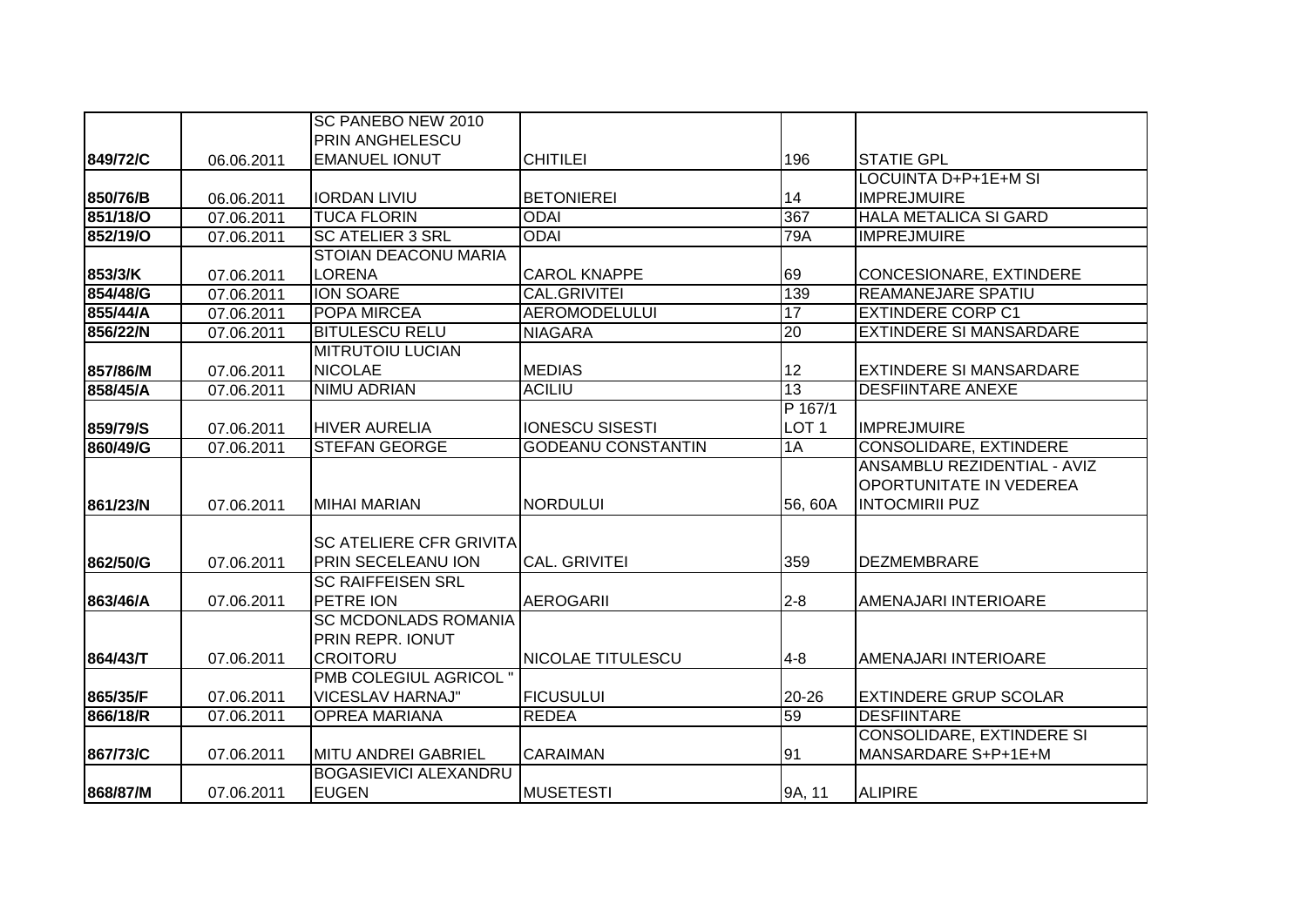| 869/24/N | 07.06.2011 | <b>ILIE FLORIN DRAGOS</b>     | <b>NORDULUI</b>             | 98      | <b>INFORMATIV</b>               |
|----------|------------|-------------------------------|-----------------------------|---------|---------------------------------|
|          |            | BRAD 85-87 SRL PRIN           |                             |         |                                 |
| 870/77/B | 07.06.2011 | <b>OROS CRISTINA</b>          | <b>BUCURESTI - PLOIESTI</b> | 85-87   | <b>BIROURI, HOTEL</b>           |
|          |            | BRAD 85-87 SRL PRIN           |                             |         |                                 |
| 871/78/B | 07.06.2011 | <b>OROS CRISTINA</b>          | <b>BUCURESTI - PLOIESTI</b> | 83      | <b>BIROURI, HOTEL</b>           |
| 872/20/0 | 07.06.2011 | <b>ROTILEANU NICOLAE</b>      | <b>OCNA SIBIULUI</b>        | 33      | <b>INFORMATIV</b>               |
| 873/79/B | 07.06.2011 | <b>ADAM VASILE</b>            | <b>BUCEGI</b>               | 38      | LOCUINTA S+P+2E+M               |
|          |            | <b>MIHAI DUMITRU SI</b>       |                             |         |                                 |
| 874/47/D | 08.06.2011 | <b>FLOAREA</b>                | INTR. SOLDAT DOBRE IOAN     | 21      | INTRARE IN LEGALITATE PT P+E    |
|          |            | <b>CONSTANTINESCU</b>         |                             |         |                                 |
| 875/70/P | 08.06.2011 | <b>MARIANA</b>                | PLAIUL NUCULUI              | 56-58   | <b>DEZMEMBRARE</b>              |
|          |            |                               |                             |         | <b>INTRARE IN LEGALITATE PT</b> |
| 876/71/P | 08.06.2011 | <b>NICULAE FLORIN AUREL</b>   | <b>BD. PETRILA</b>          |         | <b>REALIZARE CORP NOU P+M</b>   |
| 877/3/H  | 10.06.2011 | <b>ROMAN MARIA</b>            | <b>HELIULUI</b>             | 14B, 16 | IMOBIL D+P+7E                   |
|          |            | <b>SERBAN ANDRIES</b>         |                             |         | LOCUINTA P+1E SI REFACERE       |
| 878/74/C | 10.06.2011 | <b>CARMEN</b>                 | CAIUTI                      | 3       | <b>IMPREJMUIRE</b>              |
| 879/75/C | 10.06.2011 | <b>POPESCU FLORENTINA</b>     | <b>CHITILEI</b>             | 28      | <b>SPALATORIE AUTO</b>          |
|          |            |                               |                             |         | <b>INCHIDERE BALCON,</b>        |
| 880/9/J  | 10.06.2011 | <b>TOMESCU CORINA</b>         | <b>JIULUI</b>               | 144     | <b>RECOMPARTIMENTARE</b>        |
|          |            | <b>SC CAM SERV PRIN LAURA</b> |                             |         |                                 |
| 881/80/B | 10.06.2011 | <b>CUSTURA</b>                | <b>BUCURESTII NOI</b>       | 43      | <b>DESFIINTARE</b>              |
|          |            | <b>SC CAM SERV PRIN LAURA</b> |                             |         |                                 |
| 882/81/B | 10.06.2011 | <b>CUSTURA</b>                | <b>BUCURESTII NOI</b>       | 43      | <b>DESFIINTARE</b>              |
|          |            | <b>SC CAM SERV PRIN LAURA</b> |                             |         |                                 |
| 883/82/B | 10.06.2011 | <b>CUSTURA</b>                | <b>BUCURESTII NOI</b>       | 43      | <b>DESFIINTARE</b>              |
|          |            |                               |                             |         | CONSOLIDARE, AMENJARI           |
| 884/44/T | 10.06.2011 | <b>SPULBER LIDIEA</b>         | <b>TURNU ROSU</b>           | 11      | <b>INTERIOARE</b>               |
| 885/36/V | 10.06.2011 | <b>EUROACCIONAL</b>           | <b>VESTEI</b>               | 2B      | <b>PIATA PARTER</b>             |
| 886/37/V | 10.06.2011 | <b>EUROACCIONAL</b>           | <b>VESTEI</b>               | 2A      | <b>PIATA PARTER</b>             |
| 887/21/0 | 14.06.2011 | <b>MATACHE MIRELA</b>         | <b>OASPETILOR</b>           | 23      | <b>DESFIINTARE ANEXE</b>        |
|          |            | <b>STANCIU COSMIN</b>         |                             |         |                                 |
| 888/76/C | 14.06.2011 | <b>GEORGE</b>                 | <b>CLUJ</b>                 | 37      | <b>SUPRATEJARE</b>              |
|          |            | <b>SC AXA LIFE INSURANCE</b>  |                             |         |                                 |
| 889/36/F | 14.06.2011 | <b>PRIN MANESCU MARIUS</b>    | DR. FELIX                   | 99      | AMENAJARI INTERIOARE            |
|          |            | <b>SC AXA LIFE INSURANCE</b>  |                             |         |                                 |
| 890/80/S | 14.06.2011 | <b>PRIN MANESCU MARIUS</b>    | <b>STIRBEI VODA</b>         | 150     | AMENAJARI INTERIOARE            |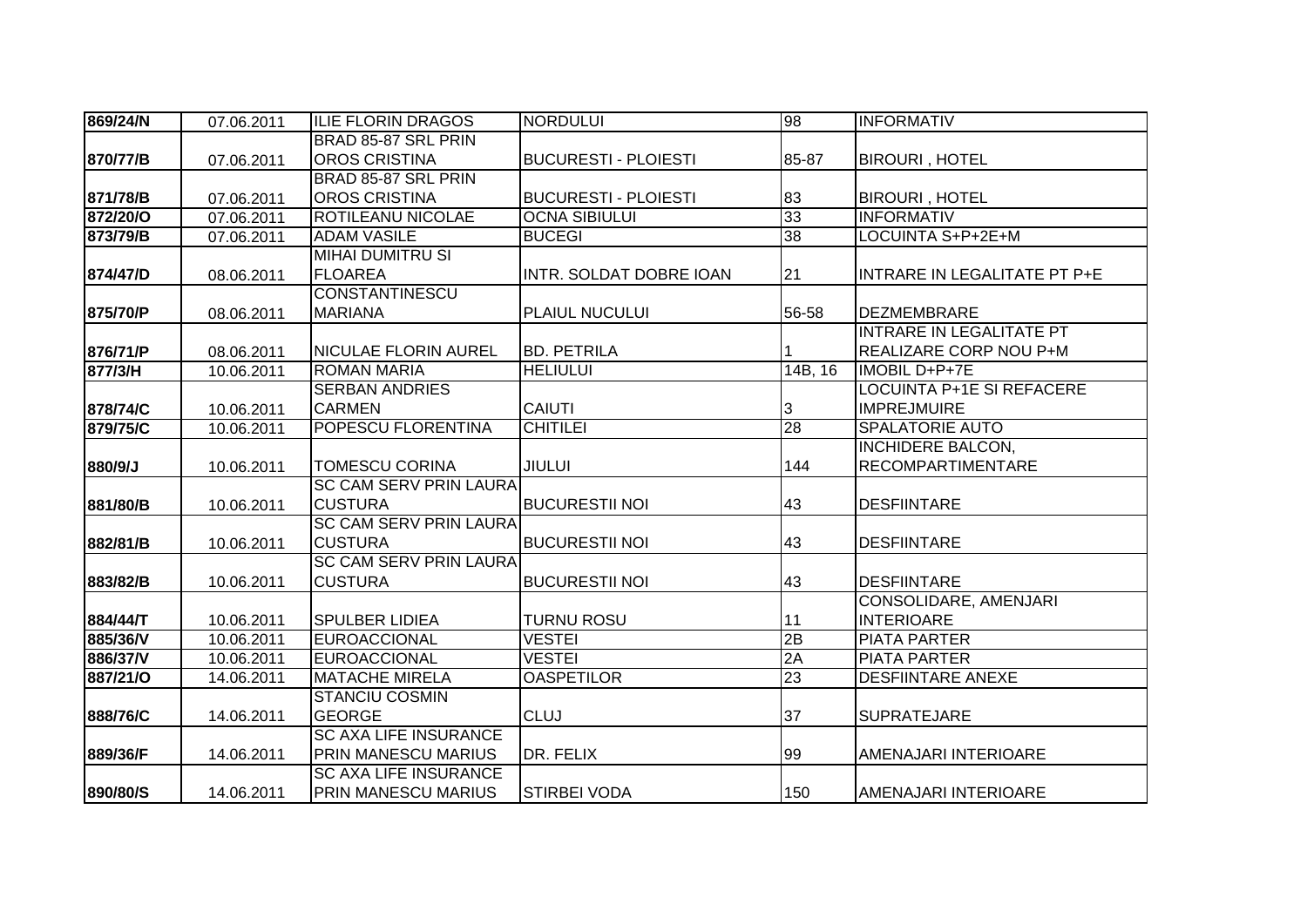|          |            | <b>ISC AXA LIFE INSURANCE</b> |                             |                 |                                     |
|----------|------------|-------------------------------|-----------------------------|-----------------|-------------------------------------|
| 891/77/C | 14.06.2011 | IPRIN MANESCU MARIUS          | <b>NICOLAE CARAMFIL</b>     | 40              | AMENAJARI INTERIOARE                |
| 892/83/B | 14.06.2011 | <b>ASAN NICOLETA</b>          | <b>BACULUI</b>              | 58              | <b>EXTINDERE SI MANSARDARE</b>      |
|          |            | <b>SC FINA INVEST</b>         |                             |                 |                                     |
| 893/47/A | 14.06.2011 | <b>PARTENERS SA</b>           | <b>APICULTORILOR</b>        | 18-20           | ALIPIRE TERENURI                    |
|          |            | <b>SC DMG MARKETING</b>       |                             |                 |                                     |
| 894/20/L | 14.06.2011 | <b>TEHNIC SRL</b>             | LEBEDEI                     | 20              | <b>ALIPIRE APARTAMENTE</b>          |
| 895/48/A | 14.06.2011 | <b>CHIVU GHEORGHE</b>         | <b>AEROGARII</b>            | 49              | <b>INFORMATIV</b>                   |
|          |            |                               |                             |                 | <b>CONSOLIDARE SI REFACERE</b>      |
| 896/17/1 | 14.06.2011 | <b>MALDAIANU STEFAN</b>       | <b>INSULEI</b>              | 4               | <b>IMPREJMUIRE</b>                  |
| 897/21/L | 14.06.2011 | <b>LUNGU CRISTINA</b>         | <b>LAINICI</b>              | 62              | <b>DESFIINTARE CONSTRUCTII</b>      |
| 898/81/S | 14.06.2011 | <b>ADAM MIRELA</b>            | <b>INTR. LACUL SUHARA</b>   |                 | <b>DESFIINTARE</b>                  |
|          |            | <b>DOBRESCU FLORIN</b>        |                             |                 |                                     |
| 899/88/M | 14.06.2011 | <b>STEFAN</b>                 | <b>PETRU MAIOR</b>          | 9               | <b>CONSOLIDARE SI SUPRAETAJARE</b>  |
| 900/82/S | 14.06.2011 | <b>CARSTEA VIOLETA</b>        | <b>STEGARULUI</b>           | 411-413         | <b>INFORMATIV</b>                   |
| 901/18/1 | 14.06.2011 | <b>MALDAIANU STEFAN</b>       | <b>INSULEI</b>              | 4               | <b>DESFIINTARE</b>                  |
| 902/78/C | 14.06.2011 | <b>DEGERATU RAZVAN</b>        | <b>CEREMUSULUI</b>          | 29              | <b>INFORMATIV</b>                   |
| 903/72/P | 14.06.2011 | <b>ALBU FLORICA</b>           | POIANA TARNAVEI             | 170-178         | <b>VANZARE TEREN</b>                |
| 904/79/C | 14.06.2011 | <b>CRETU TRAIAN</b>           | <b>CHITILEI</b>             | 105             | <b>CONSOLIDARE</b>                  |
|          |            | RADACINA DIACONESCU           |                             |                 | <b>MODIFICARI INTERIOARE SPATII</b> |
| 905/84/B | 15.06.2011 | <b>ROBERT</b>                 | <b>BUCURESTI - PLOIESTI</b> | 127C            | <b>COMERCIALE</b>                   |
| 906/37/F | 15.06.2011 | <b>BOGDAN ANDREI</b>          | <b>SCOALA FLOREASCA</b>     | 24              | <b>DESFIINTARE GARAJ</b>            |
| 907/38/F | 15.06.2011 | <b>BOGDAN ANDREI</b>          | <b>SCOALA FLOREASCA</b>     | $\overline{24}$ | <b>CONSTRUIRE GARAJ</b>             |
|          |            | <b>CIOBOTARU - VIRVESCU</b>   |                             |                 |                                     |
| 908/25/N | 16.06.2011 | <b>DANIELA</b>                | <b>NAZARCEA</b>             | 48              | <b>CONSOLIDARE SI REAMENAJARE</b>   |
|          |            |                               |                             |                 | <b>CONSOLIDARE, REAMENAJARE SI</b>  |
| 909/89/M | 16.06.2011 | <b>TOMA IOANA</b>             | <b>ION MIHALACHE</b>        | 259             | <b>SUPRATEJARE</b>                  |
| 910/85/B | 16.06.2011 | <b>GURAN JANA</b>             | <b>BANU ANTONACHE</b>       | $52 - 60$       | <b>CONSTRUIRE BALCON PARTER</b>     |
| 911/86/B | 17.06.2011 | <b>ANTONESCU FLOREA</b>       | <b>BANU ANTONACHE</b>       | 51              | <b>INTRARE IN LEGALITATE</b>        |
| 912/17/E | 17.06.2011 | <b>ARON GHEORGHE</b>          | <b>ECHIPAJULUI</b>          | $\overline{26}$ | S+P+1E LOCUINTA                     |
|          |            | <b>DINCA GHERGHINA</b>        |                             |                 |                                     |
| 913/83/S | 17.06.2011 | PRIN UNGUREANU SILVIA         | <b>SACELE</b>               | 24              | EXTINDERE CU P+1E+M                 |
|          |            |                               |                             |                 | SUPRAETAJARE CU UN NIVEL            |
|          |            | <b>SC BYBLOS CONSTRUCT</b>    |                             |                 | <b>RECOMPARTIMENTARE</b>            |
| 914/73/P | 17.06.2011 | <b>SRL</b>                    | IPUTUL LUI ZAMFIR           | 50-52           | $S+P+2E+3E+4D$                      |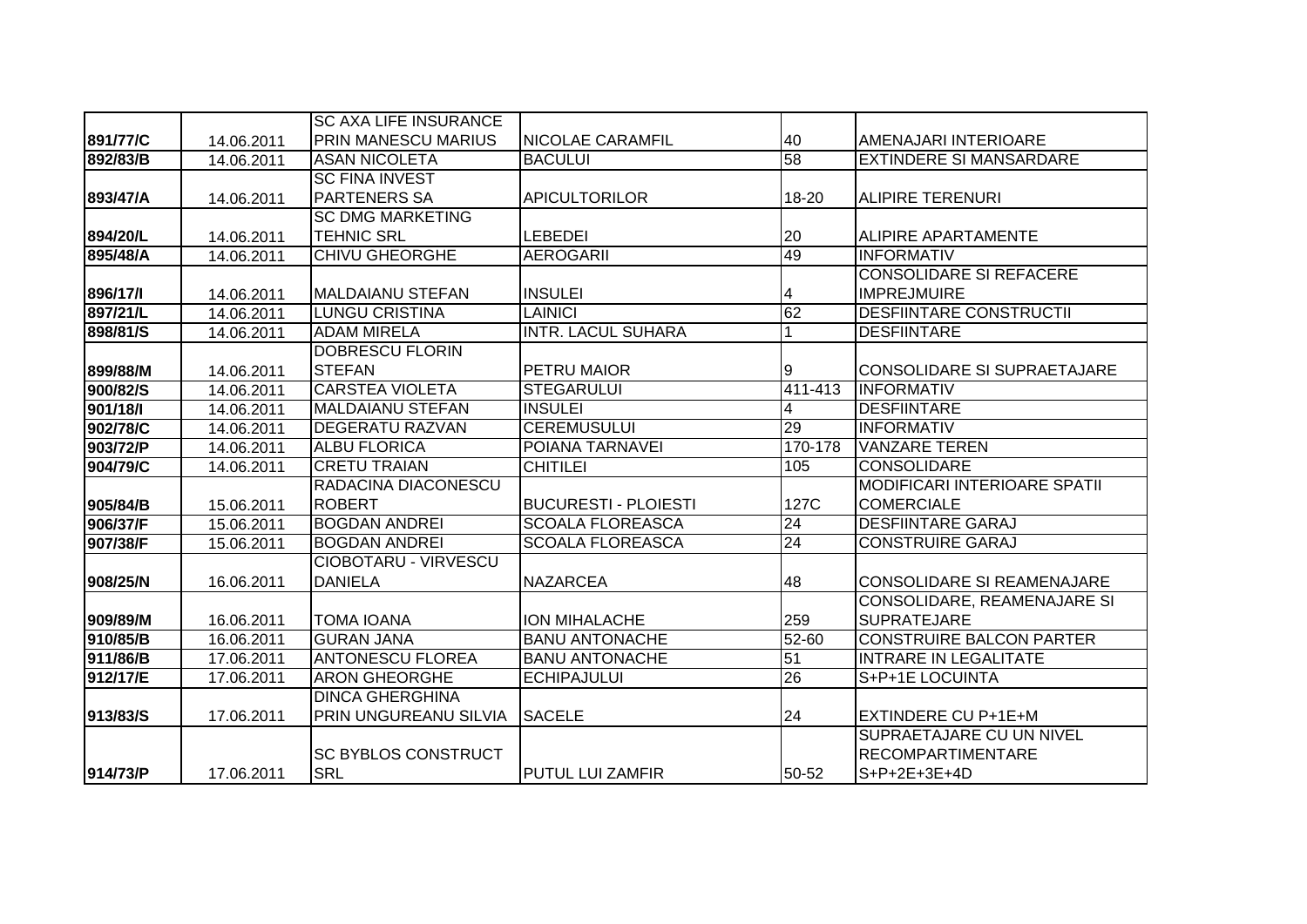|          |            |                            |                         |         | <b>SUPRAETAJARE CU UN NIVEL</b>   |
|----------|------------|----------------------------|-------------------------|---------|-----------------------------------|
|          |            | <b>SC BYBLOS CONSTRUCT</b> |                         |         | <b>RECOMPARTIMENTARE</b>          |
| 915/74/P | 17.06.2011 | <b>SRL</b>                 | <b>PUTUL LUI ZAMFIR</b> | 59      | $S+P+2E+3E+4D$                    |
|          |            | <b>FUNDATIA "LYCEE</b>     |                         |         |                                   |
|          |            | <b>FRANCAIS - ANNA DE</b>  |                         |         |                                   |
| 916/75/P | 17.06.2011 | <b>NOAIELLES"</b>          | <b>PRIVIGHETORILOR</b>  | 1A      | <b>INSTITUTIE INVATAMANT</b>      |
|          |            | <b>SC MCGUIRE WOODS</b>    |                         |         |                                   |
| 917/26/N | 17.06.2011 | <b>CONSULTING ROMANIA</b>  | NICOLAE TITULESCU       | $4 - 8$ | AMENAJARI INTERIOARE              |
| 918/76/P | 17.06.2011 | <b>ANA TOWER OFFICES</b>   | <b>POLIGRAFIEI</b>      | 1A      | <b>PARCAJ SUBTERAN</b>            |
|          |            |                            |                         |         | <b>MODIFICARE AC BIROURI</b>      |
| 919/77/P | 17.06.2011 | <b>ANA TOWER OFFICES</b>   | <b>POLIGRAFIEI</b>      | 1A      | 3S+P+24E+ET TH                    |
|          |            | <b>SC CONSULTING</b>       |                         |         |                                   |
|          |            | PARTNERS GRUP SRL PT       |                         |         | <b>AMPLASARE TURN METALIC</b>     |
| 920/80/C | 20.06.2011 | <b>VODAFONE</b>            | <b>CHITILA</b>          | 230     | <b>ZABRELIT</b>                   |
| 921/51/G | 20.06.2011 | <b>DEMETRESCU MARINA</b>   | <b>CAL. GRIVITEI</b>    | 183     | <b>VANZARE TEREN</b>              |
| 922/78/P | 20.06.2011 | <b>MARHAN GEORGIANA</b>    | <b>PIATRA MORII</b>     | 12      | <b>INFORMATIV</b>                 |
| 923/18/E | 20.06.2011 | <b>SC SUNSET LAKE SRL</b>  | <b>ELOCINTEI</b>        | 70-72   | <b>INFORMATIV</b>                 |
| 924/19/E | 20.06.2011 | <b>SC SUNSET LAKE SRL</b>  | <b>ELOCINTEI</b>        | 70-72   | <b>INFORMATIV</b>                 |
| 925/22/L | 20.06.2011 | <b>TRITEAN VASILE</b>      | <b>LUDUS</b>            | 4,6     | <b>ALIPIRE</b>                    |
| 926/90/M | 21.06.2011 | <b>STEFAN CORNELIA</b>     | <b>MARINARILOR</b>      | 33      | AMENAJARI INTERIOARE              |
| 927/84/S | 21.06.2011 | <b>CARAIAN DANIEL</b>      | <b>SCARISOARA</b>       | 6       | <b>DESFIINTARE CONSTRUCTII</b>    |
|          |            | <b>SC OMV PETROM</b>       |                         |         | <b>INSTALARE SKID GPL AUTO IN</b> |
| 928/10/J | 22.06.2011 | <b>MARKETING SRL</b>       | <b>JIULUI</b>           | 10      | <b>INCINTA</b>                    |
|          |            |                            |                         |         | <b>INTRARE IN LEGALITATE PT</b>   |
|          |            |                            |                         |         | AMENAJARI INTERIOARE SI           |
| 929/79/P | 22.06.2011 | <b>PARASCIUC SERGIU</b>    | <b>PROMETEU</b>         | 10      | <b>EXTERIOARE</b>                 |
| 930/23/L | 22.06.2011 | <b>VELTULEA MARIUS</b>     | <b>STOICA LUDESCU</b>   | 61      | IMOBIL 2S+D+P+4E+5.6RETRAS        |
|          |            | <b>SC IMPACT DEVELOPER</b> |                         |         |                                   |
| 931/80/P | 22.06.2011 | <b>&amp;CONTRACTOR SA</b>  | DR. PADUREA PUSTNICU    | 127     | <b>DEZMEMBRARE</b>                |
|          |            | <b>SC IMPACT DEVELOPER</b> |                         |         |                                   |
| 932/81/P | 22.06.2011 | <b>&amp;CONTRACTOR SA</b>  | DR. PADUREA PUSTNICU    | 125-135 | <b>DEZMEMBRARE</b>                |
|          |            | <b>SC IMPACT DEVELOPER</b> |                         |         |                                   |
| 933/82/P | 22.06.2011 | <b>&amp;CONTRACTOR SA</b>  | DR. PADUREA PUSTNICU    | 125A    | <b>DEZMEMBRARE</b>                |
|          |            | <b>SC IMPACT DEVELOPER</b> |                         |         |                                   |
| 934/83/P | 22.06.2011 | <b>&amp;CONTRACTOR SA</b>  | DR. PADUREA PUSTNICU    | 127B    | <b>DEZMEMBRARE</b>                |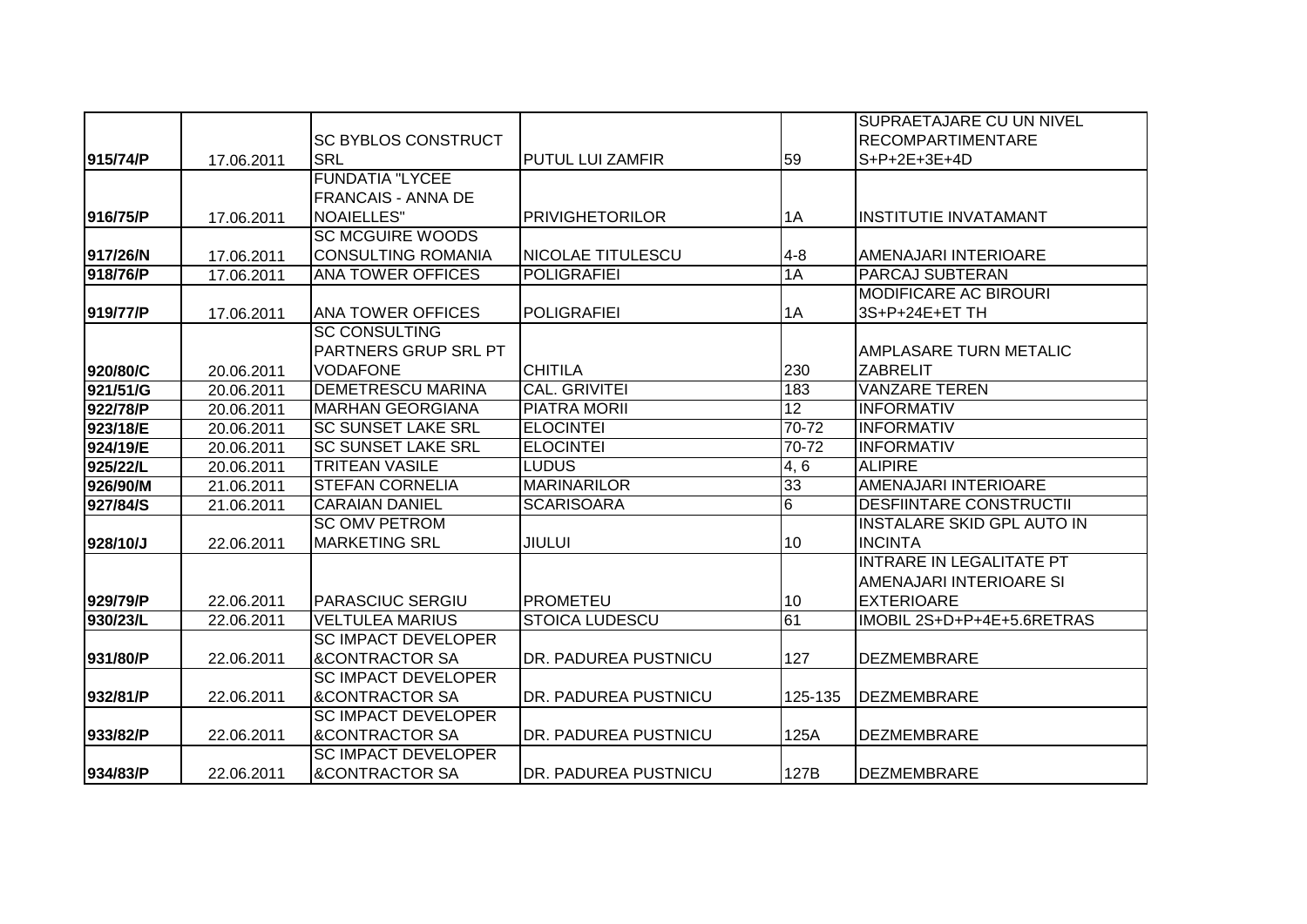|          |            | <b>SC IMPACT DEVELOPER</b> |                        |                |                                      |
|----------|------------|----------------------------|------------------------|----------------|--------------------------------------|
| 935/84/P | 22.06.2011 | <b>&amp;CONTRACTOR SA</b>  | DR. PADUREA PUSTNICU   | 127B           | <b>DEZMEMBRARE</b>                   |
|          |            | <b>SC IMPACT DEVELOPER</b> |                        |                |                                      |
| 936/85/P | 22.06.2011 | <b>&amp;CONTRACTOR SA</b>  | DR. PADUREA PUSTNICU   | 127B           | <b>DEZMEMBRARE</b>                   |
|          |            | <b>SC IMPACT DEVELOPER</b> |                        |                |                                      |
| 937/86/P | 22.06.2011 | <b>&amp;CONTRACTOR SA</b>  | DR. PADUREA NEAGRA     | $6 - 10$       | <b>DEZMEMBRARE</b>                   |
|          |            | <b>SC IMPACT DEVELOPER</b> |                        |                |                                      |
| 938/87/P | 22.06.2011 | <b>&amp;CONTRACTOR SA</b>  | DR. PADUREA NEAGRA     | $6 - 10$       | <b>DEZMEMBRARE</b>                   |
|          |            | <b>SC STRAULESTI-</b>      |                        |                |                                      |
|          |            | <b>EVOLUTION NINE</b>      |                        |                |                                      |
| 939/85/S | 22.06.2011 | PETRUT IOAN                | <b>STRAULESTI</b>      | 69-71          | <b>SERVITUTE TRECERE</b>             |
|          |            | <b>SC STRAULESTI -</b>     |                        |                |                                      |
|          |            | <b>EVOLUTION NINE</b>      |                        |                |                                      |
| 940/86/S | 22.06.2011 | PETRUT IOAN                | <b>STRAULESTI</b>      | 69-71          | <b>SERVITUTE TRECERE</b>             |
|          |            | <b>SC STRAULESTI -</b>     |                        |                |                                      |
|          |            | <b>EVOLUTION NINE</b>      |                        |                |                                      |
| 941/87/S | 22.06.2011 | PETRUT IOAN                | <b>STRAULESTI</b>      | 69-71          | <b>SERVITUTE TRECERE</b>             |
|          |            | <b>SC STRAULESTI -</b>     |                        |                |                                      |
|          |            | <b>EVOLUTION NINE</b>      |                        |                |                                      |
| 942/81/C | 22.06.2011 | <b>PETRUT IOAN</b>         | <b>CORARILOR</b>       | 20A            | <b>SERVITUTE TRECERE</b>             |
| 943/91/M | 22.06.2011 | <b>ANDREI ELENA</b>        | <b>MARMUREI</b>        | 34             | <b>INTRARE IN LEGALITATE</b>         |
| 944/20/E | 22.06.2011 | <b>SC SUNSET LAKE SRL</b>  | <b>ELOCINTEI</b>       | 70-72          | <b>INFORMATIV</b>                    |
|          |            | <b>TSIGKOGIANNIS</b>       |                        |                |                                      |
| 945/48/D | 22.06.2011 | <b>GEORGIOS</b>            | CAL.DOROBANTI          | 100            | <b>ALIPIRE</b>                       |
| 946/82/C | 22.06.2011 | <b>OPREASCU ROMEO</b>      | <b>CHITILEI</b>        | 97             | <b>SCHIMBARE FUNCTIUNE</b>           |
| 947/49/A | 22.06.2011 | <b>GOKTEPE ANTONETA</b>    | <b>AXINTE URICARIU</b> | $\overline{8}$ | <b>SCHIMBARE FUNCTIUNE</b>           |
| 948/50/A | 22.06.2011 | <b>ALDEA IOAN MIHAIL</b>   | <b>AEROMODELULUI</b>   | 19A            | P+1E+M LOCUINTA                      |
| 949/51/A | 22.06.2011 | <b>ALDEA IOAN MIHAIL</b>   | <b>AEROMODELULUI</b>   | 19A            | <b>DESFIINTARE</b>                   |
|          |            | <b>REGIONALA DE</b>        |                        |                |                                      |
|          |            | <b>TRANSPORT FEROVIAR</b>  |                        |                |                                      |
|          |            | <b>CALATORI PRIN</b>       |                        |                |                                      |
| 950/22/O | 22.06.2011 | <b>STANESCU VALENTIN</b>   | <b>ORHIDEELOR</b>      | 43             | <b>DESFIINTARE</b>                   |
| 951/4/H  | 22.06.2011 | <b>BRASLA RAZVAN</b>       | <b>HOLBAN STEFAN</b>   | 20B            | <b>BIROURI S+P+6E SI IMPREJMUIRE</b> |
| 952/92/M | 22.06.2011 | <b>SARBU BADEA NICOLAE</b> | <b>MODESTIEI</b>       | 8              | <b>LOCUINTA S+P+4E</b>               |
| 953/38/V | 22.06.2011 | <b>PAUNESCU MIRCEA</b>     | <b>TUDOR VIANU</b>     | $6 - 8$        | <b>INCHIDERE TERASA SI AMENAJARI</b> |
| 954/88/S | 22.06.2011 | <b>MARCU BOGDAN ADRIAN</b> | <b>STRAULESTI</b>      | 73-77          | <b>SPALATORIE AUTO</b>               |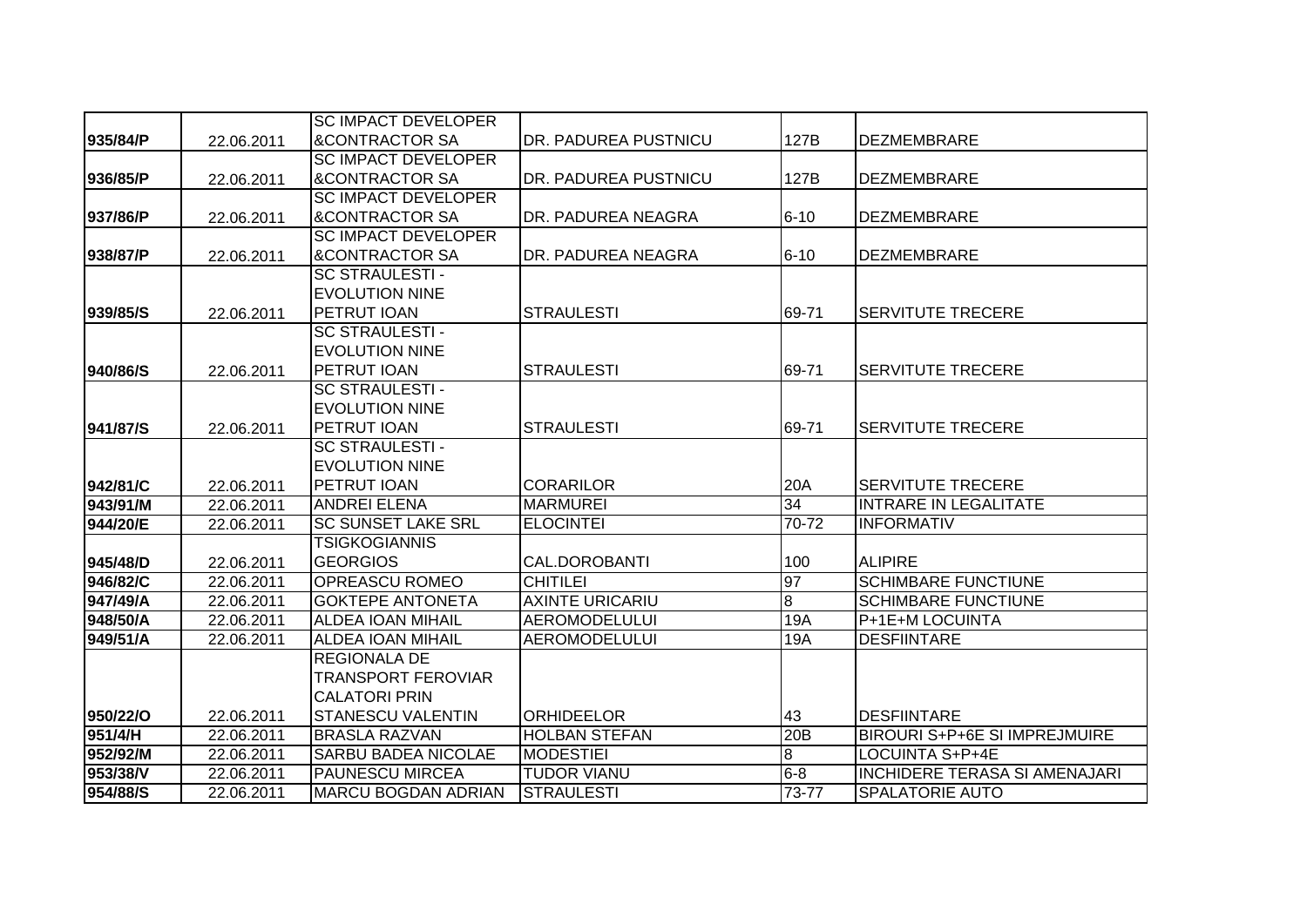| 955/88/P | 22.06.2011 | <b>BARBU STEFAN</b>             | <b>PUTUL LUI ZAMFIR</b>    | 43              | <b>EXTINDERE SI SUPRAETAJARE</b> |
|----------|------------|---------------------------------|----------------------------|-----------------|----------------------------------|
| 956/89/S | 22.06.2011 | <b>CARAIAN DANIEL</b>           | <b>SCARISOARA</b>          | $\overline{6}$  | <b>LOCUINTA P+2E+M</b>           |
| 957/83/C | 22.06.2011 | <b>MATEESCU FLORIN</b>          | <b>CARPATI</b>             | 84              | <b>EXTINDERE LOCUINTA</b>        |
| 958/52/G | 22.06.2011 | <b>NICULESCU MIHAIL</b>         | <b>GORUNULUI</b>           | $\overline{27}$ | <b>LOCUINTA P+1E+2R</b>          |
| 959/49/D | 22.06.2011 | <b>SC ROMSEF IDEAL SRL</b>      | <b>DORNEI</b>              | 121             | LOCUINTA P+2E+M                  |
| 960/87/B | 22.06.2011 | <b>LUCA MARIANA</b>             | <b>BUCURESTII NOI</b>      | 170             | <b>DESFIINTARE ANEXE</b>         |
| 961/23/O | 22.06.2011 | ROSTOK 2000 SA                  | <b>ODAI</b>                | $117 - 123$     | <b>EXTINDERE PT SHOWROOM</b>     |
|          |            |                                 |                            |                 | <b>IMOBILE FUNCTIUNE MIXTA</b>   |
| 962/53/G | 22.06.2011 | <b>EXPERT INVEST SRL</b>        | <b>GRIGORE GAFENCU</b>     | 41-43           | 2S+P+5E-11                       |
|          |            | <b>BRUNA ANDREI</b>             |                            | 36A, B,         |                                  |
| 963/50/D | 22.06.2011 | <b>ANDRESOIU</b>                | DR. AGATULUI               | $C, 44-48$      | LOCUINTA S+P+4E SI IMPREJMUIRE   |
|          |            | <b>SC CURAT SERVICE OK</b>      |                            |                 |                                  |
| 964/54/G | 23.06.2011 | <b>SRL</b>                      | <b>CAL. GRIVITEI</b>       | 347             | <b>CONSOLIDARE SUPRAETAJARE</b>  |
|          |            |                                 |                            |                 | <b>CONSOLIDARE SI MODIFICARI</b> |
| 965/52/A | 23.06.2011 | <b>BERSCU CATALIN</b>           | <b>ARAD</b>                | 65              | <b>INTERIOARE</b>                |
|          |            | <b>SC RCI GRUP DE</b>           |                            |                 |                                  |
| 966/84/C | 23.06.2011 | <b>CONSULTANTA SRL</b>          | <b>COMANA</b>              | 14-16           | IMOBIL S+P+2E                    |
|          |            | CONSATNINTESCU                  |                            |                 |                                  |
| 967/88/B | 23.06.2011 | <b>GABRIEL</b>                  | <b>BUCEGI</b>              | 88              | INTRARE IN LEGALITATE P+1E+M     |
| 968/85/C | 23.06.2011 | <b>PUIU CALIN</b>               | <b>CEREMUSULUI</b>         | $\overline{25}$ | CONSOLIDARE SI SUPRAETAJARE      |
| 969/5/H  | 23.06.2011 | <b>NEGUTU FLORIN</b>            | <b>HELIULUI</b>            | 4A-4B           | LOCUINTA P+1E+M                  |
| 970/39/F | 23.06.2011 | POPESCU ADRIAN                  | <b>SCOALA FLOREASCA</b>    | $\overline{28}$ | LOCUINTA S+P+3E+4RETRAS          |
| 971/86/C | 24.06.2011 | <b>FALEHAH WAAID</b>            | <b>CHITILEI</b>            | 191             | <b>DESFIINTARE PARTIALA</b>      |
| 972/89/B | 24.06.2011 | ARNAUTU OANA                    | <b>PICTOR AUREL BAIESU</b> | $2 - 14$        | AMENAJARE APARTAMENT             |
| 973/93/M | 24.06.2011 | <b>NITA ELENA</b>               | <b>MEDITATIEI</b>          | $\overline{5}$  | AMENAJARI INTERIOARE             |
| 974/55/G | 24.06.2011 | <b>CIOCAN CORNEL</b>            | <b>MUNTELE GAINA</b>       | 309             | <b>INFORMATIV</b>                |
| 975/56/G | 24.06.2011 | <b>COCOI TEODORA</b>            | <b>GEMENI</b>              | 48              | <b>INFORMATIV</b>                |
|          |            |                                 |                            |                 |                                  |
| 978/27/N | 24.06.2011 | MIHAIU VICENTIU GEORGE NORDULUI |                            | 60-62           | AMENAJARI INTERIOARE             |
|          |            | <b>SC CETNROFARM SA PRIN</b>    |                            |                 |                                  |
| 979/94/M | 24.06.2011 | <b>MICU IONUT</b>               | <b>ION MIHALACHE</b>       | 44A             | AMENAJARI INTERIOARE             |
| 980/90/S | 24.06.2011 | <b>VASILESCU ELENA</b>          | <b>SMOCHINULUI</b>         | $\overline{5}$  | <b>EXTINDERE LOCUINTA</b>        |
| 981/45/T | 27.06.2011 | <b>HACK MARIANA</b>             | <b>TRIUMFULUI</b>          | 116             | <b>MANSARDARE PARTIALA</b>       |
| 982/89/P | 27.06.2011 | <b>SC FLORA INTERCOM</b>        | <b>PIPERA</b>              | 38              | <b>APARAT PRIMIRE SPORTIVI</b>   |
| 983/90/P | 27.06.2011 | <b>SC FLORA INTERCOM</b>        | <b>PIPERA</b>              | 38              | <b>IMOBIL EXPOZITII</b>          |
| 984/95/M | 27.06.2011 | PALADI MARIUS IONUT             | <b>ION MIHALACHE</b>       | 341             | AMENAJARI INTERIAORE             |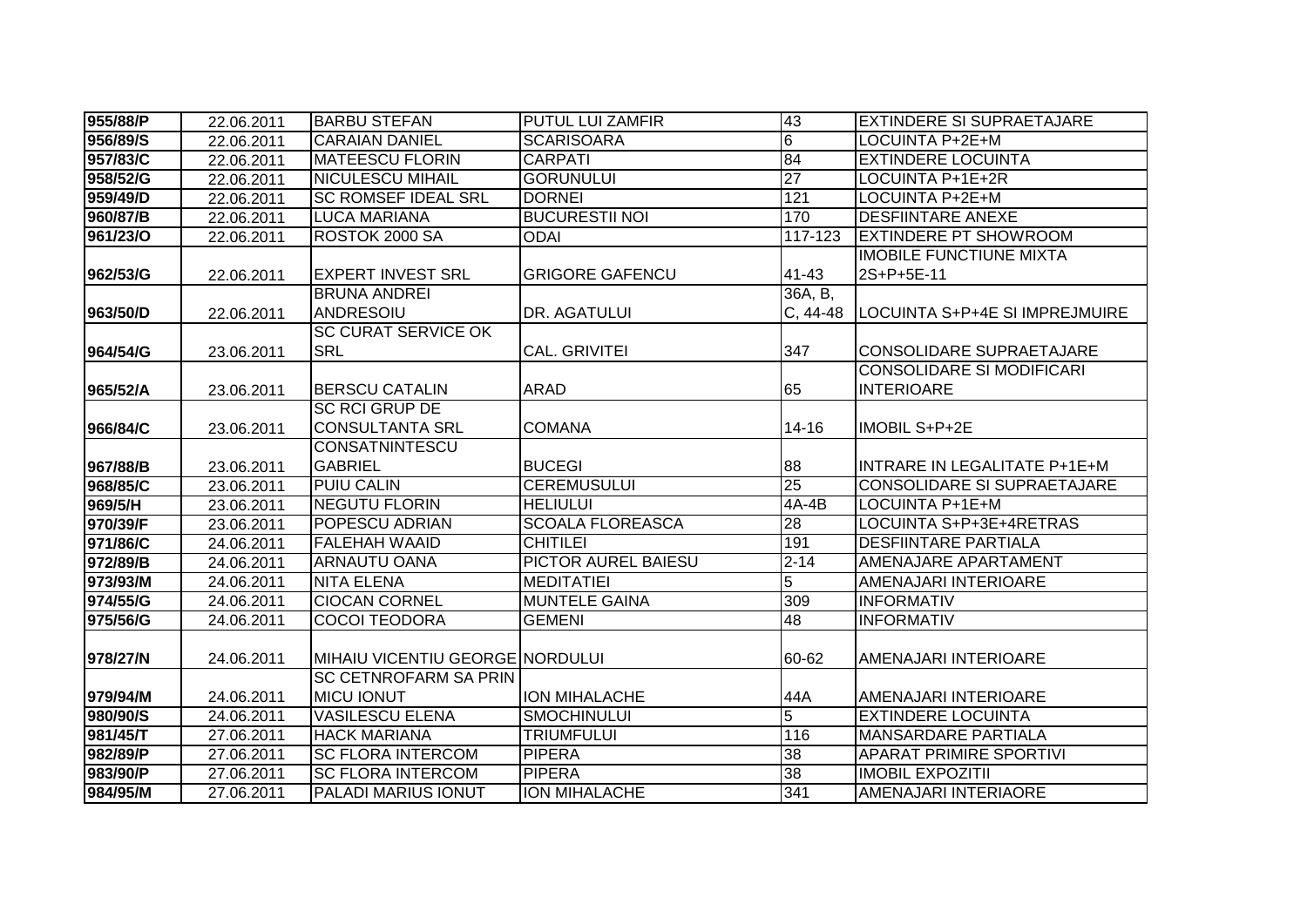|                        |            | PETRACHE CLAUDIU               |                                                    |               |                                    |
|------------------------|------------|--------------------------------|----------------------------------------------------|---------------|------------------------------------|
| 985/90/B               | 27.06.2011 | <b>FLORIN</b>                  | <b>BUCEGI</b>                                      | 33            | CONSOLIDARE SI SUPRAETAJARE        |
|                        |            | <b>SC ACTIV ORTOPEDIC</b>      |                                                    |               | <b>CONSOLIDARE, EXTINDERE SI</b>   |
| 986/96/M               | 28.06.2011 | <b>SRL</b>                     | PETRU MAIOR                                        | 61            | <b>SUPRAETAJARE</b>                |
| 987/28/N               | 28.06.2011 | <b>SHAKERI NADER</b>           | <b>NISIPARI</b>                                    | 13A           | <b>SUPRAETAJARE</b>                |
| 988/91/B               | 28.06.2011 | <b>STANESCU NICULINA</b>       | <b>BUCEGI</b>                                      | 100           | <b>DESFIINTARE</b>                 |
|                        |            |                                |                                                    |               |                                    |
| 989/57/G               | 28.06.2011 | <b>COMAN MARIUS BOGDAN</b>     | <b>HAGI GHITA</b>                                  | 26            | LOCUINTA P+2E SI GARD              |
|                        |            |                                |                                                    |               |                                    |
| 990/58/G               | 28.06.2011 | <b>COMAN MARIUS BOGDAN</b>     | <b>HAGI GHITA</b>                                  | 26            | <b>DESFIINTARE</b>                 |
|                        |            | <b>PODARIU CHRISTIAN</b>       |                                                    |               |                                    |
| 991/91/P               | 28.06.2011 | <b>FLAVIU</b>                  | DR. PLAIUL CAMPINEI                                | 44            | <b>IMPREJMUIRE</b>                 |
| 992/19/1               | 29.06.2011 | <b>JUDET ANTOANELL</b>         | <b>IEZERU</b>                                      | 49A           | <b>DESFIINTARE</b>                 |
|                        |            | <b>SC CAM SERV PRIN LAURA</b>  |                                                    |               |                                    |
| 993/92/B               | 29.06.2011 | <b>CUSTURA</b>                 | <b>BUCURESTII NOI</b>                              | 43            | <b>DESFIINTARE</b>                 |
|                        |            |                                |                                                    |               | <b>CONSOLIDARE SI MODIFCARI</b>    |
| 994/87/C               | 29.06.2011 | <b>MOISA GHEORGHE</b>          | <b>COMANA</b>                                      | 17            | <b>INTERIOARE</b>                  |
| 995/16/Z               | 29.06.2011 | <b>DINU GABRIEL - NICOLAE</b>  | <b>DUMITRU ZOSIMA</b>                              | 15            | <b>CONSOLIDARE, EXTINDERE</b>      |
|                        |            | <b>SC IMOBILIARA EL</b>        |                                                    |               |                                    |
|                        |            | PARQUE SA PRIN MARIAN          |                                                    |               |                                    |
| 996/92/P               | 30.06.2011 | <b>FLORENTINA</b>              | PARCELA A NR.111/16                                |               | <b>INFORMATIV</b>                  |
|                        |            |                                |                                                    |               | <b>DESFIINTARE CONSTRUCTII</b>     |
| 997/39/V               | 30.06.2011 | <b>ILEANA STROE</b>            | <b>MIHAI VITEAZU</b>                               | 85C           | <b>EXISTENTE</b>                   |
|                        |            |                                |                                                    |               |                                    |
| 998/51/D               | 30.06.2011 | <b>SCANTEI LAURA - IULIANA</b> | DANIEL DANIELOPOLU                                 | 34            | AMENAJARI INTERIAORE               |
|                        |            | <b>SNSPA LACATUSU</b>          |                                                    |               |                                    |
| 999/21/E               | 30.06.2011 | <b>DANIELA</b>                 | <b>EXPOZITIEI</b><br><b>BUCURESTI - TARGOVISTE</b> | 22-30A<br>11A | <b>OPERATIUNI NOTARIALE</b>        |
| 1000/93/B              | 30.06.2011 | <b>DAN TUDOR</b>               |                                                    | 19            | <b>SCHIMBARE DESTINATIE IMOBIL</b> |
| 1001/91/S              | 05.07.11   | Onoriu Eugenia                 | Simionescu                                         |               | supraetajare S+P+4E+5.6retras      |
|                        |            | <b>Turcanu Radu</b>            |                                                    | 52-54, lot    |                                    |
| 1002/92/S<br>1003/93/P | 06.07.11   |                                | Soveja                                             |               | supraetajare                       |
|                        |            | <b>Sc Ductil Rom SA</b>        |                                                    | 22A           |                                    |
| 1004/19/R              | 06.07.11   |                                | sold. Pripu Gheroghe                               |               | locuinta S+P+2E+M                  |
|                        | 07.07.11   | <b>OPREA MARIANA</b>           | <b>REDEA</b>                                       | 59-61         | LOCUINTA P+1E SI IMPREJMUIRE       |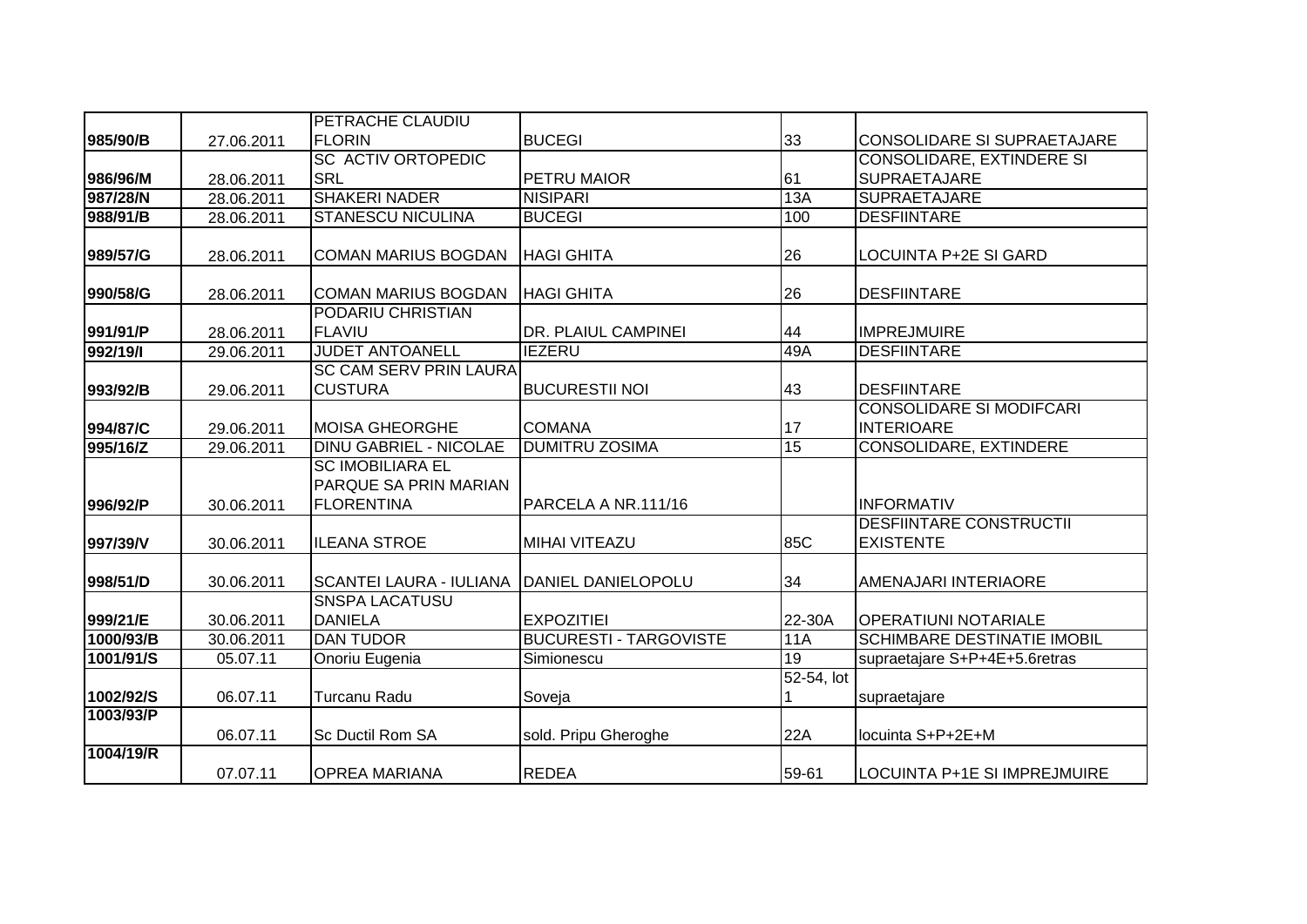| 1005/88/C |          |                                              |                        |                   |                                                     |
|-----------|----------|----------------------------------------------|------------------------|-------------------|-----------------------------------------------------|
|           | 07.07.11 | <b>GICA CONSTANTIN DANUT ELENA CARAGIANI</b> |                        | 21                | informativ                                          |
| 1006/52/D |          |                                              |                        |                   |                                                     |
|           | 07.07.11 | <b>SC SRV PROPERTIES SRL</b>                 | <b>DUMITRU ZOSSIMA</b> | 76                | dezmembrare                                         |
| 1007/94/P |          |                                              | <b>PRESEI</b>          | 8 <sub>bl.6</sub> |                                                     |
| 1008/59/G | 07.07.11 | <b>SC KAVIAR HOUSE SRL</b>                   |                        | ap.5<br>156 bl.2  | dezmembrare                                         |
|           | 07.07.11 | <b>VASILE MONICA</b>                         | <b>GRIVITEI</b>        | sc.b              | <b>CONSTRUIRE BALCON</b>                            |
| 1009/24/L |          |                                              |                        |                   |                                                     |
|           | 07.07.11 | <b>TURCIN TUDOR</b>                          | LEANDRULUI             | 30                | CONSOLIDARE, RECONFIGURARE                          |
| 1010/93/S |          |                                              |                        |                   |                                                     |
| 1011/89/C | 07.07.11 | <b>NICU FLORIN MARIAN</b>                    | <b>STRABUNA</b>        | 149               | informativ                                          |
|           | 07.07.11 | <b>SOFIA VASILE</b>                          | <b>CHITILEI</b>        | 431c              | HALA PRODUCTIE DEPOZIT P+3E                         |
| 1012/95/P |          |                                              |                        |                   | CONSOLIDARE, MANSARDARE SI                          |
|           | 07.07.11 | <b>GHEORGHE FLORIN</b>                       | <b>PINULUI</b>         | 7 lot 1           | <b>IMPREJMUIRE</b>                                  |
| 1013/20/l |          |                                              |                        |                   |                                                     |
| 1014/96/P | 07.07.11 | JUDET ANTOANELL                              | <b>IEZERU</b>          | 49A               | LOCUINTA P+1E+M                                     |
|           | 07.07.11 | <b>CHINGARU GHEORGHE</b>                     | POLIZU                 | <b>11A</b>        | <b>INFORMATIV</b>                                   |
| 1015/40/V |          |                                              |                        |                   |                                                     |
|           | 07.07.11 | LIPOVEANU ILEANU                             | <b>TUDOR VIANU</b>     | 50                | <b>SUPRAETAJARE</b>                                 |
| 1016/60/G |          | <b>SC HELVETIA CONSULT</b>                   |                        |                   | <b>CONSOLIDARE REAMENAJARE</b>                      |
|           | 07.07.11 | <b>INVEST SRL</b>                            | <b>VASILE GHERGHEL</b> | 62                | <b>MANSARDARE</b>                                   |
| 1017/21/1 |          | <b>SC Conarg Construct SRL</b>               | <b>JANDARMERIEI</b>    | 14                | Aprobare efectuare lucrari de reparatii a           |
| 1018/97/M | 07.07.11 |                                              |                        |                   | caii de acces catre santier<br>D+P+1E+M SI REFACERE |
|           | 07.07.11 | <b>IORDACHE ELENA</b>                        | MANASTIREA CALDARUSANI | $\overline{7}$    | <b>IMPREJMUIRE</b>                                  |
| 1019/98/M |          |                                              |                        |                   |                                                     |
|           | 07.07.11 | <b>IORDACHE ELENA</b>                        | MANASTIREA CALDARUSANI |                   | <b>DESFIINTARE PARTIALA</b>                         |
| 1020/94/B |          |                                              |                        |                   |                                                     |
|           | 07.07.11 | <b>VELUTA AINUR</b>                          | <b>Barajul Arges</b>   | 22                | vanzare teren                                       |
| 1021/61/G |          | <b>TANASESCU VIRGIL</b>                      |                        |                   | <b>INFORMATIV</b>                                   |
| 1022/11/J | 07.07.11 |                                              | <b>VASILE GHERGHEL</b> | 55                | <b>EXTINDER CONSTRUCTIE BIROURI</b>                 |
|           | 07.07.11 | UM 0929                                      | <b>JANDARMERIEI</b>    | 2                 | $S+P+2E$                                            |
|           |          |                                              |                        |                   |                                                     |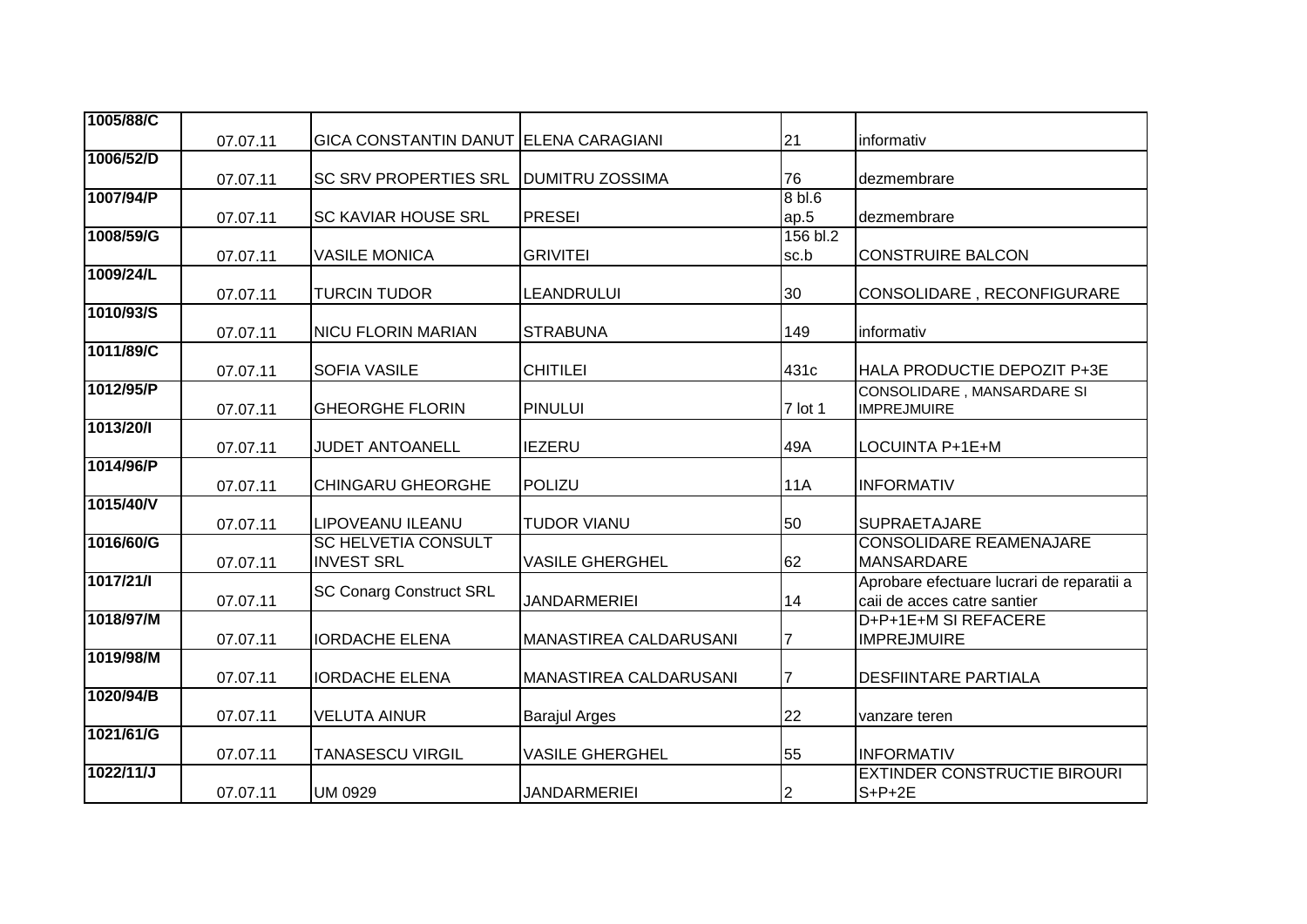| 1023/94/S  |          |                               |                            | 69-71             |                                                        |
|------------|----------|-------------------------------|----------------------------|-------------------|--------------------------------------------------------|
|            | 07.07.11 | <b>PETROM</b>                 | <b>STRAULESTI</b>          | LOT <sub>18</sub> | <b>OPERATIUNI NOTARIALE</b>                            |
| 1024/95/S  |          |                               |                            | 69-71             |                                                        |
|            | 07.07.11 | <b>PETROM</b>                 | <b>STRAULESTI</b>          | LOT <sub>18</sub> | <b>OPERATIUNI NOTARIALE</b>                            |
| 1025/96/S  |          |                               |                            | 69-71             |                                                        |
|            | 07.07.11 | <b>PETROM</b>                 | <b>STRAULESTI</b>          | LOT <sub>18</sub> | <b>OPERATIUNI NOTARIALE</b>                            |
| 1026/97/S  |          |                               |                            |                   |                                                        |
|            | 07.07.11 | <b>PETROM</b>                 | <b>STRAULESTI</b>          | 69-71             | <b>OPERATIUNI NOTARIALE</b>                            |
| 1027/98/S  | 07.07.11 | <b>PETROM</b>                 | <b>STRAULESTI</b>          | 69-71 lot         | <b>OPERATIUNI NOTARIALE</b>                            |
| 1028/99/S  |          |                               |                            | 6<br>69-71 lot    |                                                        |
|            | 07.07.11 | <b>PETROM</b>                 | <b>STRAULESTI</b>          | 15                | <b>OPERATIUNI NOTARIALE</b>                            |
| 1029/100/S |          |                               |                            | 69-71 lot         |                                                        |
|            | 07.07.11 | <b>SC Petrom SA</b>           | <b>Straulesti</b>          | 5                 | operatiuni notariale                                   |
| 1030/90/C  |          |                               |                            |                   |                                                        |
|            | 07.07.11 | Barba Octavian Vasile         | Chitilei                   | 284-286           | operatiuni notariale                                   |
| 1031/97/P  |          |                               |                            |                   |                                                        |
|            | 07.07.11 | <b>Martin Mihai</b>           | Av. Popisteanu             | 36                | consolidare, mansardare                                |
| 1032/99/M  |          |                               |                            |                   | consolidare, extindere, locuinta                       |
|            | 07.07.11 | <b>Tudor Anton</b>            | Maramures                  | 13B               | Sp+P+1E                                                |
| 1033/22/E  |          |                               |                            |                   |                                                        |
| 1034/95/B  | 07.07.11 | Strajescu Mihai Marius        | <b>Eraclie Arion</b>       | 8A                | supraetajare locuinta P+1E                             |
|            | 07.07.11 | <b>Constantinescu Gabriel</b> | <b>Bucegi</b>              | 88                | desfiintare                                            |
| 1035/53/A  |          |                               |                            |                   |                                                        |
|            | 07.07.11 | Ciobanu Eduard                | <b>Banul Antonache</b>     | 40-44             | amenajare spatii comerciale                            |
| 1036/41/V  |          |                               |                            |                   |                                                        |
|            | 07.07.11 | <b>RADULESCU RODICA</b>       | <b>VIRGILIU</b>            | 23                | <b>IMPREJMUIRE</b>                                     |
| 1037/42/V  |          |                               |                            |                   |                                                        |
|            | 07.07.11 | <b>CIULIN IONESCU MIRCEA</b>  | <b>VIRGILIU</b>            | 21                | <b>IMPREJMUIRE</b>                                     |
| 1038/101/S |          |                               |                            |                   |                                                        |
|            | 07.07.11 | <b>ADAM MIRELA</b>            | <b>INTR. LACUL SUHARIA</b> |                   | <b>CONSOLIDARE C1</b>                                  |
| 1039/102/S |          |                               |                            |                   |                                                        |
| 1040/96/B  | 07.07.11 | <b>SC IE BANEASA PROJECT</b>  | <b>SISESTI</b>             | 129-133           | <b>ANSAMBLU REZIDENTIAL</b><br>AMENAJARI INTERIOARE SI |
|            | 07.07.11 | <b>MECA DUMITRU</b>           | <b>BIHOR</b>               | $\boldsymbol{8}$  | <b>SUPRAETAJARE</b>                                    |
|            |          |                               |                            |                   |                                                        |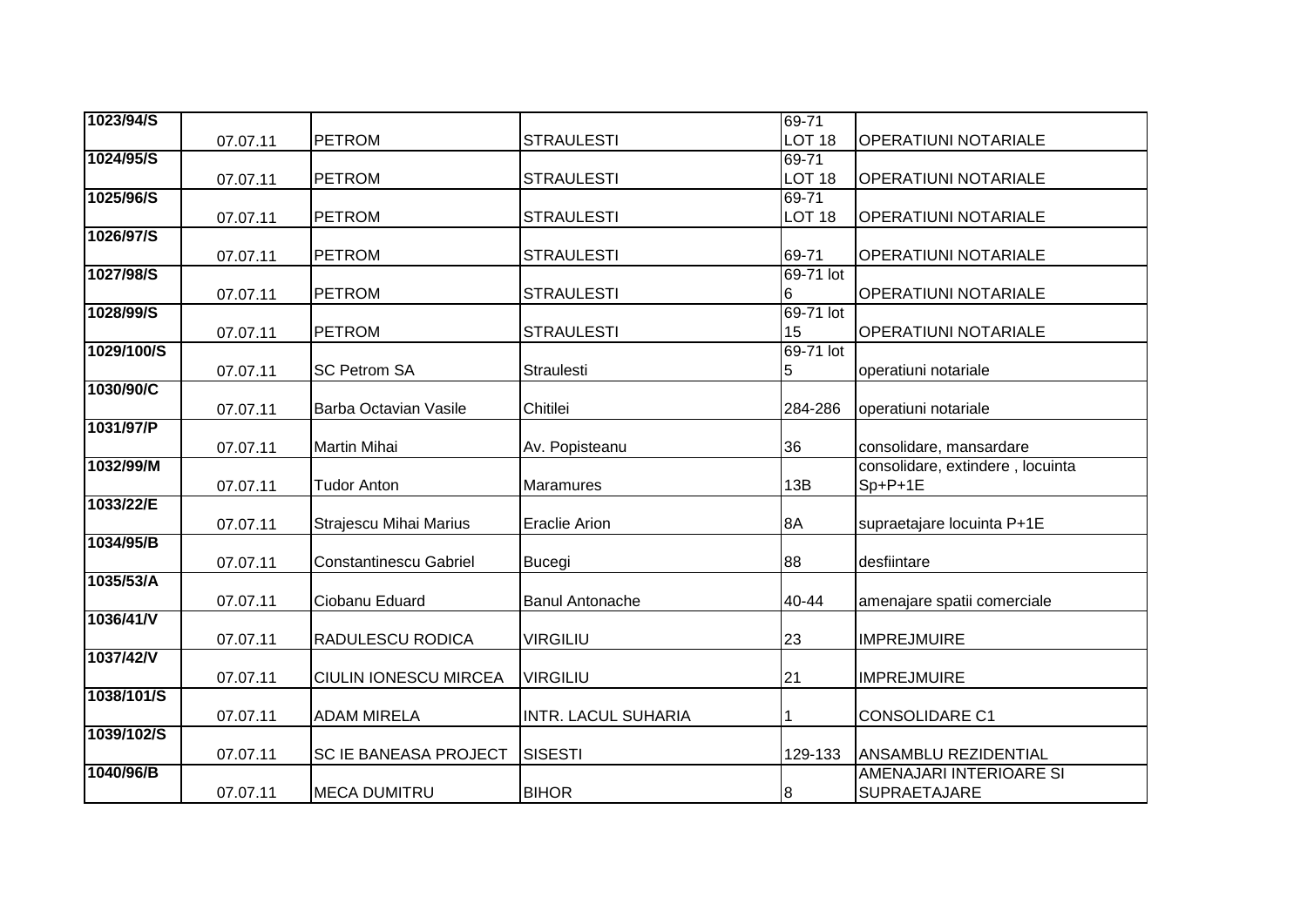| 1041/97/B  |          | <b>SC LAND MARK INVEST</b>                        |                             |                                               |                             |
|------------|----------|---------------------------------------------------|-----------------------------|-----------------------------------------------|-----------------------------|
|            | 07.07.11 | <b>GROUP SRL</b>                                  | <b>BARAJUL ARGES</b>        | 41C                                           | 2S+P+4E+5RETRAS LOCUINTA    |
| 1042/98/P  | 07.07.11 | <b>DIMIR CRISTINA</b>                             | DR. PADUREA PUSTNICU        | 141A<br><b>BL.R1136</b><br>SC.B ET. 2<br>AP.5 | AMENAJARI INTERIOARE        |
| 1043/99/P  | 07.07.11 | Sc Impact Developer<br>&Contractor SA             | DR. PADUREA PUSTNICU        | 125-135                                       | <b>OPERATIUNI NOTARIALE</b> |
| 1044/100/P | 07.07.11 | <b>URSESCU CIPRIAN</b><br><b>STEFAN</b>           | DR. PADUREA NEAGRA          | 24 BL.<br>OV01<br><b>CORP A</b><br>ET. 1 AP.5 | <b>CONSTRUIRE BALCON</b>    |
| 1045/98/B  | 08.07.11 | SC Cargill Agricultura SRL                        | <b>BUCURESTI - PLOIESTI</b> | 19-21                                         | AMENAJARI INTERIOARE        |
| 1046/99/B  | 08.07.11 | <b>SC Dow Chemical Romania</b><br><b>SRL</b>      | <b>BUCURESTI - PLOIESTI</b> | 1A                                            | AMENAJARI INTERIOARE        |
| 1047/101/P | 08.07.11 | <b>TOLICI ALIN SYLVAN</b>                         | <b>PAJUREI</b>              | 13                                            | AMENAJARI INTERIOARE        |
| 1048/91/C  | 08.07.11 | <b>SC STRAULESTI</b><br><b>EVOLUTION NINE SRL</b> | <b>CORALILOR</b>            | 18                                            | <b>OPERATIUNI NOTARIALE</b> |
| 1049/100/B | 11.07.11 | <b>DINOIU CRISTINA</b>                            | <b>BUCEGI</b>               | 47                                            | SUPRAETAJARE SI IMPREJMUIRE |
| 1050/22/1  | 11.07.11 | <b>DOBRE LUCICA</b>                               | <b>IANCU DE HUNEDOARA</b>   | 50A                                           | 2S+P+5E BIROURI SI LOCUINTE |
| 1051/6/H   | 11.07.11 | <b>SC INTERMONTAJ</b>                             | <b>HOLBAN</b>               | $37 - 41$                                     | LOCUINTA 2S+P+7E-10RETRAS   |
| 1052/103/S | 11.07.11 | <b>NORD IMOINVEST</b><br><b>CONSTRUCT SRL</b>     | <b>SISESTI</b>              | 265                                           | SUPRAETAJARE P+2E+3.4RETRAS |
| 1053/62/G  | 11.07.11 | <b>DGASPC CENTRUL DE</b><br>PLASAMENT SF. NICOLAE | DOBROGEANU GHEREA           | 74                                            | AMENAJARE SCARA EXTERIOARA  |
| 1054/12/J  | 12.07.11 | SC Avrig 35 si Sc Koilada                         | Jiului                      | 10-38                                         | aviz oportunitate           |
| 1055/53/D  | 12.07.11 | Unicredit Tiriac Bank SA                          | <b>GHEORGHE DUCA</b>        | 1 parter                                      | AMENAJARE SEDIU BANCA       |
| 1056/54/D  | 12.07.11 | <b>SC VODAFONE ROMANIA</b>                        | ALEXANDRU DEPARATEANU       | 24                                            | DESFIINTARE ANTENA GSM      |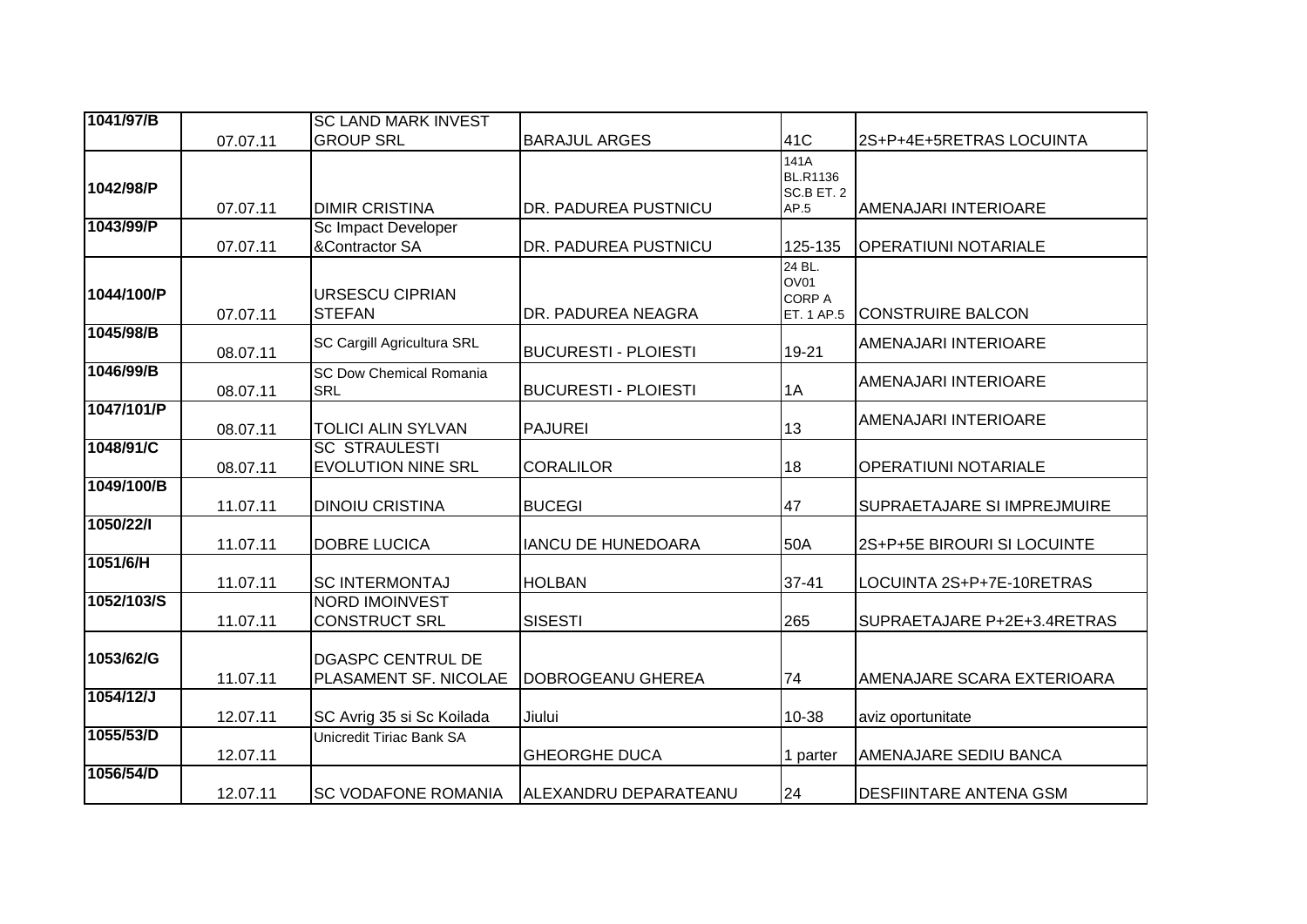| 1057/25/L  |          |                                           |                               |                                 |                                                     |
|------------|----------|-------------------------------------------|-------------------------------|---------------------------------|-----------------------------------------------------|
|            | 12.07.11 | Gruianu Ion                               | Linistei                      | 8                               | <b>DESFIINTARE</b>                                  |
| 1058/54/A  |          |                                           |                               |                                 |                                                     |
|            | 12.07.11 | <b>SC Imobiliare Bucarest SRL</b>         | <b>AEROGARII</b>              | 33                              | <b>OPERATIUNI NOTARIALE</b>                         |
| 1059/63/G  | 12.07.11 | <b>FLOREA PAUN</b>                        | <b>GEMENI</b>                 | 52bis                           | DS+P+E                                              |
| 1060/43/V  | 13.07.11 | <b>VALSAMI MUGUR MITRUT</b>               | <b>MIRCEA VLCANESCU</b>       | 113                             | LOCUINTA P+1E+M<br>ANEXA PARTER SI IMPREJMUIRE      |
| 1061/101/B | 13.07.11 | <b>ZECHERU ADRIAN</b>                     | <b>BUCURESTI - PLOIESTI</b>   | 42-44                           | <b>DESFIINTARE STATIE BETOANE</b>                   |
| 1062/40/F  | 13.07.11 | <b>STANESCU CORNELIU</b>                  | D. FLORESCU                   | 27                              | <b>CONSOLIDARE, MODIFICARI</b><br><b>INTERIOARE</b> |
| 1063/46/T  | 13.07.11 | POMPONIU ROMEO                            | AL. TEISANI                   | Ι9                              | <b>REFACERE IMPREJMUIRE</b>                         |
| 1064/26/L  | 14.07.11 | CHIRA ALEXANDRU                           | <b>LONEA</b>                  | 50A                             | $S+P+1E+M$                                          |
| 1065/55/D  | 14.07.11 | <b>BONCIOG DAN EMILIAN</b>                | SOLD. DOBRE IOAN              | 27-29                           | <b>DESFIINTARE</b>                                  |
| 1066/23/E  | 14.07.11 | SC Avrig - Floreasca<br>Development SRL   | <b>MIRCEA ELIADE NR</b>       | 16                              | <b>CONSOLIDARE</b>                                  |
| 1067/44/V  | 18.07.11 | <b>MINDU SAFTA</b>                        | <b>VESTEI</b>                 | 54A                             | <b>IMPREJMUIRE</b>                                  |
| 1068/100/M | 18.07.11 | <b>CRISTESCU VALENTIN</b>                 | <b>MIHALACHE</b>              | 124A                            | $S+P+2E$                                            |
| 1069/13//J | 18.07.11 | <b>IMIRIUTA FLORIN</b>                    | <b>JIULUI</b>                 | 111                             | <b>MODIFICARE AC</b>                                |
| 1070/101/M | 19.07.11 | <b>SINCA BOGDAN CATALIN</b>               | <b>MIHALACHE</b>              | 341 ap.8                        | <b>AMENAJARI INTERIOARE</b>                         |
| 1071/92/C  | 19.07.11 | <b>SC CYROM INVESTMENTS</b><br><b>SRL</b> | <b>COPILULUI</b>              | $6 - 12$                        | dezmembrare                                         |
| 1072/45/V  | 19.07.11 | <b>SANDRU MIHAELA</b><br><b>EUGENIA</b>   | <b>G-RAL BARBU VLADOIANU.</b> | 4 BL. 36<br>SC.B ET. 6<br>AP.52 | <b>AMENAJARI INTERIOARE</b>                         |
| 1073/104/S | 19.07.11 | Stoica Simona                             | Somesul Rece                  | 113A                            | LOCUINTA DS+P+4E                                    |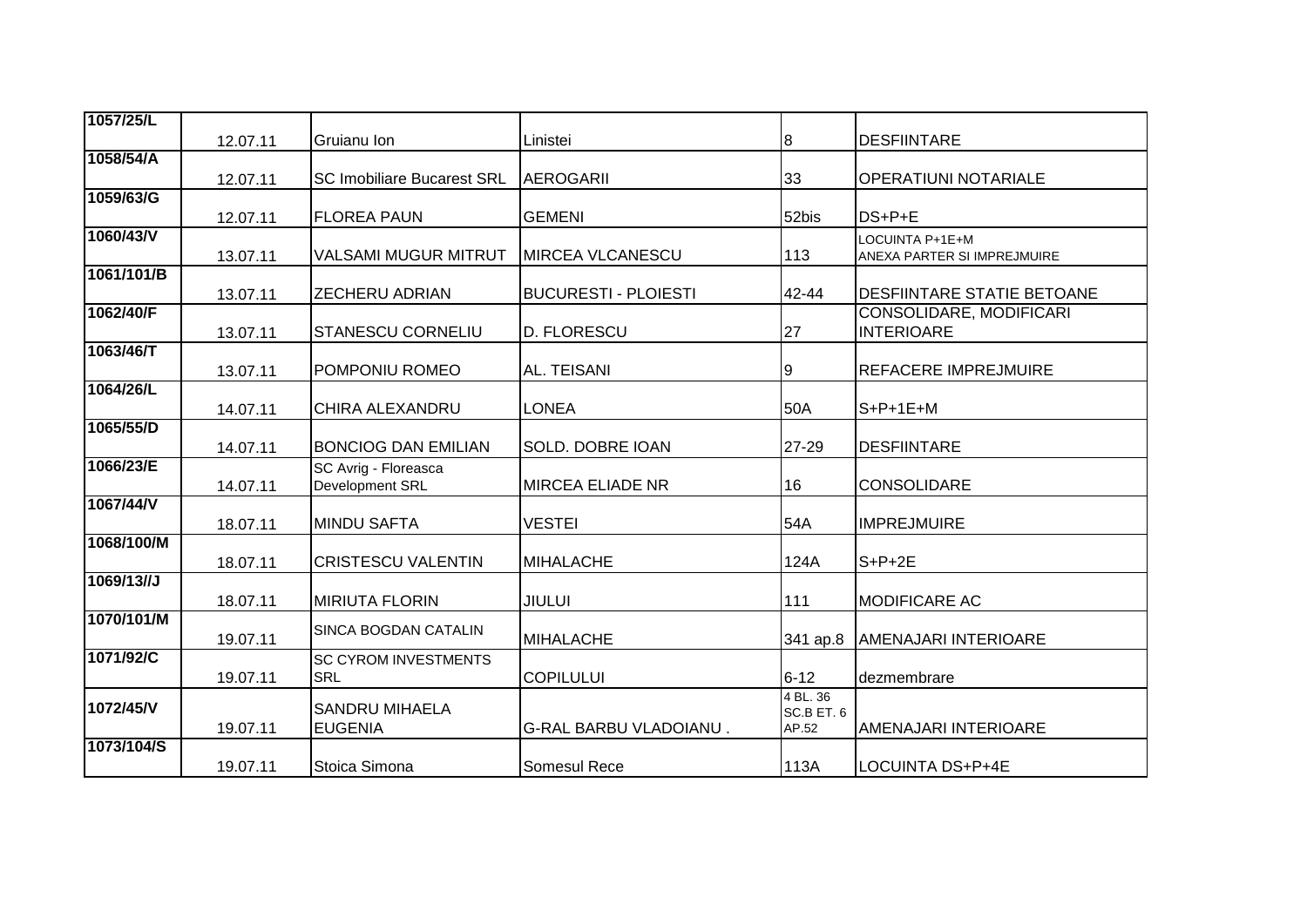| 1074/102/B |          |                                   |                       |           |                                          |
|------------|----------|-----------------------------------|-----------------------|-----------|------------------------------------------|
|            | 19.07.11 | <b>Burloi David</b>               | <b>Bucurestii Noi</b> | 20-28     | S+P+5E+6retras mixt                      |
| 1075/103/B |          | <b>Sc Acarta Construst SRL</b>    |                       | 172-176   |                                          |
|            | 19.07.11 | prin Ungureanu Daniel             | Bucuresti - Ploiesti  | lot 2     | operatiuni notariale                     |
| 1076/47/T  |          | <b>SC. MINI SVEMA IMPEX</b>       |                       |           |                                          |
|            | 19.07.11 | <b>SRL</b>                        | <b>AL. TEISANI</b>    | 137A      | <b>ALIPIRE</b>                           |
| 1077/93/C  |          |                                   |                       |           |                                          |
|            | 19.07.11 | <b>IONESCU DAN TUDOR</b>          | ELENA CLUCEREASA      | 78        | <b>DESFIINTARE</b>                       |
| 1078/17/Z  |          |                                   |                       |           |                                          |
| 1079/46/V  | 20.07.11 | <b>MIRZA OCTAVIAN</b>             | <b>ZELETIN</b>        | $10 - 12$ | AMENAJARI INTERIOARE                     |
|            | 20.07.11 | NICOLAE SERGIU GABRIEL VOLUMULUI  |                       |           | <b>REFACERE IMPREJMUIRE</b>              |
| 1080/102/M |          |                                   |                       | 5         |                                          |
|            | 20.07.11 | MORARU CRISTIAN OVIDIU MENUETULUI |                       | 12        | AMENAJARI INTERIOARE                     |
| 1081/27/L  |          |                                   |                       |           |                                          |
|            | 20.07.11 | <b>GRAURE DANUT VASILE</b>        | <b>LUDUS</b>          | 62        | <b>EXTINDERE</b>                         |
| 1082/94/C  |          |                                   |                       | 9 et. 4   |                                          |
|            | 20.07.11 | Patrascanu Dana - Carmen          | Cornescu              | ap.5      | amenajari interioare si inchidere balcon |
| 1083/28/L  |          |                                   |                       |           |                                          |
|            | 20.07.11 | Gruianu Ion                       | Linistei              | $\bf{8}$  | consolidare si amenajari interioare      |
| 1084/55/A  |          |                                   |                       |           |                                          |
|            | 20.07.11 | Sava Andrei                       | Aricescu              | 18        | supraetajare                             |
| 1085/47/V  | 20.07.11 | <b>Grigore Cornel</b>             | Veronica Micle        | 14        | intrare in legalitate                    |
| 1086/56/A  |          |                                   |                       |           |                                          |
|            | 20.07.11 | Sc Medicarom Group sRL            | Aeroportului          | 2         | informativ                               |
| 1087/104/B |          | Sc Beta Impex 93 SRL -            |                       |           |                                          |
|            | 20.07.11 | Palosi Anisoara                   | <b>Bucurestii Noi</b> | 50A       | informativ                               |
| 1088/57/A  |          |                                   |                       |           |                                          |
|            | 20.07.11 | Ardeleanu Miha                    | Anina                 | 6B        | informativ                               |
| 1089/95/C  |          |                                   |                       |           |                                          |
|            | 20.07.11 | Cosmin Viespescu                  | Caierului             | 5         | informativ                               |
| 1090/105/B |          |                                   |                       |           |                                          |
|            | 20.07.11 | Ilie Bogdan Petre                 | Baneasa               | 7A        | locuinta P+1E                            |
| 1091/18/Z  |          |                                   |                       |           |                                          |
|            | 20.07.11 | Apostu Pojoni Marie Annette       | Zeletin               | 14        | desfiintare C1.c2.c3.c4                  |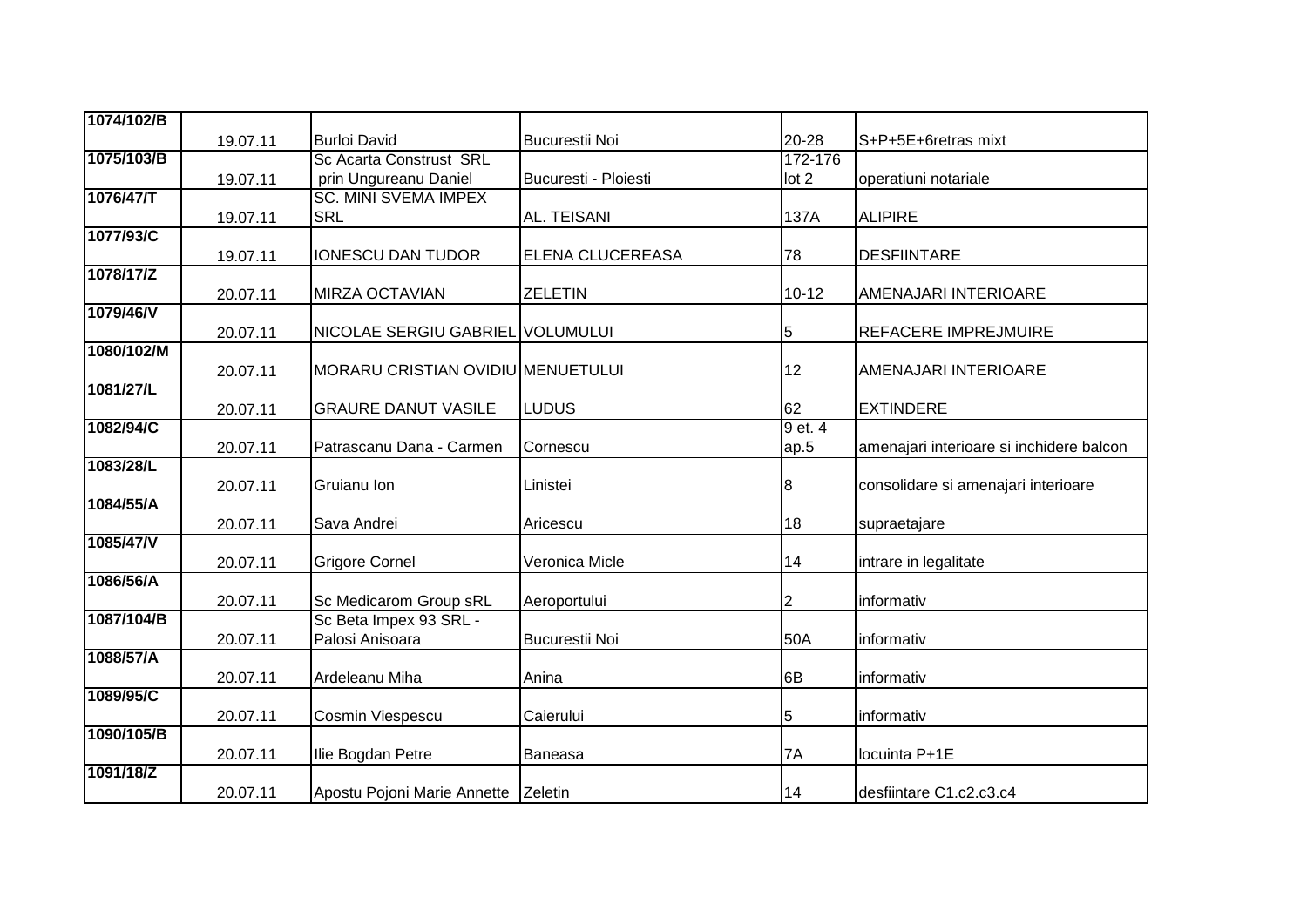| 1092/41/F  |          |                                                 |                          |                                           |                                                           |
|------------|----------|-------------------------------------------------|--------------------------|-------------------------------------------|-----------------------------------------------------------|
|            | 20.07.11 | <b>PANCU FANICA</b>                             | <b>FAGULUI</b>           | 15                                        | CONSOLIDARE, MANSARDARE                                   |
| 1093/106/B | 20.07.11 | Guran Jana                                      | <b>Banul Antonache</b>   | 52-60<br>sc.B ap.1                        | construire balcon                                         |
| 1094/107/B | 20.07.11 | <b>ENE MARIAN</b>                               | <b>STEFAN BURILEANU</b>  | 11 BL. B20<br><b>SC. 2 ET. 1</b><br>AP.24 | <b>INTRARE IN LEGLAITATE PT</b><br>AMENAJARI INTERIOARE   |
| 1095/96/C  | 20.07.11 | <b>AHRON IOSUB DAVID</b>                        | <b>INTR. CAPRIORILOR</b> | 2                                         | S+P+8E, IMPREJMUIRE                                       |
| 1096/58/A  | 20.07.11 | <b>MEZEI EUGENIA</b>                            | <b>BANU ANTONCAHE</b>    | 59                                        | S+P+3E+4RETRAS+M, LOCUINTE                                |
| 1097/42/F  | 20.07.11 | <b>BADESCU PAUL</b><br>ALEXANDRU                | <b>FROSA SARANDY</b>     | 13                                        | <b>INFORMATIV</b>                                         |
| 1098/48/T  | 20.07.11 | <b>CISMARU GEORGE</b>                           | <b>TOPRAISAR</b>         | 13A                                       | <b>DESFIINTARE C2</b>                                     |
| 1099/49/T  | 20.07.11 | <b>STOICA FLOAREA</b>                           | <b>TRIUMFULUI</b>        | 106                                       | AMPLASARE SERA                                            |
| 1100/102/P | 20.07.11 | <b>ADRIAN POPOVICI</b>                          | <b>PADURII</b>           | 2C                                        | IMOBIL APARTAMENTE S+P+1E+M SI<br><b>IMPREJMUIRE</b>      |
| 1101/97/C  | 20.07.11 | <b>GEORGESCU LILIANA</b>                        | <b>COTESTI</b>           | 77                                        | <b>CONSOLIDARE</b>                                        |
| 1102/98/C  | 20.07.11 | <b>COVASEANU VICTOR</b><br><b>IONEL</b>         | <b>CEREMUSULUI</b>       | 8                                         | <b>MANSARDARE</b>                                         |
| 1103/105/S | 20.07.11 | <b>STAN MIHAI</b>                               | <b>SOMESUL RECE</b>      | 43 lot1                                   | <b>INFORMATIV</b>                                         |
| 1104/99/C  | 20.07.11 | <b>SC RCI GRUP DE</b><br><b>CONSULTANTA SRL</b> | <b>COMANA</b>            | $14 - 16$                                 | <b>DESFIINTARE C1 SI C2</b>                               |
| 1105/64/G  | 20.07.11 | PETRIA RADU TEODOR                              | <b>GRIVITEI</b>          | 230                                       | AMENAJARI INTERIAORE                                      |
| 1106/48/V  | 20.07.11 | <b>TATU TUDORA</b>                              | <b>VORNICENI</b>         | 10A                                       | VANZARE                                                   |
| 1107/29/L  | 20.07.11 | ROSU ADRIANA CAMELIA                            | <b>LIPOVA</b>            | 42                                        | CONSOLIDARE, AMENAJARI<br><b>INTERIOARE SI EXTERIOARE</b> |
| 1108/43/F  | 20.07.11 | <b>MORARU VALERICA</b>                          | DR. I. FELIX             | 99 BL. 18<br><b>PARTER</b>                | <b>AMENAJARI INTERIAORE</b>                               |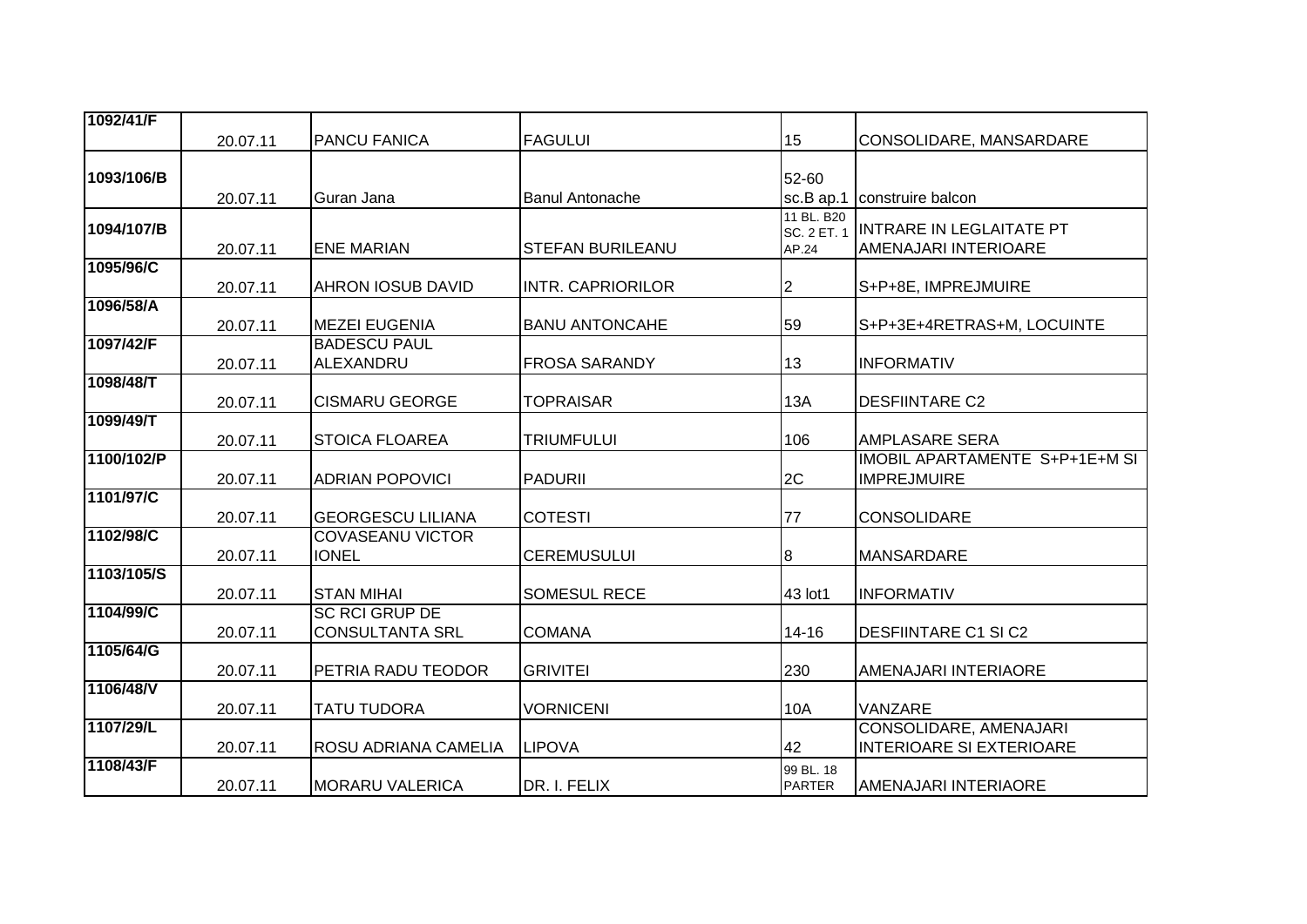| 1109/106/S | 20.07.11 | Popescu Adrian Serban                                         | Scoala Floreasca            | 28                 | <b>DESFIINTARE</b>                                     |
|------------|----------|---------------------------------------------------------------|-----------------------------|--------------------|--------------------------------------------------------|
| 1110/103/P | 20.07.11 | <b>SC BTM Proconstruct Impex SRL</b><br>PRIN GRIGORE CATALINA | <b>PLAVIEI</b>              | 42                 | <b>HALA DEPOZITARE</b>                                 |
| 1111/103/M | 20.07.11 | SC Intergame Select SRL<br>PRIN DEAK ALEXANDRU                | ION MIHALACHE               | 45 BL.<br>16PARTER | <b>SALA JOCURI</b>                                     |
| 1112/56/D  | 20.07.11 | <b>STAN ELISABETA</b>                                         | <b>DORNEI</b>               | 116                | <b>DESFIINTARE</b>                                     |
| 1113/4/K   | 20.07.11 | <b>ONORIU ELISABETA</b>                                       | <b>CAROL KNAPPE</b>         | 51                 | <b>DESFIINTARE</b>                                     |
| 1114/100/C | 20.07.11 | Gongu Mirela - Luminita                                       | <b>CERNESTI</b>             | <b>11C</b>         | <b>ANEXA</b>                                           |
| 1115/104/M | 20.07.11 | Brasla Razvan                                                 | <b>MUSETESTI</b>            | 29                 | IMOBIL 2S+P+6E, IMPREJM., ORG.<br><b>SANTIER</b>       |
| 1116/30/L  | 20.07.11 | <b>SC Spectromas SRL</b>                                      | <b>LAPUS</b>                | 15-25              | OPeratiuni notariale                                   |
| 1117/101/C | 21.07.11 | Nicolae Oprea Miorita                                         | <b>GEN. CONSTANTINIDE</b>   | 10                 | IMOBIL 2S+D+P+6E                                       |
| 1118/24/0  | 21.07.11 | <b>RAC MARIANA</b>                                            | <b>OASPETILOR</b>           | 42A                | <b>FINALIZARE LUCRARI</b>                              |
| 1119/102/C | 21.07.11 | <b>SC PROSPECTIUNI SA</b>                                     | <b>CORALILOR</b>            | 20A                | <b>DESFIINTARE</b>                                     |
| 1120/108/B | 21.07.11 | <b>ZECHERU ADRIAN</b>                                         | <b>BUCURESTI - PLOIESTI</b> | 42-44              | <b>STATIE BETOANE</b>                                  |
| 1121/104/P | 22.07.11 | <b>CACULIDIS CRISTINA</b>                                     | <b>PROMOROACA</b>           |                    | MODIFICARE AC 1021/114/P/2008 FINAL<br>2S+P+6E+7RETRAS |
| 1122/59/A  | 22.07.11 | <b>CARAMATIUC AURELIU</b>                                     | <b>ARAD</b>                 | 2B                 | <b>INFORMATIV</b>                                      |
| 1123/107/S | 22.07.11 | Varvaroi Valentin                                             | Gh. I. Sisesti              | 273                | informativ                                             |
| 1124/103/C | 22.07.11 | <b>SC Lukoil Romania SRL</b>                                  | Chitilei                    |                    | amenajare spatiu comercial                             |
| 1125/104/C | 22.07.11 | <b>MIHAESCU ION OVIDIU</b>                                    | <b>ELENA CARAGIANI</b>      | 21                 | <b>DESFIINTARE</b>                                     |
| 1126/105/C | 22.07.11 | <b>MIHAESCU ION OVIDIU</b>                                    | <b>ELENA CARAGIANI</b>      | 21                 | $S+P+2E+M$                                             |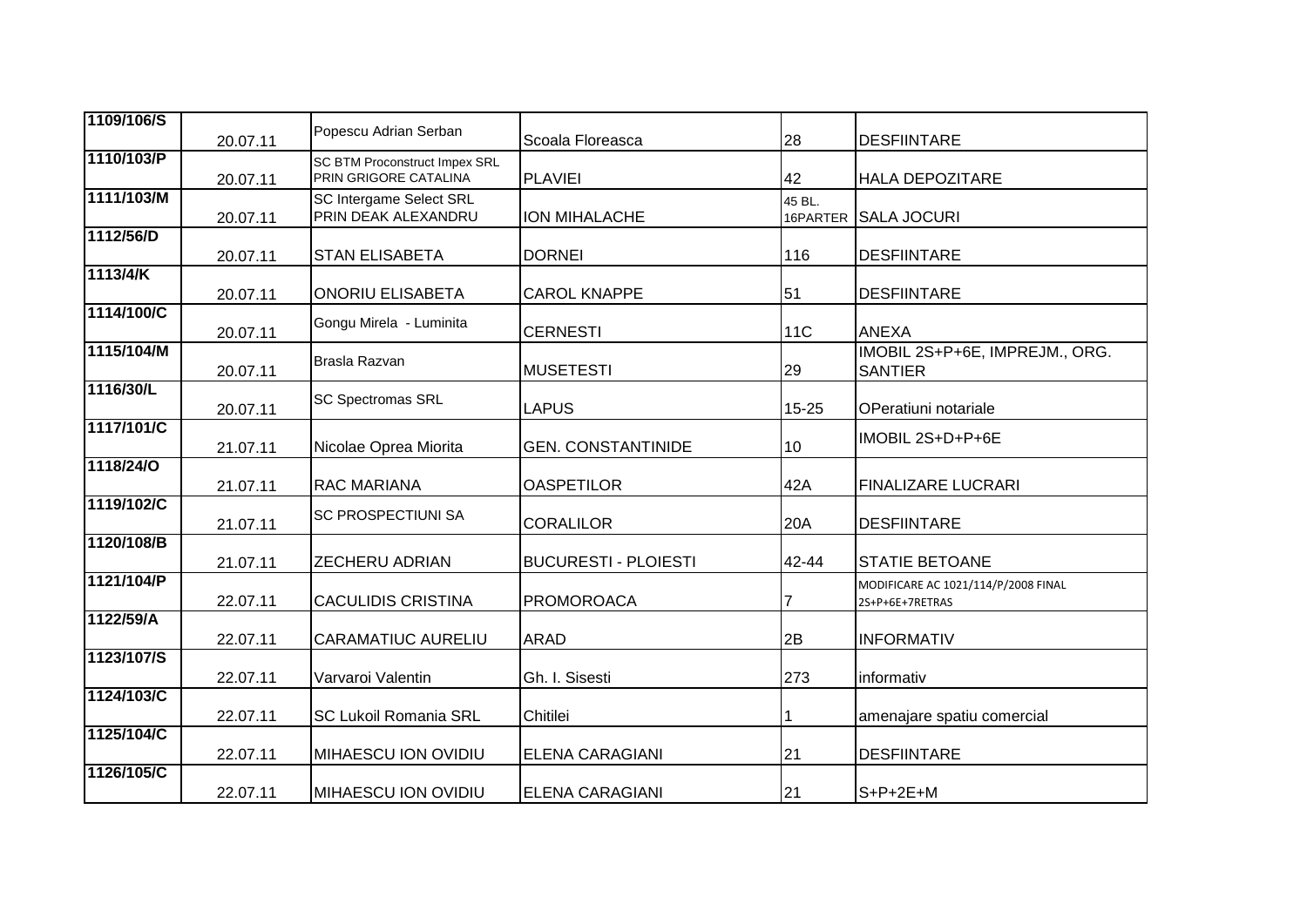| 1127/108/S | 22.07.11 | <b>SC OPM MARKETING SRL</b>                       | SERBANESCU              | 85                                       | AMENAJARI INTERIOARE                                  |
|------------|----------|---------------------------------------------------|-------------------------|------------------------------------------|-------------------------------------------------------|
| 1128/44/F  | 22.07.11 | <b>IOSIF MARIA</b>                                | <b>FLOREASCA</b>        | 218                                      | 2S+P+4E+5RETRAS                                       |
| 1129/14/J  |          |                                                   |                         |                                          |                                                       |
|            | 22.07.11 | <b>BARBA VASILE</b>                               | <b>PAJURA</b>           | 8                                        | aviz oportunitate                                     |
| 1130/105/M | 22.07.11 | <b>HOFMANN CRISTIANA</b>                          | MIHAI VITEAZUL          | 28                                       | <b>EXTINDERE P+1E LOCUINTA</b>                        |
| 1131/57/D  | 22.07.11 | <b>SERBAN NICOLAE</b>                             | <b>DOLOMITULUI</b>      | 10A                                      | <b>LOCUINTA P+1E+M REFACERE</b><br><b>IMPREJMUIRE</b> |
| 1132/65/G  | 22.07.11 | <b>SC. EL ADY COM SRL PRIN</b><br>ALEXANDRU ELENA | <b>GRIVITEI</b>         | 395                                      | AMENAJARI INTARIOARE                                  |
| 1133/109/S | 22.07.11 | <b>OANCEA CONSTANTIN</b>                          | <b>INTR. SAGUNA</b>     | 6                                        | <b>EXTINDERE ANEXA</b>                                |
| 1134/105/P | 22.07.11 | <b>EL TAYEB EUGENIA</b>                           | <b>ANDREI POPOVICI</b>  | 71                                       | <b>DESFIINTARE</b>                                    |
| 1135/110/S | 22.07.11 | <b>MIRIUTA GIGEL</b>                              | <b>SIMERIA</b>          | 29                                       | <b>DESFIINTARE</b>                                    |
| 1136/50/T  | 22.07.11 | <b>BARBU GABRIELA</b><br>VALENTINA                | <b>TRIUMFULUI</b>       | 118                                      | LOCUINTA P+1E                                         |
| 1137/106/C | 22.07.11 | <b>IONESCU DAN</b>                                | <b>ELENA CLUCEREASA</b> | 78 BL.<br><b>CORP A</b><br><b>PARTER</b> | <b>P+2E SI IMPREJMUIRE</b>                            |
| 1138/106/M | 22.07.11 | <b>VASILE ALEXANDRU</b>                           | <b>BANU MANTA</b>       | 18 BL, 28                                | SC.A AP.36 amenajari interioare si inchidere balcon   |
| 1139/5/K   | 22.07.11 | ONORIU ELENA GABRIELA                             | <b>CAROL KNAPPE</b>     | 51                                       | LOCUINTA P+2E+M                                       |
| 1140/58/D  | 22.07.11 | <b>STANCIOIU GERAL</b>                            | DOBROGEANU GHEREA       | 130                                      | LOCUINTA S+P+2E+M                                     |
| 1141/111/S | 25.07.11 | <b>DINU ELENA</b>                                 | SOMESUL RECE            | 71A LOT<br>$\overline{2}$                | CONSOLIDARE                                           |
| 1142/20/R  | 25.07.11 | Ion Gabriel Florin                                | Rotasului               | 6                                        | desfiintare                                           |
| 1143/60/A  | 25.07.11 | Chivu Gheorghe                                    | Aeromodelului           | 49                                       | locuinta S+p+1e+m                                     |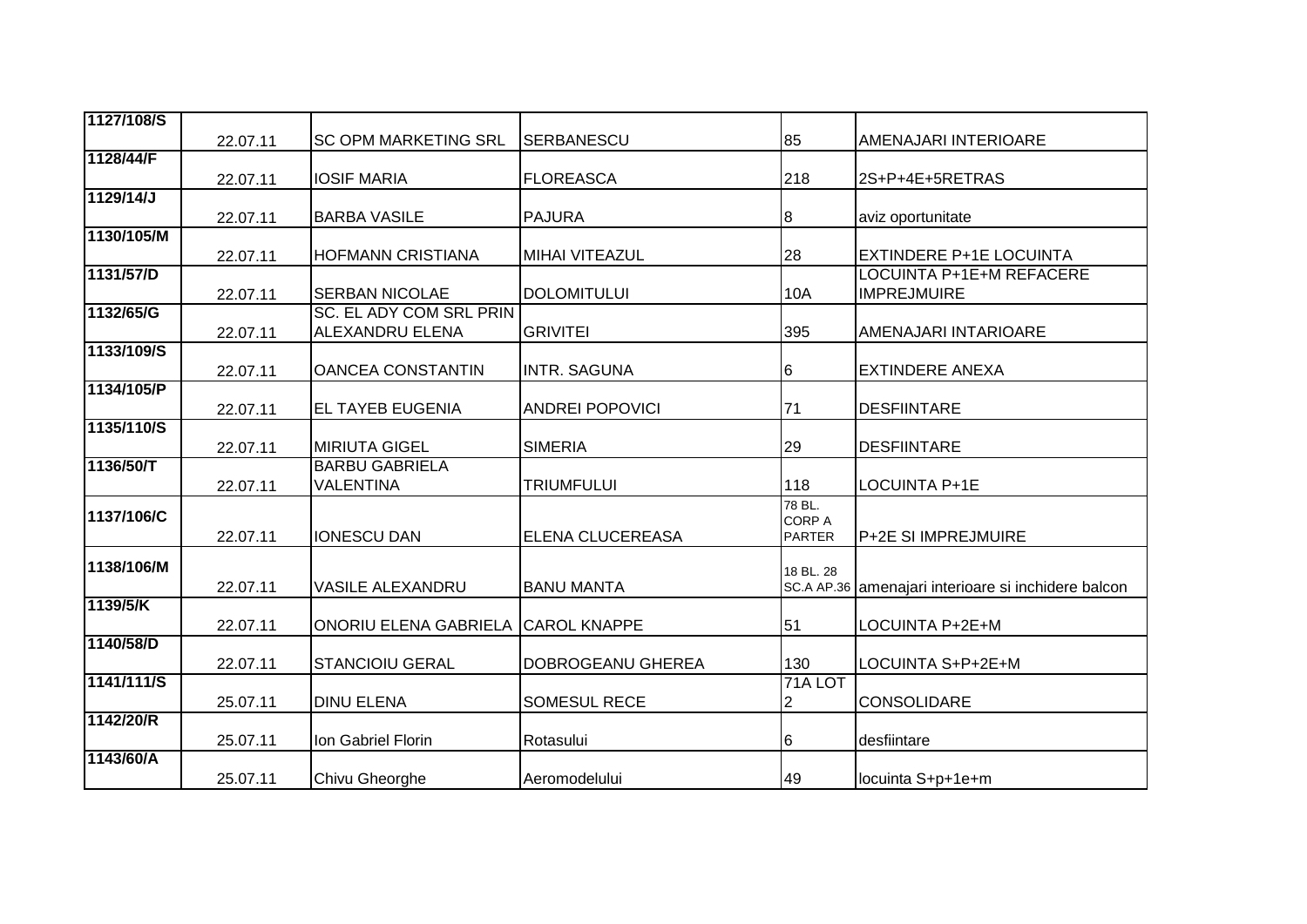| 1144/112/S |          |                                |                         |                            |                                           |
|------------|----------|--------------------------------|-------------------------|----------------------------|-------------------------------------------|
|            | 25.07.11 | <b>PMB</b>                     | Stirbei Voda            | 101                        | finalizare lucrari scoala nr.3            |
| 1145/49/V  |          |                                |                         |                            |                                           |
|            | 25.07.11 | Stroe Ileana                   | Mihai Viteazu           | 59C                        | locuinta P+1E                             |
| 1146/107/C |          |                                |                         | 46 bl. 113<br>sc. 1 et. 3  |                                           |
|            | 25.07.11 | Matache Victor                 | Nicolae Caramfil        | ap.16                      | amenajari interioare                      |
| 1147/108/C |          |                                |                         |                            |                                           |
|            | 25.07.11 | Harabagiu Aurora Andreea       | Elena Caragiani         | 2-6 bl. B3<br>sc. 2 parter | amenajari interioare si construire balcon |
| 1148/109/M |          |                                |                         |                            |                                           |
|            | 25.07.11 | Nitu Raluca - Adina            | <b>Gheorghe Missail</b> | 4                          | desfiintare partiala                      |
| 1149/110/M |          |                                |                         |                            | extindere si mansardare locuinta P+M      |
|            | 25.07.11 | <b>Ionita Costel Dorel</b>     | Medresti                | 33                         | final                                     |
| 1150/23/1  |          |                                |                         |                            |                                           |
|            | 25.07.11 | <b>Filip Valentin</b>          | Infratirii              | Ι9                         | locuinta P+M                              |
| 1151/111/M | 25.07.11 | <b>IORDACHE CATALIN</b>        | AL. METEORLOGIEI        |                            | 26D LOT 2 P+1E SI IMPREJMUIRE             |
| 1152/51/T  |          |                                |                         |                            |                                           |
|            | 25.07.11 | <b>KAZIZ AHMAD</b>             | <b>TRIFESTI</b>         | 16                         | LOCUINTA S+P+4E+5RETRAS                   |
| 1153/61/A  |          |                                |                         |                            |                                           |
|            | 25.07.11 | Chirita Andrei                 | <b>Banu Antoncahe</b>   | 21                         | supraetajare                              |
| 1154/113/S |          |                                |                         |                            |                                           |
| 1155/21/R  | 25.07.11 | <b>Sc Straulesti Three SRL</b> | Straulesti              | 69-71                      | 2S+P+9E                                   |
|            | 25.07.11 | <b>GHITA MARIA</b>             | <b>RENASTERII</b>       | 44-46                      | DS+P+2E+M                                 |
| 1156/106/P |          |                                |                         |                            |                                           |
|            | 26.07.11 | Vasiloglu Mircea Paraschiv     | cpt. Av. Mircea Petre   | $\overline{2}$             | locuinta D+P+1E+2retras                   |
| 1157/114/S |          |                                |                         |                            |                                           |
|            | 26.07.11 | Carjaliu Ioan                  | dr. Sarmas              | 59-69                      | realizare locuinta de agrement            |
| 1158/109/C |          |                                |                         |                            |                                           |
|            | 26.07.11 | Cotoc Sanda                    | Carpenului              | 66                         | locuinta P+2E+M                           |
| 1159/109/B |          |                                |                         |                            |                                           |
| 1160/110/C | 26.07.11 | Filip Amarelia                 | <b>Bihor</b>            | 39                         | modificare fatada si amenajari interioare |
|            | 26.07.11 | Cotoc Sanda                    | Carpenului              | 66                         | desfiintare locuinta                      |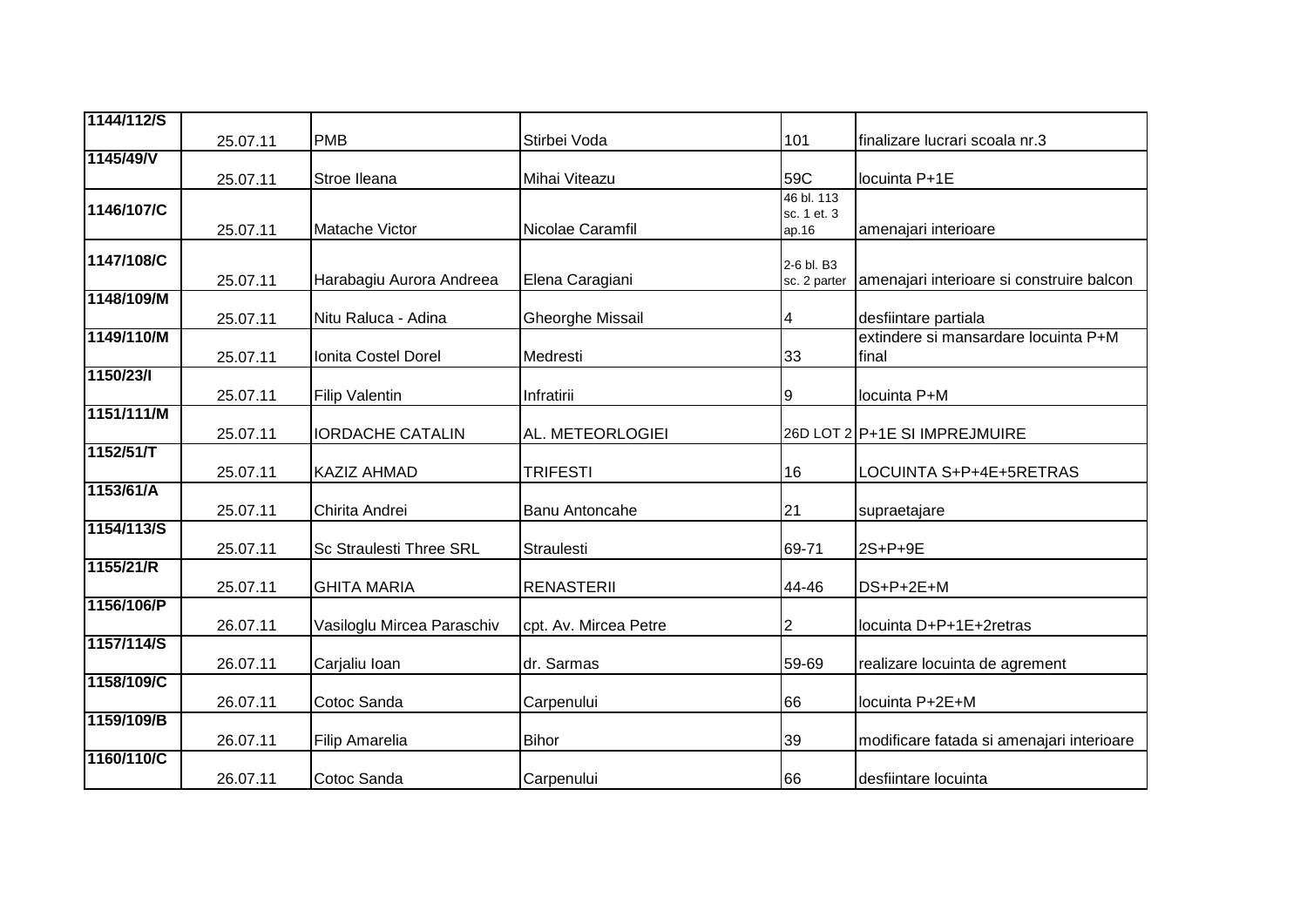| 1161/107/P |          |                              |                             |                         | consolidare, supraetajare locuinta, final |
|------------|----------|------------------------------|-----------------------------|-------------------------|-------------------------------------------|
|            | 26.07.11 | <b>Mihailov Florica</b>      | Putul lui Craciun           | 9                       | $P+1E$                                    |
| 1162/111/C |          |                              |                             |                         |                                           |
|            | 26.07.11 | Nicolae Oprea Miorita        | Gen G. Constatinide         | 10                      | desfiintare                               |
| 1163/110/B |          | <b>SC SITY INTERNATIOANL</b> |                             |                         |                                           |
|            | 26.07.11 | <b>SRL</b>                   | <b>BUCURESTI - PLOIESTI</b> | 147                     | AMENJARI INTERIOARE                       |
| 1164/108/P |          | Sc Impact Developer          |                             | 60 corp B               |                                           |
|            | 26.07.11 | &Contractor SA               | dr. Padurea Neagra          | bl. 6/2 ap.2<br>parter  | construire rampa acces si terasa          |
| 1165/59/D  |          |                              |                             |                         |                                           |
|            | 27.07.11 | <b>ULMEANU FLORENTIN</b>     | <b>DORNEI</b>               | 47                      | INTRARE IN LEGALITATE PT. P+2E            |
| 1166/24/E  |          | <b>SC ODYSSEY</b>            |                             |                         | <b>IMPREJMUIRE SI LOCUINTE</b>            |
|            | 27.07.11 | <b>INVETMENTS SRL</b>        | <b>INTR. EPOCII</b>         | $8 - 12$                | S+P+4E+5RETRAS                            |
| 1167/62/A  |          |                              |                             |                         | <b>LOCUINTA S+P+1E+M SI</b>               |
|            | 27.07.11 | <b>GHEORGHE ALEXANDRU</b>    | <b>AUTOMATIZARII</b>        | 3 lot1                  | <b>IMPREJMUIRE</b>                        |
|            |          |                              |                             |                         |                                           |
|            |          |                              |                             | 73-79,                  |                                           |
| 1168/60/D  |          |                              |                             | TARLA 168               |                                           |
|            | 27.07.11 | <b>POPESCU COSTACHE</b>      | dr. Regimentului            | <b>PARCELA</b><br>13    | <b>LOCUINTA P+2E SI GARD</b>              |
| 1169/31/L  |          |                              |                             |                         |                                           |
|            | 27.07.11 | <b>BURLOI IULIAN</b>         | <b>LITA</b>                 | 32                      | LOCUINTE D+P+2E+M                         |
| 1170/112/M |          | <b>ALBERTS ADINA</b>         |                             |                         |                                           |
|            | 27.07.11 | <b>MAGDALENA</b>             | <b>BANU MANTA</b>           | 31                      | <b>INTRARE INLEGALITATE</b>               |
| 1171/113/M |          |                              |                             |                         |                                           |
|            | 27.07.11 | <b>CROITORU FLORIN</b>       | <b>MODESTIEI</b>            | 11                      | LOCUINTA P+1E                             |
| 1172/114/M |          |                              |                             |                         |                                           |
|            | 27.07.11 | <b>IORDACHE CATALIN</b>      | <b>METEOROLOGIEI</b>        | 26D LOT 1               | <b>IMPREJMUIRE LOCUINTA P+1E</b>          |
| 1173/115/M |          |                              |                             |                         | <b>CONSOLIDARE, EXTINDERE,</b>            |
|            | 27.07.11 | Nitu Raluca - Adina          | <b>GHEORGHE MISSAIL</b>     | 4                       | <b>REAMENAJARE</b>                        |
| 1174/109/P |          | Orban Octavian si Gabriela   |                             |                         | LOC.2S+P+5E+6-7R                          |
|            | 27.07.11 |                              | <b>PRIVIGHETORILOR</b>      | 86D                     |                                           |
| 1175/66/G  |          |                              |                             | 160 BL. B<br>SC.A ET. 9 |                                           |
|            | 27.07.11 | POPA CARMEN ADRIANA          | <b>CAL. GRIVITEI</b>        | AP.44                   | <b>AMENAJARE AP.44</b>                    |
| 1176/115/S |          | <b>ALEXANDRU ELENA</b>       |                             |                         |                                           |
|            | 27.07.11 | <b>GABRIELA</b>              | <b>STRABUNA</b>             | 105                     | <b>DESFIINTARE</b>                        |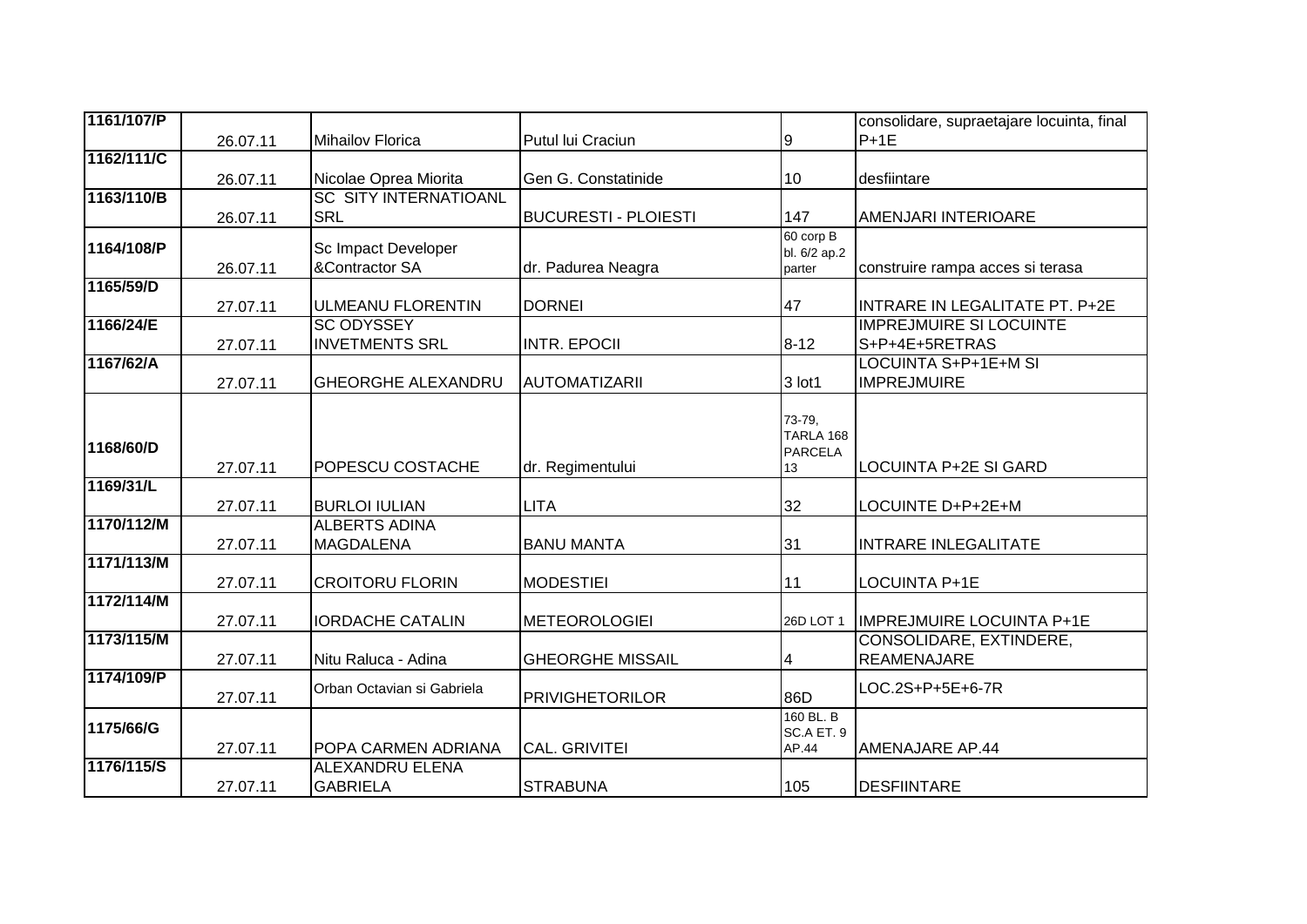| 195                                |                                                                                         |
|------------------------------------|-----------------------------------------------------------------------------------------|
|                                    |                                                                                         |
|                                    | LOCUINTA P+1E                                                                           |
|                                    |                                                                                         |
|                                    | IALIPIRE TERENURI                                                                       |
|                                    |                                                                                         |
|                                    | PARTER LAMENAJARI INTERIOARE                                                            |
|                                    |                                                                                         |
|                                    |                                                                                         |
| <b>SOLD. RADUCANU GRIGORE</b><br>3 | <b>AMENAJARE EXTINDERE</b>                                                              |
|                                    | <b>SCHIMBARE DE FUNCTIUNE</b>                                                           |
|                                    | <b>AMENAJARI INTERIOARE</b>                                                             |
|                                    |                                                                                         |
| 50                                 | <b>DESFIINTARE</b>                                                                      |
|                                    |                                                                                         |
|                                    | LOCUINTA P+1E+M                                                                         |
|                                    |                                                                                         |
|                                    | <b>EXTINDERE C1</b>                                                                     |
|                                    | <b>AMENAJARE C1 SI C2</b>                                                               |
|                                    |                                                                                         |
|                                    | MODIFICARE AC 135/13/M/2008<br>SUPRAETAJARE S+DS+P+5E+6.7RETRAS                         |
|                                    |                                                                                         |
| 116                                | LOCUINTA S+P+2E+M                                                                       |
|                                    |                                                                                         |
|                                    | $S(D)+P+2E+M$                                                                           |
|                                    |                                                                                         |
|                                    | <b>LOCUINTA P+1E</b>                                                                    |
|                                    | <b>DESFIINTARE</b>                                                                      |
|                                    |                                                                                         |
| 77                                 | DESFIINTARE                                                                             |
|                                    | 105<br>59-61<br>150<br>51 PARTER<br>AP.1<br>1A<br>17<br>86<br>$10 - 14$<br>29<br>3 lot1 |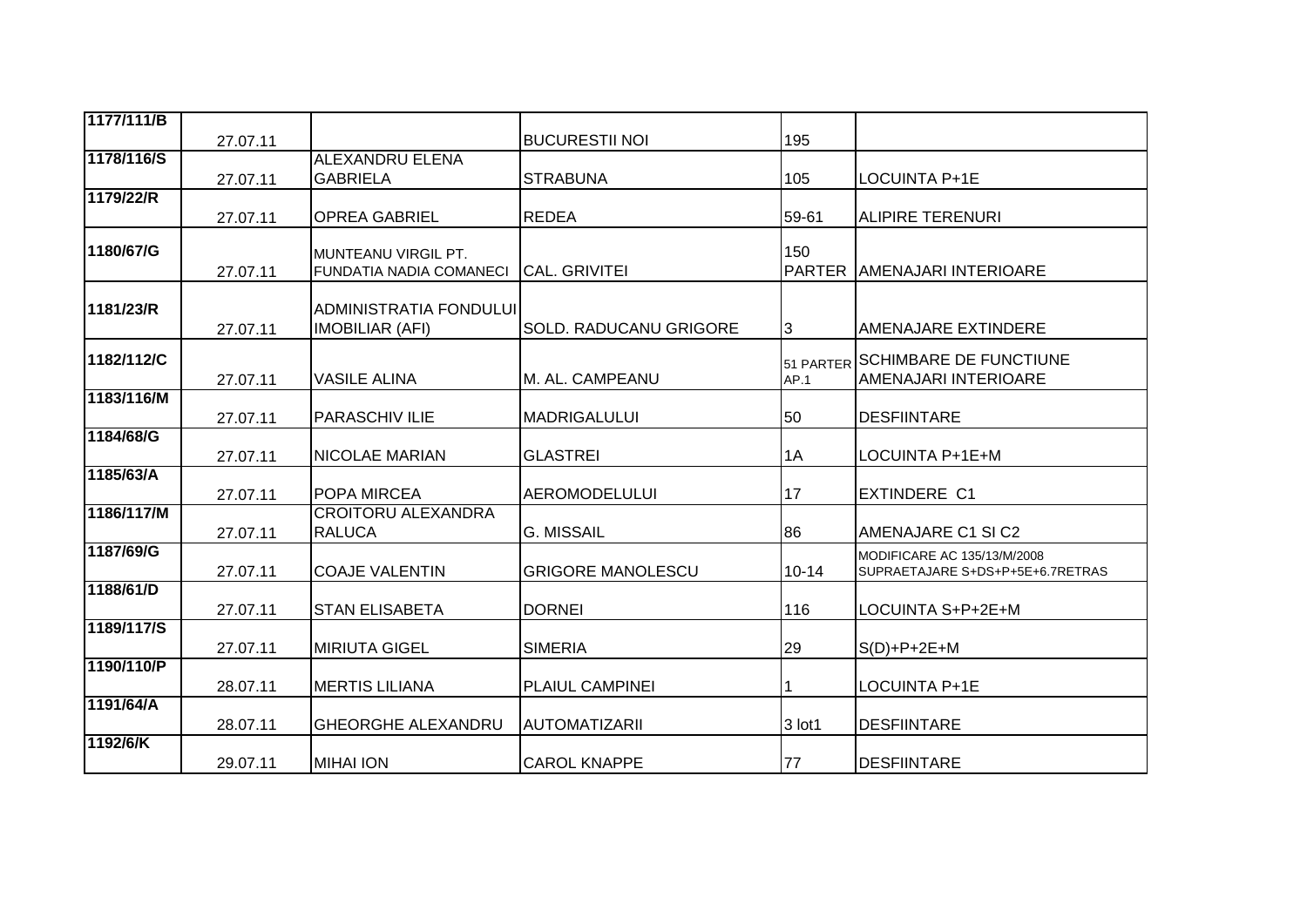| 1193/24/1  |          |                             |                               | 81-85 ET. 5 |                                         |
|------------|----------|-----------------------------|-------------------------------|-------------|-----------------------------------------|
|            | 01.08.11 | <b>TUDOR GEORGETA</b>       | ION IONESCU DE LA BRAD        | AP.15       | inchidere terasa si amenajari           |
| 1194/112/B |          | Sc Landa Mark Invest Grup   |                               |             |                                         |
|            | 05.08.11 | <b>SRL</b>                  | <b>Barajul Arges</b>          | 41C         | desfiintare                             |
| 1195/118/M |          | <b>VARGA HARRY -</b>        |                               |             |                                         |
|            | 10.08.11 | <b>GHEORGHE</b>             | <b>MAGURA FLORILOR</b>        | <b>15A</b>  | LOCUINTA P+1E                           |
| 1196/52/T  |          |                             |                               |             |                                         |
|            | 12.08.11 | <b>HACK MARIANA</b>         | <b>TRIUMFULUI</b>             | 116         | modificari interioare spatii comerciale |
| 1196/52/T  |          | <b>POPESCU RUXANDRA</b>     |                               | 121 BL.2    |                                         |
|            | 12.08.11 | <b>IRINA</b>                | NICOLAE TITULESCU             | SC.B ET. 9  | <b>AMENAJARI INTERIOARE</b>             |
| 1197/119/M |          |                             |                               |             |                                         |
|            | 16.08.11 | <b>NAUM ALIN</b>            | <b>VIRDGIL MADGEARU</b>       | 27          | SUPRAETAJARE CU UN NIVEL                |
| 1198/118/S |          |                             |                               |             | <b>LOCUINTA S+D+P+1E SI</b>             |
|            | 16.08.11 | <b>ENACHE RADU DANIEL</b>   | <b>STRAULESTI</b>             | 119B        | <b>IMPREJMUIRE</b>                      |
| 1199/113/B |          |                             |                               |             |                                         |
|            | 16.08.11 | <b>URSACHE GABRIELA</b>     | <b>BUCURESTI - TARGOVISTE</b> | 9R SI 9H    | ANSAMBLU 2S+DS+P+4E+5ER                 |
| 1200/119/S |          |                             |                               |             |                                         |
| 1201/111/P | 17.08.11 | <b>BOGDAN GROSU</b>         | <b>STRAULESTI</b>             | 125.127     | <b>ALIPIRE</b>                          |
|            | 17.08.11 | <b>GEORGESCU DAN</b>        | PARANGULUI                    |             | <b>CONSOLIDARE SI EXTINDERE</b>         |
|            |          | URDAREANU TIBERIU           |                               | 14          |                                         |
| 1202/29/N  |          | PRIN WEST GROUP             |                               |             | SUPRAETAJARE, AMENAJARI                 |
|            | 22.08.11 | <b>ARCHITECTURE</b>         | <b>NORDULUI</b>               | 20          | <b>INTERIOARE</b>                       |
| 1203/112/P |          |                             |                               |             |                                         |
|            | 22.08.11 | <b>RADULESCU MIHAELA</b>    | DR. POIANA PIETREI            | 12          | PRET FORAT SI FOSA SEPTICA              |
| 1204/25/1  |          |                             |                               |             |                                         |
|            | 22.08.11 | <b>DRAGOSTIN NUTI</b>       | <b>INOVATORILOR</b>           | 12          | OPeratiuni notariale                    |
|            |          |                             |                               |             |                                         |
| 1205/45/F  |          | <b>SC ORANGE ROMANIA SA</b> |                               |             |                                         |
|            | 22.08.11 | <b>PRIN SC RADCOM SRL</b>   | <b>IACOB FELIX</b>            | 87          | AMPLASARE STATIE TEL. MOBILA            |
| 1206/113/P |          | <b>SC REMINOS</b>           |                               |             |                                         |
|            | 22.08.11 | <b>INVESTMENTS SRL</b>      | <b>PECHEA</b>                 | 8           | AMENAJARI INTERIOARE                    |
| 1207/114/P |          | <b>DINCA ANDREI</b>         |                               |             |                                         |
|            | 22.08.11 | ALEXANDRU                   | <b>ING. PATULEA</b>           | 6           | <b>ANEXA</b>                            |
| 1208/120/M |          | <b>DOSINESCU CATALIN</b>    |                               |             |                                         |
|            | 22.08.11 | <b>CONSTANTIN</b>           | <b>GHEORGHE MISSAIL</b>       | 115B        | DEZMEMBRARE                             |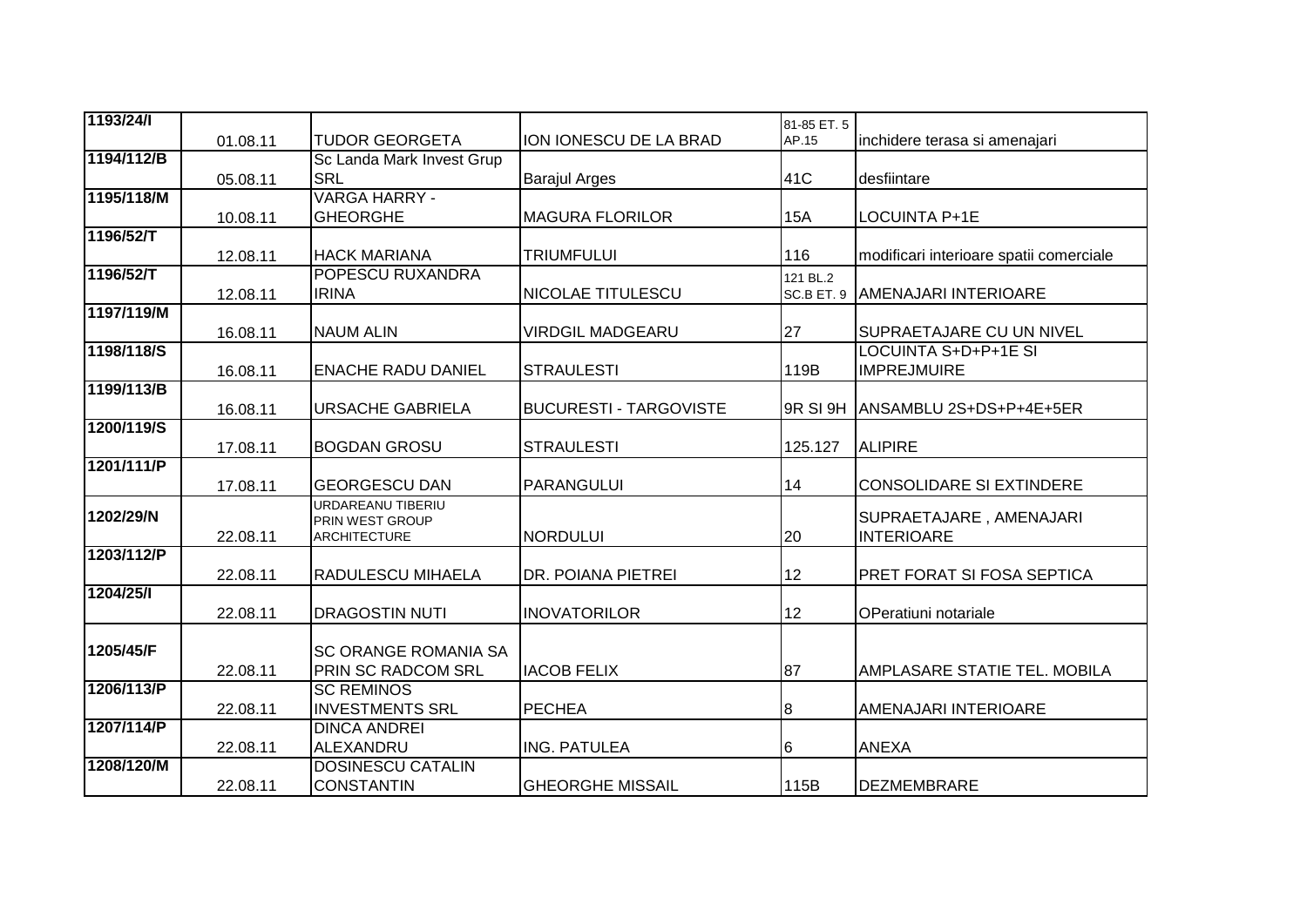| 1209/50/V  |          | PAPAGHEORGHIU                    |                            |            |                                        |
|------------|----------|----------------------------------|----------------------------|------------|----------------------------------------|
|            | 22.08.11 | <b>EMANUEL</b>                   | <b>AV. TRAIAN VASILE</b>   | 71         | <b>DESFIINTARE GARAJ</b>               |
| 1210/51/V  |          | PAPAGHEORGHIU                    |                            |            |                                        |
|            | 22.08.11 | <b>EMANUEL</b>                   | <b>AV. TRAIAN VASILE</b>   | 71         | <b>DESFIINTARE GARAJ</b>               |
| 1211/113/C |          | <b>SC DOWNTOWN PRIN</b>          |                            | 229-231    |                                        |
|            | 23.08.11 | <b>ZLATE COSTEL</b>              | <b>CHITILEI</b>            | parter     | REAMENAJARE SPATIU COMERCIAL           |
| 1212/62/D  |          |                                  |                            |            |                                        |
|            | 23.08.11 | <b>TOMOIU GABRIEL</b>            | <b>DOAMNA STANCA</b>       | 21         | LOCUINTA S+P+1E+M                      |
| 1213/114/C |          |                                  |                            |            |                                        |
|            | 24.08.11 | PMB DGISP DTDSC                  | <b>CAMELIEI</b>            | 24         | <b>DESFIINTARE</b>                     |
| 1214/114/B |          |                                  |                            |            |                                        |
|            | 24.08.11 | PMB DGISP DTDSC                  | <b>BALDOVIN PARCALABUL</b> | 16         | <b>DESFIINTARE</b>                     |
| 1215/115/C |          |                                  |                            |            |                                        |
|            | 24.08.11 | PMB DGISP DTSC                   | <b>CAMELIEI</b>            | 20         | <b>DESFIINTARE</b>                     |
| 1216/116/C |          |                                  |                            | 77A, 77, 7 |                                        |
|            | 24.08.11 | <b>MIHAI ION</b>                 | <b>CAROL KNAPPE</b>        | 9lotA      | <b>ALIPIRE</b>                         |
| 1217/7/K   |          |                                  |                            | 77A, 77, 7 |                                        |
|            | 24.08.11 | <b>MIHAI ION</b>                 | <b>CAROL KNAPPE</b>        | 9lotA      | S+P+1E SI REFACERE IMPREJMUIRE         |
| 1218/115/P |          | <b>SC VICTOR CO SRL</b>          |                            |            |                                        |
|            | 24.08.11 | PRIN MIHAI OANEA                 | <b>PADURII</b>             | 5 lot 31   | AMENAJARE SPATIU                       |
| 1219/70/G  |          |                                  |                            |            |                                        |
|            | 24.08.11 | RADOVICI IOANA CRISTINA GRIVITEI |                            | 184B       | AMENAJARI INTERIOARE                   |
| 1220/117/C |          | PRAJISTEANU                      |                            |            |                                        |
|            | 24.08.11 | CONSTANTIN                       | <b>CONSTANTIN CARACAS</b>  | 49-51      | LOCUINTE 2S+P+2E+M                     |
| 1221/118/C |          |                                  |                            |            |                                        |
|            | 25.08.11 | <b>SC EURO ACCIONAL SRL</b>      | <b>CHITILEI</b>            | 196        | AMENAJARE PARCARE                      |
| 1222/119/C |          |                                  |                            |            |                                        |
|            | 25.08.11 | <b>SC EURO ACCIONAL SRL</b>      | <b>CHITILEI</b>            | 196        | <b>AMENAJARE PARCARE</b>               |
| 1223/120/S |          |                                  |                            | 93-99 lot  |                                        |
|            | 25.08.11 | Bogdan Miron                     | <b>Straulesti</b>          | 9          | locuinta D+P+2e+3retras si imprejmuire |
| 1224/115/B |          |                                  |                            |            |                                        |
|            | 25.08.11 | <b>DINCA FORIAN</b>              | <b>BUZIAS</b>              | 22         | LOCUINTA P+1E SI GARAJ                 |
| 1225/120/C | 25.08.11 | Prajisteanu Constantin           | <b>Caracas Constantin</b>  | 49-51      | locuinta 2S+P+4E                       |
| 1226/53/T  | 26.08.11 | <b>SC Select Automotive SRL</b>  | Maica Teofana              | 17         | birouri S+P+2E                         |
| 1227/116/B |          |                                  |                            |            |                                        |
|            | 26.08.11 | SC Banca Romaneasca SA           | Bucuresti - Ploiesti       |            | 10 bl. 22   amenajari interioare       |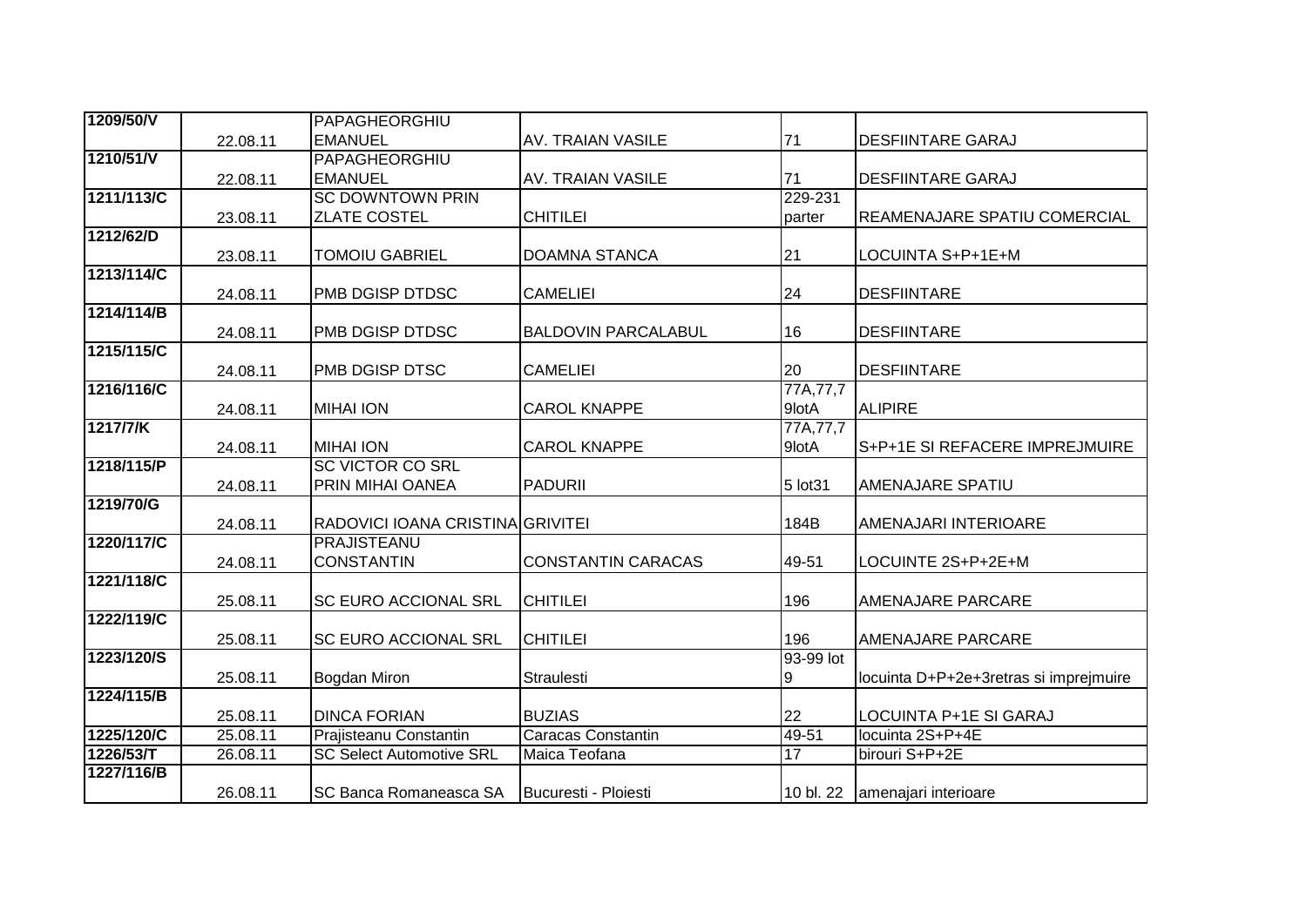| 1228/121/C |          |                             |                           |                             |                                 |
|------------|----------|-----------------------------|---------------------------|-----------------------------|---------------------------------|
|            | 29.08.11 | Mircea Nicolae              | Chitilei                  | 33                          | desfiintare                     |
| 1229/116/P |          |                             |                           |                             |                                 |
|            | 29.08.11 | CHIRCULESCU ROMOSAN         | <b>MIRCEA PETRE</b>       | 13                          | <b>CONSOLIDARE SI EXTINDERE</b> |
| 1230/54/T  |          |                             |                           | 163 BL.20                   |                                 |
|            | 29.08.11 | <b>BARBULESCU EMILIAN</b>   | <b>TITULESCU</b>          |                             | SC. 2AP.80 AMENAJARI INTERIOARE |
| 1231/30/N  |          |                             |                           | 66-70                       |                                 |
|            | 29.08.11 | <b>SC TRUST LF TRADE</b>    | <b>NORDULUI</b>           | AP.006                      | AMENJARI INTERIOARE             |
| 1232/31/N  |          |                             |                           | 66-70                       |                                 |
|            | 29.08.11 | <b>SC TRUST LF TRADE</b>    | <b>NORDULUI</b>           | AP.008                      | AMENJARI INTERIOARE             |
| 1233/32/N  | 29.08.11 | <b>SC TVG HOLDING SRL</b>   | <b>NORDULUI</b>           | 66-70<br>AP.10              | AMENJARI INTERIOARE             |
| 1234/121/S |          |                             |                           |                             |                                 |
|            | 29.08.11 | <b>VLADU LUCIA</b>          | <b>SCARISOARA</b>         | 6                           | LOCUINTA S+P+2E+M               |
| 1235/122/C |          |                             |                           |                             |                                 |
|            | 29.08.11 | <b>ANDREESCU MURARET</b>    | <b>OCTAV COCARASCU</b>    | 35                          | CONSOLIDARE                     |
| 1236/123/C |          |                             |                           | 23 AP                       |                                 |
|            | 29.08.11 | <b>IPEKGIAN MARILENA</b>    | M. CAMPEANU               | 1SI 2                       | <b>MANSARDARE</b>               |
| 1237/121/M |          |                             |                           |                             | <b>SCARA METALICA, REFACERE</b> |
|            | 29.08.11 | <b>SC ENEL DISTRIBUTIE</b>  | I. MIHALACHE              | 41-43                       | <b>FATADE</b>                   |
| 1238/124/C | 29.08.11 | <b>ILIE FLORIN</b>          | <b>CHITILEI</b>           | 212                         | SUPRAETAJARE 1 NIVEL            |
| 1239/26/1  |          | <b>ALEXE MARIANA</b>        |                           |                             |                                 |
|            | 29.08.11 | <b>GABRIELA</b>             | <b>IANCU DE HUNEDOARA</b> | 2B                          | <b>INFORMATIV</b>               |
| 1240/55/T  |          |                             |                           |                             |                                 |
|            | 29.08.11 | <b>ZAMFIRESCU FLORIN</b>    | <b>TELESCOPULUI</b>       | $2 - 8$                     | <b>INFORMATIV</b>               |
| 1241/117/P |          |                             |                           |                             |                                 |
|            | 29.08.11 | <b>ANDREESCU BOGDAN</b>     | <b>PISONI</b>             | 3                           | <b>DESFIINTARE</b>              |
| 1242/122/S |          |                             |                           |                             |                                 |
|            | 30.08.11 | Ivancea Stela               | Salajeni                  | 23                          | desfiintare partiala            |
| 1243/123/S |          |                             |                           | 21-23 bl. JM<br>sc. 1 et. 2 |                                 |
|            | 30.08.11 | Munteanu Alexandru Robert   | av. Alexandru Serbanescu  | ap.10                       | amenajare interioara            |
| 1244/52/V  |          |                             |                           |                             |                                 |
|            | 30.08.11 | <b>Tudor Gabriel Bogdan</b> | Vizantea                  | 26                          | desfiintare                     |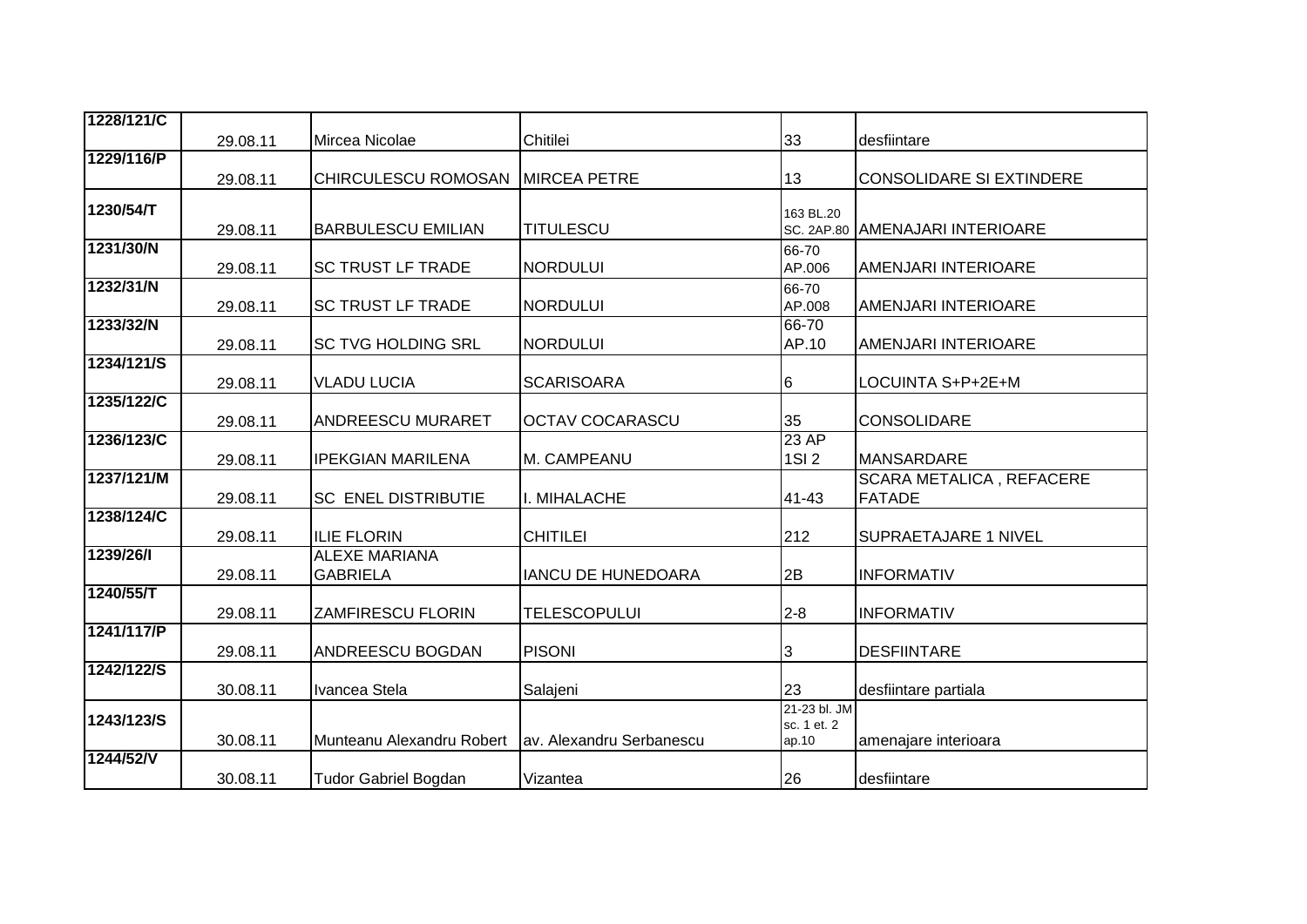| 1245/53/V  | 31.08.11 | <b>SOMANESCU GEORGETA</b>        | <b>LEMNARILOR</b>           | 144B        | informativ                         |
|------------|----------|----------------------------------|-----------------------------|-------------|------------------------------------|
| 1246/124/S |          |                                  |                             |             |                                    |
|            | 31.08.11 | <b>ARVATU CRISTIAN</b>           | <b>SOVEJA</b>               | 75-75A      | <b>COMASARE</b>                    |
| 1247/125/S |          |                                  |                             | 7 SC. 1 ET. |                                    |
|            | 31.08.11 | <b>GRIGORE LILIANA</b>           | <b>SEVASTOPOL</b>           | 1 AP.4      | informativ                         |
| 1248/117/B |          |                                  |                             |             |                                    |
|            | 31.08.11 | <b>BONCI NICOLAE</b>             | <b>BUCURESTI - PLOIESTI</b> | 29          | AMENAJARI INTERIOARE               |
| 1249/32/L  |          |                                  |                             |             |                                    |
|            | 31.08.11 | <b>PAUNESCU MARIANA</b>          | <b>STOICA LUDESCU</b>       | 55          | <b>ALIPIRE</b>                     |
| 1250/126/S |          |                                  |                             |             |                                    |
|            | 31.08.11 | <b>PITIGOI MIHUT</b>             | <b>IONESCU SISESTI</b>      | 47,49,51    | <b>ALIPIRE</b>                     |
| 1251/54/V  |          |                                  |                             |             |                                    |
|            | 31.08.11 | <b>SC. BANCPOST SA</b>           | CAL. VICTORIEI              | 155         | AMENAJARI INTERIOARE               |
| 1252/71/G  |          |                                  |                             |             |                                    |
|            | 31.08.11 | <b>MARCU CARMEN</b>              | <b>CAL. GRIVITEI</b>        | 158         | <b>CONSTRUIRE BALCON</b>           |
| 1253/118/P |          |                                  |                             |             |                                    |
|            | 31.08.11 | <b>LUNGU IOAN</b>                | DR. PISCUL LUNG             | 136         | VANZARE                            |
| 1254/56/T  |          |                                  |                             |             |                                    |
|            | 31.08.11 | <b>VALCU BOGDAN</b>              | <b>TARNAVA</b>              | 10          | informativ                         |
| 1255/118/B |          | <b>SC UCB ROMANIA SRL</b>        |                             |             |                                    |
|            | 31.08.11 | <b>REPREZ. CROANU LICA</b>       | <b>BANU Antoncahe</b>       | 40-44       | AMENAJARI INTERIOARE ET. 4         |
| 1256/63/D  |          |                                  |                             |             |                                    |
|            | 31.08.11 | <b>SC ROMSEF IDEAL SRL</b>       | <b>DORNEI</b>               | 121         | LOCUINTA S+P+2E+M                  |
| 1257/119/P |          |                                  |                             | 22-84 tarla |                                    |
|            | 31.08.11 | <b>MIHALACHE TUDOR</b>           | DR. PLAIUL CAMPINEI         | 187 lot 3/2 | <b>LOCUINTA P+2E</b>               |
| 1258/127/S |          |                                  |                             |             |                                    |
|            | 31.08.11 | <b>GHITA GHEORGHE</b>            | <b>INTR. STRAULESTI</b>     |             | 34 SI 34A IIMOBIL MULTIETAJAT MIXT |
|            |          |                                  |                             | 4R BL TO    |                                    |
| 1259/120/P |          |                                  |                             | 39/2        |                                    |
|            | 31.08.11 | <b>IMPACT DEVELOPER</b>          | DR. PADUREA PUSTNICU        |             | PARTER AMENAJARI INTERIOARE        |
| 1260/121/P |          |                                  |                             |             |                                    |
|            | 31.08.11 | <b>IMPACT DEVELOPER</b>          | DR. PADUREA PUSTNICU        | 197B        | <b>ALIPIRE</b>                     |
| 1261/33/N  |          |                                  |                             |             |                                    |
|            | 31.08.11 | FIRUTI IRINA MAGDALENA NUFERILOR |                             | 32-36       | VANZARE                            |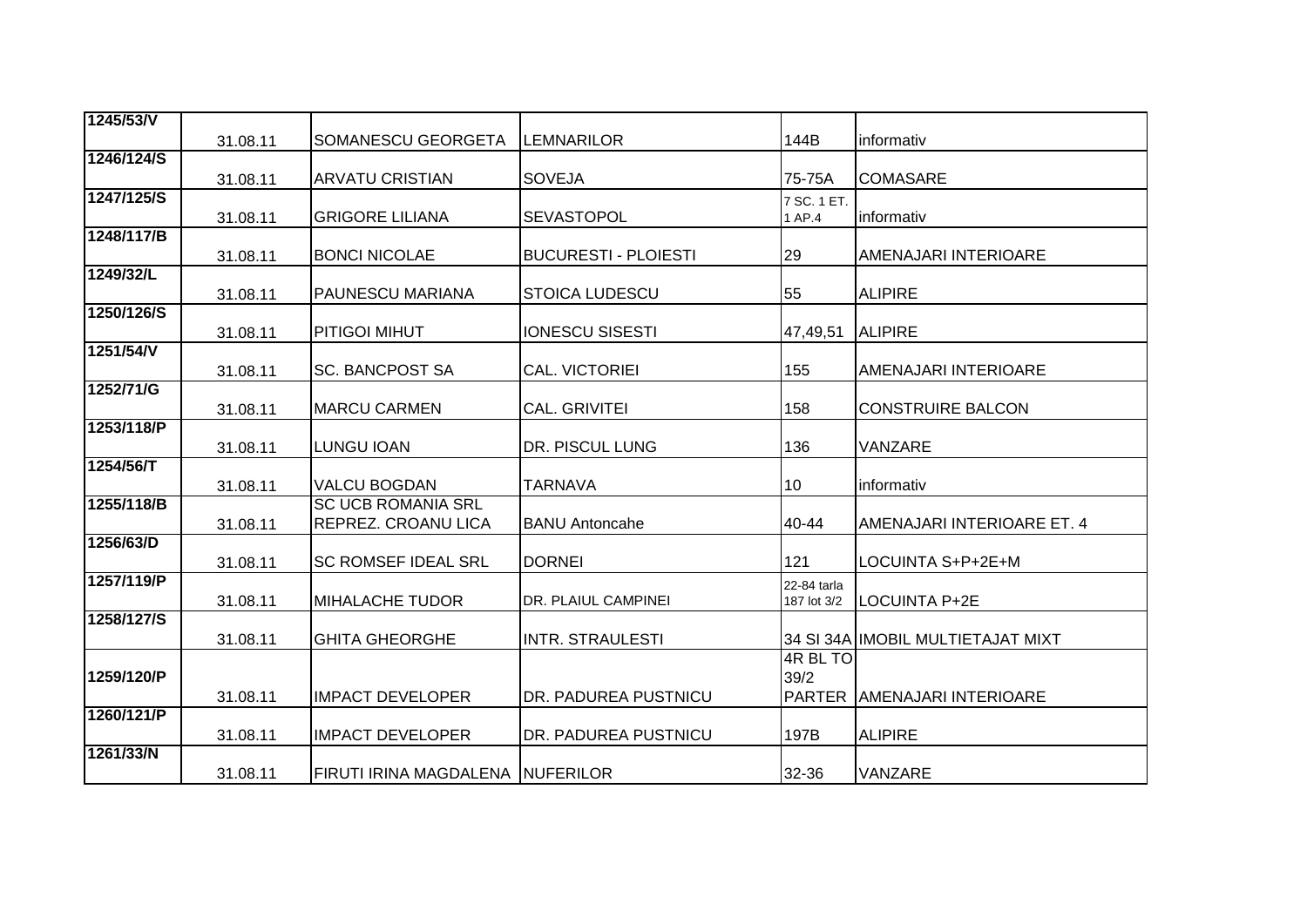| 1262/122/P |          |                             |                       |                |                                                        |
|------------|----------|-----------------------------|-----------------------|----------------|--------------------------------------------------------|
|            | 31.08.11 | <b>ANGELA GATU</b>          | DR. PISCUL NOU        | 212-218        | <b>INFORMATIV</b>                                      |
| 1263/33/L  |          |                             |                       |                |                                                        |
|            | 31.08.11 | <b>VOCHESCU FLORIAN</b>     | <b>LIPOVA</b>         | 20             | <b>INFORMATIV</b>                                      |
| 1264/64/D  |          |                             |                       |                |                                                        |
| 1265/123/P | 31.08.11 | <b>MANICA CONSTANTIN</b>    | <b>DOLOMITULUI</b>    | 40             | <b>INFORMATIV</b>                                      |
|            | 31.08.11 | Gatu Angela                 | dr. Piscul Nou        | 220-224        | informativ                                             |
| 1266/34/L  |          |                             |                       |                |                                                        |
|            | 31.08.11 | Vochescu Florian            | Lipova                | 18             | informativ                                             |
| 1267/57/T  |          |                             |                       |                |                                                        |
|            | 31.08.11 | Iordan Daniel               | Tintasului            | 23             | informativ                                             |
| 1268/128/S | 31.08.11 | <b>ANTON MARIUS DORIN</b>   | <b>SISESTI</b>        | 26-28          | informativ                                             |
| 1269/24/R  |          |                             |                       |                |                                                        |
|            | 31.08.11 | Valeanu Ovidiu              | dr. Regimentului      | 73-79          | informativ                                             |
| 1270/58/T  |          |                             |                       |                |                                                        |
|            | 31.08.11 | <b>Galu Catalin</b>         | Tarla                 |                | 218 lot10   informativ                                 |
| 1271/125/C |          |                             |                       |                |                                                        |
|            | 31.08.11 | Andrei Viorica              | Gheorghe Calpan       | 11             | locuinta P+1E+M                                        |
| 1272/72/G  |          |                             |                       | 23-25 bl.      |                                                        |
| 1273/124/P | 31.08.11 | Lazarescu Alexandra         | <b>Dinicu Golescu</b> | <b>B</b> ap.59 | amenajari interioare                                   |
|            | 31.08.11 | Andreescu Bogdan            | ing. Pisoni           | $\overline{3}$ | locuinta S+P+2E si imprejmuire                         |
| 1274/46/F  |          |                             |                       |                | extindere, reamenajare si supraetajare,                |
|            | 31.08.11 | Rosca Razvan George         | Feroviarilor          | 68             | final P+1E+M                                           |
| 1275/27/1  |          |                             |                       |                | extindere, reamenajare si supraetajare,                |
|            | 31.08.11 | Radulescu Camelia Ioana     | Emanoil Ionescu       | 26             | final P+1E+M                                           |
| 1276/28/1  |          |                             |                       |                | EXTINDERE, REAMENAJARE,                                |
| 1277/47/F  | 31.08.11 | <b>RADULESCU ELENA</b>      | Emanoil Ionescu       | 26             | <b>SUPRAETAJARE</b><br><b>INTRARE IN LEGALITATE PT</b> |
|            | 31.08.11 | IONICESCU CONSTANTIN        | <b>FEROVIARILOR</b>   | 56             | <b>EXTINDERE S+P+M</b>                                 |
| 1278/129/S |          |                             |                       |                | CONSOLIDARE, SI AMENAJARI                              |
|            | 31.08.11 | Ivancea Stela               | Salajeni              | 23             | <b>INTERIOARE</b>                                      |
| 1279/55/V  |          |                             |                       |                |                                                        |
|            | 31.08.11 | <b>Tudor Gabriel Bogdan</b> | Vizantea              | 26             | INTRARE IN LEGALITATE PT. P+1E                         |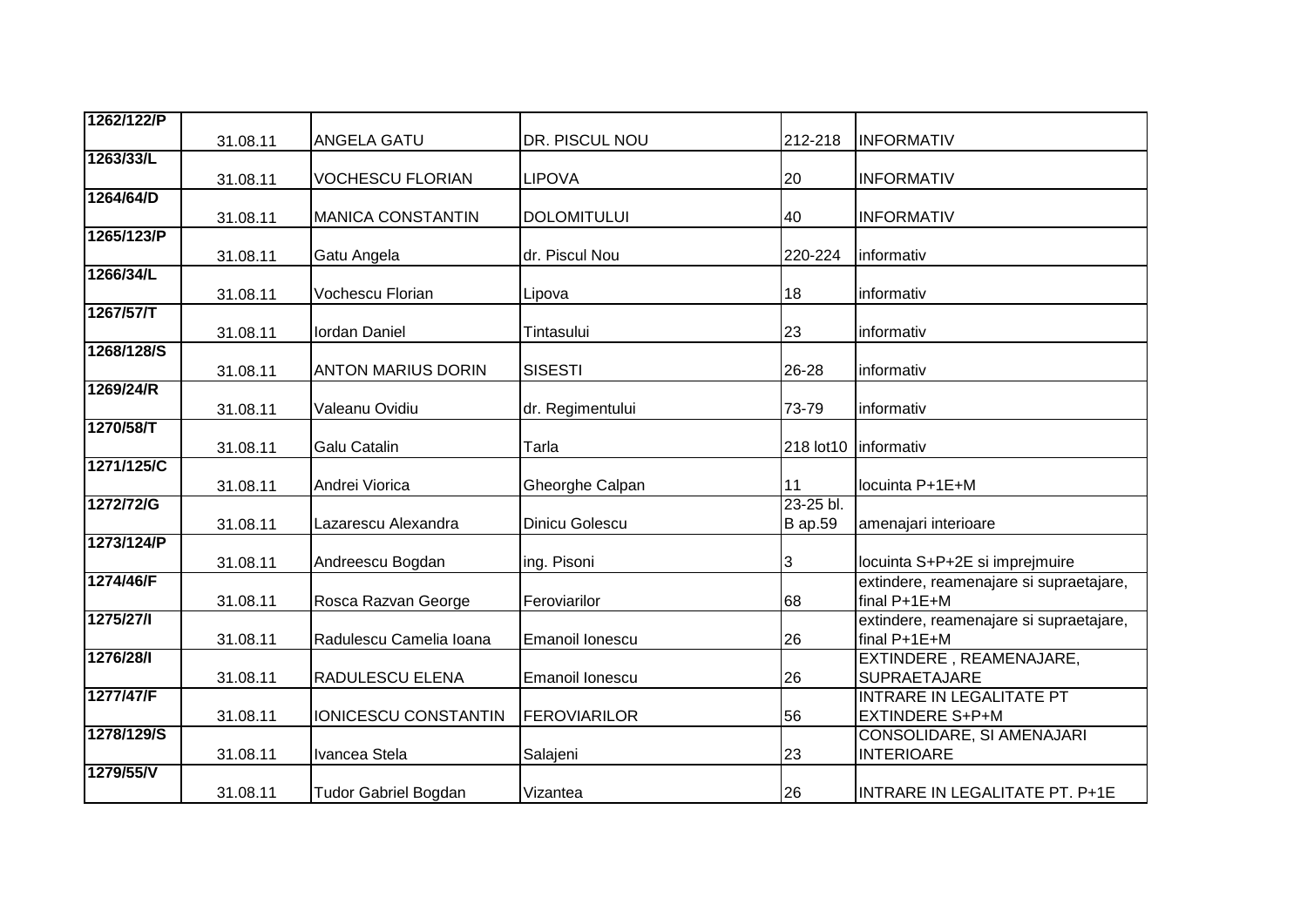| 1280/48/F  |          |                                                 |                             |          |                                   |
|------------|----------|-------------------------------------------------|-----------------------------|----------|-----------------------------------|
| 31.08.11   | 31.08.11 | <b>NICOARA RALUCA</b>                           | <b>FEROVIARILOR</b>         | 70       | extindere si supraetajare         |
| 1281/119/B |          | <b>SC APCO IMPORT - EXPORT</b>                  |                             |          |                                   |
|            | 31.08.11 | SRL PRIN APOSTOL COSTEL                         | <b>BUCURESTI-TARGOVISTE</b> | 22B      | AMENAJARE SPATIU COMERCIAL        |
| 1282/122/M |          |                                                 |                             |          | LOCUINTA S+P+1E+2RETRAS SI        |
|            | 31.08.11 | <b>STOIAN ALINA ILEANA</b>                      | <b>GHEORGHE MISSAIL</b>     | 72       | <b>REFACERE IMPREJMUIRE</b>       |
| 1283/126/C |          |                                                 |                             |          |                                   |
| 1284/34/N  | 31.08.11 | <b>MIRCEA NICOLAE CATALIN CHITILEI</b>          |                             | 33       | P LOCUINTA, SI SPATII COMERCIALE  |
|            | 31.08.11 | <b>VELUTA MARIUS</b>                            | <b>NORDULUI</b>             | 54B      | <b>INSTALARE ATM</b>              |
| 1285/130/S |          | <b>SC PROMX PRINT SRL</b>                       |                             |          |                                   |
|            | 31.08.11 | PRIN SONIA A RILOF                              | INTR. SOLZILOR              | 2C       | LOCUINTA P+2E+M                   |
| 1286/125/P | 31.08.11 | <b>DALIMON IOANA</b>                            | <b>VIRGIL PLESOIANU</b>     | 4A       |                                   |
| 1287/29/1  |          |                                                 |                             |          | CONSOLIDARE, MANSARDARE           |
|            | 31.08.11 | <b>OITA ION</b>                                 | <b>IONESCU SISESTI</b>      | 262-266  | <b>REALIZARE BUCATARIE</b>        |
| 1288/126/P |          |                                                 |                             |          |                                   |
|            | 31.08.11 | <b>BORCILA GHEORGHE</b>                         | DR. PADUREA CIOLPANI        | 52       | LOCUINTA S+P+1E+M                 |
| 1289/131/S | 01.09.11 | <b>SARBU ADRIAN</b>                             | DR. SERGIU                  | 3        | CONSOLIDARE SI SUPRAETAJARE       |
| 1290/49/F  |          |                                                 |                             |          | MODIFICARE AC, AMENAJARI          |
|            | 01.09.11 | <b>SC FLOREASCA CITY</b>                        | C. FLOREASCA                |          | <b>INTERIOARE SI LA FATADE</b>    |
| 1291/65/D  |          |                                                 |                             | 123-155  |                                   |
|            | 01.09.11 | <b>ANL</b>                                      | DR. NISIPOASA               | P.152    | <b>EXTINDERE</b>                  |
| 1292/120/B |          | <b>SC METRO CASH &amp; CARRY</b>                |                             |          |                                   |
| 1293/121/B | 01.09.11 | Romania SRL<br><b>SC METRO CASH &amp; CARRY</b> | <b>BUCURESTI - PLOIESTI</b> | 44D      | <b>SERVICE SI SPALATORIE AUTO</b> |
|            | 01.09.11 | Romania SRL                                     | <b>BUCURESTI - PLOIESTI</b> | 44D      | SERVICE SI SPALATORIE AUTO        |
| 1294/35/N  |          |                                                 |                             |          |                                   |
|            | 01.09.11 | <b>DRAGULENESCU ELENA</b>                       | <b>NAVIGATIEI</b>           | 101A     | <b>LOCUINTA P+1E</b>              |
| 1295/123/M |          |                                                 |                             |          |                                   |
|            | 01.09.11 | <b>BOGASIEVIC ALEXANDRU</b>                     | <b>MUSETESTI</b>            | 9A si 11 | <b>DESFIINTARE</b>                |
| 1296/132/S |          |                                                 |                             |          | <b>EXTINDERE SI SCHIMBARE DE</b>  |
|            | 01.09.11 | <b>SC SI TE INSTALATII SRL</b>                  | <b>GH. I. SISESTI</b>       | 39       | <b>FUNCTIUNE</b>                  |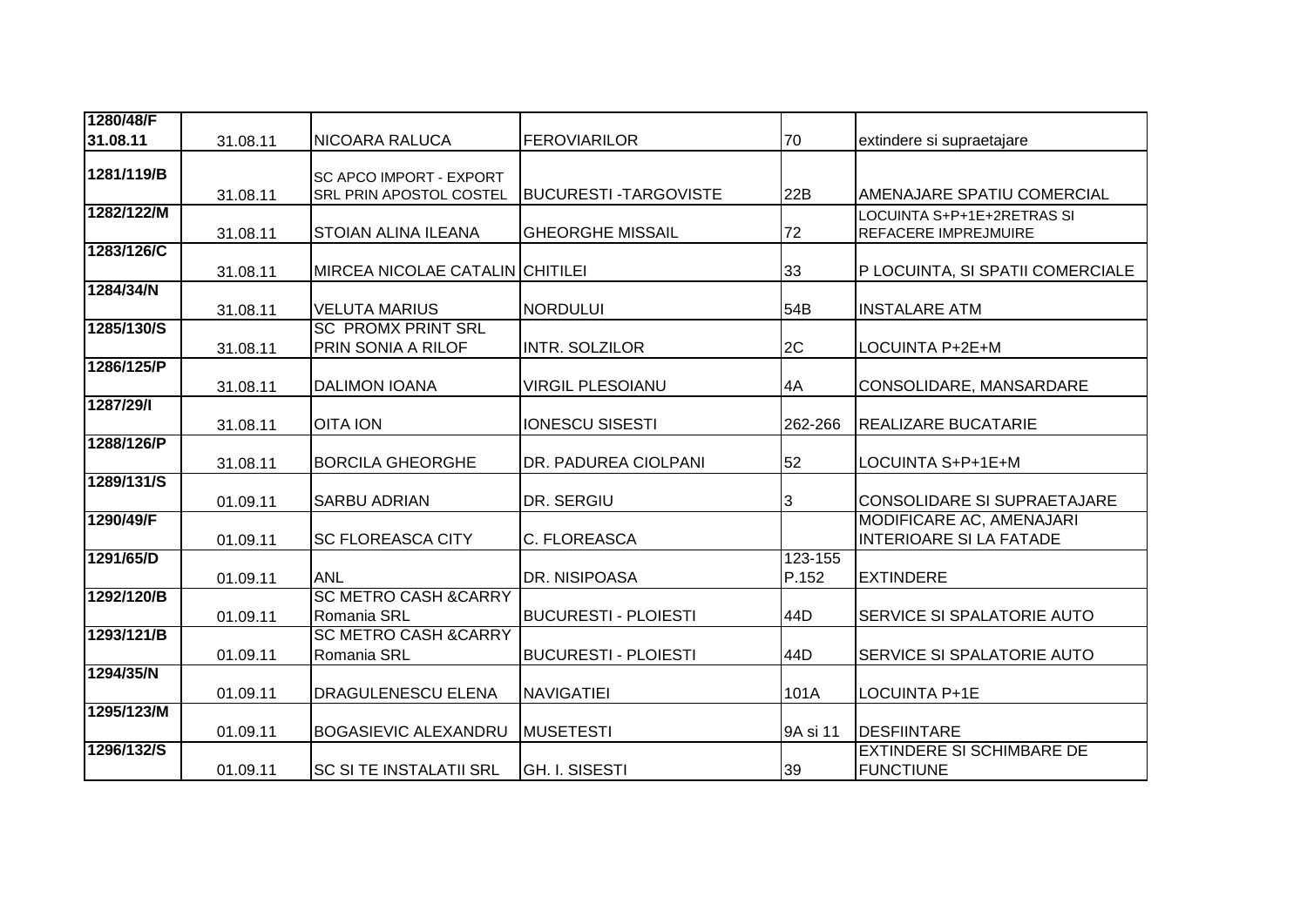| 1296/132/S |          |                                   |                        |          |                                    |
|------------|----------|-----------------------------------|------------------------|----------|------------------------------------|
|            | 01.09.11 | <b>ANDREI ELISABETA</b>           | <b>PARCULUI</b>        | 81C      | MANSARDARE                         |
| 1297/122/B |          |                                   |                        |          |                                    |
|            | 01.09.11 | <b>ROMA WEST</b>                  | <b>BUZESTI / TATRA</b> | 83/14    | AVIZ OPORTUNITATE PT. PUZ          |
| 1298/133/S |          |                                   |                        |          |                                    |
|            | 01.09.11 | <b>CRETU GABRIEL</b>              | <b>STRABUNA</b>        | 106      | LOCUINTA S+P+1E+M                  |
| 1299/124/M |          | <b>CRISAN ROXANA</b>              |                        | 32-38    | <b>DESFIINTARE</b>                 |
| 1300/36/N  | 02.09.11 |                                   | <b>MADRIGALULUI</b>    |          |                                    |
|            | 02.09.11 | <b>TAIATU LAURENTIU</b>           | <b>NUFERILOR</b>       | 61 lot 1 | construire garaj                   |
| 1301/125/M |          | <b>BOGDANOVICI</b>                |                        |          |                                    |
|            | 02.09.11 | ALEXANDRU                         | Musetesti              | 9A si 11 | <b>CONSOLIDARE SI SUPRAETAJARE</b> |
| 1302/134/S |          |                                   |                        |          |                                    |
| 05.09.11   | 05.09.11 | Petrache Constantin               | <b>Sarandy Frosa</b>   | 14       | extindere, consolidare             |
| 1303/30/1  |          | <b>JUDET ANTONELL</b>             |                        |          |                                    |
|            | 05.09.11 | <b>CRISTIAN</b>                   | <b>IEZERU</b>          | 49A      | LOCUINTA S+P+1E+M                  |
| 1304/35/L  |          |                                   |                        |          |                                    |
| 1305/59/T  | 05.09.11 | <b>MUSTAFA NELU</b>               | <b>LAMAIULUI</b>       | 49       | <b>CONSOLIDARE SI EXTINDERE</b>    |
|            | 05.09.11 | PAROHIA SF. VINERI NOUA TITULESCU |                        | 157-159  | <b>REPARARE SI CONSOLIDARE</b>     |
| 1306/126/M |          |                                   |                        |          |                                    |
|            | 05.09.11 | <b>USAMVB</b>                     | <b>MARASTI</b>         | 59       | CONSOLIDARE SI SUPRAETAJARE        |
| 1307/15/J  |          |                                   |                        |          |                                    |
|            | 05.09.11 | <b>VISAN STEFAN</b>               | <b>JIULUI N</b>        | 57       | <b>MANSARDARE</b>                  |
| 1308/128/P | 05.09.11 | <b>MIHAITA DAN</b>                | <b>PRAHOVA</b>         | 51       | LOCUINTA P+M SI ANEXA              |
| 1309/135/S |          |                                   |                        |          |                                    |
|            | 05.09.11 | <b>DUMITRU MARIN</b>              | ALEX. SERBANESCU       | 8A       | <b>INTRARE IN LEGALITATE</b>       |
| 1310/127/C |          |                                   |                        |          |                                    |
|            | 05.09.11 | <b>BURADA MIHAI</b>               | <b>COMANA</b>          | 19B      | <b>SUPRAETAJARE</b>                |
| 1311/25/E  |          |                                   |                        |          |                                    |
|            | 05.09.11 | <b>VELUL AINUR</b>                | <b>INTR. EPOCII</b>    | 18-20    | ALIPIRE NR. CADASTRALE             |
| 1312/136/S |          | <b>VASILESCU ELENA</b>            | <b>SMOCHINULUI</b>     |          | REABILITARE TERMICA                |
| 1313/31/1  | 05.09.11 |                                   |                        | 5        |                                    |
|            | 05.09.11 | <b>SOTIR FLORIN</b>               | <b>INOVATORILOR</b>    | 12       | LOCUINTA DS+P+2E+M                 |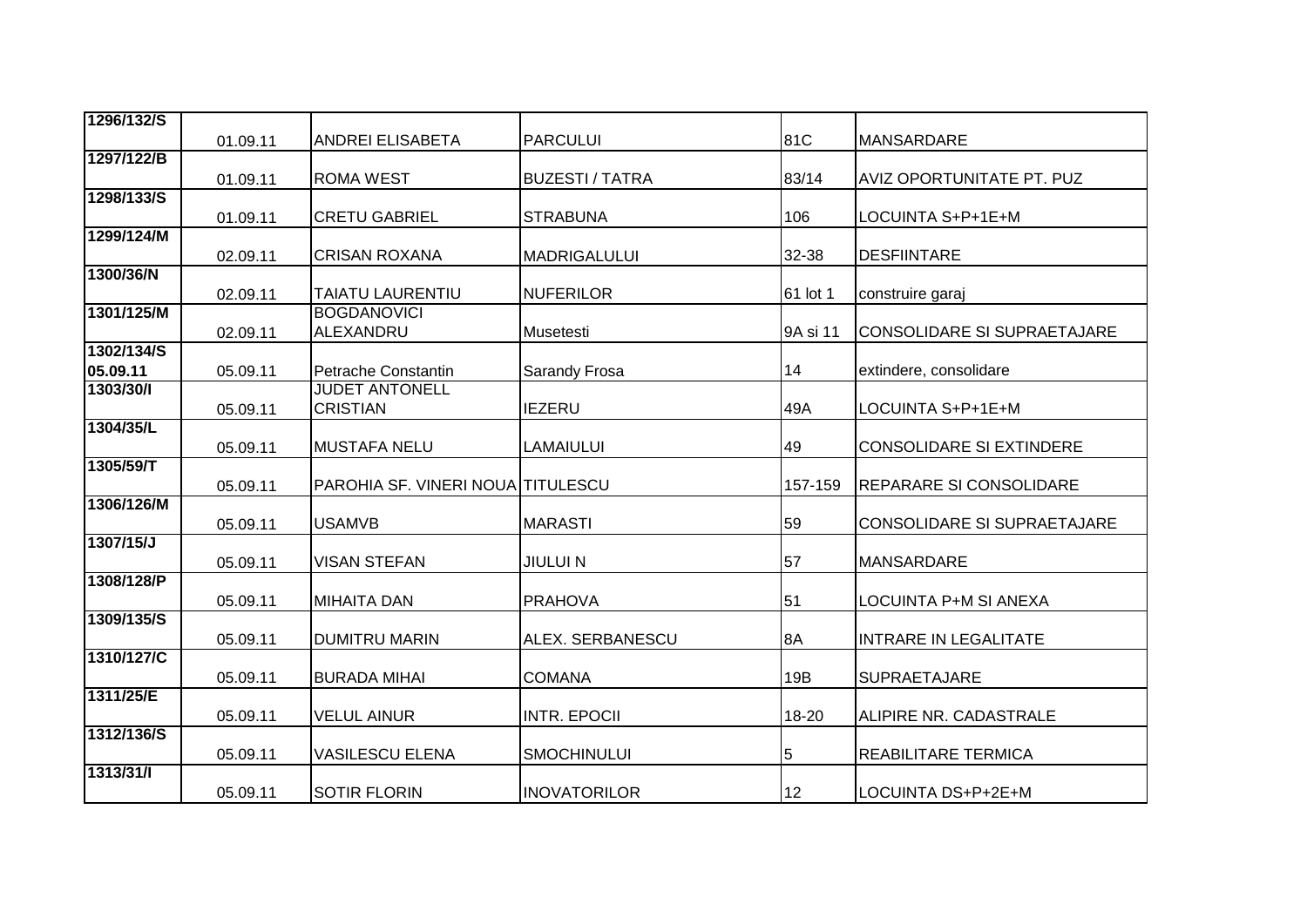| 1314/32/1  |          |                                                            |                              |                 |                                |
|------------|----------|------------------------------------------------------------|------------------------------|-----------------|--------------------------------|
|            | 05.09.11 | <b>SOTIR FLORIN</b>                                        | <b>INOVATORILOR</b>          | 12 <sub>2</sub> | <b>DESFIINTARE</b>             |
| 1315/25/R  |          |                                                            |                              |                 |                                |
|            | 05.09.11 | <b>LUNGU SARA</b>                                          | <b>TURNU ROSU</b>            | 5               | LOCUINTA S+P+2E+M              |
| 1316/33/   |          |                                                            |                              |                 |                                |
|            | 05.09.11 | <b>CRISTEA CLAUDIU</b>                                     | <b>IZBANDEI</b>              | 93              | LOCUINTA S+P+2E SI IMPREJMUIRE |
| 1317/60/T  |          | IONUT CROITORU PT. SC.<br><b>COMPLEXUL MULTIFUNCTIONAL</b> |                              |                 |                                |
|            | 05.09.11 | <b>VICTORIA</b>                                            | <b>SOS. N. TITULESCU</b>     | $4 - 8$         | AMENAJARI INTERIOARE           |
|            |          | IONUT CROITORU PT. SC.                                     |                              |                 |                                |
| 1318/61/T  |          | <b>COMPLEXUL MULTIFUNCTIONAL</b>                           | SOS. N. TITULESCU            | $4 - 8$         |                                |
| 1319/56/V  | 05.09.11 | <b>VICTORIA</b>                                            |                              |                 | AMENAJARI INTERIOARE           |
|            | 05.09.11 | <b>COBAN LIVIU MIHAIL</b>                                  | VOLUMULUI                    | 38              | <b>DESFIINTARE PARTIALA</b>    |
| 1320/57/V  |          |                                                            |                              |                 | CONSOLIDARE, EXTINDERE,        |
|            | 05.09.11 | <b>COBAN LIVIU MIHAIL</b>                                  | <b>VOLUMULUI</b>             | 38              | <b>MANSARDARE</b>              |
| 1321/62/T  |          | <b>CENUSA LAURENTIU</b>                                    |                              | $51 - 59$       |                                |
|            | 05.09.11 | <b>STEFAN</b>                                              | N. TIUTLESCU                 | bl.11B          | AMENAJARI INTERIOARE           |
| 1322//7/H  |          |                                                            |                              |                 |                                |
|            | 05.09.11 | <b>DUMITRESCU LILIANA</b>                                  | <b>HULUBITEI</b>             | 13              | <b>EXTINDERE</b>               |
| 1323/65/A  |          |                                                            |                              |                 |                                |
|            | 05.09.11 | <b>FARMAZON ALEXANDRU</b>                                  | <b>AEROMODELULUI</b>         | 12              | LOCUINTA S+P+1E+M              |
| 1324/66/A  | 05.09.11 | FARMAZON ALEXANDRU                                         | <b>AEROMODELULUI</b>         | 12              | <b>DESFIINTARE</b>             |
| 1325/129/P |          | <b>ROTILEANU IOANA</b>                                     |                              |                 |                                |
|            | 06.09.11 | <b>CAMELIA</b>                                             | PLAIUL NUCULUI               | 54B             | <b>INFORMATIV</b>              |
| 1326/128/C |          |                                                            |                              |                 |                                |
|            | 06.09.11 | <b>MARIN MARIN</b>                                         | N. CRETULESCU                | 1E              | VANZARE                        |
| 1327/129/C |          |                                                            |                              |                 |                                |
|            | 06.09.11 | <b>MARIN MARIN</b>                                         | N. CRETULESCU                | 1F              | VANZARE                        |
| 1328/66/D  |          |                                                            |                              |                 |                                |
|            | 06.09.11 | <b>ALEXANDRU ION</b>                                       | <b>DARZA</b>                 | 6               | LOCUINTA P+1E                  |
| 1329/58/V  |          |                                                            |                              |                 |                                |
|            | 06.09.11 | <b>MILNTOH FLORIN</b>                                      | <b>VASILE LUPU SI GARLEI</b> | 2/43            | <b>OPERATIUNI NOTARIALE</b>    |
| 1330/26/R  |          | <b>FLOREA BOGDAN</b>                                       |                              |                 |                                |
|            | 06.09.11 | ALEXANDRU                                                  | <b>NICOLAE RACOTA</b>        | 1D              | SUPRAETAJARE DS+P+3E           |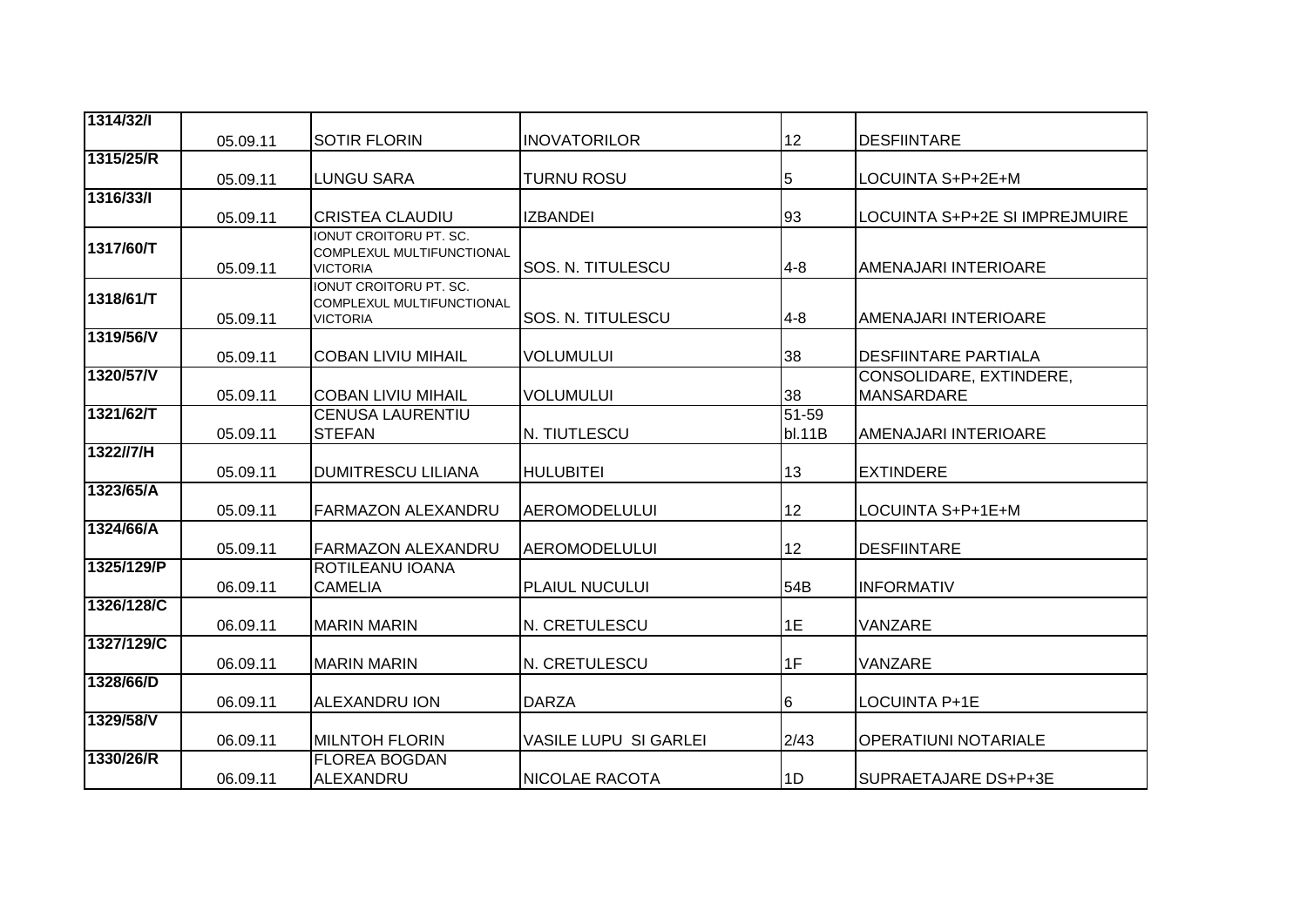| 1331/127/M |          |                                  |                             |                   |                                    |
|------------|----------|----------------------------------|-----------------------------|-------------------|------------------------------------|
|            | 06.09.11 | <b>PARASCHIV ILIE</b>            | <b>MADRIGALULUI</b>         | 50                | <b>LOCUINTA P+2E</b>               |
| 1332/67/D  |          |                                  |                             | 123-155           |                                    |
|            | 06.09.11 | <b>ANL</b>                       | DR. NISIPOASA               | p.487             | GARAJ, AMENAJARI INTERIOARE        |
| 1333/123/B |          | <b>SC METRO CASH &amp; CARRY</b> |                             |                   |                                    |
|            | 06.09.11 | Romania SRL                      | <b>BUCURESTI - PLOIESTI</b> | 44D               | <b>EXTINDERE WIND FANG</b>         |
| 1334/124/B |          | <b>SC METRO CASH &amp; CARRY</b> |                             |                   |                                    |
|            | 06.09.11 | Romania SRL                      | <b>BUCURESTI - PLOIESTI</b> | 44D               | amenajari INTERIOARE               |
| 1335/125/B |          | <b>SC. MERCK SHAR</b>            |                             | 1A CORP B         |                                    |
|            | 06.09.11 | &DOMME Romania srl               | <b>BUCURESTI - PLOIESTI</b> | SI C ET.<br>2.3.4 | AMENAJARI ITERIOARE                |
| 1336/130/C |          |                                  |                             |                   |                                    |
|            | 06.09.11 | <b>STROE ANDREI COSMIN</b>       | <b>COTESTI</b>              | 58                | LOCUINTA S+P+1E+M                  |
| 378/19/V   |          |                                  |                             |                   | <b>INTRARE IN LEGALITATE PT</b>    |
|            | 06.09.11 | <b>TICLEA IOANA</b>              | <b>VORNICENI</b>            | 38A               | <b>EXTINDERE</b>                   |
| 379/126/B  |          |                                  |                             |                   |                                    |
|            | 08.09.11 | <b>ANASTASIU IULIAN</b>          | <b>BUCURESTII NOI</b>       | 155               | <b>INFORMATIV</b>                  |
| 1337/36/L  |          |                                  |                             |                   |                                    |
|            | 08.09.11 | <b>FETECAU SERGIU</b>            | <b>LINISTEI</b>             | 45                | inchidere terasa si amenajari      |
| 1338/137/S |          |                                  |                             |                   |                                    |
|            | 08.09.11 | RAICU ALEXANDRU IONUT            | <b>SOMESUL RECE</b>         | 61A               | <b>DESFIINTARE C1 SI C2</b>        |
|            |          |                                  |                             | 2 bl. 22/1        |                                    |
| 1339/128/M |          |                                  |                             | sc.a et. 2        |                                    |
|            | 08.09.11 | Dosa Gabriela Andreea            | <b>HORIA Macelariu</b>      | ap.1              | AMENAJARI INTERIOARE               |
| 1340/50/F  |          | <b>LAURENTIU NICULESCU</b>       |                             |                   |                                    |
| 1341/129/M | 08.09.11 | <b>CARLA DANIELA</b>             | <b>FAGARAS</b>              | 19                | REPARATII FATADA                   |
|            | 08.09.11 | <b>CRISAN ROXANA</b>             | <b>MADRIGALULUI</b>         | 32-38             | <b>CONSOLIDARE SI SUPRAETAJARE</b> |
|            |          |                                  |                             | 7 BL. 8/2         |                                    |
| 1342/127/B |          | <b>DUMITRESCU IONUT</b>          |                             | SC. 1 ET. 2       |                                    |
|            | 08.09.11 | <b>NICOLAE</b>                   | BIBESCU GEORGE VALENTIN.    | AP.10             | AMENAJARI INTERIOARE               |
| 1343/8/H   |          |                                  |                             |                   |                                    |
|            | 08.09.11 | <b>ALEXANDRU IOANA</b>           | <b>HULUBITEI</b>            | 41                | <b>EXTINDERE</b>                   |
| 1344/131/C |          |                                  |                             |                   | LOCUINTA S+P+1E+2E MANSARDAT SI    |
|            | 08.09.11 | <b>RAYED EMAD</b>                | <b>INTRAREA CIUCULUI</b>    | 3                 | <b>IMPREJMUIRE</b>                 |
| 1345/132/C |          |                                  |                             |                   |                                    |
|            | 08.09.11 | <b>RAYES EMAD</b>                | <b>INTR. CIUCULUI</b>       | 3                 | <b>DESFIINTARE</b>                 |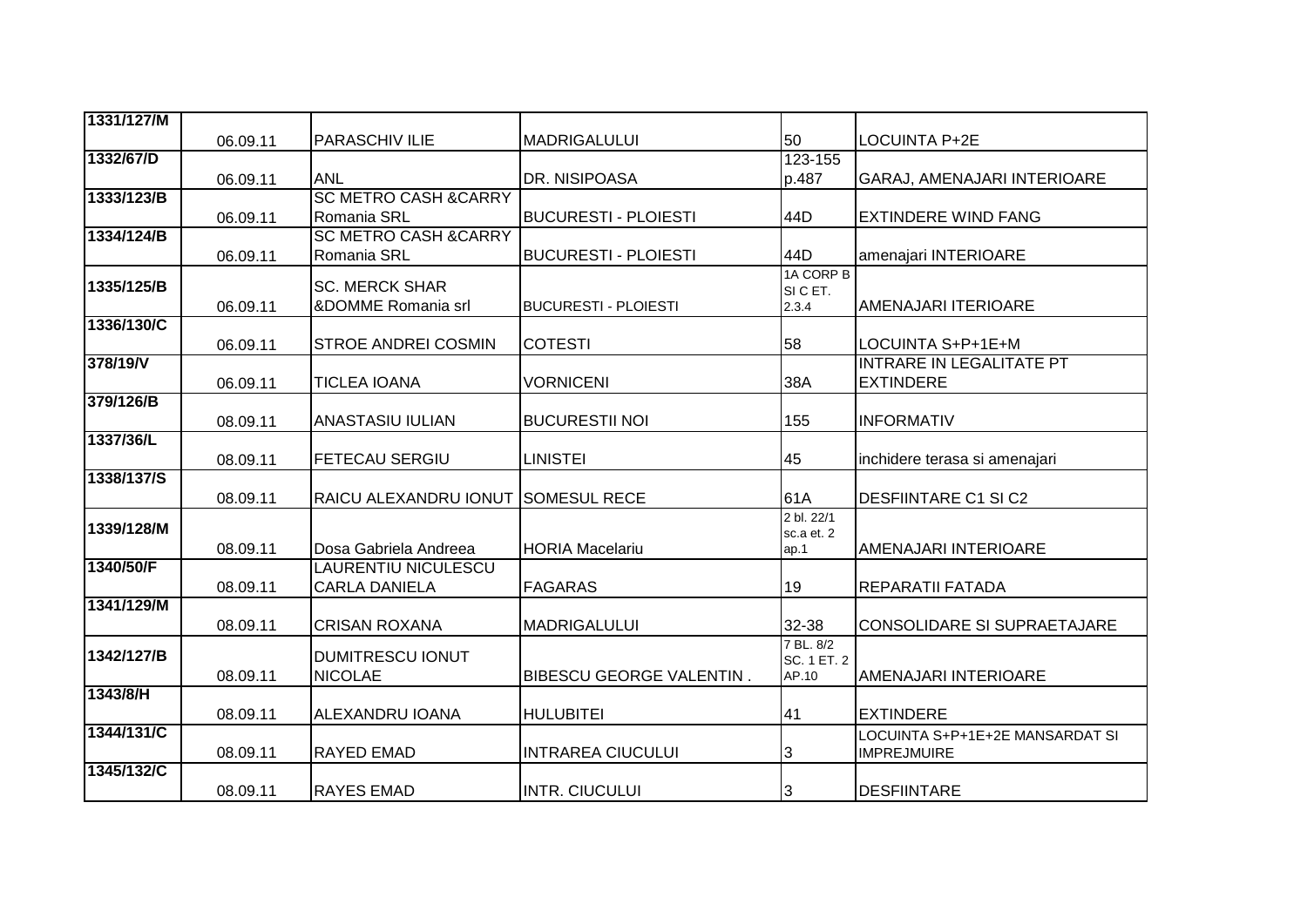| 1346/27/R  |          |                                   |                       |          |                                          |
|------------|----------|-----------------------------------|-----------------------|----------|------------------------------------------|
|            | 08.09.11 | <b>LUNGU SARA</b>                 | <b>TURNU ROSU</b>     | 5        | <b>DESFIINTARE</b>                       |
| 1347/34/1  |          |                                   |                       |          |                                          |
|            | 09.09.11 | <b>BARBU NICOLETA</b>             | <b>IEZERU</b>         | 32       | INTARER IN LEGALITATE PT P+1E            |
| 1348/130/M |          |                                   |                       |          |                                          |
|            | 09.09.11 | <b>NAN IOANA</b>                  | <b>MINERVEI</b>       | 100      | <b>DESFIINTARE</b>                       |
| 1349/51/F  |          | <b>MARINESCU SORIN SI</b>         |                       |          |                                          |
|            | 09.09.11 | ARABGIU ALEXANDRINA               | <b>FRASINULUI</b>     | 33       | <b>CONSOLIDARE</b>                       |
| 1350/130/P |          |                                   |                       |          |                                          |
|            | 09.09.11 | <b>TEODORESCU EMANOIL</b>         | DR. PISCUL LUNG       | 135-137  | <b>INFORMATIV</b>                        |
| 1351/73/G  |          | <b>CALVIN NICOLAE</b>             |                       |          |                                          |
|            | 09.09.11 | <b>CRISTIAN</b>                   | CONSTANTIN GODEANU    | 57       | <b>INFORMATIV</b>                        |
| 1352/138/S | 09.09.11 | <b>Sc Lesonor Constructii sRL</b> | <b>Straulesti</b>     | 25A-25B  | 3S+P+5E+6retras                          |
| 1353/67/A  |          |                                   |                       |          |                                          |
|            | 12.09.11 | <b>Imobiliare Bucarest</b>        | Aerogarii             | 29       | S+p+8E+et tehnic servici, hotel, birouri |
| 1354/20/V  |          |                                   |                       |          |                                          |
|            | 12.09.11 | <b>GHITA GHEORGHE</b>             | <b>VALEA MERILOR</b>  | Ι9       | AMENAJARI INTERIOARE                     |
| 1355/37/N  |          |                                   |                       | 102-104  |                                          |
|            | 12.09.11 | <b>SC PANNORD SRL</b>             | <b>NORDULUI</b>       | AP.E1/2  | AMENAJARI INTERIOARE                     |
|            |          |                                   |                       |          |                                          |
| 1356/133/C | 12.09.11 | <b>SC Marola General SRL</b>      | Chitilei              |          | 349-349A modificare AC                   |
| 1357/52/F  |          |                                   |                       |          |                                          |
|            | 12.09.11 | Epure Lazarescu Ecaterina         | Floreasca             | 202 lot2 | construire ascensor exterior             |
| 1358/35/1  |          | <b>JITIANU OCTAVIAN</b>           |                       |          |                                          |
|            | 12.09.11 | <b>ANDREI</b>                     | <b>TEODOR ILIESCU</b> | 23       | SUPRAETAJARE S+P+2E                      |
| 1359/28/R  |          | <b>STANCIU DENISA</b>             |                       |          |                                          |
|            | 12.09.11 | <b>MAGDALENA</b>                  | PISCUL RADULUI        | 106      | <b>INFORMATIV</b>                        |
| 1360/68/D  |          |                                   |                       |          |                                          |
|            | 12.09.11 | <b>DAN EMILIAN BONCIOG</b>        | SOLD. DOBRE ION       | 27-29    | <b>ALIPIRE</b>                           |
| 1361/37/L  |          |                                   |                       |          |                                          |
|            | 12.09.11 | <b>TEODORESCU PAUL</b>            | <b>LUGOJ</b>          | 35       | <b>INFORMATIV</b>                        |
| 1362/38/L  |          |                                   |                       |          |                                          |
| 1363/39/L  | 12.09.11 | <b>WELTE STOICA GIANINA</b>       | <b>LIMPEJOAREI</b>    | 10       | <b>INFORMATIV</b>                        |
|            |          | <b>SC BRJ Investments</b>         |                       |          |                                          |
|            | 12.09.11 | <b>Company SRL</b>                | Odai                  | 311-313  | alipire                                  |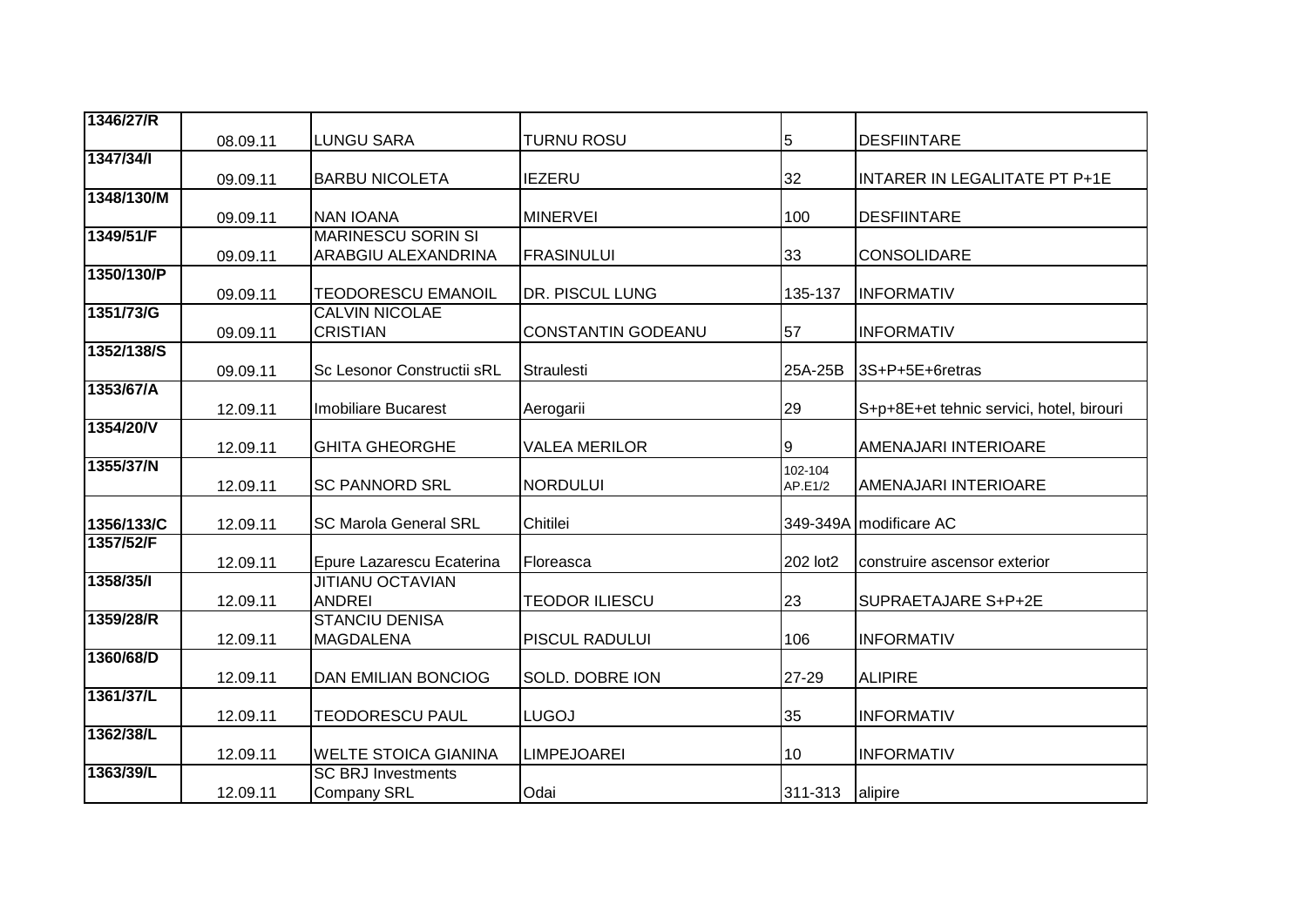| 1364/131/M |          |                                                       |                        |                       |                                              |
|------------|----------|-------------------------------------------------------|------------------------|-----------------------|----------------------------------------------|
|            | 12.09.11 | Ciocarlan Stelian Adrian                              | Medresti               | 10                    | dezmembrare                                  |
| 1365/16/J  | 12.09.11 | Dobrescu Paula Elena                                  | Jandarmeriei           |                       | alipire                                      |
| 1366/69/D  |          |                                                       |                        |                       |                                              |
| 1367/128/B | 12.09.11 | Semen Florian                                         | Dobrogeanu Gherea      | 15-19                 | alipire                                      |
|            | 12.09.11 | Vetula Ainur                                          | <b>Barajul Arges</b>   | 25                    | vanzare                                      |
| 1365/129/B | 12.09.11 | Vetula Ainur                                          | <b>Barajul Arges</b>   | 31                    | vanzare                                      |
| 1366/70/D  | 12.09.11 | <b>CARAIAN MIREL</b>                                  | <b>DUMITRU DURBAC</b>  | 67                    | LOCUINTA D+P+1E+M                            |
| 1367/71/D  | 12.09.11 | Damian Daniela                                        | Ing. G. Duca           | 1 bl.A et.<br>3 ap.10 | amenajare interioara                         |
| 1368/132/M | 12.09.11 | Hofmann Cristiana                                     | Mihai Viteazu          | 28                    | desfiintare partiala                         |
| 1369/131/P | 12.09.11 | <b>RABAN GEORGETA</b>                                 | <b>PINULUI</b>         | 10                    | <b>DESFIINTARE</b>                           |
| 1370/132/P | 12.09.11 | <b>RABAN GEORGETA</b>                                 | <b>PINULUI</b>         | 10                    | consolidare si supraetajare                  |
| 1371/53/F  | 12.09.11 | SOS Satele Copiilor Romania<br>prin Pana Ionel Daniel | Floreasca              | 165                   | constructie foisor                           |
| 1372/139/S | 12.09.11 | <b>MARCU BOGDAN ADRIAN</b>                            | <b>STRAULESTI</b>      | 73-77                 | <b>SPALATORIE AUTO</b>                       |
| 1373/72/D  | 14.09.11 | MIHNEA VASILIU STEFAN                                 | DOBROGEANU GHEREA      |                       | 44 LOT 2 LOCUINTA S+P+2E                     |
| 1374/73/D  | 14.09.11 | <b>MOSTENESCU DRAGOS</b><br><b>TITUS</b>              | DOBROGEANU GHEREA      | 44 LOT 1              | LOCUINTA S+P+2E                              |
| 1375/40/L  | 14.09.11 | <b>MICU GABRIELA</b>                                  | <b>EUGEN LOVINESCU</b> | 46B                   | CONSOLIDARE, MANSARDARE                      |
| 1376/68/A  | 14.09.11 | PANDURU ROXANA<br><b>GABRIELA</b>                     | <b>AIUD</b>            | 6                     | VANZARE                                      |
| 1377/19/Z  | 14.09.11 | <b>MULTIPREST HABITAT</b>                             | <b>ZELETIN</b>         | 18-20                 | SUPRAETAJARE REGIM FINAL<br>2S+P+4+5.6RETRAS |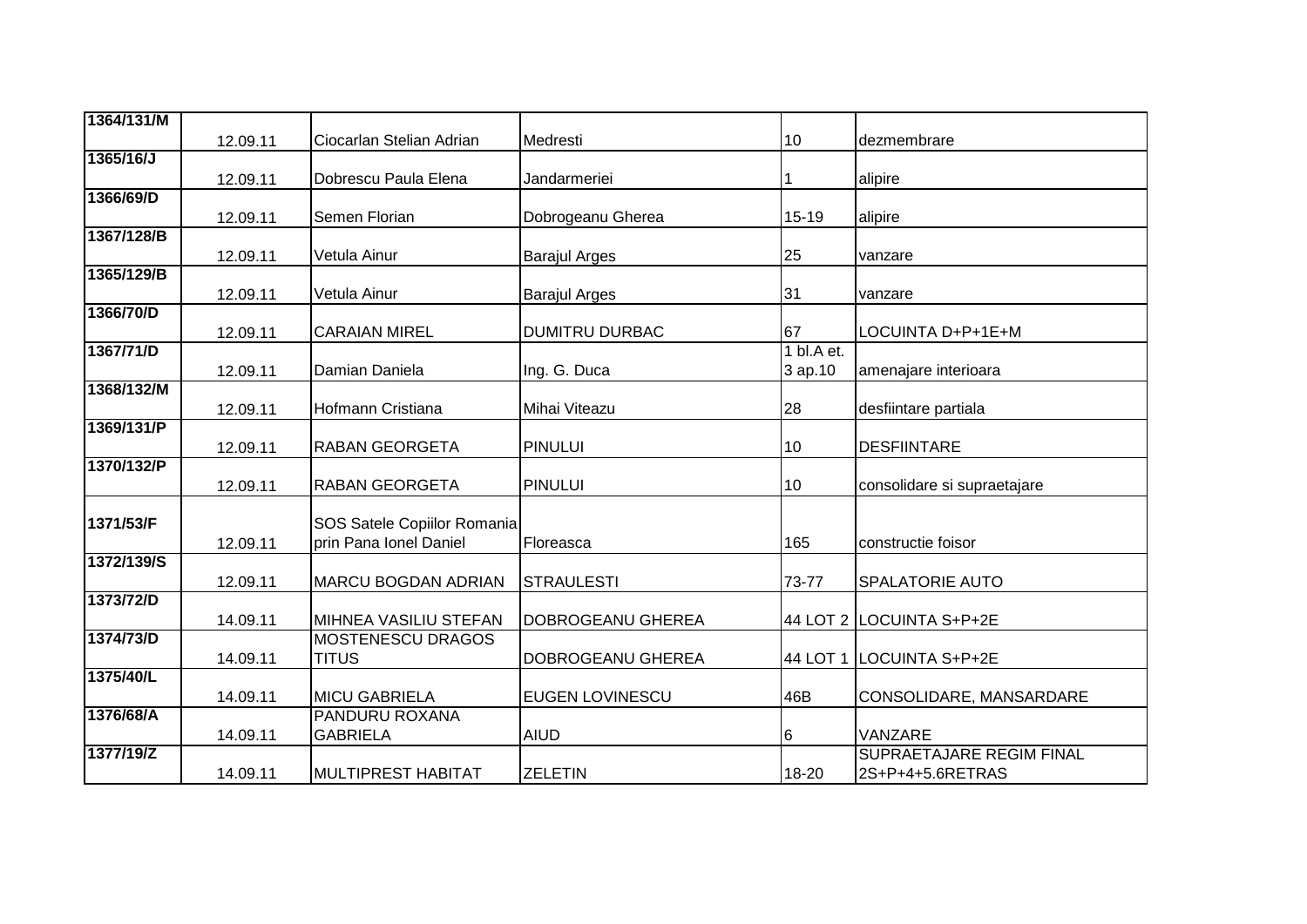| 1378/63/T  |          |                              |                            |                      |                                                   |
|------------|----------|------------------------------|----------------------------|----------------------|---------------------------------------------------|
|            | 14.09.11 | ISTOICA FLOAREA              | <b>STRABUNA</b>            | 121                  | <b>SERA PARTER</b>                                |
| 1379/74/G  |          |                              |                            |                      |                                                   |
|            | 14.09.11 | <b>NEDEA GABRIELA</b>        | <b>MUNTELE GAINA</b>       | 88-92                | <b>ALIPIRE</b>                                    |
| 1380/130/B |          | <b>SC BANCA ROMANEASCA</b>   |                            | 6 BL. 20             |                                                   |
|            | 14.09.11 | <b>SA</b>                    | <b>RADU BELLER</b>         | <b>PARTER</b>        | <b>AMENAJRE SEDIU BANCA</b>                       |
| 1381/69/A  |          |                              |                            |                      | LOCUINTA S+P+5E+6RETRAS SI                        |
|            | 16.09.11 | <b>RADU APOSTOL</b>          | <b>AEROGARII</b>           | 38A                  | <b>IMPREJMUIRE</b>                                |
| 1382/140/S |          |                              |                            | 76-82                |                                                   |
| 1383/131/B | 16.09.11 | <b>SUSAI MIHAI DANIEL</b>    | DR. SARMAS                 | LOT <sub>23</sub>    | <b>LOCUINTA P+1E</b>                              |
|            | 16.09.11 | MANTA ION ALEXANDRU          | <b>BOGDAN VODA</b>         | 25                   | <b>CONCESIONARE</b>                               |
|            |          |                              |                            | 189                  |                                                   |
| 1384/141/S |          |                              |                            | PARCELA <sub>7</sub> |                                                   |
|            | 19.09.11 | <b>DEMNGHIU CAROL</b>        | GH. IONESC SISESTI TARLAUA | NR.217               | <b>INFORMATIV</b>                                 |
| 1385/142/S |          | <b>SC STRAULESTI</b>         |                            | 69.71 LOT            |                                                   |
| 1386/75/G  | 19.09.11 | <b>EVOLUTION FOUR SRL</b>    | <b>STRAULESTI</b>          | P <sub>4</sub>       | 2S+P+9E                                           |
|            | 19.09.11 | <b>HORHOIANU ELISABETA</b>   | <b>VASILE GHERGHEL</b>     | 109                  | LOCUINTA DS+P+3E+4RETRAS SI<br><b>IMPREJMUIRE</b> |
| 1387/134/C |          | AL MISHEHDANI                |                            |                      |                                                   |
|            | 19.09.11 | <b>MOHAMMED</b>              | <b>CORALILOR</b>           | 105A                 | <b>MODIFICARE AC INITIALA</b>                     |
| 1388/36/1  |          |                              |                            |                      |                                                   |
|            | 19.09.11 | <b>SC EURO ACCIONAL SRL</b>  | I.I. DE LA BRAD            | 2D                   | <b>EXTINDERE BIROURI</b>                          |
| 1389/133/M |          |                              |                            | 337 BL.              |                                                   |
|            | 19.09.11 | <b>SC VODAFONE SA</b>        | ION MIHALACHE              | 14 SC.A              | <b>STATIE GSM</b>                                 |
| 1390/132/B |          |                              |                            |                      |                                                   |
|            | 19.09.11 | <b>ISC VODAFONE SA</b>       | <b>BANU ANTONCAHE</b>      | 40-44                | <b>MONTARE STATIE</b>                             |
| 1391/76/G  |          |                              |                            |                      |                                                   |
|            | 19.09.11 | <b>COSTACHE TRAIAN</b>       | <b>GODENI</b>              | 43                   | <b>DESFIINTARE</b>                                |
| 1392/133/B |          |                              |                            |                      |                                                   |
|            | 19.09.11 | PLETEA VASILE                | <b>BUCEGI</b>              | 15                   | <b>CONSOLIDARE P+1EP</b>                          |
| 1393/21/V  |          |                              |                            |                      |                                                   |
| 1394/9/H   | 19.09.11 | <b>RUSU MIRELA</b>           | <b>INTR. VALULUI</b>       | 15                   | <b>INFORMATIV</b>                                 |
|            | 19.09.11 | <b>BARBA OCTAVIAN VASILE</b> | <b>HELIULUI</b>            | 10                   | LOCUINTA S+P+2E+M                                 |
|            |          |                              |                            |                      |                                                   |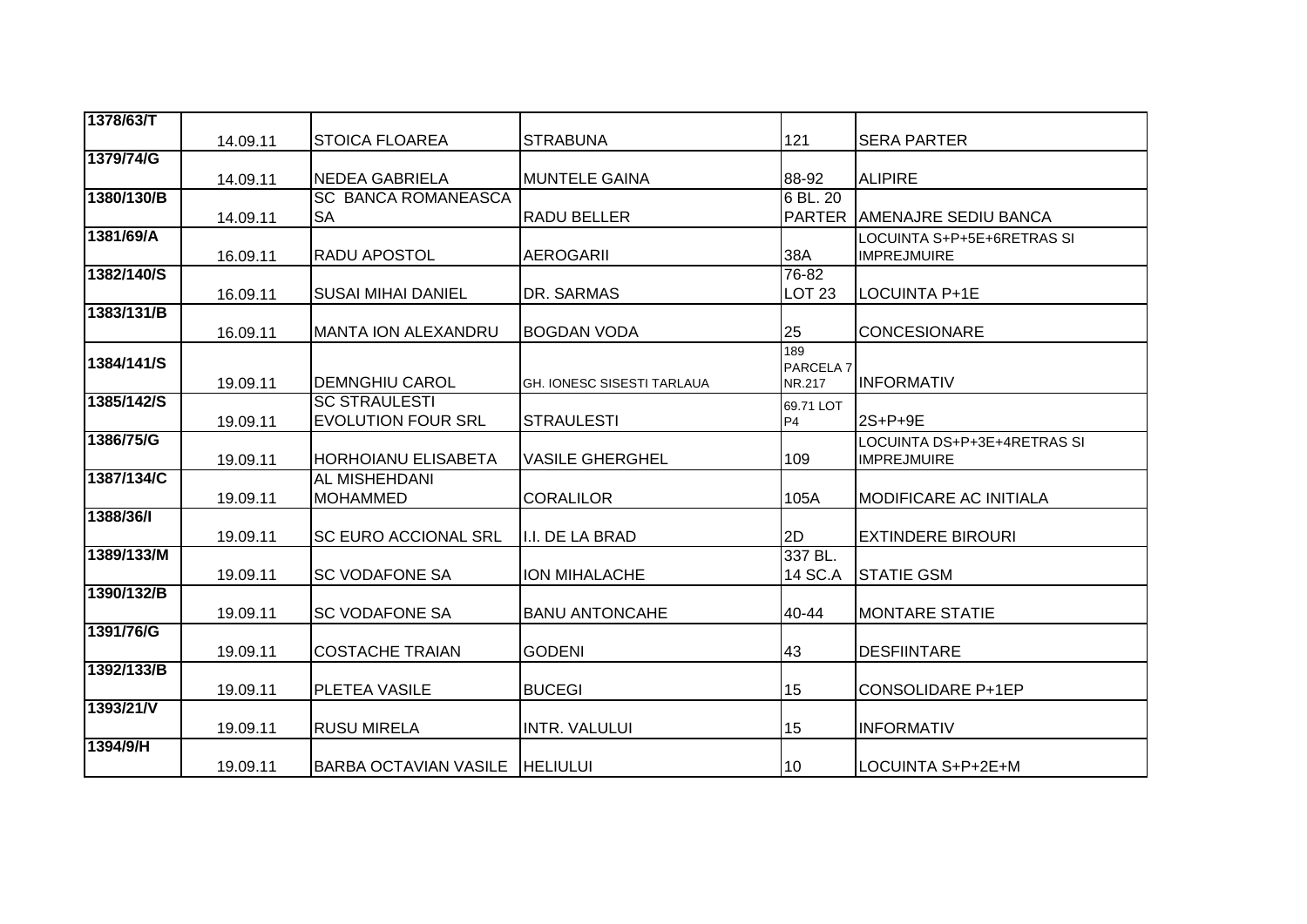| 1395/37/1  |          | <b>SANA SRL PRIN SARBU</b>                           |                          |                                          |                              |
|------------|----------|------------------------------------------------------|--------------------------|------------------------------------------|------------------------------|
|            | 19.09.11 | <b>ADRIAN</b>                                        | <b>DR. IACOB FELIX</b>   | 22                                       | <b>CONCESIONARE</b>          |
| 1396/134/M | 19.09.11 | CARLANA FLORIN                                       | <b>ION MIHALACHE</b>     | 45 BL.<br>16B.C,<br>SC.D ET. 7<br>AP.113 | AMENAJARI INTERIOARE         |
| 1397/135/M | 19.09.11 | <b>MIHALCEA ION CATALIN</b>                          | <b>MODESTIEI</b>         | 72A                                      | LOCUINTA P+1E+M              |
| 1398/74/D  | 19.09.11 | <b>PETRACHE OVIDIU SI</b><br><b>IOANA</b>            | DR. GARII                | 81-89;91-<br>93                          | <b>IMPREJMUIRE</b>           |
| 1399/75/D  | 19.09.11 | PETRACHE OVIDIU SI<br><b>IOANA</b>                   | DR. GARII                | 67-75                                    | <b>IMPREJMUIRE</b>           |
| 1400/76/D  | 19.09.11 | RADUCANU GEOVANI<br><b>CRISTIAN</b>                  | <b>DOBROGEI</b>          | 14                                       | CONSOLIDARE SI SUPRAETAJARE  |
| 1401/22/V  | 19.09.11 | <b>NITA CATALINA</b>                                 | <b>MIHAI VITEAZUL</b>    | 58                                       | CONSOLIDARE, SUPRAETAJARE    |
| 1402/134/B | 19.09.11 | <b>SOANA FLORENTIN</b>                               | <b>BAICULESTI</b>        | 17 BL. C13<br>SC.B ET. 9<br>AP.79        | <b>AMENAJARI INTERIOARE</b>  |
| 1403/135/C | 19.09.11 | <b>PALEA OVIDIU</b>                                  | <b>COMANA</b>            | 3A                                       | AMENAJARI INTERIOARE         |
| 1404/143/S | 19.09.11 | <b>MIRIUTA GABRIEL</b>                               | <b>SINCA</b>             | 21                                       | LOCUINTA S+P+2E+M            |
| 1405/133/P | 19.09.11 | <b>TUDOR FLORIN</b>                                  | DR. PLAIUL CAMPINEI      | 22-84 T.187<br>P.14 LOT<br>11            | LOCUINTA P+1E SI IMPREJMUIRE |
| 1406/25/0  | 19.09.11 | <b>TUDORACHE CONSTANTIN</b><br><b>PT SARANTIS RO</b> | <b>ODAI</b>              | 369-383                                  | <b>IMPREJMUIRE</b>           |
| 1407/77/G  | 19.09.11 | <b>IVANESCU RAZVAN</b><br><b>CIPRIAN</b>             | <b>GALA GALACTION</b>    | 81                                       | <b>DESFIINTARE</b>           |
| 1408/78/G  | 19.09.11 | <b>IVANESCU RAZVAN</b><br><b>CIPRIAN</b>             | <b>GALA GALACTION</b>    | 81                                       | LOCUINTA SP+P+1E+2RETRAS     |
| 1409/136/C | 19.09.11 | <b>BORTICA MIRCEA</b>                                | <b>INTR. CAPRIORILOR</b> |                                          | <b>BIROURI P+2E</b>          |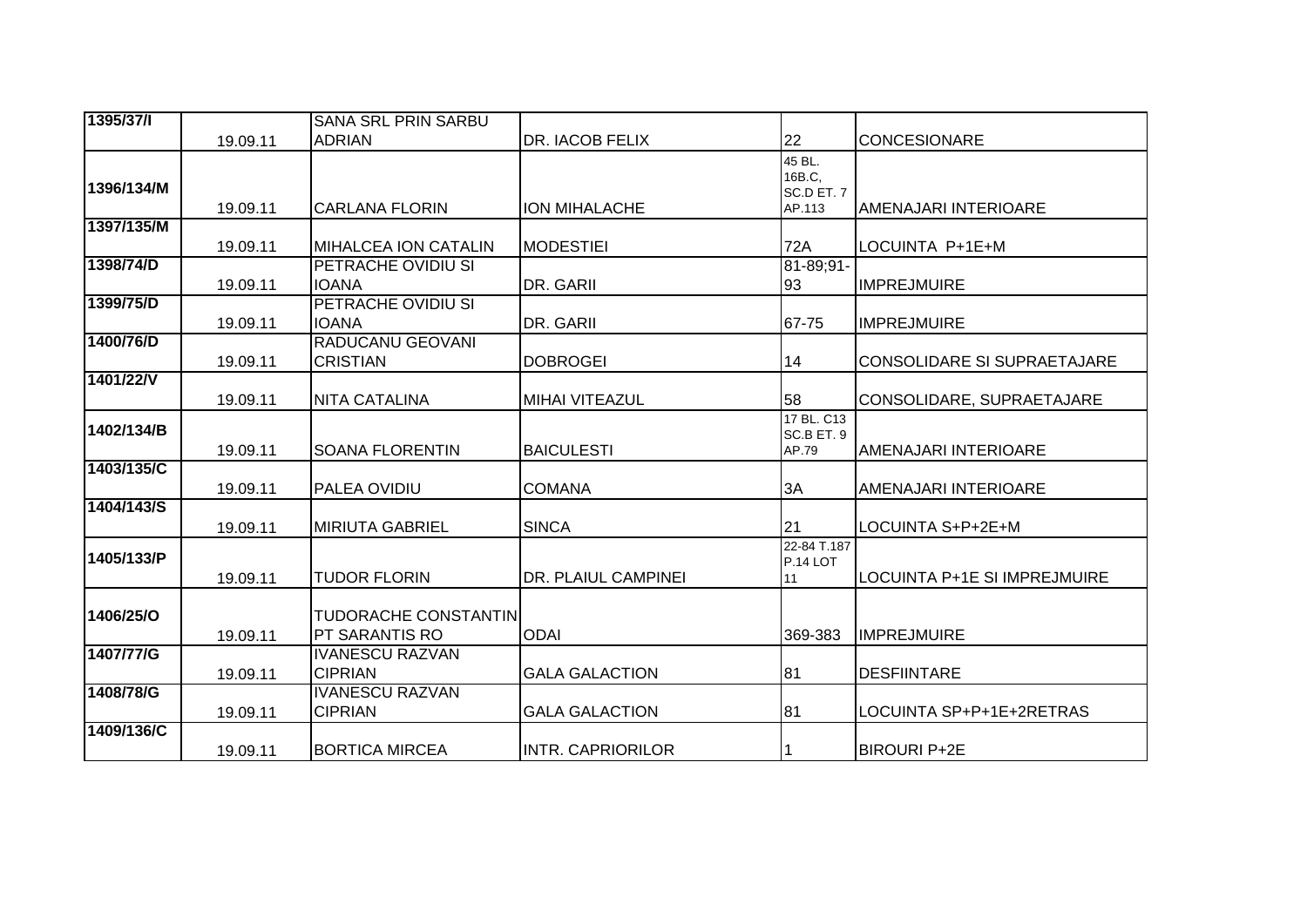| 1410/64/T  |          | <b>GIUREA ALEXANDRU</b>                    |                           | 112BL. 34<br><b>SC. 2 P</b>                      |                                              |
|------------|----------|--------------------------------------------|---------------------------|--------------------------------------------------|----------------------------------------------|
|            | 20.09.11 | <b>MARIUS</b>                              | <b>TURDA</b>              | AP.38                                            | <b>CONSTRUIRE BALCON</b>                     |
| 1411/136/M | 20.09.11 | IMITEA SILVIU PAUL                         | ION MIHALACHE             | 321 BL. 11<br>SC.D ET. 5<br>AP.118               | AMENAJARI INTERIOARE                         |
| 1412/77/D  | 20.09.11 | <b>DUTA NCIODIM TOMA</b>                   | <b>DIRIJORULUI</b>        | 57                                               | CONSTRUIRE SERVICE AUTO                      |
| 1413/135/B | 20.09.11 | <b>OPREA MARIA</b>                         | <b>VF. BEREVOIUL MARE</b> | 99-103                                           | LOCUINTA P+1E+IMPREJMUIRE                    |
| 1414/137/M | 20.09.11 | COMUZII ANGELA MIORICA MADRIGALULUI        |                           | 43-51                                            | LOCUINTA D+P+1E+M                            |
| 1415/134/P | 20.09.11 | <b>GRIGORESCU ANDA</b>                     | <b>PETRU MAIOR</b>        | 63                                               | modificari interioare spatii comerciale      |
| 1416/70/A  | 20.09.11 | <b>DIACONU MIRCEA</b>                      | <b>MAICA ALEXANDRA</b>    | 23                                               | <b>MANSARDARE LOCUINTA</b>                   |
| 1417/38/N  | 20.09.11 | <b>PREDOIU SILVIU ADRIAN</b>               | <b>NADES</b>              | 34E                                              | AMENAJARI INTERIOARE                         |
| 1418/65/T  | 20.09.11 | <b>SC MCDONALD'S RO SRL</b>                | <b>NICOLAE TITULESCU</b>  | $4 - 8$                                          | AMENAJARE RESTAURANT                         |
| 1419/23/V  | 20.09.11 | <b>ILIE FLORIN DRAGOS</b>                  | <b>ELENA VACARESCU</b>    | 98                                               | <b>DEZMEMBRARE</b>                           |
| 1420/144/S | 20.09.11 | <b>OITA ION</b>                            | <b>GH. I. SISESTI</b>     | 262-266                                          | OPERATIUNI NOTARIALE                         |
| 1421/137/C | 21.09.11 | UM 0333 BUCURESTI I.S.U.                   | <b>CEASORNICULUI</b>      | 19                                               | <b>MODERNIZARE CONSTRUCTIE</b>               |
| 1422/78/D  | 22.09.11 | <b>ANL</b>                                 | DR. NISIPOASA             | 123-155<br>p.3950                                | <b>MODIFICARE PROIECT INITIAL</b>            |
| 1423/138/C | 22.09.11 | <b>CHIRACU LILIANA</b>                     | N. CARAMFIL               | 61A                                              | <b>IMOBIL CU FUNCTIUNE MIXTA</b><br>$S+P+4E$ |
| 1424/66/T  | 22.09.11 | <b>SC MCDONALD'S</b><br><b>ROMANIA SRL</b> | <b>AL TEISANI</b>         | 359 Parcela<br>NR.315<br>Tarlaua<br><b>NR.22</b> | <b>P SI IMPREJMUIRE</b>                      |
| 1425/145/S | 22.09.11 | <b>DRAGOESCU ILEANA</b><br><b>DANIELA</b>  | <b>SAVENI</b>             | 60                                               | $S+P+1E$                                     |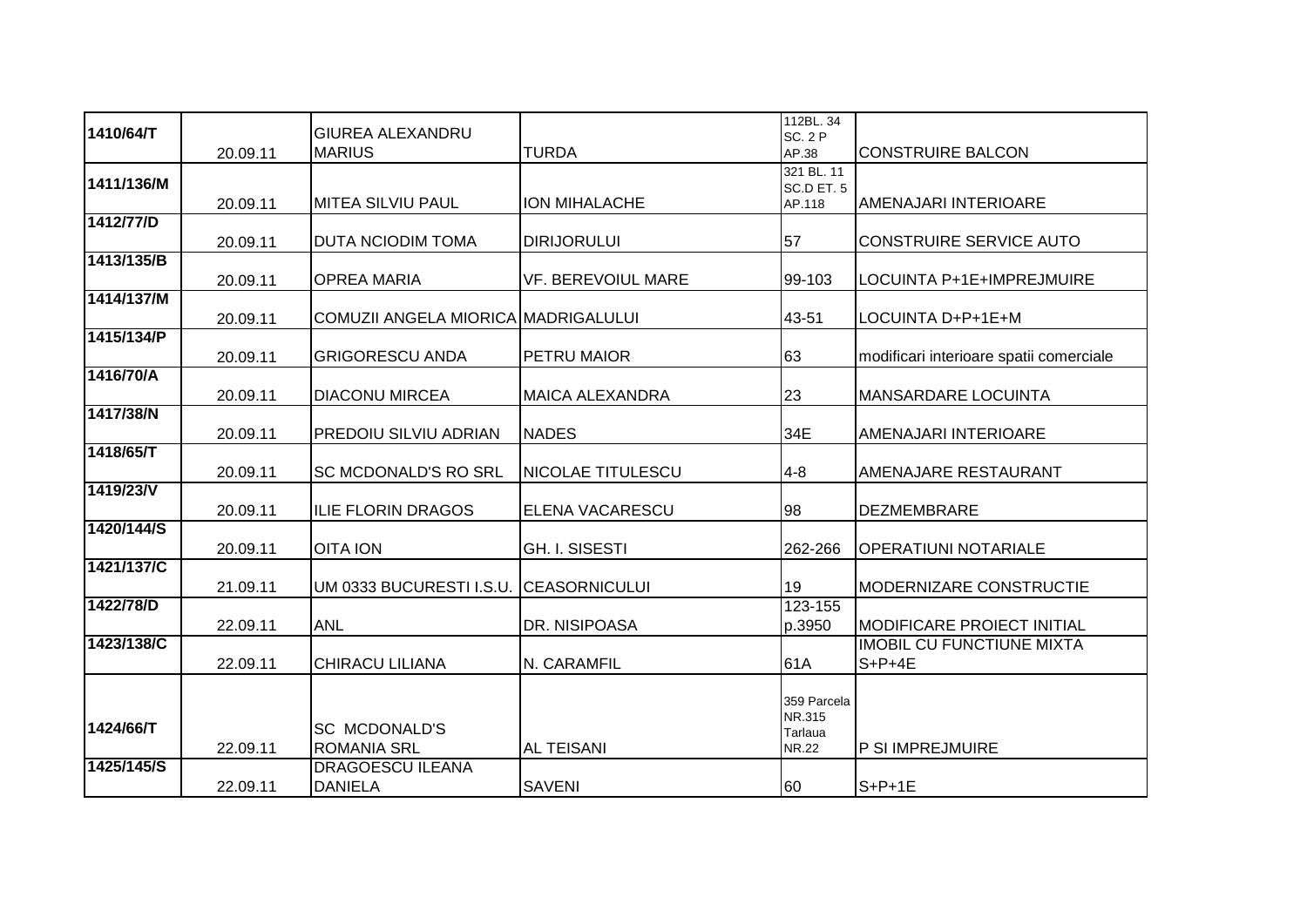| 1426/79/D  |          |                                                   |                         |                  |                                 |
|------------|----------|---------------------------------------------------|-------------------------|------------------|---------------------------------|
|            | 22.09.11 | <b>ROMAN SAMOIL</b>                               | LT. COL RADUCU DURBAC   | 65               | D+P+1E+M LOCUINTA               |
| 1427/135/P |          |                                                   |                         |                  | AMENAJARI INTERIOARE, REFACERE  |
|            | 22.09.11 | <b>AFTENE FAMACA</b>                              | <b>POLIGRAFIEI</b>      | $3-5$            | <b>FINISAJE</b>                 |
| 1428/136/P |          |                                                   |                         |                  | AMENAJARI INTERIOARE, REFACERE  |
|            | 22.09.11 | <b>AFTENE FAMACA</b>                              | <b>POLIGRAFIEI</b>      | $3-5$            | <b>FINISAJE</b>                 |
| 1429/139/C |          |                                                   |                         | 24-28 BL.        |                                 |
|            | 22.09.11 | <b>LESTARU MARIANA</b>                            | <b>ELENA CARAGIANI</b>  | 8C AP.31         | <b>CONSTRUIRE BALCON</b>        |
| 1430/137/P |          | <b>ASOC. DE PROP PRIN</b>                         |                         |                  |                                 |
| 1431/29/R  | 22.09.11 | <b>IANCU TANIA</b>                                | AV. STEFAN PROTOPOPESCU | 7 BL.C3          | <b>AMPLASARE RAMPA ACCES</b>    |
|            | 22.09.11 | <b>NICULCEA GEORGE</b><br><b>ADRIAN</b>           | DR. REGIMENTULUI        | <b>22V</b>       | <b>LOCUINTA P+1E</b>            |
|            |          |                                                   |                         | 3 BL. 20/6       |                                 |
| 1432/54/F  |          | <b>MOTRESCU ADRIAN</b>                            |                         | SC.A P           | AMENAJARI INTERIOARE SI         |
|            | 22.09.11 | <b>VASILE</b>                                     | <b>FICUSULUI</b>        | AP.1             | <b>INCHIDERE BALCON</b>         |
| 1433/80/D  |          |                                                   |                         |                  | 2 LOCUINTE 2S+P+4E SI           |
|            | 22.09.11 | <b>FEFTENIE MIHAI</b>                             | DANIEL DANIELOPOLU      | 30-34-36         | <b>IMPREJMUIRE</b>              |
| 1434/138/M |          |                                                   |                         |                  |                                 |
|            | 22.09.11 | PETRE ELENA                                       | BARBU DELAVRANCEA NR.   |                  | 2C AP.37 AMENAJARI INTERIAORE   |
| 1435/139/C |          |                                                   |                         |                  | AMENAJARI INETRIOARE SI         |
|            | 22.09.11 | <b>SMEUREANU ADRIANA</b>                          | NICOLAE CONSTANTINESCU  | 6 ap.1           | <b>CONSTRUIRE BALCON</b>        |
| 1435/139/M |          |                                                   |                         |                  | AMENAJARI INTERIOARE, INCHIDERE |
| 1436/138/P | 22.09.11 | <b>LUNGU RAZVAN</b>                               | <b>BANU MANTA</b>       | 29 ap.129 BALCON |                                 |
|            |          | <b>SC C.G. MANAGEMENT</b><br><b>&amp;BUSINESS</b> | DR. PISCUL ENEI         | 9 lot 5          | <b>INFORMATIV</b>               |
| 1437/17/J  | 22.09.11 |                                                   |                         |                  |                                 |
|            | 22.09.11 | <b>DARGATE HRISTU</b>                             | <b>JANDARMERIEI</b>     | 599              | <b>INFORMATIV</b>               |
| 1438/139/P |          | <b>SC C.G. MANAGEMENT</b>                         |                         |                  |                                 |
|            | 22.09.11 | <b>&amp;BUSINESS</b>                              | DR. PISCUL ENEI         | 9A               | <b>INFORMATIV</b>               |
| 1439/20/Z  |          |                                                   |                         |                  |                                 |
|            | 22.09.11 | <b>NETA OLIMPIU</b>                               | ZAGAZULUI               | 21-25/2A         | <b>ALIPIRE</b>                  |
| 1440/55/F  |          |                                                   |                         |                  |                                 |
|            | 22.09.11 | <b>JURBALA ELENA</b>                              | <b>FICUSULUI</b>        | 40               | REALIZARE USA                   |
| 1441/41/L  |          |                                                   |                         |                  |                                 |
|            | 22.09.11 | <b>EPURAN IONUT</b>                               | <b>LEANDRULUI</b>       | 55               | <b>LOCUINTA P+1E</b>            |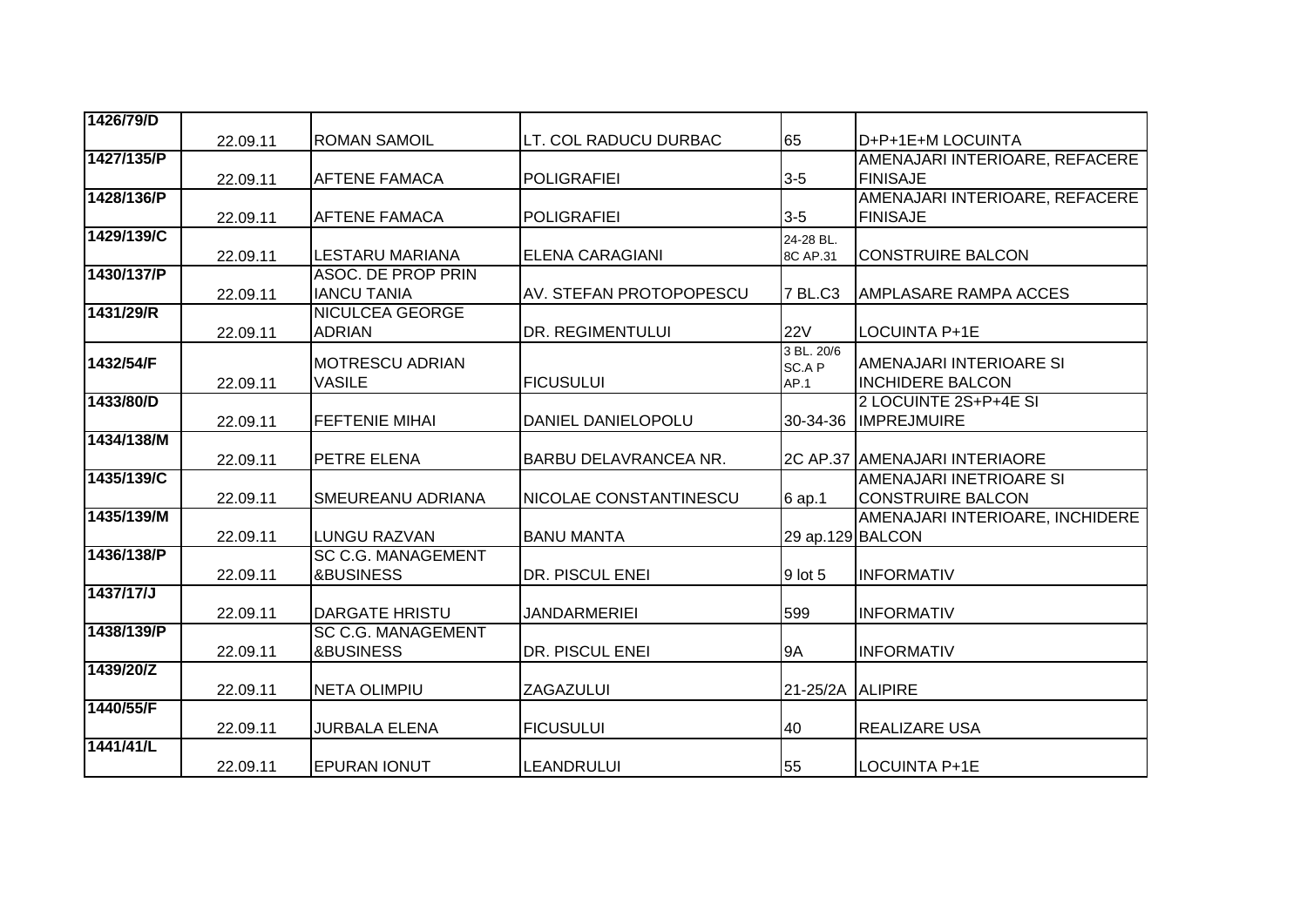| 1442/71/A  |          |                             |                            | 35 BL.16J<br><b>SC.1 AP.3</b> | AMENAJARI INTERIOARE SI        |
|------------|----------|-----------------------------|----------------------------|-------------------------------|--------------------------------|
|            | 22.09.11 | <b>DIMIO LAURENTIU</b>      | <b>AVIONULUI</b>           | P                             | <b>INCHIDERE BALCON</b>        |
| 1443/72/A  |          |                             |                            |                               |                                |
|            | 22.09.11 | <b>BOTESCU DUMITRA</b>      | <b>CONSTANTIN ARICESCU</b> | 16A                           | SUPRAETAJARE CONSOLIDARE       |
| 1444/136/B |          |                             |                            |                               |                                |
|            | 22.09.11 | LINCAR ERIK AUGUSTIN        | CONSTANTIN BALACESCU       | 16                            | LOCUINTA S+P+2E+M              |
| 1445/137/B |          |                             |                            |                               | <b>CONSTRUIRE SERVITUTE DE</b> |
|            | 22.09.11 | <b>PENES SORIN</b>          | <b>BARAJUL ARGES</b>       | 41 lot 3                      | <b>TRECERE</b>                 |
|            |          |                             |                            | 23-25 BL.                     |                                |
|            |          |                             |                            | XI/5 SC.A                     |                                |
| 1446/140/M |          |                             |                            | <b>PARTER</b>                 |                                |
|            | 22.09.11 | IMANOLESCU CAMELIA          | <b>H. MACELARIU</b>        | AP.2                          | <b>CONSTR. BALCON</b>          |
|            |          |                             |                            | 23-25 BL                      |                                |
|            |          |                             |                            | <b>XI/5 SC.A</b>              |                                |
| 1447/141/M |          | <b>COSTACHE LAURENTIU -</b> |                            | <b>PARTER</b>                 |                                |
|            | 22.09.11 | <b>SERGIU</b>               | <b>HORIA MACELARIU</b>     | AP.1                          | <b>CONSTRUIRE BALCON</b>       |
|            |          |                             |                            |                               |                                |
| 1448/81/D  |          |                             |                            | 102-110 BL.                   |                                |
|            |          |                             |                            | 2 SC.C ET.                    |                                |
| 22.09.11   | 22.09.11 | IGROPENEANU SIMONA          | <b>DOROBANTILOR</b>        | 2 AP.70                       | AMENAJARI INTERIOARE           |
| 1489/142/M |          |                             |                            | 38 BL, 33A                    |                                |
|            | 22.09.11 | <b>DAVIDESCU CRISTINA</b>   | <b>ION MIHALACHE</b>       | SC.A ET. 4<br>AP.15           | AMENAJARI INTERIOARE           |
|            |          |                             |                            |                               |                                |
|            |          |                             |                            | 4-6 BL. 42A                   |                                |
| 1490/138/B |          |                             |                            | SC. B ET. 7                   |                                |
|            | 22.09.11 | <b>POPA VIRGINIA</b>        | <b>RADU BIOANGIU</b>       | AP.56                         | <b>AMENAJARI INTERIOARE</b>    |
| 1491/67/T  |          | <b>STANCULESCU IANCU</b>    |                            |                               |                                |
|            | 22.09.11 | <b>RODICA</b>               | <b>TRIUMFULUI</b>          | 71                            | LOCUINTA P+1E SI IMPREJMUIRE   |
| 1492/140/C |          |                             |                            |                               |                                |
|            | 26.09.11 | <b>ION MARIA</b>            | <b>CONSTANTIN SI ELENA</b> | 57                            | <b>ALIPIRE</b>                 |
| 1493/139/B |          |                             |                            |                               |                                |
|            | 27.09.11 | <b>IFILIP AMARELIA</b>      | <b>BIHOR</b>               | 39                            | <b>CONCESIONARE</b>            |
| 1493/143/M |          | <b>SC ENEL DISTRIBUTIE</b>  |                            |                               |                                |
|            | 27.09.11 | <b>MUNTENIA SA</b>          | <b>ION MIHALACHE</b>       | 41-43                         | REFACERE HIDROIZOLATIE         |
| 1494/141/C |          |                             |                            |                               |                                |
|            | 27.09.11 | <b>GAFITA VIOREL</b>        | <b>CONSTANTIN CARACAS</b>  | 26                            | TRANSFORMARE POD IN MANSARDA   |
|            |          |                             |                            |                               |                                |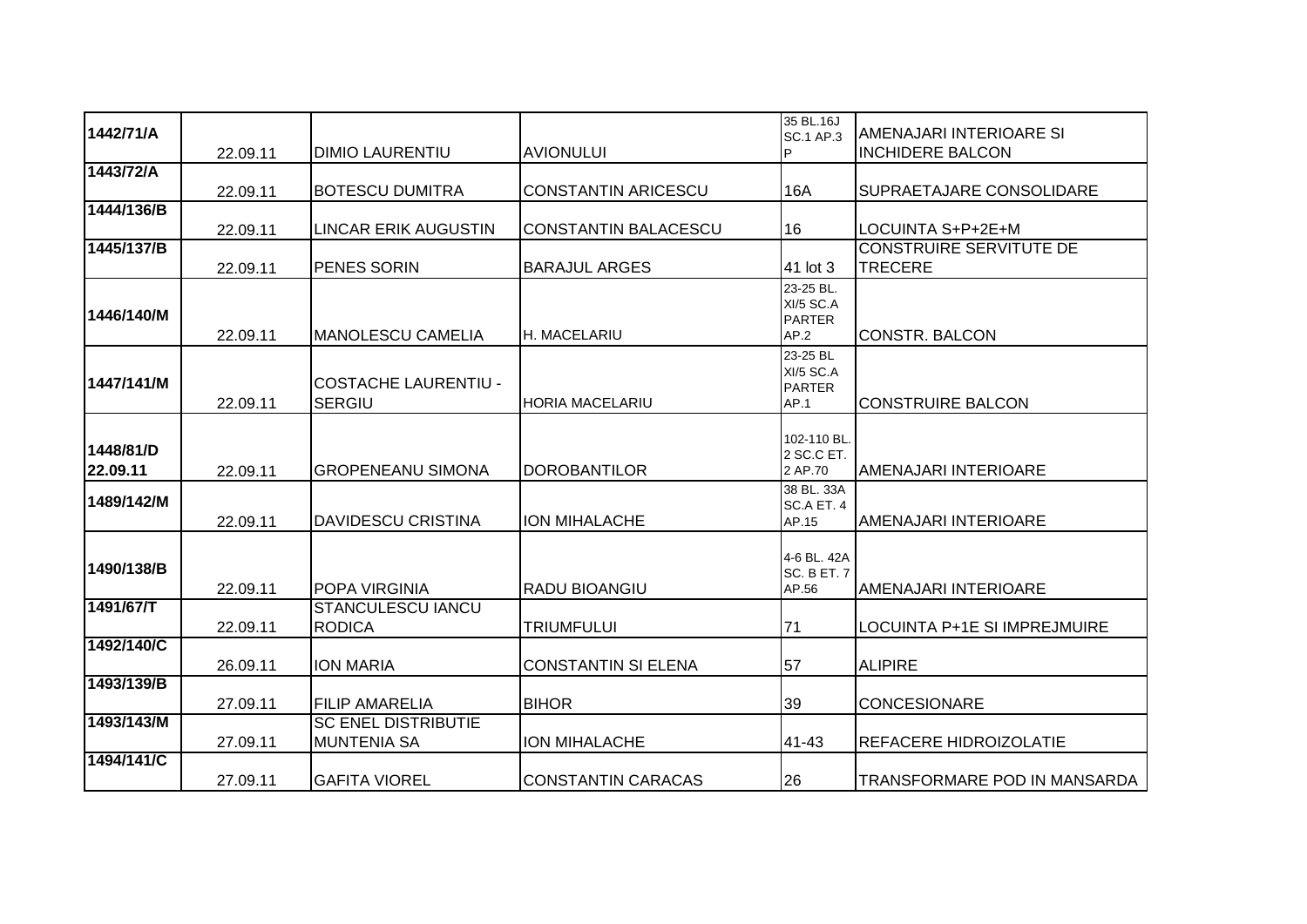| 1495/139/B |          | <b>BANEASA</b>               |                             |                            |                                   |
|------------|----------|------------------------------|-----------------------------|----------------------------|-----------------------------------|
|            | 27.09.11 | <b>DEVELOPMENTS SRL</b>      | <b>BUCURESTI - PLOIESTI</b> | 42D                        | <b>BIROURI S+4E+5RETRAS</b>       |
| 1496/73/A  |          | <b>SC JUMP MANAGEMENT</b>    |                             | 12 BL. 80A                 |                                   |
|            | 28.09.11 | <b>SRL</b>                   | ALEXANDRU AVERESCU          | SC.B ET. 3                 | <b>AMENAJARI INTERIOARE</b>       |
| 1497/39/N  |          | <b>PUTINICA AMAL</b>         |                             | 48 BL. 11A                 |                                   |
|            | 28.09.11 | <b>CONSTANTIN</b>            | N. CARAMFIL                 | <b>SC.2 ET. 4</b><br>AP.24 | AMENAJARI INTERIOARE              |
| 1498/142/C |          |                              | <b>CONSTANTIN CARACAS</b>   |                            |                                   |
|            | 28.09.11 | <b>PRAJISTEANU BOGDAN</b>    |                             | 49-51                      | <b>ALIPIRE</b>                    |
| 1499/140/P |          |                              |                             |                            |                                   |
|            | 28.09.11 | <b>CRISTIAN MIRCEA</b>       | <b>PINULUI</b>              | 2                          | <b>DESFIINTARE</b>                |
| 1500/42/L  |          |                              |                             |                            | <b>DESFIINTARE PARTIALA C1 SI</b> |
|            | 28.09.11 | <b>GHEORGHE IONUT</b>        | <b>LONEA</b>                | 17                         | TOTALA C2.C3                      |
| 1501/56/F  |          |                              |                             |                            | <b>LOCUINTA D+P+2E+M SI</b>       |
|            | 28.09.11 | MOHAMMADI SHAHRAIN           | <b>FLOREASCA</b>            | 79                         | <b>IMPREJMUIRE</b>                |
| 1502/79/G  |          |                              |                             |                            |                                   |
|            | 28.09.11 | <b>SUSU AURELIAN</b>         | <b>GRIVITEI</b>             | 188A                       | <b>INFORMATIV</b>                 |
| 1503/2/U   |          |                              |                             |                            |                                   |
| 1504/144/M | 28.09.11 | <b>STOICA SIMONA</b>         | <b>AXINTE URICARIUL</b>     | 11                         | <b>MODIFICARE AC</b>              |
|            | 28.09.11 | <b>LUNGU RAZVAN</b>          | <b>BANU MANTA</b>           | 29 ap.129 BALCON           | AMENAJARI INTERIOARE, INCHIDERE   |
| 1505/145/M |          |                              |                             |                            |                                   |
|            | 28.09.11 | <b>CIOFIAC ALEXANDRU</b>     | <b>MIRCESTI</b>             | 23                         | <b>INTRARE IN LEGALITATE</b>      |
| 1506/141/P |          | <b>SC BALKAN REAL ESTATE</b> |                             |                            | CONSOLIDARE, AMENAJARI            |
|            | 28.09.11 | <b>SA</b>                    | <b>VIRGIL PLESOIANU</b>     | 57                         | <b>INTERIOARE SI IMPREJMUIRE</b>  |
| 1507/142/P |          |                              |                             |                            |                                   |
|            | 28.09.11 | <b>CRISTIAN MIRCEA</b>       | <b>PINULUI</b>              | 2                          | LOCUINTA S+P+1E+2RETRAS           |
| 1508/80/G  |          |                              |                             |                            |                                   |
|            | 28.09.11 | <b>COSTACHE TRAIAN</b>       | <b>GODENI</b>               | 43                         | LOCUINTA D+P+1E                   |
| 1509/57/F  |          |                              |                             |                            |                                   |
|            | 28.09.11 | <b>DINU MARIANA</b>          | <b>DIONISIE FOTINO</b>      | 35                         | <b>DESFIINTARE</b>                |
| 1510/143/C |          |                              |                             |                            |                                   |
|            | 28.09.11 | <b>RUSNAC MARILENA</b>       | <b>CISNADIE</b>             | $5-5B$                     | <b>COMASARE</b>                   |
| 1511/74/A  |          |                              |                             |                            | <b>CONSOLIDARE, REFACERE</b>      |
|            | 28.09.11 | <b>IMENCULESCU MIHAELA</b>   | <b>AMINTIRII</b>            | 23A                        | <b>ACOPERIS</b>                   |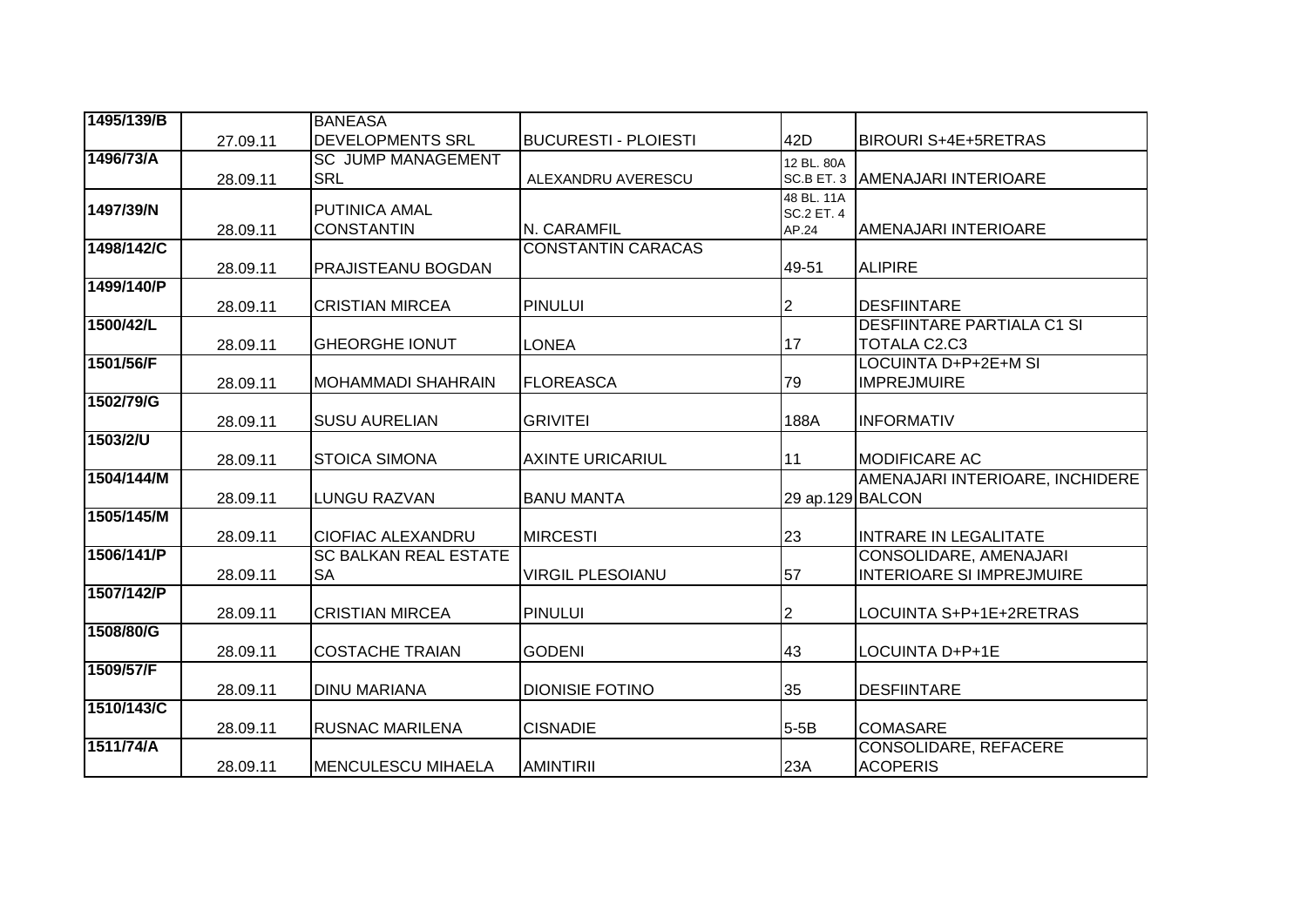| 1512/82/D  |          |                                                |                               |                                  |                                |
|------------|----------|------------------------------------------------|-------------------------------|----------------------------------|--------------------------------|
|            | 28.09.11 | <b>PREDOIU PETRE</b>                           | DOBROGEANU GHEREA             | 24                               | LOCUINTA S+P+2E                |
| 1513/143/P |          |                                                |                               |                                  |                                |
|            | 28.09.11 | <b>APOSTOL VASILE</b>                          | <b>POPASULUI</b>              | 12                               | <b>DESFIINTARE</b>             |
| 1514/146/S |          |                                                |                               |                                  |                                |
|            | 28.09.11 | <b>UNGUREANU SILVIA</b>                        | <b>SACELE</b>                 | 24                               | <b>DESFIINTARE ANEXE</b>       |
| 1515/81/G  |          |                                                |                               | 206 BL. K                        |                                |
|            | 28.09.11 | <b>RADU NECULAI</b>                            | GRIVITEI                      | SC.D ET. 4<br>AP.17              | AMENAJARI INTERIOARE           |
|            |          |                                                |                               | 19 BL XII/4                      |                                |
|            |          |                                                |                               | SC. 1                            |                                |
| 1516/146/M |          |                                                |                               | <b>PARTER</b>                    |                                |
|            | 28.09.11 | ENE MARIUS CONSTANTIN HORIA MACELARIU          |                               | AP.2                             | <b>CONSTRUIRE BALCON</b>       |
|            |          |                                                |                               |                                  |                                |
| 1517/75/A  |          |                                                |                               | 105 BL. 12B<br><b>SC.5 ET. 2</b> |                                |
|            | 28.09.11 | VINTILA CORINA ANDREEA GRIGORE ALEXANDRESCU    |                               | AP.117                           | AMENAJARI INTERIOARE           |
| 1518/147/M |          |                                                |                               |                                  |                                |
|            | 28.09.11 | <b>STAICU MARIAN</b>                           | <b>MEDITATIEI</b>             |                                  | <b>INTRARE IN LEGALITATE</b>   |
| 1519/83/D  |          |                                                |                               | $123 - 155$                      | AMENAJARI INTERIOARE SI        |
|            | 28.09.11 | <b>ANL</b>                                     | DR. NISIPOASA                 | p.76                             | REMODELARE CONSTRUCTIE         |
| 1520/68/T  |          |                                                |                               |                                  |                                |
|            | 28.09.11 | <b>IORDAN DANIEL</b>                           | <b>TINTASULUI</b>             | 23                               | LOCUINTA S+P+4E+5RETRAS        |
| 1521/58/F  |          |                                                |                               | 41 BL.C2                         |                                |
|            | 28.09.11 | RADULESCU LIA MARA                             | DR. IACOB FELIX               | AP.119                           | AMENAJARI INTERIAORE           |
| 1522/147/S |          |                                                |                               |                                  |                                |
|            | 28.09.11 | <b>GIURCA CONSTANTIN</b>                       | <b>SISESTI</b>                | 73A                              | <b>INCHIDERE TERASA PARTER</b> |
| 1523/76/A  |          | <b>ASIT SERVICES</b>                           | <b>AEROGARII</b>              | 104                              | 4S+P+9E+10RETRAS               |
| 1524/59/F  | 28.09.11 | <b>SC CHANDLER</b>                             |                               |                                  |                                |
|            | 28.09.11 | <b>INTERNATIONAL SRL</b>                       | <b>CAL. FLOREASCA CORP</b>    | Z SI CORP I<br>NR.169            | <b>ALIPIRE</b>                 |
|            |          |                                                |                               | 16 BL. 8                         |                                |
| 1525/144/P |          |                                                |                               | SC.B P                           |                                |
|            | 28.09.11 | POPP VALERIU OCTAVIAN TAV. ANDREI POPOVICI NR. |                               | AP.12                            | <b>CONSTRUIRE BALCON</b>       |
| 1526/140/B |          |                                                |                               | 22 BL. 2                         |                                |
|            | 28.09.11 | <b>ANITA ANDREI RARES</b>                      | <b>BUCURESTI - TARGOVISTE</b> | SC.A ET. 4<br>AP.404             | <b>ALIPIRE</b>                 |
|            |          |                                                |                               |                                  |                                |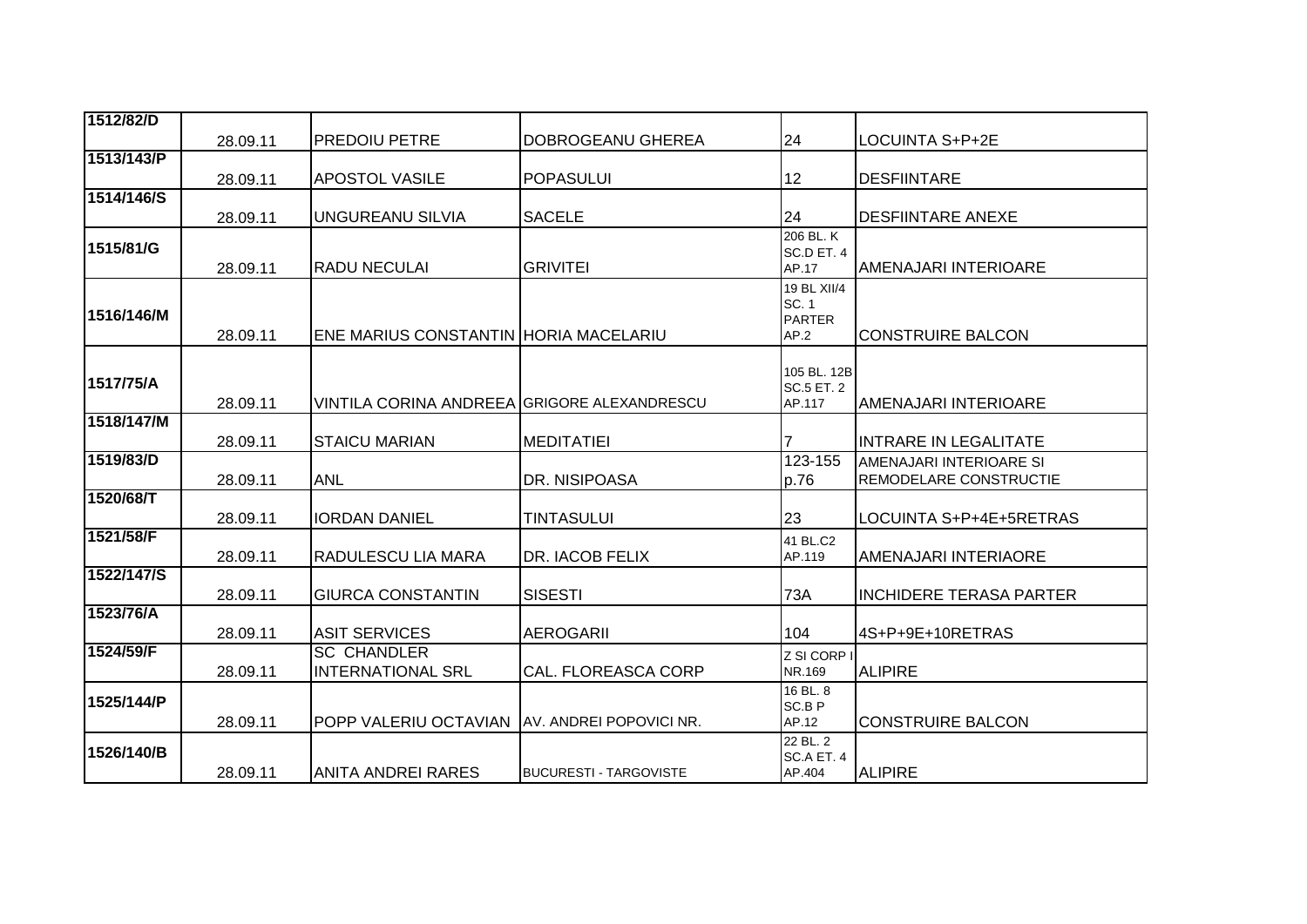| 1527/77/A        |          |                              |                              |                   |                                       |
|------------------|----------|------------------------------|------------------------------|-------------------|---------------------------------------|
|                  | 28.09.11 | <b>PREDA CONSTANTIN</b>      | <b>ALDENI</b>                | 60b si 62 ALIPIRE |                                       |
| 1528/144/C       |          |                              |                              |                   |                                       |
|                  | 28.09.11 | <b>MARIN MARIN</b>           | NICOLAE COCULESCU            | $1f-1e$           | <b>ALIPIRE</b>                        |
| 1529/145/C       | 28.09.11 | <b>IONESCU FLORIN ADRIAN</b> | <b>CRICOVULUI</b>            | 52-54             | <b>ALIPIRE</b>                        |
| 1530/69/T        |          |                              |                              |                   |                                       |
|                  | 28.09.11 | <b>IORDAN DANIEL</b>         | <b>TINTASULUI</b>            | 23                | <b>DESFIINTARE</b>                    |
|                  |          |                              |                              | 89 BL.2 SC.       |                                       |
| 1531/38/1        |          |                              |                              | 1 ET. 1           |                                       |
|                  | 28.09.11 | <b>GABUREANU MARIUS</b>      | <b>IANCU DE HNEDOARA</b>     | AP.10             | AMENAJARI INTERIOARE                  |
| 1532/145/P       |          |                              |                              |                   |                                       |
|                  | 29.09.11 | <b>TABARA LAVINIA</b>        | PACURARU AVRAM               | 27                | <b>EXTINDERE LOCUINTA P+1E</b>        |
| 1533/146/P       |          |                              |                              |                   |                                       |
|                  | 29.09.11 | <b>TABARA LAVINIA</b>        | PACURARU AVRAM               | 27                | <b>DESFIINTARE C2</b>                 |
| 1534/82/G        |          |                              |                              | 23-25 BL.         |                                       |
|                  | 29.09.11 | <b>SC MIC RO DETAIL</b>      | <b>DINNICU GOLESCU</b>       | 8                 | AMENAJARE SPATIU COMERCIAL            |
| 1535/27/0        |          |                              |                              |                   |                                       |
|                  | 29.09.11 | Toma Ciprian                 | Oasului                      | 55                | desfiintare                           |
| 1536/147/P       |          |                              |                              |                   |                                       |
|                  | 29.09.11 | <b>Bocse Rosana</b>          | <b>Piscul Pietrei</b>        | 18-20             | informare                             |
| <b>1537/28/O</b> |          |                              |                              |                   |                                       |
|                  | 29.09.11 | Toma Ciprian                 | Oasului                      | 55                | consolidare, reamenajare si extindere |
| 1538/60/F        |          |                              |                              |                   |                                       |
|                  | 29.09.11 | <b>OLTEANU VALENTIN</b>      | DR. FELIX                    | 83A               | AMENAJARI INTERIOARE                  |
| 1539/148/P       |          |                              |                              |                   |                                       |
|                  | 29.09.11 | MAGUREANU RUXANDRA           | <b>DR. PADUREA PUSTNICU</b>  | 79-85             | <b>INFORMATIV</b>                     |
| 1540/148/S       |          | <b>SC STRAULESTI</b>         |                              | 69-71             | SERVICII MIXTE 2S+P+6E                |
|                  | 30.09.11 | <b>EVOLUTION NINE SRL</b>    | <b>STRAULESTI</b>            | LOT <sub>P9</sub> | 2S+P+9E                               |
| 1541/149/P       |          |                              |                              |                   |                                       |
|                  | 03.10.11 | <b>CHIRCULESCU ROMOSAN</b>   | <b>CPT. AV. MIRCEA PETRE</b> | 13                | <b>CONSOLIDARE SI SUPRAETAJARE</b>    |
| 1542/70/T        |          |                              |                              |                   | <b>SUPRAETJARE FINAL</b>              |
|                  | 03.10.11 | <b>TIHON IULIAN</b>          | <b>TRIFESTI</b>              | 10                | 2S+P+4E+5.6RETRAS                     |
| 1543/29/0        |          |                              |                              |                   | AMPLASARE GARAJ PARTER SI             |
|                  |          |                              |                              |                   |                                       |
|                  | 03.10.11 | <b>BONCIOG DAN</b>           | <b>OCHEANULUI</b>            | 22 lot 2          | <b>IMPREJMUIRE</b>                    |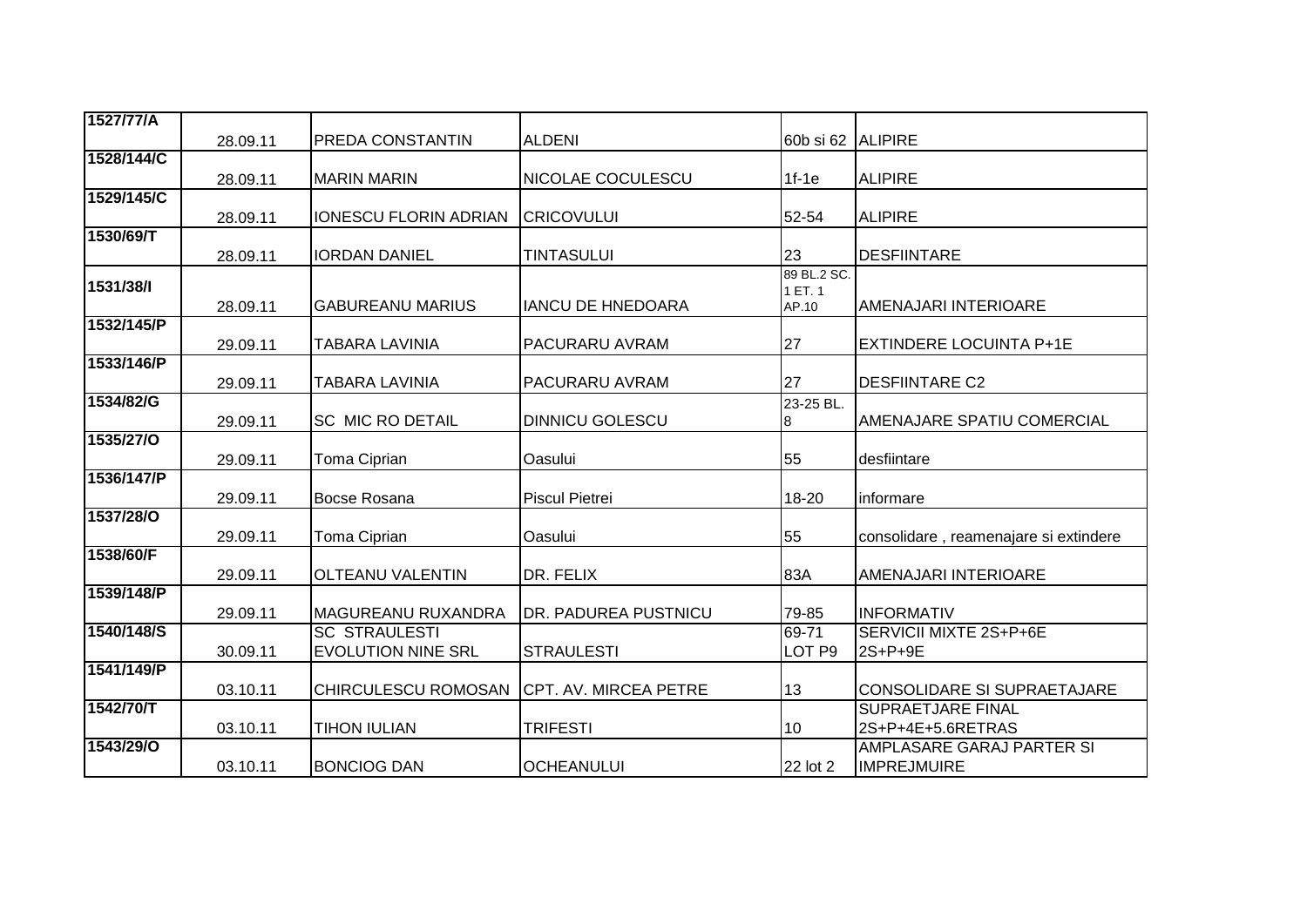|            |          |                              |                           | 155            |                                  |
|------------|----------|------------------------------|---------------------------|----------------|----------------------------------|
| 1544/24/V  |          | <b>EMPORIKI BANK -</b>       |                           | <b>TRONSON</b> | MODIFICARE FATADA SI AMENAJARI   |
|            | 03.10.11 | <b>ROMANIA SA</b>            | CAL. VICTORIEI            | 7-8 P          | <b>INTERIOARE</b>                |
|            |          |                              |                           |                |                                  |
| 1545/141/B |          | <b>CONSTANTIN LUMINITA -</b> |                           | 23 BL. E9      |                                  |
|            |          |                              |                           |                |                                  |
|            | 04.10.11 | <b>FLORICICA</b>             | <b>BAICULESTI</b>         | <b>AP.77</b>   | AMENAJARI INTERIOARE             |
| 1546/150/P |          | <b>OPREA ELENA PT</b>        |                           |                |                                  |
|            | 04.10.11 | <b>ASOCIATIA SFANTA ANA</b>  | PETRU RARES               |                | <b>DESFIINTARE PARTIALA</b>      |
| 1547/39/1  |          |                              |                           |                |                                  |
|            | 05.10.11 | <b>GAVRILA DAN CRISTIAN</b>  | ION IONESCU DE LA BRAD    | 2              | <b>OPERATIUNI NOTARIALE</b>      |
| 1548/146/C |          |                              |                           | 333.333A       |                                  |
|            | 05.10.11 | <b>SAEED YELMAZ</b>          | <b>CHITILEI</b>           | .335           | S+P+4E+5.6RETRAS                 |
| 1549/147/C |          |                              |                           | 333.333A       |                                  |
|            | 05.10.11 | <b>SAEED YELMAZ</b>          | <b>CHITILEI</b>           | .335           | <b>OPERATIUNI NOTARIALE</b>      |
| 1550/71/T  |          |                              |                           |                |                                  |
|            |          |                              |                           |                |                                  |
|            | 06.10.11 | <b>DOBRE MARIAN</b>          | <b>TRIUMFULUI</b>         | 108            | <b>DESFIINTARE</b>               |
| 1551/72/T  |          |                              |                           |                |                                  |
|            | 06.10.11 | <b>GURAU GHEORGHE</b>        | TIMISULUI                 | 9              | CONSOLIDARE, EXTINDERE           |
| 1552/83/G  |          |                              |                           |                |                                  |
|            | 06.10.11 | <b>NICULAE MARIN</b>         | <b>GEMENI</b>             | 32             | INTRARE IN LEGALITATE PT P+1E+2M |
| 1553/148/C |          | <b>SC TEHNOLOGICA RADION</b> |                           |                |                                  |
|            | 06.10.11 | <b>SRL</b>                   | DR. CARIEREI              | 31A            | <b>INFORMATIV</b>                |
| 1554/142/B |          |                              |                           |                |                                  |
|            |          |                              |                           | $9 - 13$       |                                  |
|            | 06.10.11 | <b>VASILE BOGDAN</b>         | <b>VF. BEREVOIUL MARE</b> |                | <b>INFORMATIV</b>                |
|            |          |                              |                           | 13-15 BL.      |                                  |
| 1555/40/N  |          |                              |                           | 215            |                                  |
|            | 06.10.11 | <b>FRATOAICA IOANA</b>       | <b>NEAGOE VODA</b>        | AP.12          | AMENAJARI INTERIOARE             |
| 1556/41/N  |          |                              |                           |                |                                  |
|            | 06.10.11 | <b>GANEA IULIANA</b>         | <b>NIAGARA</b>            | 76             | <b>DESFIINTARE PARTIALA</b>      |
| 1557/149/S |          | <b>DUTU CONSTANTIN</b>       |                           |                |                                  |
|            | 06.10.11 | <b>ADRIAN DOM</b>            | <b>SCARLATESCU</b>        | $9 - 15$       | <b>ALIPIRE</b>                   |
|            |          | <b>SORESCU FLORIAN</b>       |                           |                |                                  |
| 1558/143/B |          | REPREZENTANT ROMAQUA         |                           |                |                                  |
|            | 06.10.11 | <b>GRUP SA</b>               | <b>BUCURESTII NOI</b>     | 52             | <b>DESFIINTARE C7</b>            |
| 1559/78/A  |          |                              |                           |                |                                  |
|            |          |                              |                           |                |                                  |
|            | 06.10.11 | <b>STAN LILIANA</b>          | <b>HATMANUL ARBORE</b>    | 15-19          | supraetajare cu un nivel         |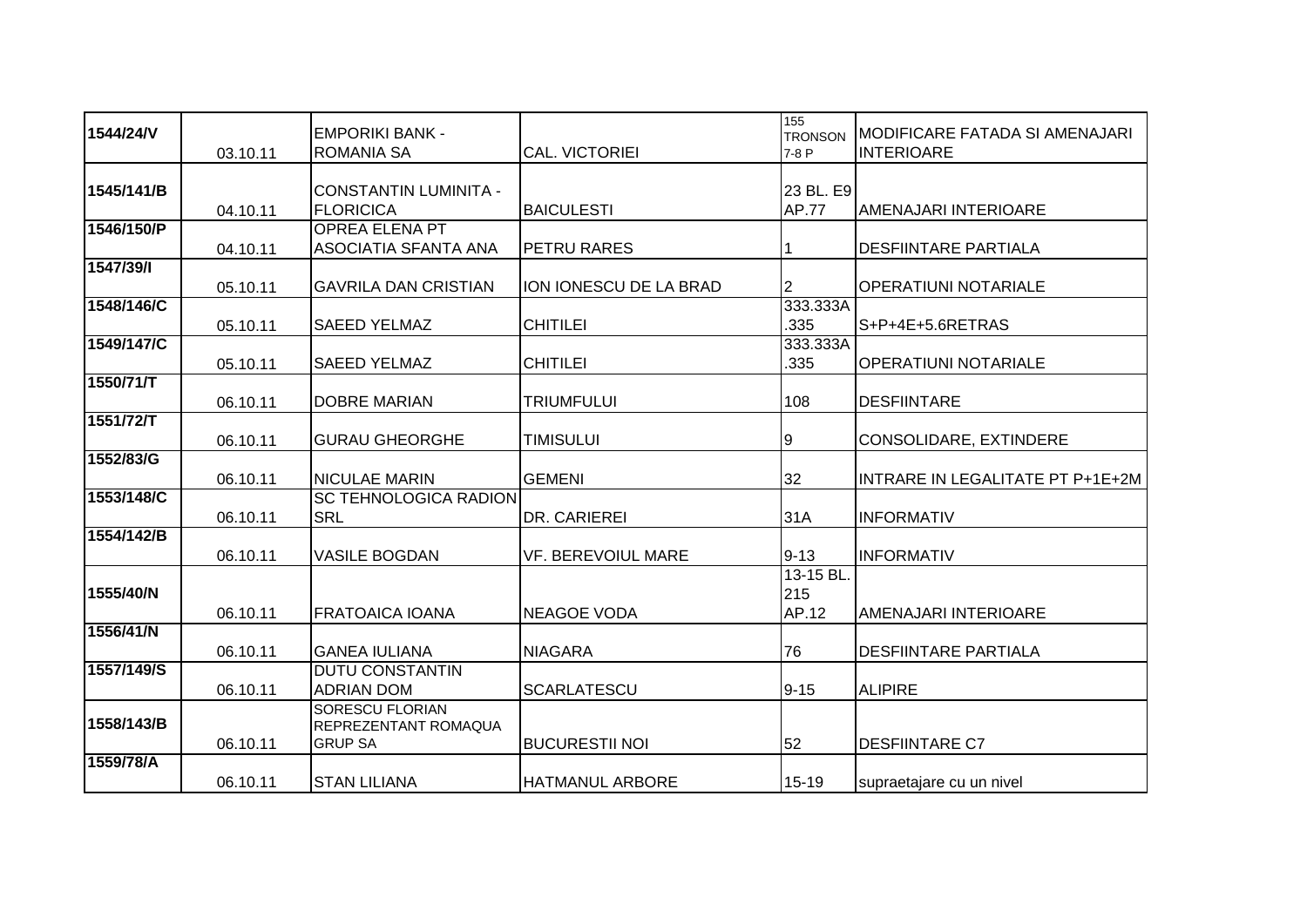|            |          | <b>SC IMPACT</b>                      |                             | 62A CORP         |                                 |
|------------|----------|---------------------------------------|-----------------------------|------------------|---------------------------------|
| 1560/151/P |          | DEVELOPER&CONTRACTO                   |                             | <b>B BL. 9/2</b> |                                 |
|            | 07.10.11 | R SA                                  | DR. PADUREA NEAGRA          | ET. 1 AP.4       | <b>AMENAJARI INTERIOARE</b>     |
| 1561/150/S |          |                                       |                             | 16 BL. 4         |                                 |
|            | 07.10.11 | <b>BARBULESCU ADRIANA</b>             | AL. SOMESUL RECE            | AP.26            | AMENAJARI INTERIOARE            |
| 1562/73/T  | 10.10.11 | <b>PATRU GABRIEL</b>                  | <b>TROTUSULUI</b>           | 33               | <b>DESFIINTARE ANEXA</b>        |
| 385/24/G   |          |                                       |                             |                  |                                 |
|            | 10.10.11 | Predescu Florian                      | Hagi Ghita                  | 24               | locuinta S+P+2E+M               |
| 1563/61/F  |          |                                       |                             |                  |                                 |
|            | 11.10.11 | <b>MOHAMMADI SHAHRAM</b>              | <b>FLOREASCA</b>            | 79               | <b>DESFIINTARE</b>              |
| 1564/84/D  | 18.10.11 | <b>DADALAU ION</b>                    | <b>DEJ</b>                  | 69               | <b>EXTINDERE PARTER</b>         |
| 1565/85/D  |          |                                       |                             |                  |                                 |
|            | 18.10.11 | <b>TEODORESCU VICTOR</b>              | DOBROGEANU GHEREA           | 130              | CONSOLIDARE SI SUPRAETAJARE     |
| 1566/144/B |          | <b>SC UNION MOTORS PRIN</b>           |                             |                  |                                 |
|            | 18.10.11 | <b>NOVAC MARIUS</b>                   | <b>BUCURESTI - PLOIESTI</b> | 145              | <b>LOCUINTA P+2E</b>            |
| 1567/145/B |          |                                       |                             |                  |                                 |
|            | 18.10.11 | <b>BOBICA ADRIAN</b>                  | <b>GODEANU</b>              | 55 <sub>D</sub>  | <b>INFORMATIV</b>               |
| 1568/30/R  | 18.10.11 | POPESCU DRAGOS MIHAIL RAMURELE        |                             | 33               | <b>IMPREJMUIRE</b>              |
| 1569/78/A  |          |                                       |                             |                  |                                 |
|            | 18.10.11 | POPESCU DRAGOS MIHAIL ALDENI          |                             | 83B              | <b>IMPREJMUIRE</b>              |
| 1570/86/D  |          |                                       |                             |                  |                                 |
|            | 18.10.11 | POPESCU DRAGOS MIHAIL DUNACESTI       |                             | 45A              | <b>IMPREJMUIRE</b>              |
| 1571/42/N  |          |                                       |                             |                  |                                 |
|            | 18.10.11 | <b>GANEA IULIANA</b>                  | <b>NIAGARA</b>              | 76               | LOCUINTA SP+P+1E+POD            |
| 1572/87/D  | 18.10.11 | POPESCU DRAGOS MIHAIL DUNACESTI       |                             | 60               | <b>IMPREJMUIRE</b>              |
| 1573/43/L  |          |                                       |                             |                  | CONSOLIDARE, EXTINDERE,         |
|            | 18.10.11 | <b>ADLER ADRIAN</b>                   | LEANDRULUI                  | 52               | AMENAJARI INTERIOARE            |
| 1574/151/S |          |                                       |                             |                  |                                 |
|            | 18.10.11 | POPA ELEONORA                         | <b>SUTASULUI</b>            | 13               | <b>EXTINDERE LOCUINTA</b>       |
| 1575/80/A  |          |                                       |                             |                  |                                 |
|            | 18.10.11 | NASTASIU MARIN - VIOREL AUTOMATIZARII |                             | 8                | <b>CONSOLIDARE SI EXTINDERE</b> |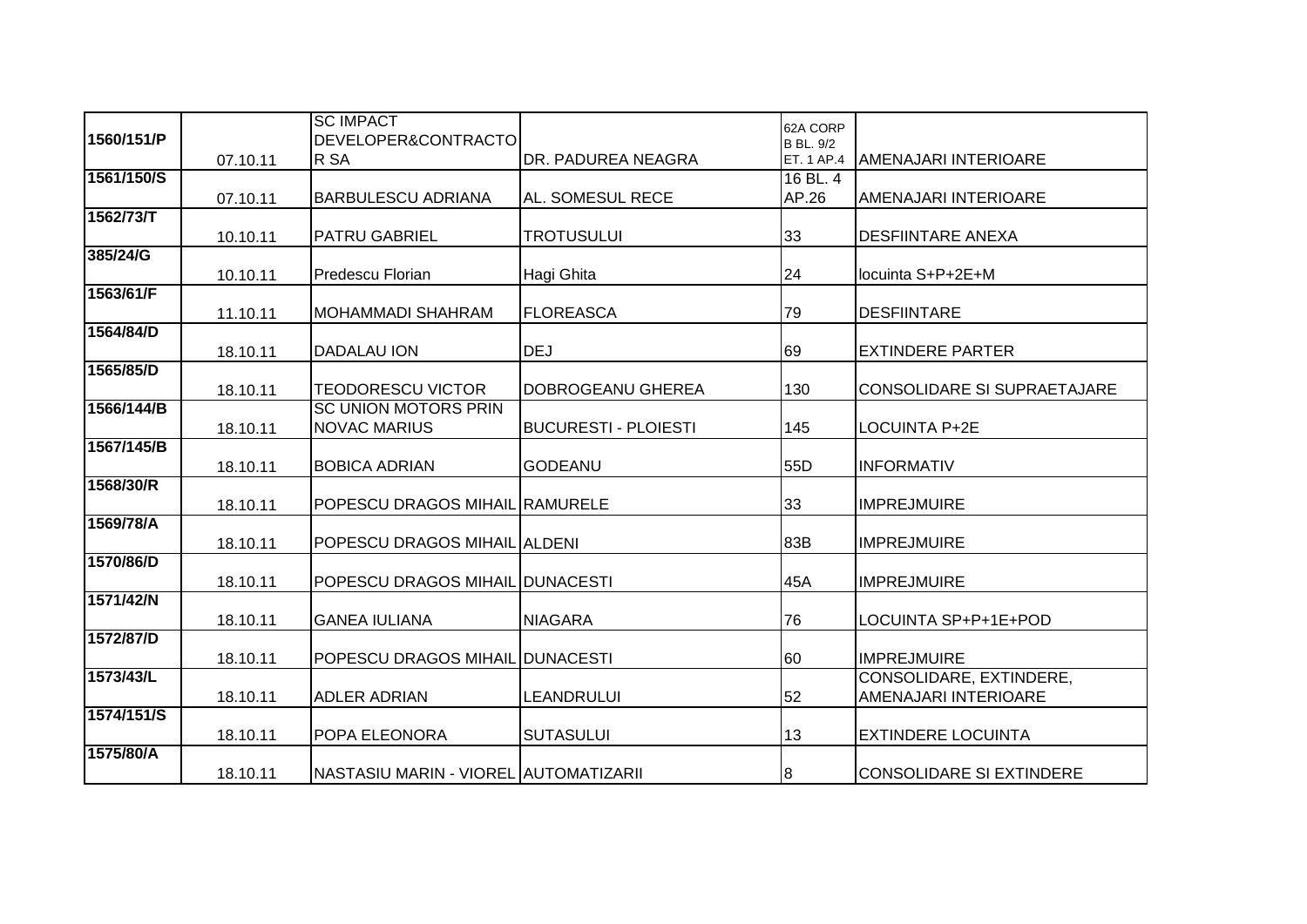| 1576/146/B |          |                                         |                              |         | LOCUINTA S+P+M SI REFACERE                              |
|------------|----------|-----------------------------------------|------------------------------|---------|---------------------------------------------------------|
|            | 18.10.11 | <b>BONDOLOC LIUBA</b>                   | <b>BIHOR</b>                 | $2 - 4$ | <b>IMPREJMUIRE</b>                                      |
| 1577/147/B |          |                                         |                              |         |                                                         |
|            | 18.10.11 | <b>OLTEANU VLADIMIR</b>                 | <b>BAUXITEI</b>              | 27      | <b>EXTINDERE SI GARAJ</b>                               |
| 1578/74/T  |          |                                         |                              |         |                                                         |
|            | 18.10.11 | <b>GHERFAS LAURENTIU</b>                | <b>INTR. TRIBUNEI</b>        | 18      | <b>CONSOLIDARE SI EXTINDERE</b>                         |
| 1579/40/1  | 18.10.11 | <b>ANDRONE ION DANIEL</b>               | <b>INST. MEDICO- MILITAR</b> | 12      | SUPRAETAJARE, MODIFICARI INTERIOARE<br>S+P+2E+3.4RETRAS |
| 1580/30/O  | 18.10.11 | <b>PETRESCU VIRGINIA</b>                | <b>HERMAN OBERTH</b>         | 35      | <b>INTRARE IN LEGALITATE</b>                            |
| 1581/149/C |          |                                         |                              |         |                                                         |
|            | 18.10.11 | <b>MARIN MARIN</b>                      | N. COCULESCU                 | 1E, 1F  | D+P+2E SI IMPREJMUIRE                                   |
| 1582/44/L  |          |                                         |                              |         |                                                         |
|            | 18.10.11 | <b>BOTEA LEONARD</b>                    | <b>LOTRU</b>                 | 63      | <b>INFORMATIV</b>                                       |
| 1583/84/G  |          | <b>TATARU URUM</b>                      |                              |         |                                                         |
| 1584/10/H  | 19.10.11 | ALEXANDRU                               | <b>DINICU GOLESCU</b>        | 28      | <b>FINALIZARE LUCRARI</b>                               |
|            | 19.10.11 | <b>DUMITRASCU RADU</b>                  | PITARU HRISTACHE             | 29      | LOCUINTA P+2E                                           |
| 1585/148/B |          |                                         |                              |         |                                                         |
|            | 19.10.11 | <b>GHEORGHE GHIUR</b>                   | <b>BARAJUL ARGES</b>         |         | 17,17A,19  LOCUINTA D+P+2E+M                            |
|            |          |                                         |                              |         | <b>SUPRAINALTARE POD SI</b>                             |
| 1586/150/C |          |                                         |                              |         | <b>TRANSFORMARE PARTIAL IN</b>                          |
|            | 19.10.11 | <b>SC INTEGRATOR SA</b>                 | ELENA CLUCEREASA             | 49A     | <b>MANSARDA</b>                                         |
| 1587/45/L  |          |                                         |                              |         |                                                         |
|            | 19.10.11 | <b>GHEORGHE IONUT</b>                   | LONEA                        | 17      | <b>EXTINDERE CORP C1</b>                                |
| 1588/149/B |          | SORESCU FLORIAN<br>REPREZENTANT ROMAQUA |                              |         |                                                         |
|            | 19.10.11 | <b>GRUP SA</b>                          | <b>BUCURESTII NOI</b>        | 52      | <b>CONSOLIDARE SI EXTINDERE</b>                         |
| 1589/152/S |          |                                         |                              |         |                                                         |
|            | 19.10.11 | <b>LOLEA CLAUDIU</b>                    | <b>SIMERIA</b>               | 22      | <b>EXTINDERE SI SUPRAETAJARE</b>                        |
| 1590/81/A  |          |                                         |                              |         |                                                         |
|            | 19.10.11 | <b>PETA MARILENA</b>                    | <b>ALUNULUI</b>              | 9       | <b>DESFIINTARE</b>                                      |
| 1591/82/A  |          |                                         |                              |         |                                                         |
| 1592/153/S | 19.10.11 | <b>DICU GEORGE</b>                      | <b>AVIATIEI</b>              | 10      | AMENAJARI INTERIOARE                                    |
|            | 19.10.11 | <b>LOLEA CLAUDIU</b>                    | <b>SIMERIA</b>               | 22      | <b>DESFIINTARE PARTIALA</b>                             |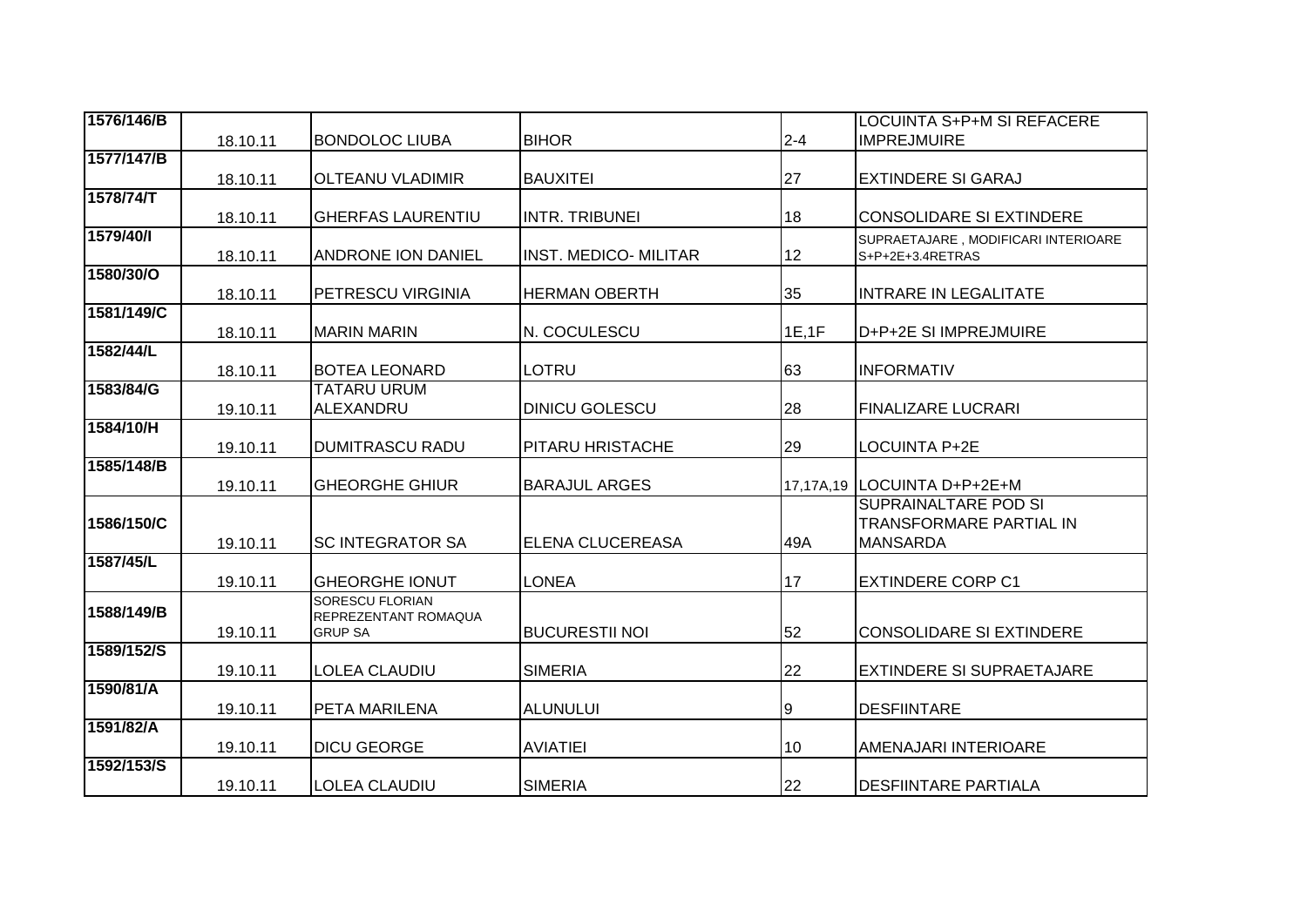| 1593/150/B |          |                                              |                                   | 165-169         |                                |
|------------|----------|----------------------------------------------|-----------------------------------|-----------------|--------------------------------|
|            | 19.10.11 | <b>SC EURO INTERTRADE</b>                    | <b>BUCURSTI - PLOIESTI</b>        | $p.7$ lot2      | <b>REAMPLASARE POARTA</b>      |
| 1594/154/S |          |                                              |                                   |                 |                                |
|            | 19.10.11 | <b>RAICU ALEX IONUT</b>                      | <b>SOMESUL RECE</b>               | 61A             | ANEXA GARAJ                    |
| 1595/25/V  |          |                                              |                                   |                 |                                |
|            | 19.10.11 | <b>TAUSANU VICTOR</b>                        | <b>TRAIAN VASILE</b>              | 54              | <b>MODIFICARE AC</b>           |
| 1596/155/S |          | <b>SC DAMBOVITA CENTER</b>                   |                                   |                 |                                |
|            | 19.10.11 | <b>SRL</b>                                   | STIRBEI VODA                      | 174-176         | <b>COMPLEX MULTIFUNCTIONAL</b> |
| 1597/88/D  | 19.10.11 | DUMITRESCU DAVID                             | <b>DORNEI</b>                     | 97              | <b>DESFIINTARE</b>             |
| 1598/62/F  |          |                                              |                                   |                 |                                |
|            | 19.10.11 | <b>OPROIU MARIAN</b>                         | LT. AV. VASILE FUICA              | 63              | <b>IMPREJMUIRE</b>             |
| 1599/156/S |          |                                              |                                   | 18B BL. 2A      |                                |
|            | 19.10.11 | <b>BAICAN CONSTANTA</b>                      | SMARANDA BRAESCU                  | SC. 1 AP.3<br>P | AMENAJARI INTERIOARE           |
|            |          |                                              |                                   | 8BL. 24 SC.     |                                |
| 1600/46/L  |          |                                              |                                   | 1 AP.1          |                                |
|            | 19.10.11 | <b>IMOISE VIOREL</b>                         | <b>BARBU LAUTARU</b>              | <b>PARTER</b>   | AMENAJARI INTERIOARE           |
| 1602/151/B |          |                                              |                                   |                 |                                |
| 1603/11/H  | 19.10.11 | <b>SC TGH EXIM HER SRL</b>                   | <b>BUCURESTI - PLOIESTI</b>       | 165-169         | <b>DESFIINTARE</b>             |
|            | 19.10.11 | PAFITIS ADELINA                              | <b>HAGI GHITA NR.36</b>           | 36              | <b>DESFIINTARE</b>             |
| 1604/152/P |          |                                              |                                   |                 |                                |
|            | 19.10.11 | <b>BOBEIA CAMELIA ADRIANA PETRU SI PAVEL</b> |                                   | 42              | <b>DESFIINTARE</b>             |
| 1605/41/1  |          |                                              |                                   |                 |                                |
|            | 19.10.11 | <b>DINULESCU ION</b>                         | <b>IZBANDEI</b>                   | 103             | <b>INFORMATIV</b>              |
| 1606/83/A  |          |                                              |                                   |                 |                                |
|            | 19.10.11 | <b>BOBIC ADRIAN</b>                          | <b>AGAPIA / CETATEA NEAMTULUI</b> | 12/13           | <b>ALIPIRE</b>                 |
| 1607/153/P |          | <b>VALEU STYLE MOB</b><br><b>TRADING</b>     | <b>PIPERA</b>                     | <b>FN</b>       | <b>CONCESIONARE</b>            |
| 1608/84/A  | 19.10.11 |                                              |                                   |                 |                                |
|            | 20.10.11 | <b>CALMUS AUREL</b>                          | <b>AVRAMENI</b>                   | 2B              | <b>DEZMEMBRARE IN3 LOTURI</b>  |
| 1609/154/P |          |                                              |                                   |                 |                                |
|            | 20.10.11 | POPESCU DRAGOS MIHAIL PIETROSITA             |                                   | 48              | <b>IMPREJMUIRE</b>             |
| 1610/75/T  |          |                                              |                                   |                 |                                |
|            | 21.10.11 | <b>TATARU IOAN</b>                           | INTR. TUDORSTEFAN                 | 46              | <b>INFORMATIV</b>              |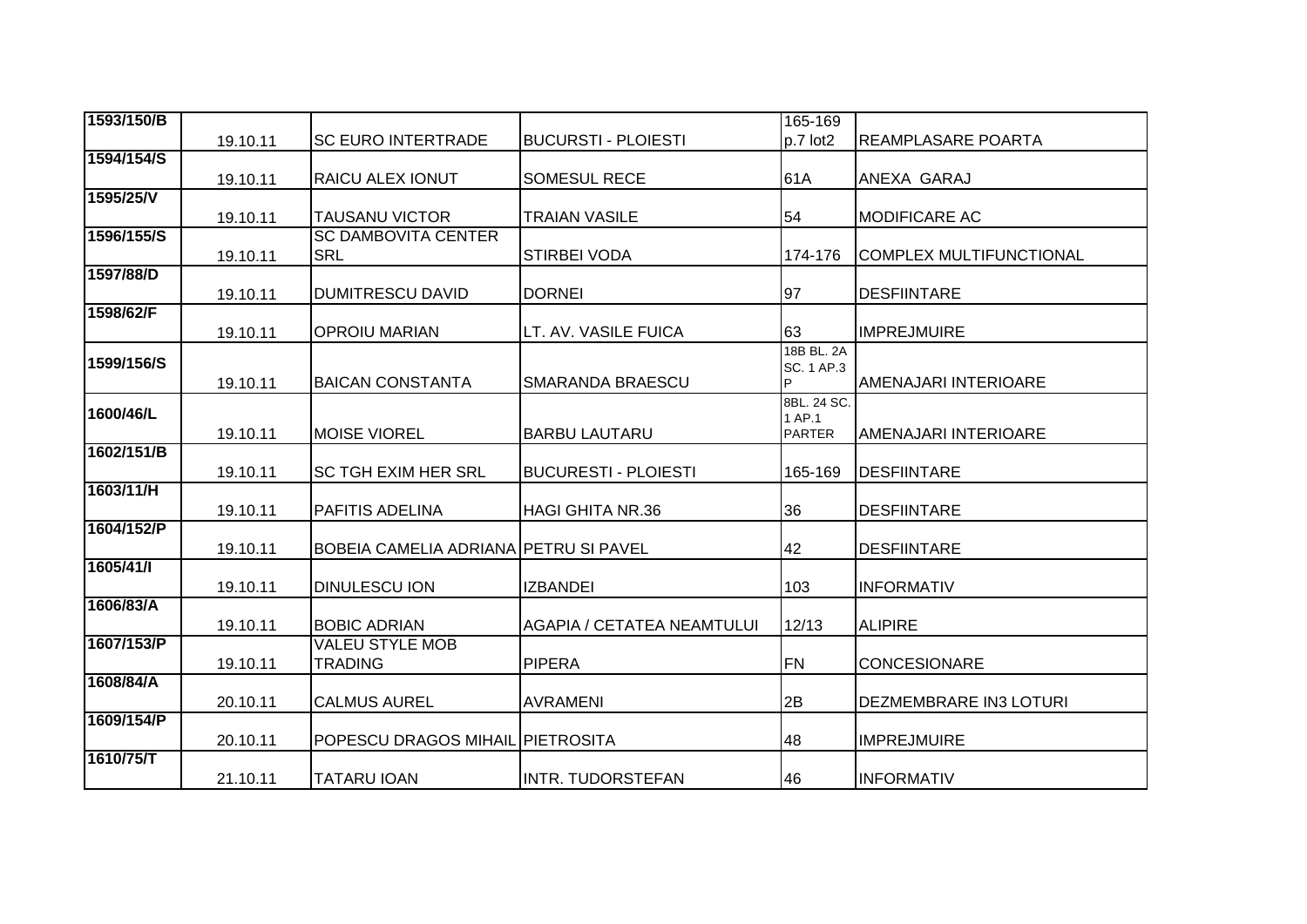| 1611/85/A  |          |                                       |                            |                       |                                  |
|------------|----------|---------------------------------------|----------------------------|-----------------------|----------------------------------|
|            | 21.10.11 | <b>DANCIU GABRIEL</b>                 | DR. AGATULUI               | 104 LOT 2   informare |                                  |
| 1612/86/A  |          |                                       |                            |                       |                                  |
|            | 21.10.11 | <b>LUNGU PAVEL CRISTIAN</b>           | <b>ABRUD</b>               | 80                    | <b>ALIPIRE</b>                   |
| 1613/87/A  |          |                                       |                            | 104 LOT               |                                  |
|            | 24.10.11 | <b>DONCIU GABRIEL</b>                 | DR. AGATULUI               |                       | <b>INFORMATIV</b>                |
| 1614/43/N  |          |                                       |                            |                       |                                  |
|            | 24.10.11 | <b>JAFAR KABRI</b>                    | <b>NISIPOASA</b>           | 3A                    | <b>INFORMATIV</b>                |
| 1615/152/B |          |                                       |                            | 23 BL. 8F             |                                  |
|            |          | <b>GEMENIUC LAURA</b>                 | <b>BORSA</b>               | SC. 1 ET. 2<br>AP.10  | AMENAJARI INTERIOARE             |
|            | 24.10.11 |                                       |                            | 395 BL.M              |                                  |
| 1616/85/G  |          |                                       |                            | SC.C ET. 1            |                                  |
|            | 24.10.11 | DAFINOIU TUDOREL                      | <b>CAL. GRIVITEI</b>       | AP.2                  | AMENAJARI INTERIOARE             |
|            |          |                                       |                            | 4-12 BL.              |                                  |
|            |          |                                       |                            | 5 SC. 3               |                                  |
| 1617/157/S |          |                                       |                            |                       | PARTER AMENAJARI INTERIOARE SI   |
|            | 24.10.11 | <b>SOARE SIMONA</b>                   | <b>SOMESUL RECE</b>        | AP.36                 | <b>INCHIDERE BALCON</b>          |
| 1618/158/S |          |                                       |                            |                       |                                  |
|            | 24.10.11 | <b>TONU VICTORIA</b>                  | <b>STEFAN CEL MARE</b>     |                       | 1-3 AP.91 AMENAJARI INTERIOARE   |
| 1619/89/D  |          |                                       |                            |                       |                                  |
|            | 24.10.11 | <b>DUMITRESCU DAVID</b>               | <b>DORNEI</b>              | 97-99                 | LOCUINTA S+P+2E+M                |
| 1620/63/F  |          |                                       | <b>LT.AV. VASILE FUICA</b> |                       |                                  |
|            | 24.10.11 | <b>OPROIU MARIAN</b>                  |                            | 63-65                 | <b>DESFIINTARE</b>               |
|            |          |                                       |                            | 73-79                 |                                  |
|            |          |                                       |                            | <b>TARLAU</b>         |                                  |
|            |          |                                       |                            | A 168                 |                                  |
| 1621/90/D  |          |                                       |                            | <b>PARCEL</b>         |                                  |
|            | 26.10.11 | <b>POPA IOAN</b>                      | DR. REGIMENTULUI           | A 13                  | <b>LOCUINTA PARTER</b>           |
| 1622/155/P |          |                                       |                            |                       |                                  |
|            | 26.10.11 | BOBEIA CAMELIA ADRIANA PETRU SI PAVEL |                            | 42                    | LOCUINTA P+1E, IMPREJMUIRE       |
| 1623/159/S |          | SOTIRESCU ANCA                        |                            |                       | <b>AMPLASARE GARAJ PARTER SI</b> |
|            | 26.10.11 | <b>MIHAELA</b>                        | SF. MARIA                  | 50                    | <b>IMPREJMUIRE</b>               |
| 1624/160/S |          |                                       |                            |                       |                                  |
|            | 26.10.11 | ISTRAULESTI NR.69D                    | <b>STRAULESTI</b>          | 69A                   | <b>DESFIINTARE</b>               |
| 1625/161/S |          |                                       |                            |                       |                                  |
|            | 26.10.11 | ISTRAULESTI NR.69D                    | <b>STRAULESTI</b>          | 69D                   | <b>DESFIINTARE</b>               |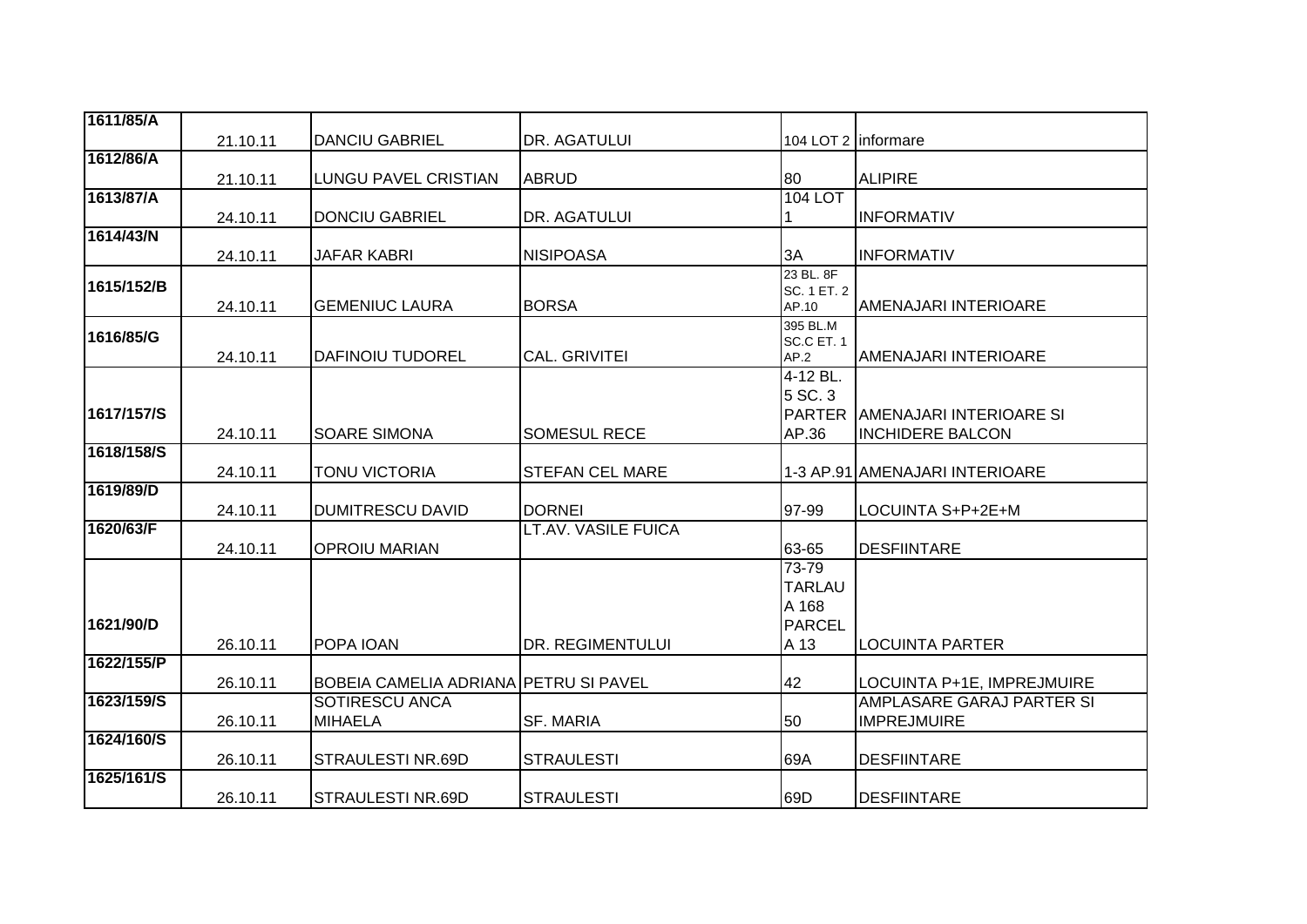| 1626/47/L  |          |                              |                         |         |                                |
|------------|----------|------------------------------|-------------------------|---------|--------------------------------|
|            | 26.10.11 | <b>CRISTEA PETRUTA</b>       | <b>STOICA LUDESCU</b>   | 72      | <b>MANSARDARE</b>              |
| 1627/151/C |          |                              |                         |         |                                |
|            | 26.10.11 | <b>CIOBANU NICOLAE</b>       | <b>COTESTI</b>          | 6       | <b>MANSARDARE</b>              |
| 1628/156/P |          |                              |                         |         |                                |
|            | 26.10.11 | POPESCU DRAGOS MIHAIL ALDENI |                         | 40B     | <b>IMPREJMUIRE PERIMETRALA</b> |
| 1629/44/N  |          |                              |                         |         |                                |
|            | 26.10.11 | POPESCU RADU                 | DR. NISIPOASA           | 132-134 | ANSAMBLU REZIDENTIAL           |
| 1630/64/F  |          | <b>PUIU ALEXANDRU</b>        |                         |         | <b>CONSOLIDARE LOCUINTA</b>    |
|            | 26.10.11 | PRIN CHIRESCU ION            | <b>FLOREASCA</b>        | 37 p    | SP+P                           |
| 1631/65/F  |          | <b>PUIU ALEXANDRU</b>        |                         |         |                                |
|            | 26.10.11 | <b>PRIN CHIRESCU ION</b>     | <b>FLOREASCA</b>        | 37 p    | <b>DESFIINTARE PARTIALA</b>    |
| 1632/66/F  |          | PUIU ALEXANDRU               |                         |         |                                |
|            | 26.10.11 | PRIN CHIRESCU ION            | <b>FLOREASCA</b>        | 37 p    | <b>RECONSTRUIRE SP+P</b>       |
| 1633/48/L  |          |                              |                         |         |                                |
|            | 26.10.11 | <b>GEORGESCU MIHAI</b>       | <b>LUDUS</b>            | 16      | INTRARE IN LEGALITATE PT P+1E  |
| 1634/86/G  |          |                              |                         |         |                                |
|            | 26.10.11 | <b>SC RONICON SRL</b>        | C. GRIVITEI             | 395     | AMENAJARI INTERIOARE           |
| 1635/88/A  |          | <b>SC DE SILVA INTERMED</b>  |                         |         |                                |
|            | 26.10.11 | <b>SRL</b>                   | <b>AEROGARII</b>        | 118-122 | <b>BIROURI</b>                 |
| 1636/67/F  |          | <b>SC ROMAERO SA PRIN</b>    |                         |         |                                |
|            | 26.10.11 | <b>CONSTANTIN IONUT</b>      | <b>FICUSULUI</b>        | 44      | AMENAJARE HALA                 |
| 1637/68/F  |          | <b>DINU MARIANA PRIN</b>     |                         |         |                                |
|            | 26.10.11 | <b>MLADIN ANCA</b>           | <b>DIONISIE FOTINO</b>  | 35      | LOCUINTA S+P+2E                |
| 1638/153/B |          |                              |                         |         |                                |
|            | 26.10.11 | <b>VOICU ADRIAN</b>          | <b>BUCURESTII - NOI</b> | 50      | <b>MODIFICARE AC</b>           |
| 1639/157/P |          |                              |                         |         |                                |
|            | 26.10.11 | <b>BERCEANU STEFAN</b>       | PIPERA - TUNARI         | 79-81   | <b>INFORMATIV</b>              |
| 1640/91/D  |          |                              |                         |         |                                |
|            | 26.10.11 | <b>STANCU CLARA</b>          | <b>DR. PISCU LUNG</b>   | 92-96   | <b>BIROURI SI DEPOZIT P+1E</b> |
| 1641/158/P |          |                              |                         |         |                                |
|            | 26.10.11 | <b>BERCEANU STEFAN</b>       | PIPERA - TUNARI         | 79-81   | <b>INFORMATIV</b>              |
| 1642/92/D  |          | <b>TSICKOGIANNIS</b>         |                         |         |                                |
|            | 26.10.11 | <b>GEORGIOS</b>              | CAL. DOROBANTI          | 100 P   | <b>EXTINDERE BANCARA</b>       |
| 1643/49/L  |          |                              |                         |         |                                |
|            | 26.10.11 | <b>COCOS ALEXANDRA</b>       | <b>LUGOJ</b>            | 53      | <b>DESFIINTARE C5</b>          |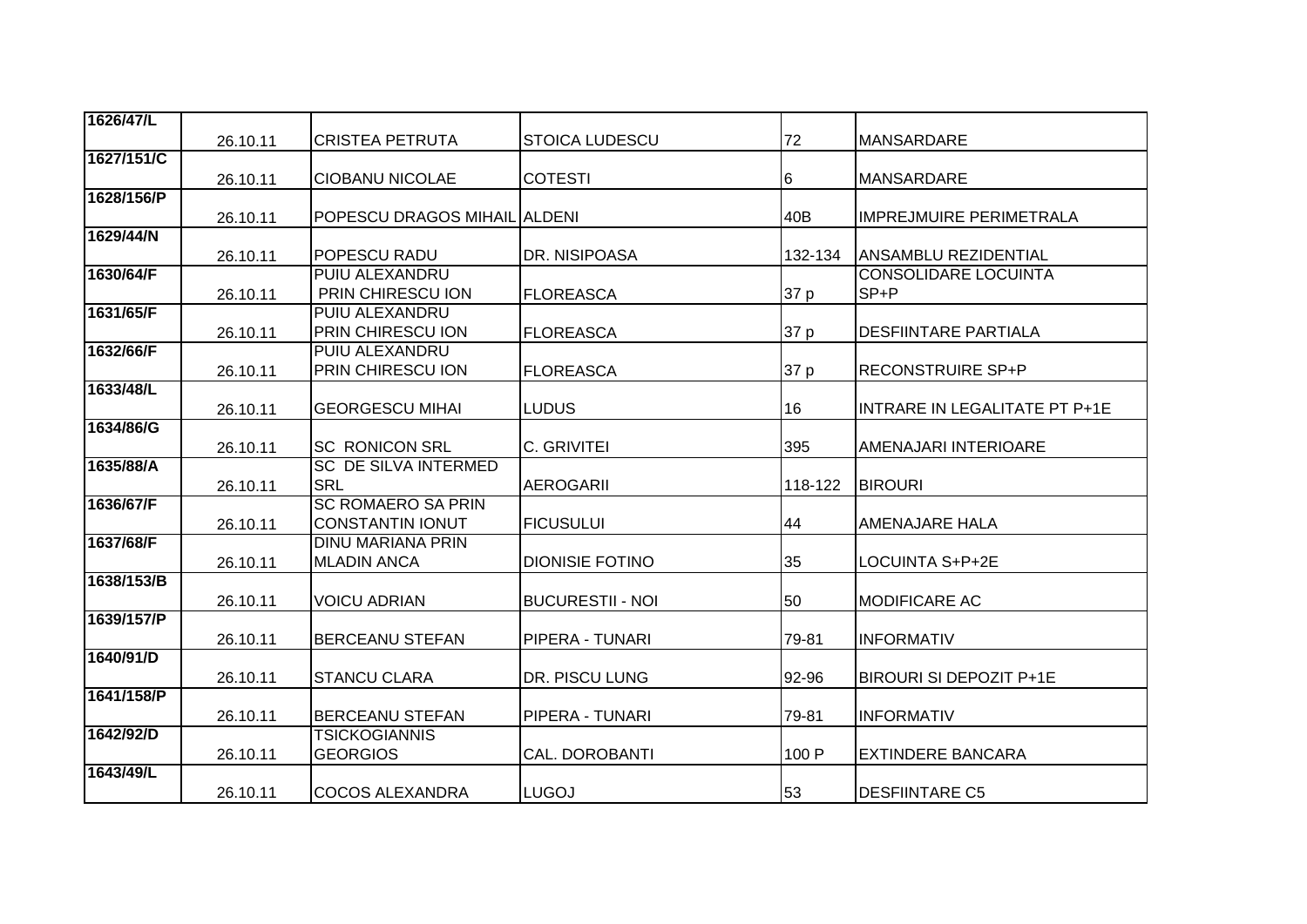| 1644/59/V  |          |                             |                         |                           |                              |
|------------|----------|-----------------------------|-------------------------|---------------------------|------------------------------|
|            | 26.10.11 | <b>URSE LAURENTIU</b>       | <b>VORNICENI</b>        | 10A                       | PRAVAT NR.14 SECTOR 6        |
| 1645/93/D  |          | <b>VANTU SORIN OVIDIU</b>   |                         |                           |                              |
|            | 26.10.11 | <b>PRIN BARLIGA BUJOR</b>   | DANIEL DANIELOPOLU      | 38-40                     | <b>INFORMATIV</b>            |
| 1646/148/M |          |                             |                         | 20 BL.7P                  |                              |
|            | 26.10.11 | <b>CRISAN LIVIU TALPES</b>  | <b>MAGURICEA</b>        | <b>SC.1 ET. 2</b><br>AP.7 | <b>AMENAJARI INTERIOARE</b>  |
|            |          |                             |                         | 228 BL. 4                 |                              |
| 1647/87/G  |          |                             |                         | SC.A ET. 4                |                              |
|            | 26.10.11 | INESTOR DAN ANDREI          | <b>CAL. GRIVITEI</b>    | AP.20                     | AMENAJARI INTERIOARE         |
| 1648/94/D  |          |                             |                         |                           |                              |
|            | 27.10.11 | <b>COJOCARU ADRIANA</b>     | ING. GH. DUCA           | 19                        | <b>IZOLARE TERMICA</b>       |
| 1649/154/B |          | <b>DUMITRESCU TANTI</b>     |                         |                           |                              |
| 1650/152/C | 27.10.11 | <b>VERGINICA</b>            | <b>BUCURESTII - NOI</b> | 7-9 lot1<br>333-33a-      | <b>IMPREJMUIRE</b>           |
|            | 27.10.11 | <b>SAEED YELMAZ</b>         | <b>CHITILEI</b>         | 335                       | <b>DESFIINTARE</b>           |
| 1651/21/Z  |          |                             |                         |                           |                              |
|            | 27.10.11 | <b>LIVIU INVESTMENTS</b>    | <b>ZAGAZULUI</b>        | 4E                        | <b>EXTINDERE</b>             |
| 1652/159/P |          |                             |                         |                           |                              |
|            | 27.10.11 | <b>MISU LEONARD CATALIN</b> | <b>PISCUL LUNG</b>      | 131                       | <b>INFORMATIV</b>            |
| 1653/69/F  |          |                             |                         |                           |                              |
|            | 28.10.11 | <b>BISCEANU RADU VICTOR</b> | <b>IONEL FERNIC</b>     | 16                        | <b>DESFIINTARE</b>           |
| 1654/153/C |          |                             |                         |                           |                              |
|            | 28.10.11 | <b>DUMITRANA GABRIELA</b>   | <b>GHEORGHE CALPAN</b>  | 27                        | <b>INFORMATIV</b>            |
| 1655/70/F  |          | <b>SC ROMAERO SA PRIN</b>   |                         |                           |                              |
| 1656/89/A  | 28.10.11 | <b>CONSTANTIN IONUT</b>     | <b>FICUSULUI</b>        | 44                        | AMENAJARE HALA               |
|            | 28.10.11 | <b>PETA MARILENA</b>        | <b>ALUNULUI</b>         | 9                         | LOCUINTA P+1E                |
| 1657/90/A  |          |                             |                         |                           |                              |
|            | 28.10.11 | <b>DASCALU DANIEL</b>       | <b>AFLUENTULUI</b>      | 23 ap.2                   | INTRARE IN LEGALITATE        |
| 1658/149/M |          |                             |                         |                           |                              |
|            | 28.10.11 | <b>SUBA VALENTINA</b>       | <b>MIRCESTI</b>         | 42                        | AMENAJARI INTERIOARE         |
| 1659/71/F  |          |                             |                         |                           |                              |
|            | 28.10.11 | <b>IONICESCU BGDAN</b>      | <b>FEROVIARILOR</b>     | 56                        | <b>INTRARE IN LEGALITATE</b> |
| 1660/76/T  |          |                             |                         | 309 P                     |                              |
|            | 28.10.11 | <b>COJOCARU EUGEN</b>       | <b>TARLA</b>            | <b>NR.22 LOT</b><br>5.6.7 | <b>IMOBIL P+3E</b>           |
|            |          |                             |                         |                           |                              |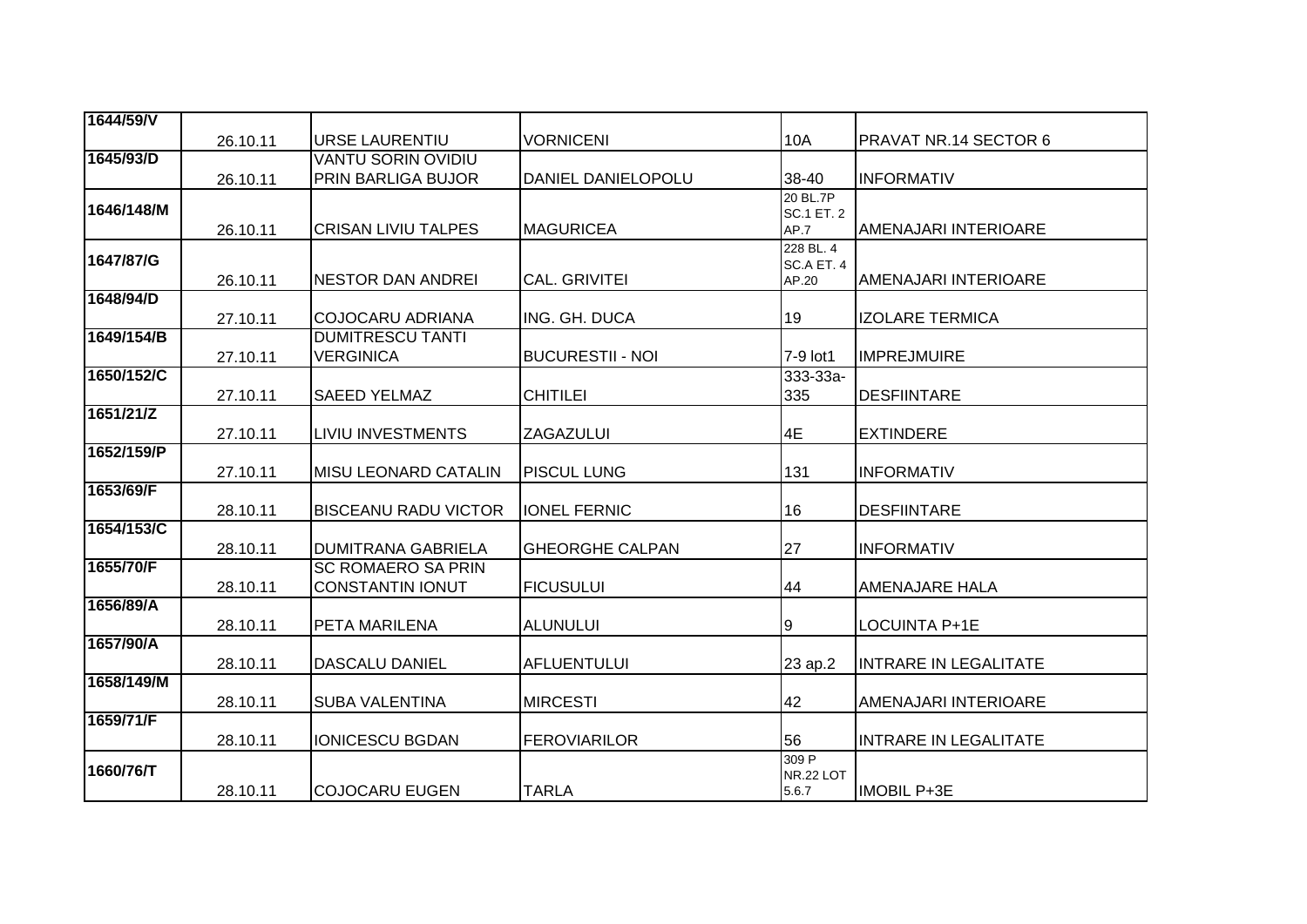| 1661/154/C |          |                                    |                         |                   | <b>LOCUINTA SI SERVICII</b>          |
|------------|----------|------------------------------------|-------------------------|-------------------|--------------------------------------|
|            | 28.10.11 | STANICA RAZVAN MARIUS CARBUNARILOR |                         | 16                | $S+P+3E+4.5R$                        |
|            |          |                                    |                         |                   |                                      |
|            |          |                                    |                         | 6 BL. 123         |                                      |
| 1662/155/B |          |                                    |                         |                   | ET. 4 SC. INTRARE IN LEGLAITATE PT.  |
|            | 28.10.11 | <b>BRATAN STEFAN</b>               | <b>STEFAN BURILEANU</b> | 2 AP.38           | <b>MODIFICARI INTERIOARE</b>         |
| 1663/155/C |          |                                    |                         |                   |                                      |
|            | 28.10.11 | <b>STROE ANDREI COSMIN</b>         | <b>COTESTI</b>          | 58                | <b>DESFIINTARE</b>                   |
| 1664/150/M |          |                                    |                         |                   |                                      |
|            | 28.10.11 | <b>I</b> ITU VALERIA               | <b>GHEORGHE MISSAIL</b> | 115               | <b>EXTINDERE LOCUINTA P+1E+M</b>     |
| 1665/95/D  |          |                                    |                         |                   | <b>SUPRAETJARE FINAL</b>             |
|            | 28.10.11 | <b>CIURTIN VICTOR</b>              | DANIEL DANIELOPOLU      | 30-34             | 2S+P+4E+5.6RETRAS                    |
| 1666/88/G  |          |                                    |                         |                   |                                      |
|            | 28.10.11 | <b>ROMAN DAVID</b>                 | <b>HAGI GHITA</b>       | 24                | <b>MODIFICARE AC</b>                 |
| 1667/162/S |          |                                    |                         |                   |                                      |
|            | 31.10.11 | <b>Taraze Cristian</b>             | DR. STEGARULUI          |                   | <b>LOCUINTE</b>                      |
| 1668/156/B |          |                                    |                         |                   |                                      |
|            | 31.10.11 | <b>SC ROMITAL BUSINESS</b>         | <b>BANU ANTONCAHE</b>   | 45-47             | SUPRAETAJARE S+P+3E+4.5RETRAS        |
| 1669/160/P |          |                                    |                         |                   |                                      |
|            | 31.10.11 | <b>SANDULESCU CARMEN</b>           | DR. PADUREA PUSTNICU    | 57-63             | <b>AVIZ OPORTUNITATE</b>             |
| 1670/42/1  |          | <b>VISINESCU VIRGILIU</b>          |                         |                   |                                      |
|            | 31.10.11 | <b>SORIN</b>                       | I. IONESCU DE LA BRAD   | 4F                | <b>INFORMATIV</b>                    |
| 1671/163/S |          |                                    |                         | 76-82             |                                      |
|            | 01.11.11 | PATATU SORINA AGATHA               | <b>D. SARMAS</b>        | LOT <sub>20</sub> | LOCUINTA P+1E+M                      |
| 1672/31/R  |          |                                    |                         |                   |                                      |
|            | 01.11.11 | <b>CRETU ANGELA</b>                | DR. REGIMENTULUI        | 18A               | <b>IMPREJMUIRE</b>                   |
| 1673/91/A  |          |                                    |                         |                   | LOCUINTA S+P+1E+M SI                 |
| 1677/157/B | 01.11.11 | <b>STOICA ROXANA</b>               | <b>AEROMODELULUI</b>    | 13B               | <b>IMPREJMUIRE</b>                   |
|            |          |                                    |                         |                   |                                      |
|            | 01.11.11 | <b>PAIUSI STEFANIA</b>             | <b>BERZEI</b>           | 77<br>170 BL. 1   | <b>INTRARE IN LEGALITATE</b>         |
| 1678/89/G  |          |                                    |                         | SC.A P            | <b>INCHIDERE BALCON SI AMENAJARI</b> |
|            | 01.11.11 | <b>COCOS VIORICA IRINEL</b>        | <b>GRIVITEI</b>         | AP.2              | <b>INTERIOARE</b>                    |
| 1679/92/A  |          |                                    |                         | 13 ET. 1          |                                      |
|            | 01.11.11 | <b>HOSTIUC ANDREI</b>              | <b>AMMAN</b>            | AP.3              | AMENAJARI INTERIOARE                 |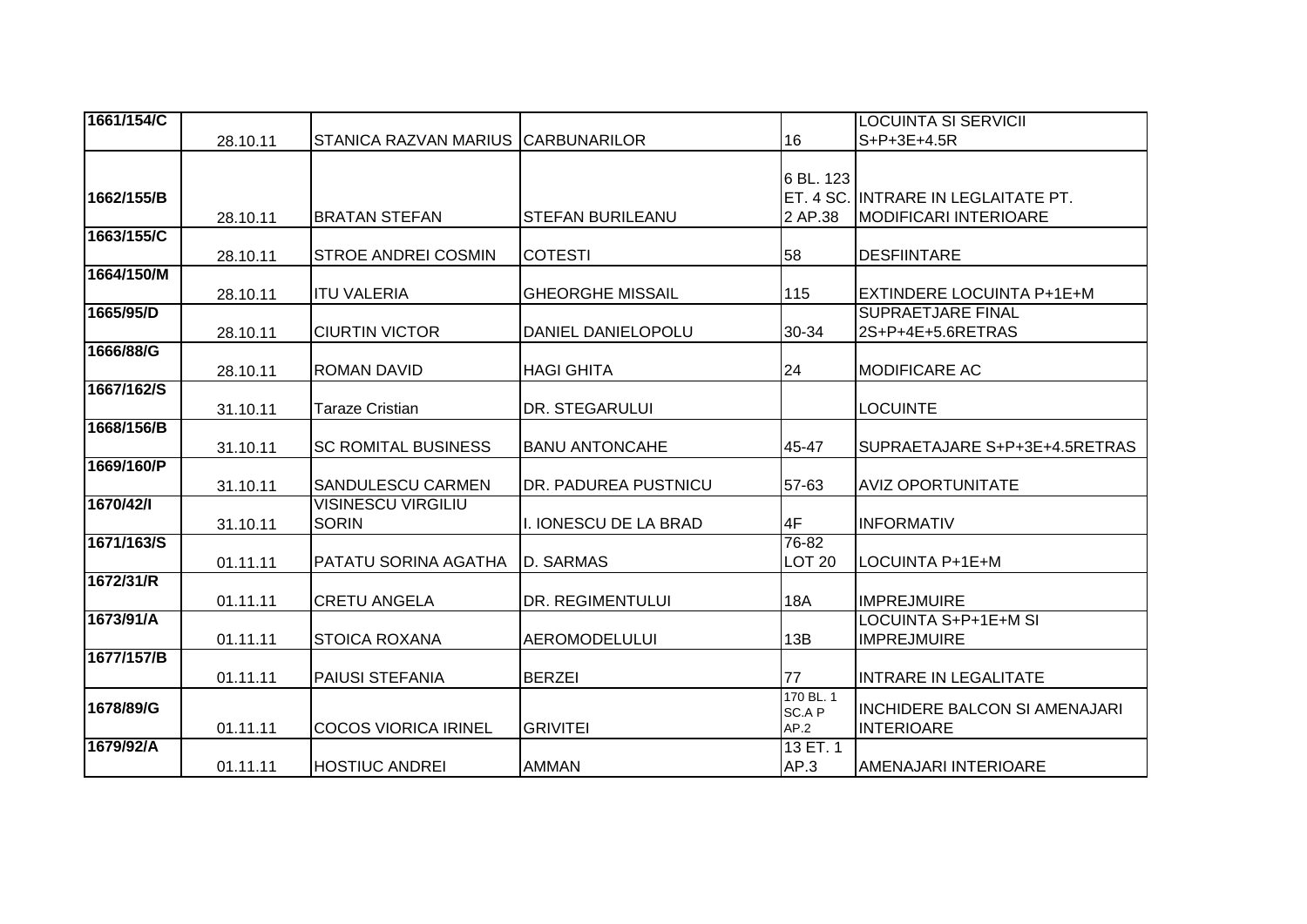| 1680/45/N             | 01.11.11 | <b>STERE ANAMARIA</b>                                                   | <b>NICOLAE TITULESCU</b>    | 80 BL, 1A<br><b>SC.A ET. 10</b> | AP.47 SI 48 AMENAJARI INTERIOARE                                     |
|-----------------------|----------|-------------------------------------------------------------------------|-----------------------------|---------------------------------|----------------------------------------------------------------------|
| 1681/93/A             | 01.11.11 | <b>CRISTEA GETA</b>                                                     | <b>ACORDULUI</b>            | 15                              | MODIFICARE CONSTRUCTIE IN CURS DE<br><b>EXECUTIE LOCUINTA P+1E+M</b> |
| 1682/161/P            | 01.11.11 | <b>BURSA ROMANA DE MARFURI</b><br><b>PRIN LUPU STEFAN</b>               | PIATA PRESEI LIBERE         | 1 $bl$ .d1 $p$                  | <b>DESFIINTARE ACCES</b>                                             |
| 1682/158/B            | 01.11.11 | <b>DURSUN ALTINISIK</b>                                                 | <b>BUCURESTI - PLOIESTI</b> | 85-87                           | <b>AVIZ OPORTUNITATE</b>                                             |
| 1683/159/B            | 01.11.11 | <b>DURSUN ALTINISIK</b>                                                 | <b>BUCURESTI - PLOIESTI</b> | 83                              | <b>AVIZ OPORTUNITATE</b>                                             |
| 1684/162/P            | 01.11.11 | <b>NEDU MARIA</b>                                                       | DR. PLAIUL CAMPINEI         | 37                              | <b>IMPREJMUIRE</b>                                                   |
| 1685/94/A             | 03.11.11 | <b>SANDULESCU OCTAVIAN</b>                                              | <b>AEROGARII</b>            | $9 - 11 - 13$                   | <b>BIROURI S+P+2E+M</b>                                              |
| 1686/31/0             | 03.11.11 | <b>TOMA CIPRIAN</b>                                                     | <b>OASULUI</b>              | 55                              | CONSOLIDARE, EXTINDERE SI<br><b>SUPRAETAJARE</b>                     |
| 1687/43/1<br>24.10.11 | 03.11.11 | <b>SC IMMOEAST BANEASA</b><br>AIRPORT TOWER SRL PRIN LUPU<br><b>ANA</b> | ION IONESCU DE LA BRAD      | 1A                              | <b>SCHIMBARE DESTINATIE</b>                                          |
| 1688/163/P            | 03.11.11 | <b>SC A2Z EFFECTIVE</b><br><b>MANAGEMENT</b>                            | DR. PADUREA PUSTNICU        | 123                             | TEREN SPORT SI ANEXA VESTIARE                                        |
| 1689/164/S            | 03.11.11 | <b>MILEA DANIELA</b>                                                    | <b>CONSTANTIN STERE</b>     | 30 AP.4                         | <b>TERASA PARTER</b>                                                 |
| 1690/165/S            | 03.11.11 | <b>PREDOIU DRAGOS VASILE</b>                                            | <b>CONSTANTIN STERE</b>     | 30 AP.3                         | <b>TERASA PARTER</b>                                                 |
| 1691/50/L             | 03.11.11 | <b>DUBIT SORIN</b>                                                      | <b>LIPOVA</b>               | 27                              | SUPRAETAJARE                                                         |
| 1692/95/A             | 03.11.11 | <b>ADELEANU NINA</b>                                                    | <b>ANINA</b>                | 6 si 6B                         | <b>ALIPIRE</b>                                                       |
| 1693/77/T             | 04.11.11 | <b>ION CONSTANTIN</b>                                                   | <b>AV. TRAIAN VASILE</b>    | 82                              | <b>INTRARE IN LEGALITATE</b>                                         |
| 1694/164/P            | 08.11.11 | <b>DUMITRU GRIGORE</b>                                                  | <b>PODULUI</b>              | 36                              | <b>OPERATIUNI NOTARIALE</b>                                          |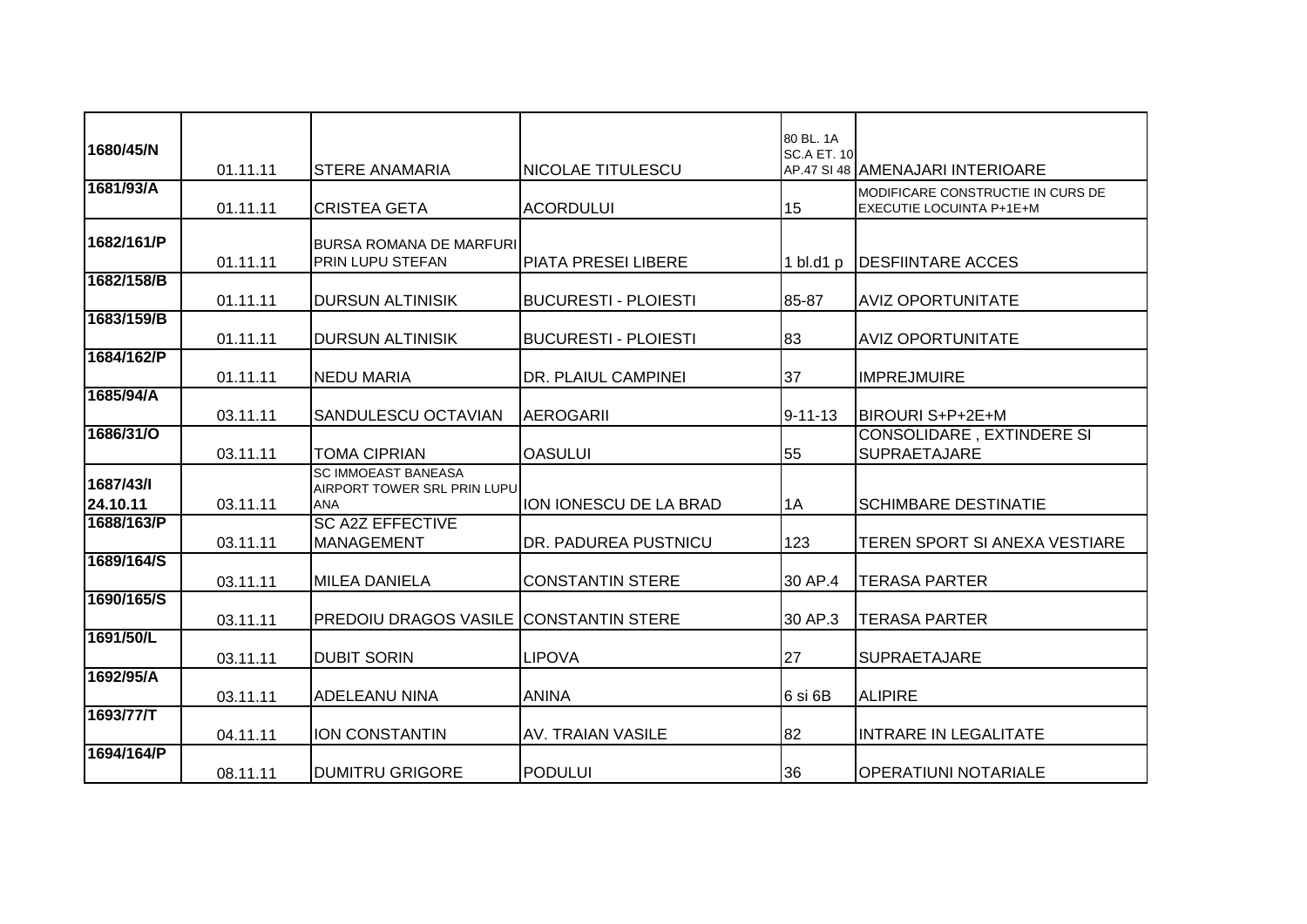| 1695/165/P | 08.11.11 | <b>MORMAN GEORGIANA</b>                     | <b>PIATRA MORII</b>   | 12                               | <b>CONSOLIDARE SI REAMENAJARE</b>            |
|------------|----------|---------------------------------------------|-----------------------|----------------------------------|----------------------------------------------|
| 1696/72/F  | 08.11.11 | <b>AUIPUSP</b>                              | <b>FLOREASCA</b>      | $8 - 14$                         | <b>MODIFICARE AC</b>                         |
| 1697/151/M |          |                                             |                       |                                  |                                              |
|            | 08.11.11 | <b>USAMUB</b>                               | <b>MARASTI</b>        | 59                               | AMENAJARI INTERIOARE                         |
| 1698/160/B | 08.11.11 | <b>DUMITRESCU TANTI</b><br><b>VERGINICA</b> | <b>BUCURESTII NOI</b> | $7 - 9$                          | <b>DEZMEMBRARE</b>                           |
| 1699/46/N  |          | <b>DGASPC PRIN DANUT</b>                    |                       |                                  |                                              |
|            | 09.11.11 | <b>FLEACA</b>                               | <b>NAZARCEA</b>       | 24-28                            | <b>ALIPIRE</b>                               |
| 1700/47/N  | 09.11.11 | <b>DGASPC PRIN DANUT</b><br><b>FLEACA</b>   | <b>NAZARCEA</b>       | 22                               | <b>ALIPIRE</b>                               |
| 1701/166/S |          |                                             |                       |                                  |                                              |
|            | 09.11.11 | <b>DOBRE MARIAN</b>                         | <b>TRIUMFULUI</b>     | 108                              | LOCUINTA P+1E                                |
| 1702/161/B | 10.11.11 | <b>DRAGAN SIMONA</b><br><b>MARCELA</b>      | <b>BD. BANU MANTA</b> | 29 BL. 32<br>SC.3 ET. P<br>AP.82 | <b>INCHIDERE BALCON</b>                      |
| 1703/166/P |          |                                             |                       | 2B SC.A                          |                                              |
|            | 11.11.11 | <b>BREBENEL VALENTIN</b>                    | <b>PAJUREI</b>        | AP.7                             | <b>INCHIDERE TERASA</b>                      |
| 1704/152/M | 11.11.11 | <b>DINCA ANCU</b>                           | MANASTIREA PUTNA      | 17                               | EXTINDERE LOCUINTA P+1E+M                    |
| 1705/156/C | 11.11.11 | <b>LIDL IMOBILIARE</b>                      | <b>CHITILEI</b>       | 60A                              | <b>ELABORARE PUZ</b>                         |
| 1706/162/B | 11.11.11 | <b>FILIP ADINA</b>                          | <b>BITOLIA</b>        | 52                               | CONSOLIDARE, TRANSFORMARE<br>POD IN MANSARDA |
| 1707/48/N  | 11.11.11 | <b>TAIATU LAURENTIU</b>                     | <b>NUFERILOR</b>      | 61                               | <b>IMPREJMUIRE</b>                           |
| 1708/12/H  |          |                                             |                       |                                  |                                              |
|            | 11.11.11 | <b>BRUMA ION</b>                            | <b>SAVA HENTIA</b>    | 12                               | <b>INTRARE IN LEGALITATE</b>                 |
| 1709/51/L  | 11.11.11 | <b>FETECAU SERGIU</b>                       | <b>LINISTEI</b>       | 45                               | <b>INCHIDERE TERASA</b>                      |
| 1710/78/T  |          |                                             |                       |                                  | LOCUINTA S+P+2E+M SI                         |
|            | 11.11.11 | <b>IOSIF MARIA</b>                          | <b>TARMULUI</b>       | 1A                               | <b>IMPREJMUIRE</b>                           |
| 1711/153/M | 11.11.11 | IMORHAN GEORGIANA                           | PIATRA MORII          | 12                               | <b>DESFIINTARE ANEXA</b>                     |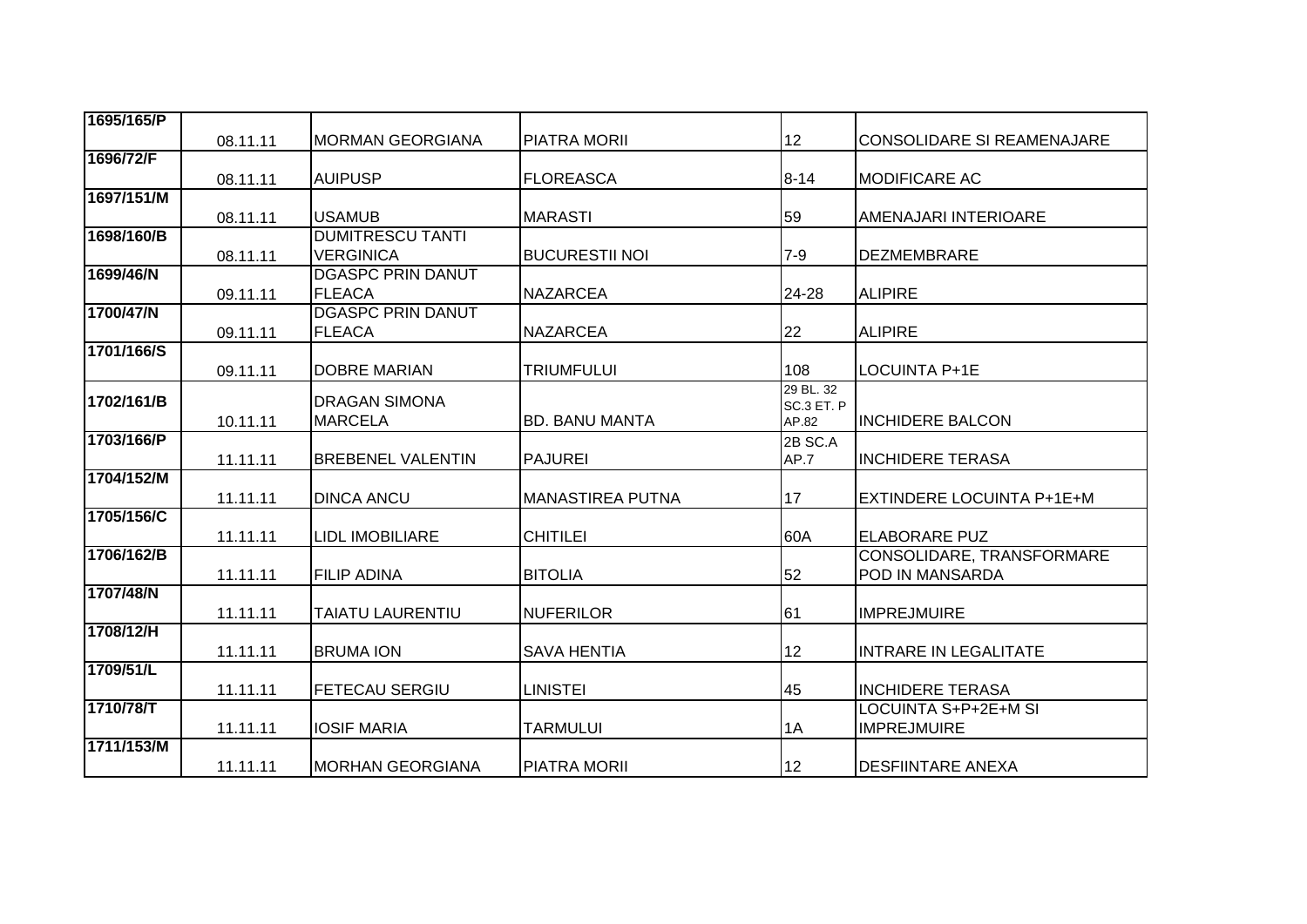| 1712/52/L  | 11.11.11 | <b>CIOCARLAN DAN MARIAN</b>        | LUNCANI                      | 2A          | <b>ALIPIRE</b>                    |
|------------|----------|------------------------------------|------------------------------|-------------|-----------------------------------|
| 1713/157/C | 11.11.11 | <b>VLASCEANU STEFAN</b>            | <b>CAMPINITA</b>             | 35          | <b>INFORMATIV</b>                 |
| 1714/96/A  |          |                                    |                              |             |                                   |
|            | 11.11.11 | <b>BOBOC FLORICA</b>               | <b>AVIATIEI</b>              | 70          | CONSOLIDARE                       |
| 1715/73/F  |          |                                    |                              |             |                                   |
|            | 11.11.11 | <b>STANICA ALEXANDRU</b>           | 16 FEBRUARIE                 | 53          | LOCUINTA D+P+1E+M                 |
| 1716/96/D  | 11.11.11 | <b>SICOE GEORGE</b>                | <b>DEJ</b>                   | 40          | <b>EXTINDERE SI REAMENAJARE</b>   |
| 1717/32/0  | 11.11.11 | CARBUNESCU CORBNELIU HERBAN OBERTH |                              | 43          | <b>INCHIDERE SCARA EXTERIOARA</b> |
| 1718/158/C |          |                                    |                              |             |                                   |
|            | 11.11.11 | <b>VASILE RAZVAN GABRIEL</b>       | <b>CARPENULUI</b>            | 48          | CONSOLIDARE, REAMENAJARE          |
| 1719/74/F  |          |                                    |                              |             |                                   |
|            | 11.11.11 | <b>BISCEANU RADU VICTOR</b>        | <b>IONEL FERNIC</b>          | 16          | LOCUINTA P+1E SI IMPREJMUIRE      |
| 1720/163/B |          | <b>BUSUIOC VIRGIL</b>              |                              |             |                                   |
|            | 11.11.11 | <b>CONSTANTIN</b>                  | <b>BARU MARE</b>             | 5           | <b>CONSOLIDARE SI REAMENAJARE</b> |
| 1721/97/D  |          |                                    |                              |             |                                   |
|            | 11.11.11 | <b>CANTA ADRIAN</b>                | <b>DUMITRU RADUCU DURBAC</b> | 112         | LOCUINTA P+1E                     |
| 1722/79/T  |          |                                    |                              |             |                                   |
|            | 11.11.11 | <b>CONSTANTIN SIDONIA</b>          | <b>TELESCOPULUI</b>          | 28B         | <b>LOCUINTA P+2E</b>              |
| 1723/167/P |          |                                    |                              |             |                                   |
|            |          | <b>VASILACHE DAN</b>               | <b>PRAHOVA</b>               | 35B         | <b>INFORMATIV</b>                 |
|            | 11.11.11 |                                    |                              |             |                                   |
| 1724/18/J  | 11.11.11 | <b>IOSIF OVIDIU</b>                | JANDARMERIEI                 | 261         | <b>INFORMATIV</b>                 |
| 1725/22/Z  |          |                                    |                              |             |                                   |
|            | 11.11.11 | <b>DAN DUMITRU</b>                 | <b>INTR. ZABLAULUI</b>       | 3           | <b>INFORMATIV</b>                 |
| 1726/164/B |          | <b>SC EEI IMOBILIARA</b>           |                              |             |                                   |
|            |          | <b>INVESTMENT SRL</b>              | <b>BUZESTI</b>               |             |                                   |
|            | 11.11.11 |                                    |                              | 85          | AMENAJARI INTERIOARE              |
| 1727/80/T  |          |                                    |                              | 116 Parcela |                                   |
|            | 14.11.11 | <b>CARAGEA FLORINA</b>             | Tarla                        | nr.4 lot 11 | <b>INFORMATIV</b>                 |
| 1728/19/J  |          |                                    |                              |             |                                   |
|            | 14.11.11 | <b>STAN LILIANA</b>                | <b>JIULUI</b>                | 15          | LOCUINTA S+P+2E+M                 |
|            |          |                                    |                              |             |                                   |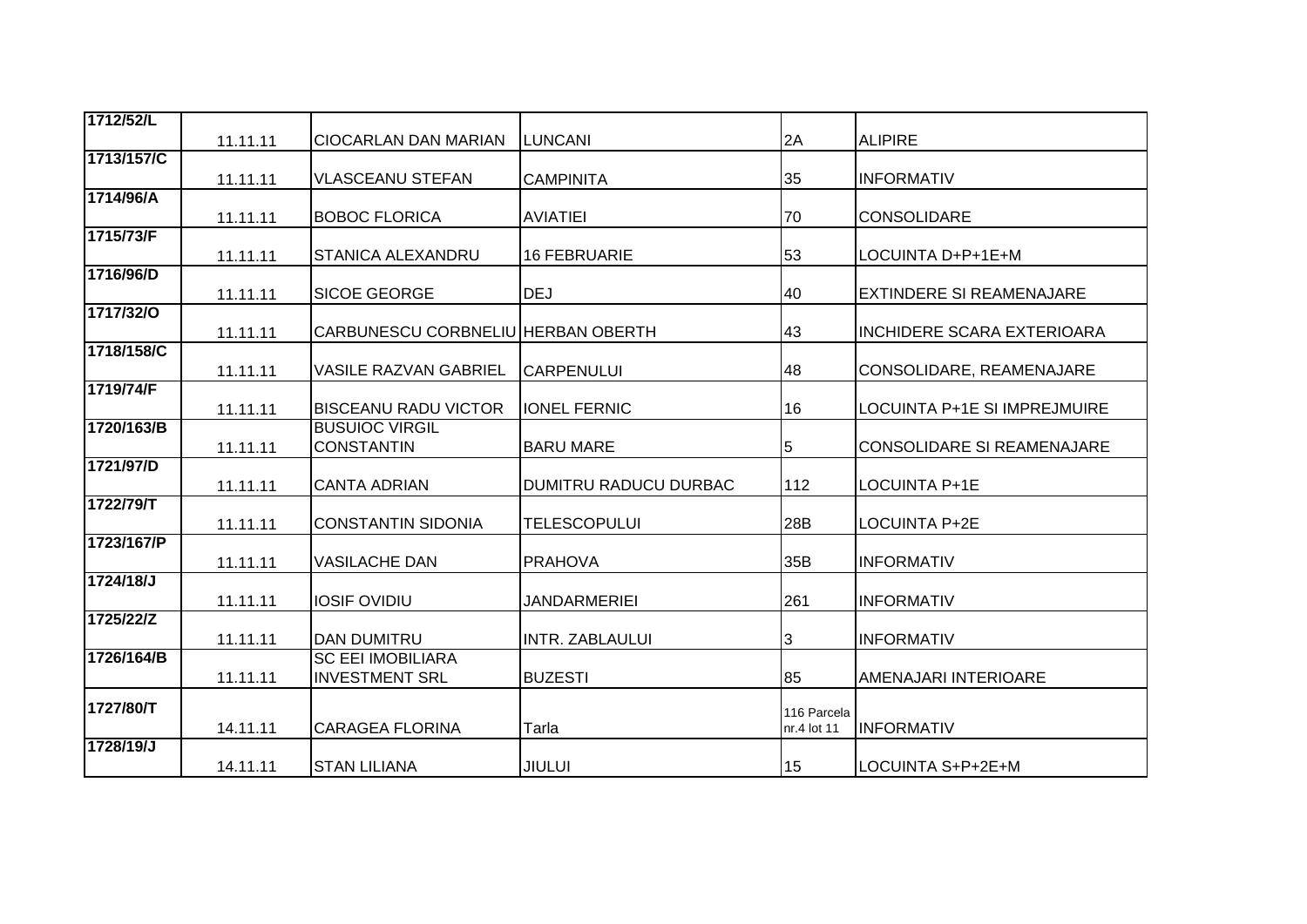| 1729/154/M |          |                               |                       |             |                                     |
|------------|----------|-------------------------------|-----------------------|-------------|-------------------------------------|
|            | 14.11.11 | <b>STROIE LUMINITA</b>        | <b>ION MIHALACHE</b>  | 263         | CONSOLIDARE SI SUPRAETAJARE         |
| 1730/49/N  |          |                               |                       |             |                                     |
|            | 14.11.11 | <b>MARIUS ILIEV</b>           | <b>NORDULUI</b>       | 28-36       | <b>CONSOLIDARE</b>                  |
| 1731/165/B |          |                               |                       |             |                                     |
|            | 16.11.11 | Moshe Goldshtein              | Smaranda Braescu      | 43A-43B     | S+P+5E+6retras mixt                 |
| 1732/167/S |          |                               |                       |             |                                     |
|            | 18.11.11 | <b>DUTU MIHAI DAN</b>         | <b>SCARLATESCU</b>    | $9 - 11$    | EXTINDERE S+P+1E+2P                 |
| 1733/155/M |          |                               |                       |             |                                     |
|            | 21.11.11 | <b>MANSOUR LELIANA</b>        | <b>MURES</b>          | 25          | <b>INTRARE IN LEGALITATE</b>        |
| 1733/159/C |          |                               |                       |             |                                     |
|            | 21.11.11 | <b>PRAJISTEANU BOGDAN</b>     | <b>CARACAS</b>        | 49          | <b>AVIZ OPORTUNITATE</b>            |
| 1734/81/T  |          |                               |                       |             |                                     |
|            | 21.11.11 | <b>ANTON VICTOR</b>           | <b>TITULESCU</b>      | 95-103      | AMENAJARE SPATIU COMERCIAL          |
| 1735/168/P |          |                               |                       |             |                                     |
|            | 21.11.11 | POPESCU DRAGOS MIHAIL PETRILA |                       | 7A          | <b>IMPREJMUIRE</b>                  |
| 1736/54/L  |          |                               |                       |             |                                     |
|            | 21.11.11 | POPESCU DRAGOS MIHAIL LONEA   |                       | 48A         | <b>IMPREJMUIRE</b>                  |
| 1737/75/F  |          |                               |                       |             |                                     |
|            | 21.11.11 | <b>IULIANA NEGOITA</b>        | <b>CAL. FLOREASCA</b> | 70-72       | AMENAJARI INTERIOARE                |
| 1738/98/D  |          |                               |                       |             |                                     |
|            | 22.11.11 | <b>IONESCU VASILE</b>         | <b>DEMNITATII</b>     | 36          | <b>LOCUINTA P+2E</b>                |
|            |          |                               |                       | 62 BL. 40   |                                     |
| 1739/155/M |          |                               |                       |             | SC. B ET. 3 AMENAJARI INTERIOARE SI |
|            | 22.11.11 | <b>CONDURACHE BOGDAN</b>      | <b>ION MIHLACHE</b>   | AP.32       | <b>INCHIDERE BALCON</b>             |
| 1740/33/0  |          | <b>SC PYRAMIS ROMANIA</b>     |                       |             |                                     |
|            | 22.11.11 | <b>SRL</b>                    | <b>ODAIN</b>          | 391         | <b>INFORMATIV</b>                   |
| 1741/156/M |          |                               |                       |             |                                     |
|            | 22.11.11 | <b>TURJINSKI MARCEL</b>       | <b>MANZULUI</b>       | 2           | <b>INFORMATIV</b>                   |
| 1742/169/P |          |                               |                       | 125--134    |                                     |
|            | 22.11.11 | <b>SEGARCEANU FLORIN</b>      | DR. PADUREA PUSTNICU  | SI 123      | <b>ALIPIRE</b>                      |
| 1743/168/S |          |                               |                       | 52.54.20    |                                     |
|            | 22.11.11 | <b>SC ASTRAL TRADE SRL</b>    | SMARANDA BRAESCU      | P           | <b>ALIPIRE</b>                      |
|            |          |                               |                       |             |                                     |
|            |          |                               |                       | 92 BL. 44A2 |                                     |
| 1744/157/M |          |                               |                       | SC.B ET. 5  |                                     |
|            | 22.11.11 | <b>OPREA LUCIAN CALIN</b>     | <b>ION MIHLACHE</b>   | AP.62       | AMENAJARI INTERIOARE                |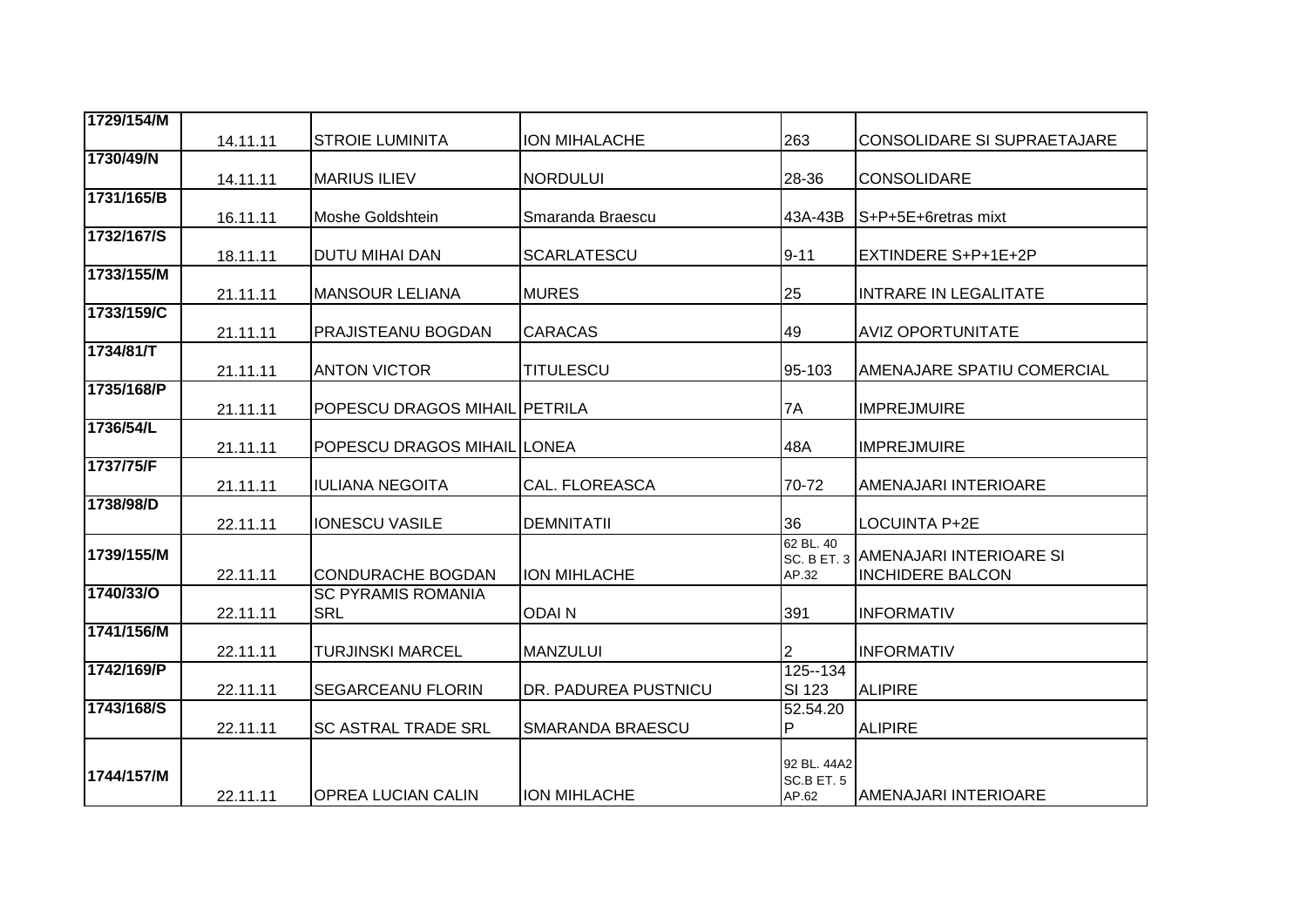| 1745/170/P |          |                                                 |                            |                       |                                  |
|------------|----------|-------------------------------------------------|----------------------------|-----------------------|----------------------------------|
|            | 22.11.11 | <b>BONCEA LAURENTIU</b>                         | <b>PODULUI</b>             | 53                    | <b>INFORMATIV</b>                |
| 1746/44/   |          |                                                 |                            |                       |                                  |
|            | 22.11.11 | <b>CONSTANTIN ELENA</b>                         | PICTOR IOSIF ISER          | 11                    | VANZARE                          |
|            |          |                                                 |                            |                       |                                  |
|            |          |                                                 |                            | 20-24 BL.             |                                  |
|            |          |                                                 |                            | 3 SC. 1               |                                  |
| 1747/169/S |          |                                                 | AL. SOMESUL RECE           | <b>PARTER</b><br>AP.3 |                                  |
|            | 22.11.11 | <b>SUMULAN MARIANA</b><br><b>SC IMPACT</b>      |                            |                       | <b>CONSTRUIRE BALCON</b>         |
| 1748/171/P |          | DEVELOPER&CONTRACTO                             |                            |                       |                                  |
|            | 22.11.11 | R SA                                            | DR. PADUREA NEAGRA         |                       | 6-10 lot 2 ORGANIZARE DE SANTIER |
| 1749/166/B |          |                                                 |                            |                       |                                  |
|            | 22.11.11 | <b>TUDOR GEORGE</b>                             | <b>BEREVOIUL MARE</b>      | 99-103                | <b>DEZMEMBRARE</b>               |
|            |          |                                                 |                            |                       |                                  |
| 1750/55/L  |          | <b>SC AUTO TEST ECHIPAMENT</b>                  |                            |                       |                                  |
|            | 22.11.11 | <b>SRL PRIN FILIP OVIDIU</b>                    | <b>LAMINORULUI</b>         | 71-73                 | <b>ALIPIRE</b>                   |
| 1751/26/E  |          |                                                 |                            |                       |                                  |
|            | 22.11.11 | <b>ICHIM VALERICA</b>                           | <b>ELIZEU</b>              | 31                    | <b>ALIPIRE</b>                   |
| 1752/90/G  |          |                                                 |                            | 11 BL.                |                                  |
|            | 22.11.11 | <b>TITU VICTORIA</b>                            | DR. GARII                  | G12                   | VANZARE                          |
| 1753/97/A  |          |                                                 |                            |                       |                                  |
| 1754/60/V  | 22.11.11 | <b>GHEORGHE VALENTIN</b><br><b>BORSAN TUDOR</b> | C.C. ARION                 | 19                    | <b>INFORMATIV</b>                |
|            | 22.11.11 | ALEXANDRU                                       | <b>CAL. GRIVITEI</b>       | 182A                  | <b>IMPREJMUIRE</b>               |
| 1755/158/M |          |                                                 |                            | 22 AP.52              |                                  |
|            | 22.11.11 | <b>SARARU ANA</b>                               | <b>VIRGIL MADGEARU</b>     | <b>ET.5</b>           | <b>INTRARE IN LEGALITATE</b>     |
| 1756/167/B |          |                                                 |                            |                       |                                  |
|            | 22.11.11 | <b>MECA DUMITRU</b>                             | <b>BIHOR</b>               | 8                     | <b>INTRARE IN LEGALITATE</b>     |
| 1757/98/A  |          |                                                 |                            |                       |                                  |
|            | 22.11.11 | <b>BACIU LILIANA ANA</b>                        | DR. AGATULUI               | 99                    | <b>DEZMEMBRARE</b>               |
| 1758/56/L  |          |                                                 | LEANDRULUI / CONSTANTIN SI |                       |                                  |
|            | 22.11.11 | <b>ANASTASIU GHEORGHE</b>                       | <b>ELENA</b>               | 49 / 54               | <b>ALIPIRE</b>                   |
|            |          |                                                 |                            | 27 BL. 16G            |                                  |
| 1759/172/P |          |                                                 |                            | SC.2<br><b>PARTER</b> |                                  |
|            | 22.11.11 | <b>IONITA IONEL</b>                             | <b>PROMETEU</b>            | AP.17                 | AMENAJARI INTERIOARE             |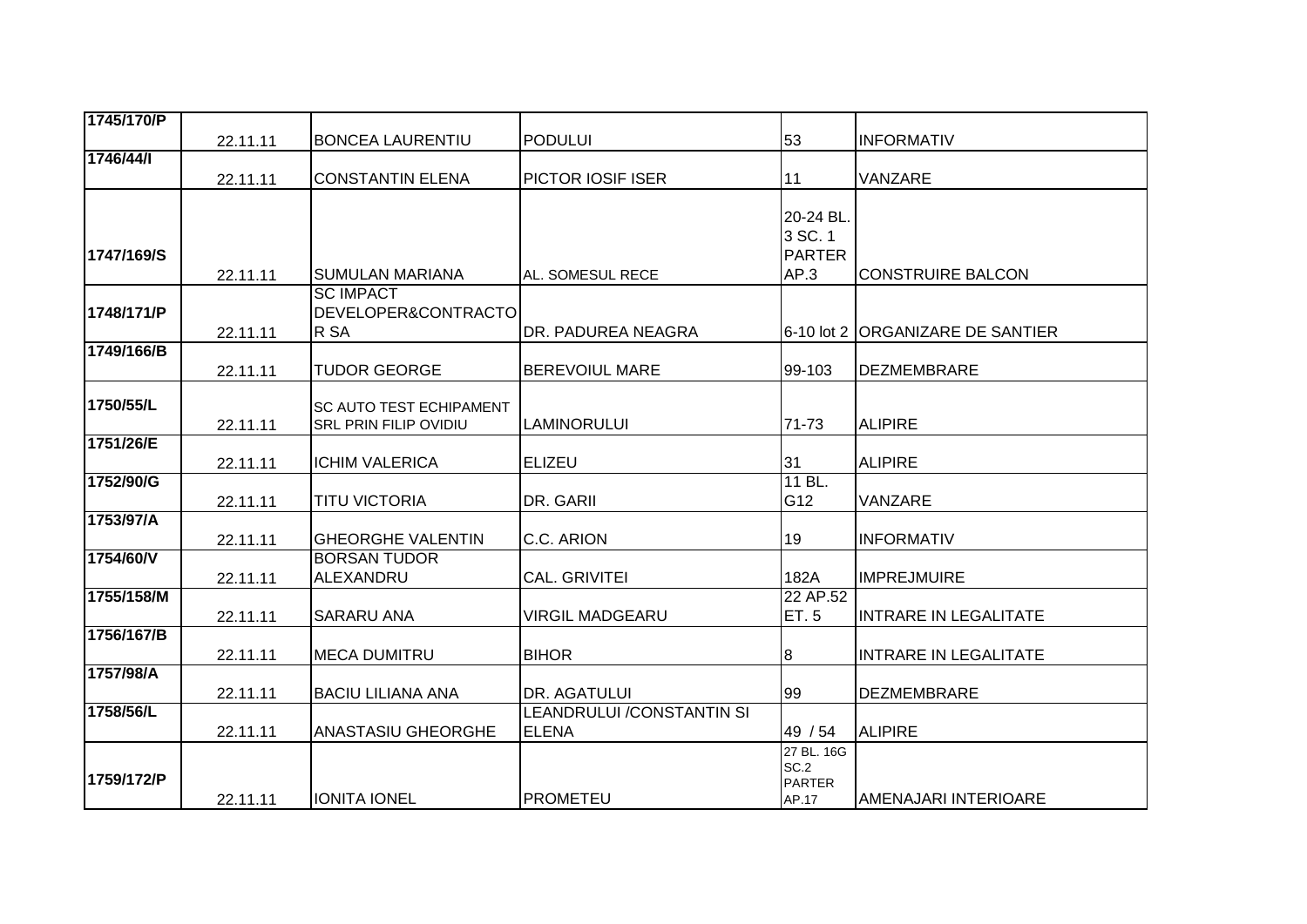| 1760/173/P |          |                                             |                           |                                                    |                               |
|------------|----------|---------------------------------------------|---------------------------|----------------------------------------------------|-------------------------------|
|            | 22.11.11 | <b>IONESCU NICOLETA</b>                     | <b>PIATRA MORII</b>       | 22                                                 | <b>ANEXA PARTER</b>           |
| 1761/61/V  | 22.11.11 | <b>BESLEAGA MIRCEA</b>                      | <b>GENERAL VLADOIANU</b>  | 2-4 BL. 36<br><b>PARTER</b>                        | <b>AMENAJARI INTERIOARE</b>   |
| 1762/159/M | 22.11.11 | <b>JUJATU VICTORIA</b>                      | <b>MUSETESTI</b>          | 4                                                  | TRANSFORMARE POD IN MANSARDA  |
| 1763/160/M | 22.11.11 | <b>BROTEA NICOLAE</b>                       | <b>MASLINULUI</b>         | 16A                                                | <b>DESFIINTARE ANEXA C2</b>   |
| 1764/82/T  | 22.11.11 | <b>GURAU I GH. EMANOIL</b>                  | <b>TIMISULUI</b>          | 9                                                  | <b>DESFIINTARE</b>            |
| 1765/174/P | 23.11.11 | <b>SC IMPACT</b><br>DEVELOPER&CONTRACTOR SA | <b>DR. PADUREA NEAGRA</b> | 6-10 TARLA<br>A468<br><b>PARCELA</b><br>95/3 LOT 2 | <b> OPERATIUNI NOTARIALE</b>  |
| 1766/175/P | 23.11.11 | <b>SC IMPACT</b><br>DEVELOPER&CONTRACTOR SA | IDR. PADUREA NEAGRA       | 2-4 TARLA<br>468<br><b>PARCELA</b><br>95/4         | <b>OPERATIUNI NOTARIALE</b>   |
| 1767/176/P | 23.11.11 | <b>SC IMPACT</b><br>DEVELOPER&CONTRACTOR SA | DR. PADUREA NEAGRA        | 2-4 TARLA<br>468<br><b>PARCELA</b><br>95/4 LOT 1   | <b>OPERATIUNI NOTARIALE</b>   |
| 1768/177/P | 23.11.11 | <b>SC IMPACT</b><br>DEVELOPER&CONTRACTOR SA | DR. PADUREA NEAGRA        | 6-10 TARLA<br>A468<br><b>PARCELA</b><br>95/3 LOT 3 | <b>OPERATIUNI NOTARIALE</b>   |
| 1769/178/P | 23.11.11 | <b>SC IMPACT</b><br>DEVELOPER&CONTRACTOR SA | IDR. PADUREA NEAGRA       | 2-4 TARLA<br>468<br><b>PARCELA</b><br>95/4 LOT 1   | <b>OPERATIUNI NOTARIALE</b>   |
| 1770/179/P | 23.11.11 | <b>SC IMPACT</b><br>DEVELOPER&CONTRACTOR SA | <b>DR. PADUREA NEAGRA</b> | 6-10 TARLA<br>A468<br><b>PARCELA</b><br>95/3 LOT 1 | <b>OPERATIUNI NOTARIALE</b>   |
| 1771/168/B | 23.11.11 | <b>STAN STAN LUISS</b>                      | <b>BUCEGI</b>             | 80                                                 | <b>DEZMEMBRARE IN 6LOTURI</b> |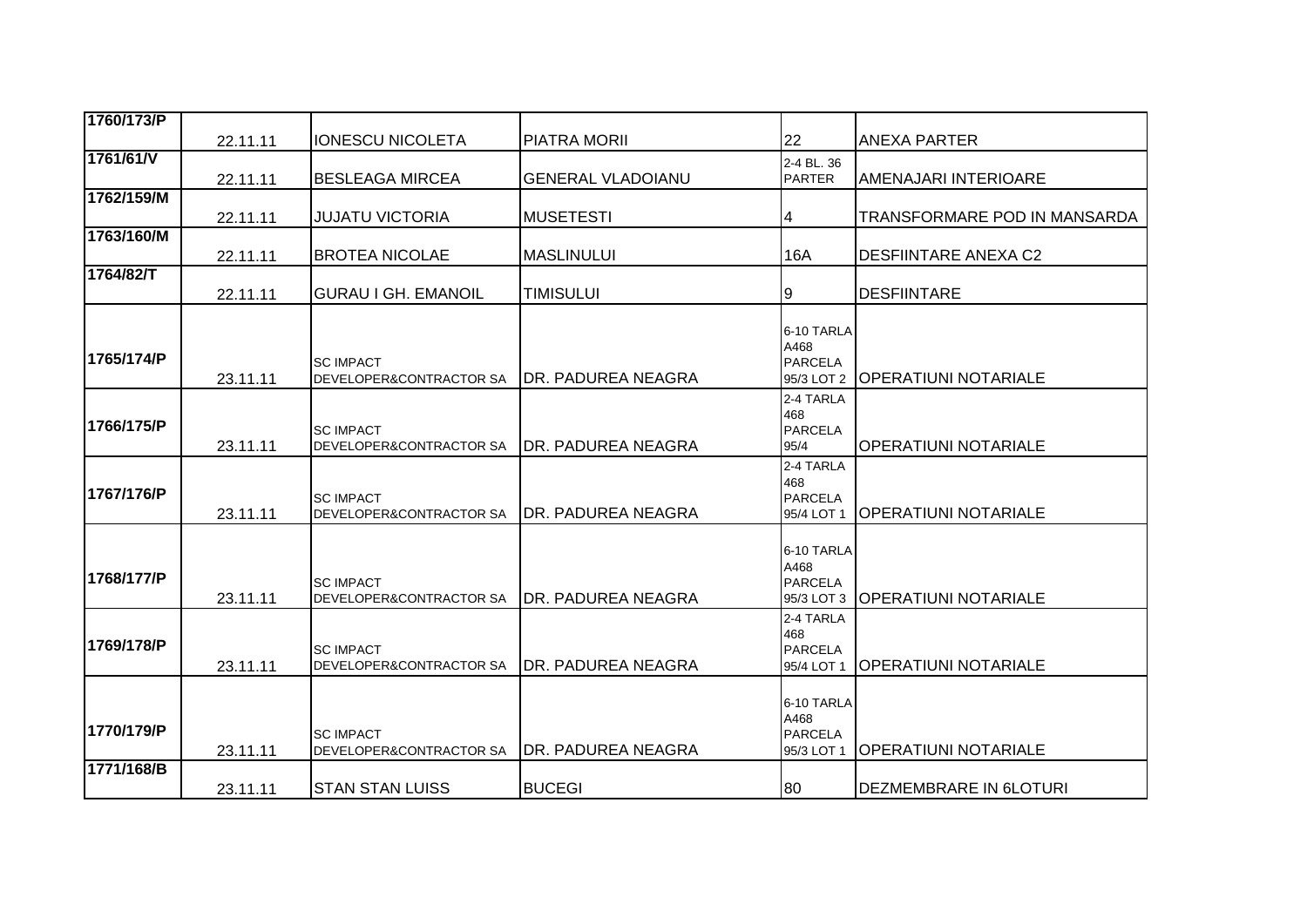| 1772/91/G  |          |                                                            |                         |                                        |                                                |
|------------|----------|------------------------------------------------------------|-------------------------|----------------------------------------|------------------------------------------------|
|            | 23.11.11 | <b>ALEXE IOANA MIHAELA</b>                                 | <b>GEORGE CALINESCU</b> | 9A                                     | <b>SERVITUTE DE TRECERE</b>                    |
| 1773/170/S |          |                                                            |                         |                                        |                                                |
|            | 23.11.11 | <b>ALIONTE IOANA</b>                                       | <b>NICOLAE SERBAN</b>   | 30                                     | LOCUINTA P+1E SI IMPREJMUIRE                   |
| 1774/171/S | 23.11.11 | <b>DUTU MIHAI DAN</b>                                      | <b>SCARLATESCU</b>      | $9 - 11$                               | <b>DESFIINTARE PARTIALA</b>                    |
| 1775/180/P | 23.11.11 | <b>RISTEA DANIELA</b>                                      | DR. POIANA TARNAVEI     | <b>FN T910</b><br>P96                  | <b>IMPREJMUIRE TEREN</b>                       |
| 1776/92/G  | 23.11.11 | <b>GLAVAN ILIE</b>                                         | <b>GEMENI</b>           | 86                                     | LOCUINTA S+P+1E+M SI<br>IMPREMJMUIRE LA STRADA |
| 1777/99/A  | 23.11.11 | IPOPISTASU VASILE                                          | <b>AMMAN</b>            | 27                                     | LOCUINTA S+P+2E+M                              |
| 1778/169/B | 23.11.11 | <b>SC PRECIZIA SA</b>                                      | <b>BUCURESTII NOI</b>   | 192-204                                | <b>VANZARE</b>                                 |
| 1779/170/B | 23.11.11 | <b>SC PRECIZIA SA</b>                                      | <b>BUCURESTII NOI</b>   | 192-204                                | VANZARE                                        |
| 1780/171/B | 23.11.11 | <b>SC PRECIZIA SA</b>                                      | <b>BALARIA</b>          | 4                                      | <b>VANZARE</b>                                 |
| 1781/172/S | 23.11.11 | IURSU IOANA ANDREEA                                        | <b>STEFAN CEL MARE</b>  | 4 BL. 14<br>SC.A ET.<br>8 AP.31        | AMENAJARI INTERIOARE                           |
| 1782/172/B | 23.11.11 | <b>MOTEA MIHAI ILARIE</b>                                  | <b>BUCURESTII NOI</b>   | 17 SC. C<br><b>DEMISOL</b><br>AP.20-21 | <b>REAMENAJARE APARTAMENT</b>                  |
| 1783/50/N  | 23.11.11 | <b>GEORGESCU ILEANA</b>                                    | <b>NUFERILOR</b>        | 32-36                                  | LOCUINTA S+P+2E+PISCINA                        |
| 1784/173/B | 23.11.11 | <b>MARINACHE CLEMANSA</b>                                  | <b>BARAJUL ARGES</b>    | 8                                      | <b>IMPREJMUIRE</b>                             |
| 1785/160/C | 24.11.11 | <b>SC REMATHOLDING CO SRL</b><br>PRIN SOFIAN MIHAI EMILIAN | <b>CHITILEI N</b>       | 499                                    | <b>INFORMATIV</b>                              |
| 1786/174/B | 24.11.11 | SOLEYMANI - KHAN<br>PATRICIA - ANI                         | <b>BARIEREI</b>         | 42                                     | HOTEL S+P+5E                                   |
| 1787/13/H  | 24.11.11 | <b>VASILE VICTORIA</b>                                     | <b>HAGI MOSCU MARIA</b> | 9                                      | <b>DESFIINTARE C1</b>                          |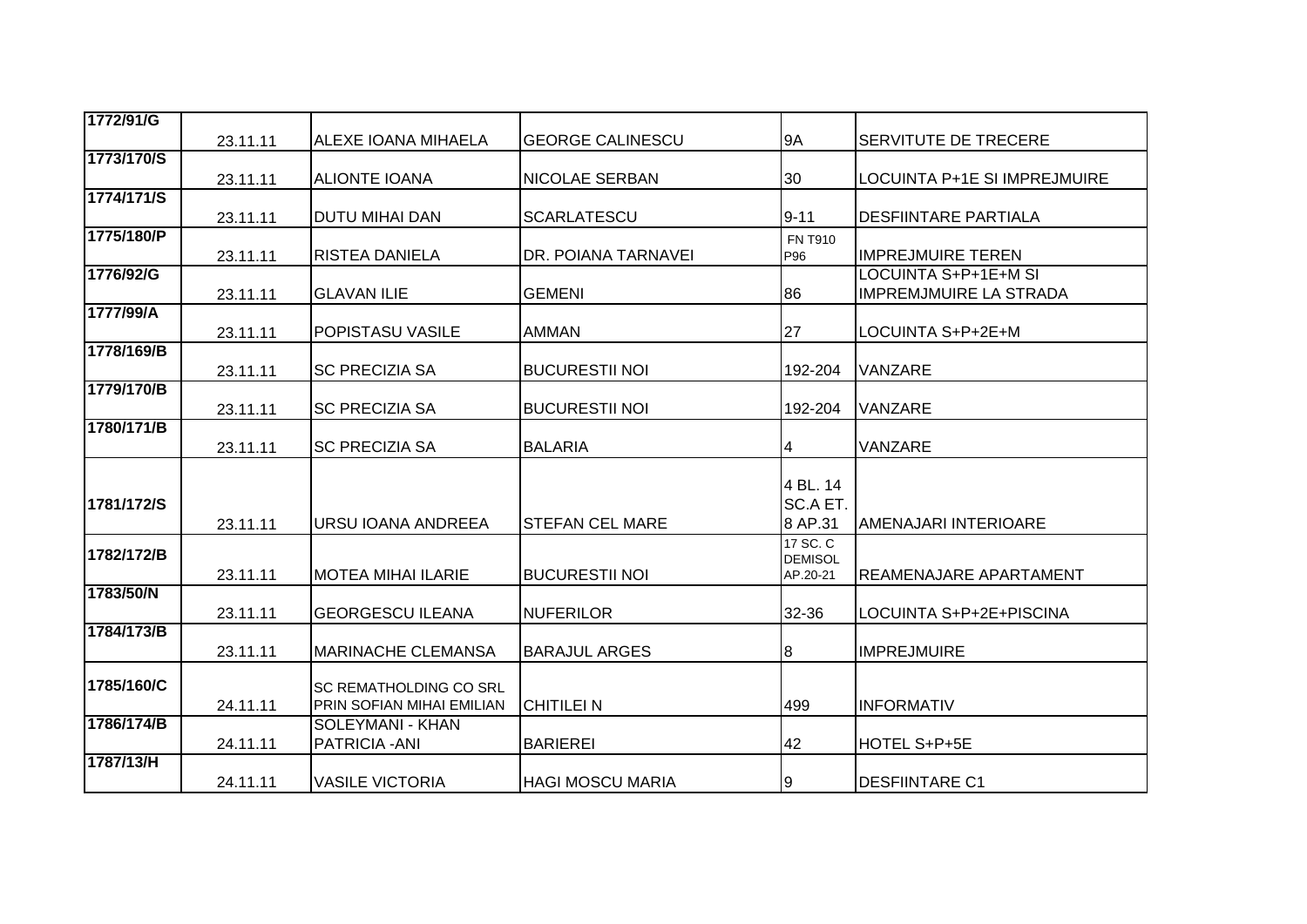| 1788/51/N  |          |                                  |                          |            | CONSTITUIRE DREPT SI UZ DE         |
|------------|----------|----------------------------------|--------------------------|------------|------------------------------------|
|            | 24.11.11 | <b>BERCARU MIHAIL</b>            | DR. NISIPOASA            | 53-65      | SERVITUTE IN FAV. DISTRIGAZ        |
| 1789/161/C |          |                                  |                          |            |                                    |
|            | 24.11.11 | <b>BORTICA MIRCEA</b>            | <b>INTR. CAPRIORILOR</b> |            | <b>BIROURI P+3E+4RETRAS</b>        |
| 1790/93/G  |          |                                  |                          |            |                                    |
|            | 24.11.11 | <b>PASCU GLORIA</b>              | <b>HAGI GHITA</b>        | 21         | <b>SUPRAETAJARE</b>                |
| 1791/175/B |          |                                  |                          |            |                                    |
|            | 24.11.11 | <b>SC PRECIZIA SA</b>            | <b>BUCURESTII NOI</b>    | 192-204    | <b>VANZARE</b>                     |
| 1792/94/G  |          |                                  |                          | 152 ET. 1  | <b>AMENAJARI INTERIOARE</b>        |
|            | 24.11.11 | <b>RADULESCU MARIA</b>           | <b>GRIVITEI</b>          | AP.2       | <b>INCHIDERE BALCON</b>            |
| 1793/83/T  |          | <b>GURAN GHEORGHE</b>            |                          |            |                                    |
|            | 24.11.11 | <b>EMANOIL</b>                   | <b>TIMISULUI</b>         | 9          | LOCUINTA P+1E                      |
| 1794/181/P |          |                                  |                          |            | <b>CONSOLIDARE, EXTINDERE</b>      |
|            | 24.11.11 | <b>RADOI CRISTIAN</b>            | AV. POPISTEANU           | 65         | $SP+P+2E+M$                        |
| 1795/161/M |          |                                  |                          |            |                                    |
|            | 24.11.11 | <b>BROTEA NICOLAE</b>            | <b>MASLINULUI</b>        | <b>16A</b> | CONSOLIDARE, EXTINDERE P+1E        |
| 1796/23/Z  |          |                                  |                          |            |                                    |
|            | 24.11.11 | UM 0970 BUCURESTI                | <b>ION ZAVOI</b>         | 16         | <b>ACCES IN INCINTA PT PIETONI</b> |
| 1797/95/G  |          |                                  |                          |            |                                    |
|            | 24.11.11 | RADULESCU G. CATALIN             | <b>GLORIEI</b>           | 34         | <b>DESFIINTARE</b>                 |
| 1798/182/P |          | SECTORUL 1 AL MUNICPIULUI        |                          | 96 BL.     |                                    |
|            | 24.11.11 | <b>BUCURESTI - B.R.T.E.A</b>     | <b>PLEVNEI</b>           | 10D1       | REABILITARE TERMICA BLOC           |
| 1799/84/T  |          | <b>SECTORUL 1 AL MUNICPIULUI</b> |                          |            |                                    |
|            | 25.11.11 | BUCURESTI - B.R.T.E.A            | <b>TITULESCU</b>         | 163        | REABILITARE TERMICA BLOC           |
|            |          |                                  |                          |            |                                    |
| 1800/173/S |          | <b>SECTORUL 1 AL MUNICPIULUI</b> |                          | 172 BL.    |                                    |
|            | 25.11.11 | <b>BUCURESTI - B.R.T.E.A</b>     | <b>STIRBEI VODA</b>      | 10F2       | <b>REABILITARE TERMICA</b>         |
|            |          |                                  |                          |            |                                    |
| 1801/174/S |          | <b>SECTORUL 1 AL MUNICPIULUI</b> |                          | 170 BL.    |                                    |
|            | 25.11.11 | <b>BUCURESTI - B.R.T.E.A</b>     | <b>STIRBEI VODA</b>      | 10G        | <b>REABILITARE TERMICA</b>         |
|            |          |                                  |                          |            |                                    |
| 1802/175/S |          | SECTORUL 1 AL MUNICPIULUI        |                          | 99 BL.     |                                    |
|            | 25.11.11 | <b>BUCURESTI - B.R.T.E.A</b>     | <b>STIRBEI VODA</b>      | 25D        | <b>REABILITARE TERMICA</b>         |
| 1803/176/S |          | <b>SECTORUL 1 AL MUNICPIULUI</b> |                          | 97BL.      |                                    |
|            | 25.11.11 | <b>BUCURESTI - B.R.T.E.A</b>     | <b>STIRBEI VODA</b>      | 25C        | <b>REABILITARE TERMICA</b>         |
|            |          |                                  |                          |            |                                    |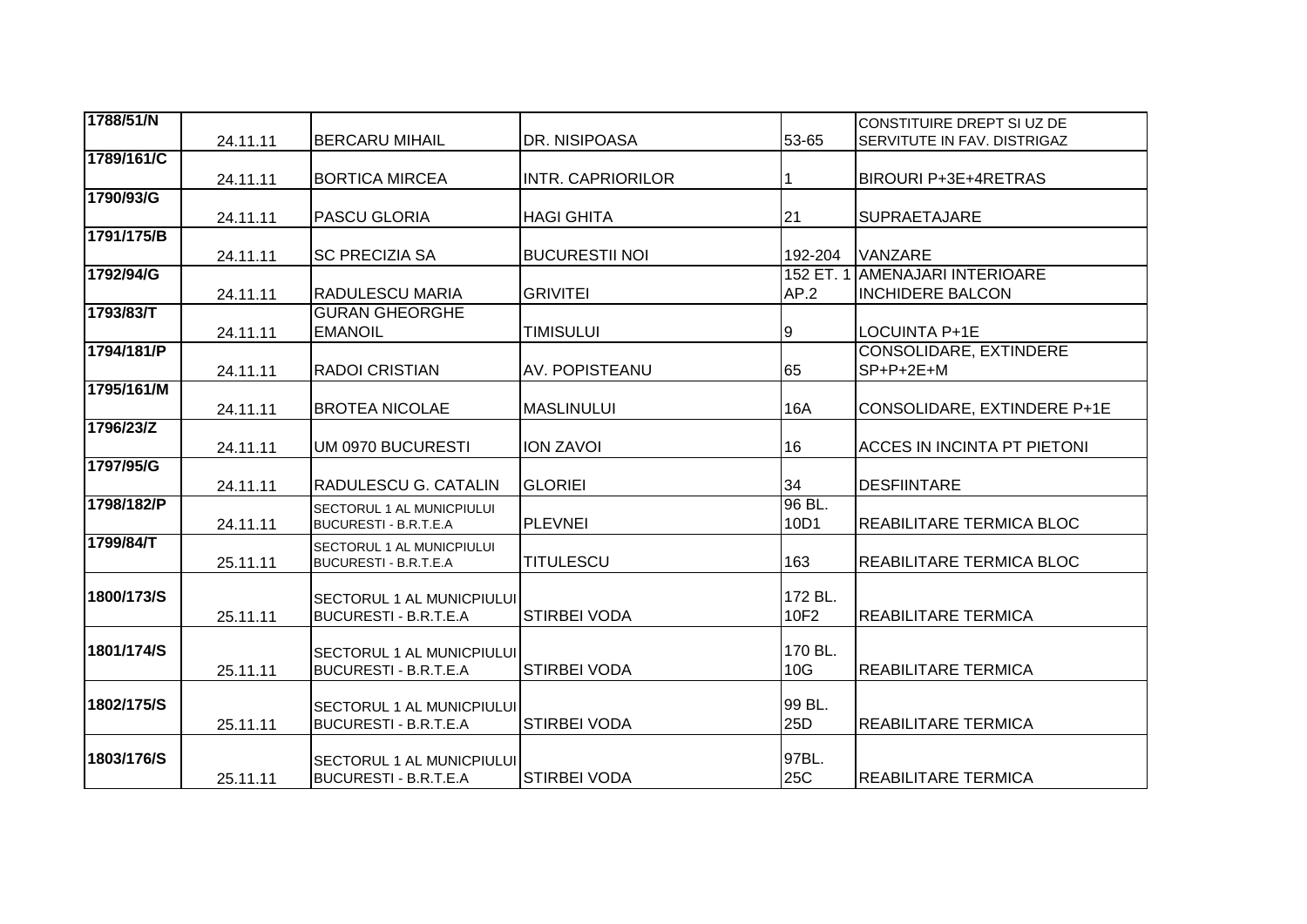| 1804/62/V              | 25.11.11 | <b>SECTORUL 1 AL MUNICPIULUI</b><br><b>BUCURESTI - B.R.T.E.A</b> | <b>STIRBEI VODA</b> | 164 BL.<br>21A          | <b>REABILITARE TERMICA</b>        |
|------------------------|----------|------------------------------------------------------------------|---------------------|-------------------------|-----------------------------------|
| 1805/63/V              | 25.11.11 | <b>SECTORUL 1 AL MUNICPIULUI</b><br><b>BUCURESTI - B.R.T.E.A</b> | <b>STIRBEI VODA</b> | 152 BL.<br><b>26</b>    | <b>REABILITARE TERMICA</b>        |
| 1806/183/P             | 25.11.11 | <b>SECTORUL 1 AL MUNICPIULUI</b><br><b>BUCURESTI - B.R.T.E.A</b> | <b>PLEVNEI</b>      | 92 BL.<br>10E           | <b>REABILITARE TERMICA</b>        |
| 1807/184/P<br>25.11.11 | 25.11.11 | <b>SECTORUL 1 AL MUNICPIULUI</b><br>BUCURESTI - B.R.T.E.A        | PLEVNEI             | 100 BL.<br>10B          | IREABILITARE TERMICA              |
| 1808/185/P<br>25.11.11 | 25.11.11 | SECTORUL 1 AL MUNICPIULUI<br>BUCURESTI - B.R.T.E.A               | <b>PLEVNEI</b>      | 94<br><b>BL.10D2</b>    | <b>REABILITARE TERMICA BLOC</b>   |
| 1809/186/P             | 25.11.11 | SECTORUL 1 AL MUNICPIULUI<br>BUCURESTI - B.R.T.E.A               | <b>PLEVNEI</b>      | 94<br><b>BL.10D2</b>    | <b>REABILITARE TERMICA BLOC</b>   |
| 1810/85/T              | 25.11.11 | <b>SECTORUL 1 AL MUNICPIULUI</b><br><b>BUCURESTI - B.R.T.E.A</b> | <b>TITULESCU</b>    | 121 BL.2<br>SC.4        | REABILITARE TERMICA BLOC          |
| 1811/86/T              | 25.11.11 | SECTORUL 1 AL MUNICPIULUI<br>BUCURESTI - B.R.T.E.A               | <b>TITULESCU</b>    | 121 BL.2<br>SC.3        | <b>REABILITARE TERMICA BLOC</b>   |
| 1812/87/T              | 25.11.11 | <b>SECTORUL 1 AL MUNICPIULUI</b><br><b>BUCURESTI - B.R.T.E.A</b> | <b>TITULESCU</b>    |                         | 119 BL.3 REABILITARE TERMICA BLOC |
| 1813/88/T              | 25.11.11 | <b>SECTORUL 1 AL MUNICPIULUI</b><br>BUCURESTI - B.R.T.E.A        | <b>TITULESCU</b>    | 121 BL.2<br>SC.2        | <b>REABILITARE TERMICA BLOC</b>   |
| 1814/89/T              | 25.11.11 | SECTORUL 1 AL MUNICPIULUI<br>BUCURESTI - B.R.T.E.A               | <b>TITULESCU</b>    | 121 BL.2<br><b>SC.1</b> | <b>REABILITARE TERMICA BLOC</b>   |
| 1815/177/S             | 25.11.11 | <b>SECTORUL 1 AL MUNICPIULUI</b><br><b>BUCURESTI - B.R.T.E.A</b> | <b>STIRBEI VODA</b> | 103 BL.<br>24A          | <b>REABILITARE TERMICA</b>        |
| 1816/178/S             | 25.11.11 | SECTORUL 1 AL MUNICPIULUI<br><b>BUCURESTI - B.R.T.E.A</b>        | <b>STIRBEI VODA</b> | 107 BL.<br>24C          | <b>REABILITARE TERMICA</b>        |
| 1817/179/S             | 25.11.11 | <b>SECTORUL 1 AL MUNICPIULUI</b><br><b>BUCURESTI - B.R.T.E.A</b> | <b>STIRBEI VODA</b> | 105 BL.<br>24B          | <b>REABILITARE TERMICA</b>        |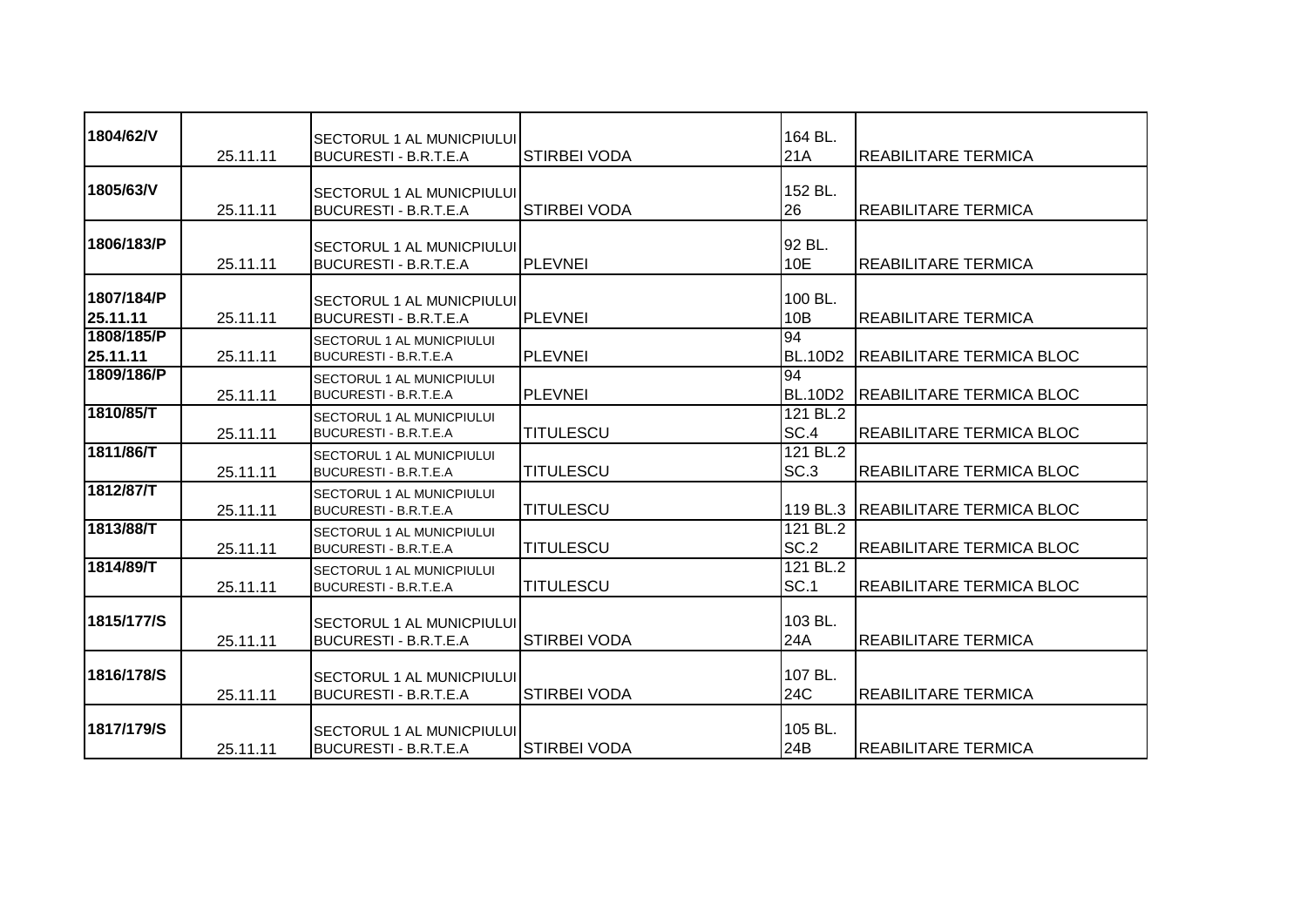|            |          | <b>INSTITUTUL NATIONAL DE</b>         |                               |            |                                           |
|------------|----------|---------------------------------------|-------------------------------|------------|-------------------------------------------|
| 1818/162/M |          | CERCETARE - DEZVOLTARE                |                               |            |                                           |
|            | 25.11.11 | <b>IN INFORMATICA</b>                 | M. AVERESCU                   | $8 - 10$   | CONSOLIDARE, EXTINDERE C2                 |
| 1819/163/M |          |                                       |                               |            | EXTINDERE SI SUPRAETAJARE P+2E SI         |
|            | 25.11.11 | <b>SPATARU STELUTA</b>                | <b>GH. MISSAIL</b>            | 98         | REFACERE IMPREJMUIRE                      |
| 1820/162/C |          | <b>DUMITRESCU TANTI</b>               |                               |            |                                           |
|            | 28.11.11 | <b>VERGINICA</b>                      | <b>CHITILEI</b>               | $7 - 9$    | SPATIU COMERCIAL S+P+1E                   |
| 1821/180/S |          |                                       |                               |            |                                           |
|            | 02.12.11 | <b>DUMITRU MARIA</b>                  | <b>COSTACHE SIBICEANU</b>     | 16         | CONSOLIDARE, EXTINDERE                    |
| 1822/164/M |          |                                       |                               |            | <b>CONSOLIDARE LOCUINTA SI</b>            |
|            | 02.12.11 | <b>MARIN DANIEL</b>                   | <b>MILCOV</b>                 | 18         | <b>IMPREJMUIRE</b>                        |
| 1823/187/P |          |                                       |                               |            |                                           |
|            | 02.12.11 | SC PERALE INVESTMENTS POLIZU GHEORGHE |                               | 56         | BIROURI 2S+P+5E                           |
| 1824/90/T  |          |                                       |                               |            |                                           |
|            | 02.12.11 | <b>MANEA CONSTANTA</b>                | <b>TUDOR STEFAN</b>           | 62         | <b>SUPRAETAJARE</b>                       |
| 1825/163/C |          |                                       |                               |            |                                           |
|            | 02.12.11 | <b>SERBAN IOANA</b>                   | <b>CASIN</b>                  | 17         | <b>CONSOLIDARE</b>                        |
| 1826/100/A | 05.12.11 | S.C. CONLUX                           | <b>Bdul. Apicultorilor</b>    | $70-72$    | dezmembrare                               |
| 1827/188/P | 05.12.11 | Cobanu Mihaela Luminita               | Piatra Morii                  | <b>14A</b> | consolidare, recompartimentare            |
|            |          |                                       |                               |            | modernizare locinta, extindere regim      |
| 1828/101/A | 05.12.11 | Comanescu Adrain                      | Gen. Eraclie Arion            | 15         | final P+2E+M                              |
|            |          |                                       |                               |            | mansardare partiala a locuintei existente |
| 1829/181/S | 05.12.11 | <b>Balasoiu Mihai</b>                 | <b>Constantin Stere</b>       | 12         | regim final P+M                           |
| 1830/182/S | 05.12.11 | Popa Eleonora                         | Sutasului                     | 13         | finalizare lucrari                        |
|            |          | S.C. V.S.V 13 IMOBILIARE              |                               |            |                                           |
| 1831/165/M | 05.12.11 | <b>SRL</b>                            | Mircea Eliade                 | 1A         | informativ                                |
|            |          | <b>S.C. MASTERANGE</b>                |                               |            |                                           |
| 1832/20/J  | 05.12.11 | <b>ROMANIA SRL</b>                    | Jandarmeriei                  | 14         | alipire                                   |
|            |          |                                       |                               |            | consolidare, reamenajare si               |
|            |          |                                       |                               |            | transformarea podului in mansarda regim   |
| 1833/102/A | 05.12.11 | Tanase Felciuc Simona                 | Artarului                     | 5A         | final P+1M                                |
| 1834/176/B | 05.12.11 | <b>IVAN BOGDAN</b>                    | <b>Bucuresti - Targoviste</b> | 19B        | construire locuinta parter                |
|            |          | Academia de Politie                   |                               |            | amenajare poligon de tracere si           |
| 1835/189/P | 05.12.11 | Al. I. Cuza                           | Aleea Privighetorilor         | 1A         | amenajare parcare acoperita               |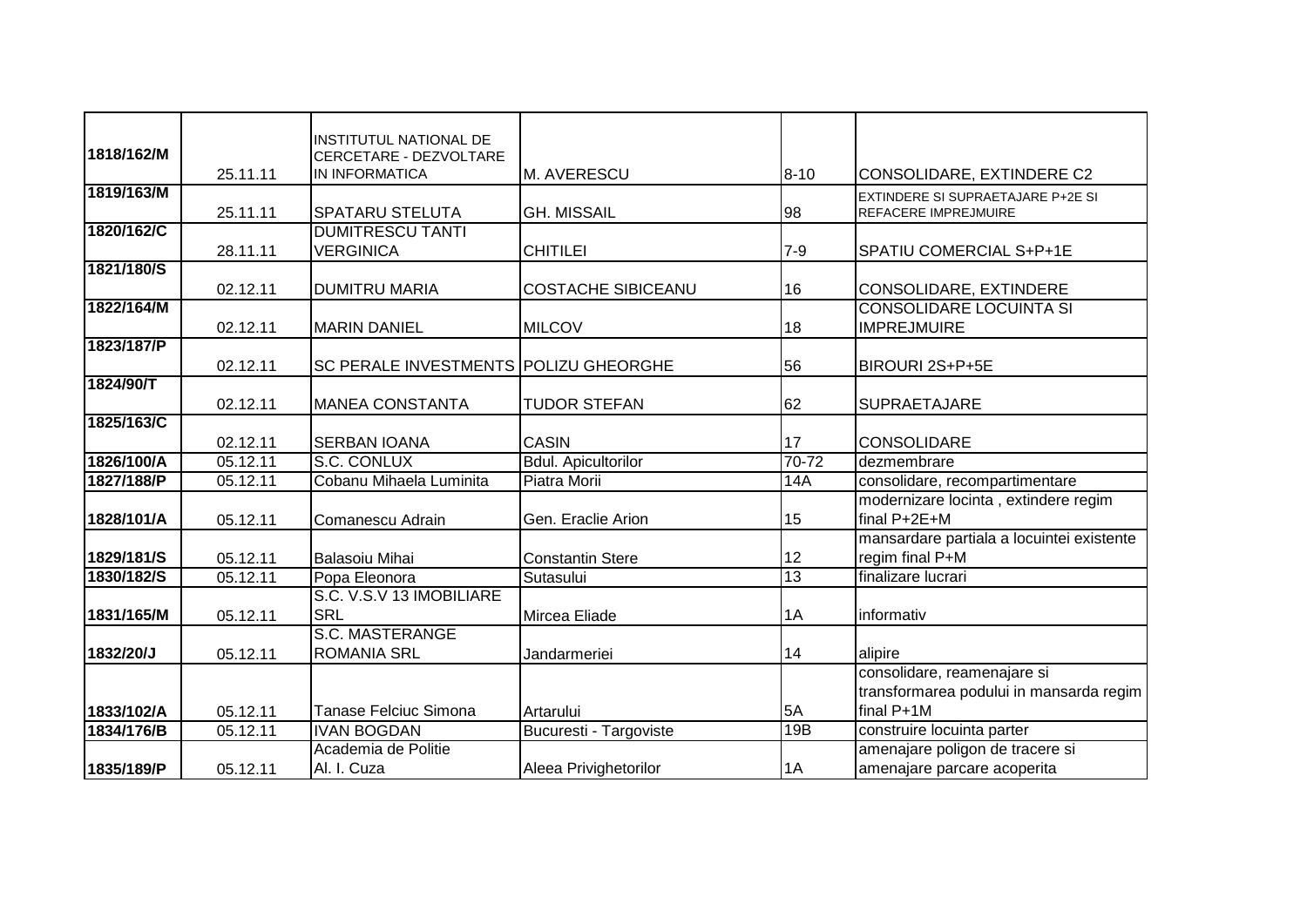|            |          |                                       |                                |            | consolidare, reamenajare, supraetajare    |
|------------|----------|---------------------------------------|--------------------------------|------------|-------------------------------------------|
| 1836/76/F  | 06.12.11 | <b>ZELCHO OTTO ADRIAN</b>             | Feroviarilor                   | 21         | regim final Sp+P+1E2R                     |
|            |          |                                       |                                |            |                                           |
|            |          |                                       |                                |            | amenajare incita pentru parcare, refacere |
| 1837/190/P | 06.12.11 | Chingaru Adriana                      | Polizu                         | <b>11A</b> | gard stradal si amplasare bariera         |
|            |          |                                       |                                |            |                                           |
|            |          | Dragoteanu Dragos pentru              |                                |            | amenajare incita pentru parcare, refacere |
| 1837/191/P | 06.12.11 | <b>SC VILAMONT SRL</b>                | Polizu                         | 36         | gard stradal si amplasare bariera         |
| 1838/166/M | 06.12.11 | S.C. AS. LOCAV SRL                    | Maltopol / Alexandru Ioan Cuza | 2/34       | demolare partiala                         |
| 1839/21/J  | 06.12.11 | <b>Constantin Aurelian</b>            | Jandarmeriei                   | 3E         | aviz oportunitate                         |
| 1840/22/J  | 07.12.11 | Parvulete Dorian                      | Jandarmeriei                   | 271        | alipire numere cadastrale                 |
| 1841/96/G  | 07.12.11 | Matei Gircaneanu                      | Dobrogeanu Gherea              | 30         | lucinta S+P+4E si imprejmuire             |
|            |          |                                       |                                |            | supraetajare, modificari interioare si la |
| 1842/97/G  | 07.12.11 | <b>Gheorghe Cristian Marius</b>       | Ghe.Ionescu Sisesti            | 236A       | fatade regim final S+P+4E+5R              |
| 1843/177/B | 07.12.11 | Ichim Iustin Ioan                     | Sos. Bucuresti - Ploiesti      | 47A        | <b>AVIZ OPORTUNITATE PT. PUZ</b>          |
| 1844/24/Z  | 07.12.11 | Dumitreascu Florin                    | Zagazului                      | 4C         | locinta S+P+3E                            |
| 1845/178/B | 07.12.11 | Sfrija Liviu                          | <b>Bucegi</b>                  | 95         | extindere locuinta S+P+1E                 |
| 1846/25/Z  | 07.12.11 | Covrig Cecilia                        | Dumitru Zossima                | 91         | locinta S+P+2E                            |
| 1847/23/J  | 07.12.11 | Roman Moise                           | Jandarmeriei                   | 255-257    | desfiintatre corp C2                      |
| 1848/103/A |          | <b>ROMAN DRAGOS</b>                   |                                |            |                                           |
|            | 08.12.11 | <b>VALENTIN</b>                       | <b>ABRUD</b>                   | 92         | <b>DEZMEMBRARE</b>                        |
| 1849/164/C |          |                                       |                                |            | CONSOLIDARE, EXTINDERE SI                 |
|            | 08.12.11 | <b>CANTARAGIU BOGDAN</b>              | <b>G-RAL CONSTANTINIDE</b>     | 8          | SUPRAETAJARE LOCUINTA D+P+1E+M            |
| 1850/183/S |          | <b>SC CONSTRUCTII ERBASU</b>          |                                |            |                                           |
|            | 08.12.11 | <b>SA</b>                             | AL. SERBANESCU                 | 27         | <b>ETAJ TEHNIC</b>                        |
| 1851/45/1  |          |                                       |                                |            |                                           |
|            | 08.12.11 | <b>SC EURO ACCIONAL SRL</b>           | I. I. DE LA BRAD               | 2D         | CONSOLIDARE, EXTINDERE                    |
| 1852/165/C |          |                                       |                                |            |                                           |
|            | 08.12.11 | <b>STANCIU COSMIN</b>                 | <b>CLUJ</b>                    | 37         | <b>SUPRAETAJARE</b>                       |
| 1853/192/P |          |                                       |                                |            |                                           |
|            | 08.12.11 | <b>TRASCA STEFAN</b>                  | AV. POPISTEANU                 | 60         | <b>INTRARE IN LEGLAITATE</b>              |
| 1854/46/1  |          |                                       |                                |            | <b>CONSOLIDARE, EXTINDERE</b>             |
|            | 08.12.11 | <b>TITU GABRIEL</b>                   | <b>PANAIT ISTRATI</b>          | 104-106    | SUPRAETAJARE                              |
| 1855/77/F  |          | FUNDATIA INSTITUTULUI DE              |                                |            |                                           |
|            | 08.12.11 | TEHNICA SI ECONOMIE APICOLA FICUSULUI |                                | 40         | <b>REABILITARE TERMICA</b>                |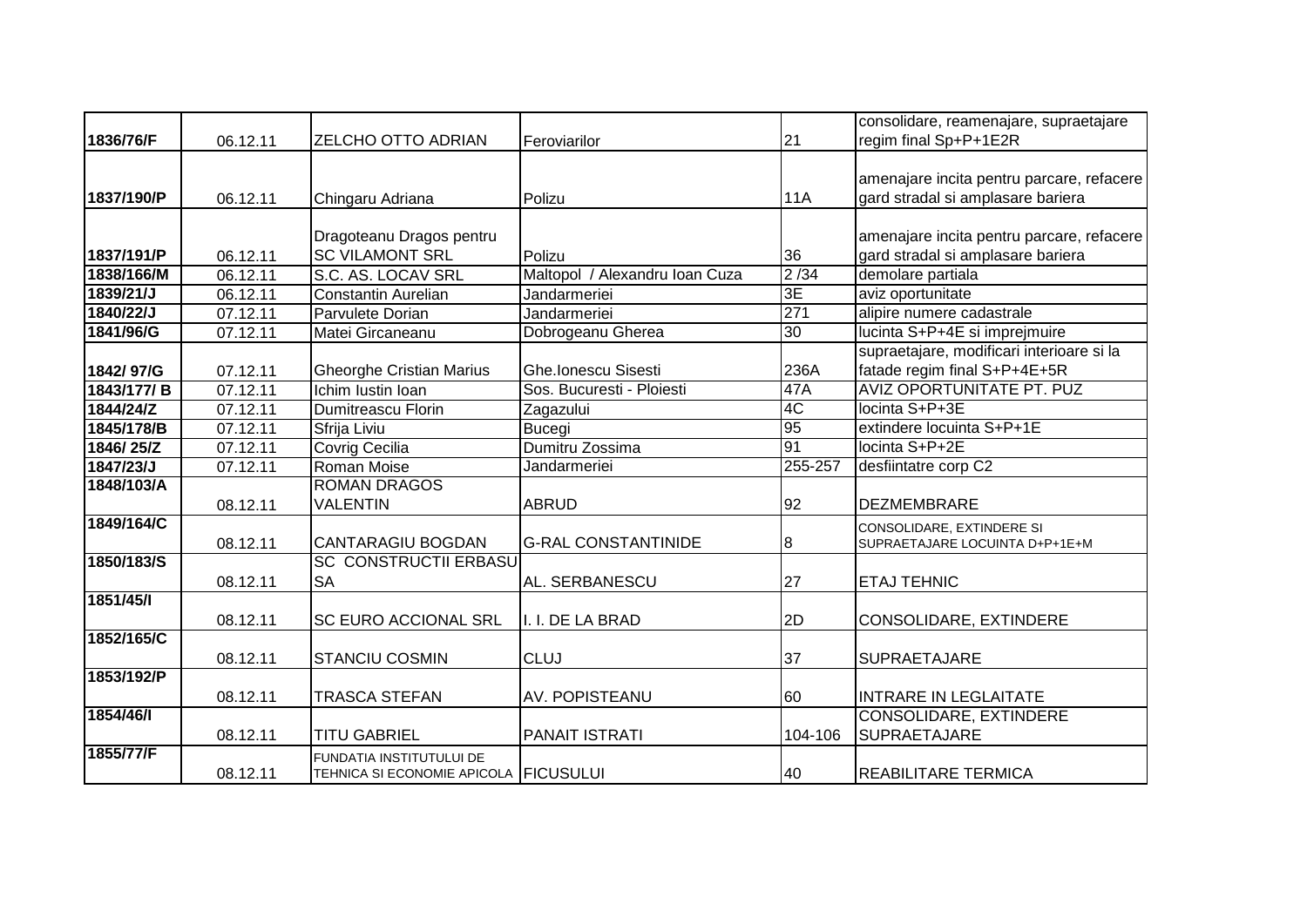| 1856//27/E |          |                              |                           |                 |                                                     |
|------------|----------|------------------------------|---------------------------|-----------------|-----------------------------------------------------|
|            | 09.12.11 | <b>DIMA CATALIN GEORGE</b>   | <b>ATHANASIE ENESCU</b>   | 9               | <b>DESFIINTARE CONSTRUCTII</b>                      |
| 1857/193/P |          |                              |                           |                 |                                                     |
|            | 09.12.11 | <b>PRCOPOVICI ADRIAN</b>     | <b>PADURII</b>            | 2C              | LOCUINTA S+P+1E+M                                   |
| 1858/184/S |          |                              |                           |                 |                                                     |
|            | 12.12.11 | <b>VOICA VIOREL</b>          | <b>GH. STEFAN</b>         | 46              | <b>OPERATIUNI NOTARIALE</b>                         |
| 1859/185/S | 12.12.11 | <b>CIOBANU TRAIAN DANIEL</b> | <b>COSTACHE SIBICEANU</b> | 11              | <b>CONSOLIDARE, MODIFICARI</b><br><b>INTERIOARE</b> |
| 1860/179/B |          |                              |                           |                 |                                                     |
|            | 12.12.11 | Sfrija Liviu                 | <b>BUCEGI</b>             | 93              | <b>DESFIINTARE</b>                                  |
|            |          |                              |                           | 93-105          |                                                     |
|            |          |                              |                           | <b>BL. 14</b>   |                                                     |
|            |          |                              |                           | <b>SC. 1</b>    |                                                     |
| 1861/167/M |          |                              |                           | ET.10           |                                                     |
|            | 12.12.11 | ATANASIU TUDOR               | ION MIHALACHE             | AP.49           | AMENAJARE AP.49                                     |
| 1862/99/D  |          |                              |                           |                 |                                                     |
|            | 12.12.11 | <b>ANGHEL IOAN</b>           | <b>DOBROGEI</b>           | 14              | MANSARDARE                                          |
| 1863/98/G  | 12.12.11 | <b>HUSIN ABID</b>            | <b>HAGI GHITA</b>         | 94 LOT 2 GARAJ  |                                                     |
| 1864/180/B |          |                              |                           |                 |                                                     |
|            | 12.12.11 | <b>MANTA ION</b>             | <b>BOGDAN VODA</b>        | 23-25           | LOCUINTA S+P+2E+MSI ANEXE                           |
| 1865/181/B |          |                              |                           |                 |                                                     |
|            | 12.12.11 | <b>ALEXANDRU LILIANA</b>     | <b>BELIZARIE</b>          | 4B              | LOCUINTA P+1E                                       |
| 1866/57/L  |          |                              |                           |                 |                                                     |
|            | 12.12.11 | <b>DUSMAN MARIAN</b>         | DR. LAPUS                 | 72-76           | <b>INFORMATIV</b>                                   |
| 1867/47/1  |          |                              |                           |                 |                                                     |
| 1868/52/N  | 12.12.11 | <b>MANUELA CRISTINA</b>      | <b>IZBICENI</b>           | 55              | <b>INFORMATIV</b>                                   |
|            | 12.12.11 | <b>SC LA COCOSATU SRL</b>    | <b>NEAGOE VODA</b>        | 56              | <b>INFORMATIV</b>                                   |
| 1869/104/A |          |                              |                           |                 |                                                     |
|            | 12.12.11 | <b>PREDA CONSTANTIN</b>      | <b>ALDENI</b>             | 60B-62          | <b>ALIPIRE</b>                                      |
|            |          |                              |                           | 5 BL. 3         |                                                     |
| 1870/105/A |          |                              |                           | <b>AP.30 SI</b> |                                                     |
|            | 12.12.11 | <b>GOMENT IULIAN COSTIN</b>  | MARESAL AVERESCU          | 31              | <b>ALIPIRE</b>                                      |
| 1871/168/M |          |                              |                           |                 |                                                     |
|            | 13.12.11 | <b>DUMITRU DOINA</b>         | DR. MUNTELE GAINA         | 116-136         | <b>OPERATIUNI NOTARIALE</b>                         |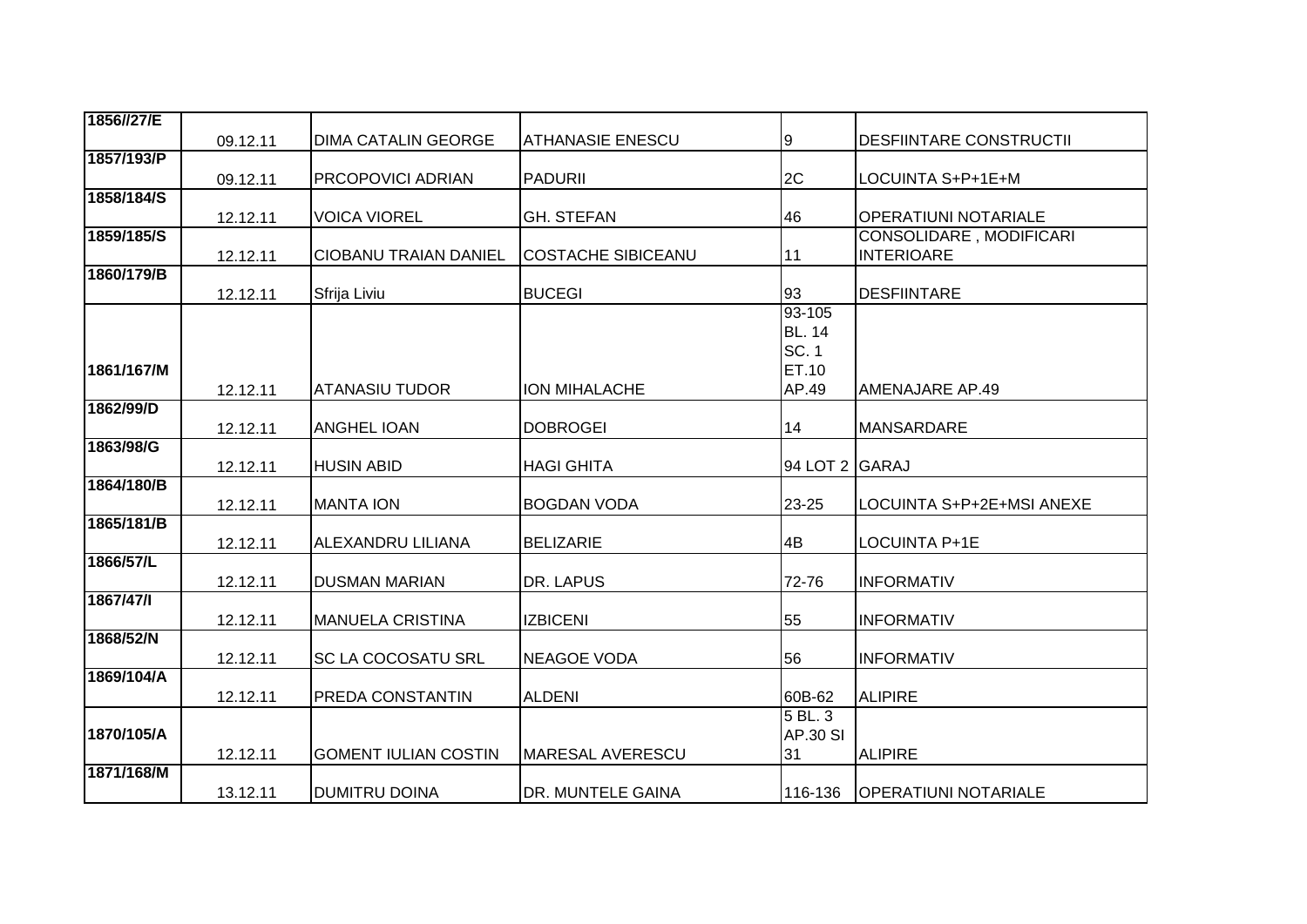| 1872/78/F  |          |                             |                                        |                   |                                |
|------------|----------|-----------------------------|----------------------------------------|-------------------|--------------------------------|
|            | 14.12.11 | <b>RIZESCU ENA</b>          | <b>FLOREASCA</b>                       | 230-234           | <b>DEZMEMBRARE</b>             |
| 1873/24/J  |          |                             |                                        |                   |                                |
|            | 14.12.11 | <b>POPESCU CRISTINA</b>     | <b>JANDARMERIEI</b>                    | 359               | <b>INFORMATIV</b>              |
| 1874/186/S |          |                             |                                        | 158               |                                |
|            | 14.12.11 | <b>SC MIC RO RETAIL SRL</b> | STIRBEI VODA                           | bl.23A            | AMENAJARI INTERIOARE           |
| 1875/182/B |          |                             |                                        | 24-26 BL.         |                                |
|            | 14.12.11 | <b>ENE CONSTANTIN</b>       | <b>BANEASA</b>                         | 5/1 SC.A<br>AP.15 | <b>INCHIDERE BALCON</b>        |
| 1876/106/A |          |                             |                                        |                   |                                |
|            | 14.12.11 | <b>ISPAS MARIUS</b>         | <b>AEROGARII</b>                       | 10                | <b>AMPLASARE BARIERA</b>       |
| 1877/169/M |          |                             |                                        |                   |                                |
|            | 14.12.11 | <b>SC MIC RO RETAIL SRL</b> | <b>GRIVITEI</b>                        | 164               | AMENAJARI INTERIOARE           |
| 1878/79/F  |          | <b>DICU EDUARD</b>          |                                        |                   |                                |
|            | 14.12.11 | <b>CONSTANTIN</b>           | <b>FLOREASCA</b>                       | 71                | <b>DESFIINTARE</b>             |
| 1879/166/C |          |                             |                                        |                   |                                |
|            | 14.12.11 | <b>PETRESCU LUCIAN</b>      | <b>COTESTI</b>                         | 66C               | <b>DESFIINTARE CONSTRUCTII</b> |
|            |          |                             |                                        |                   | LOCUINTE, SERVICII, BIROURI SI |
| 1880/100/D |          | <b>IRIDEX GROUP IMPORT</b>  | CONSTANTIN DOBROGEANU                  |                   | <b>PARCAJ</b>                  |
|            | 14.12.11 | <b>EXPORT SRL</b>           | <b>GHEREA</b>                          | $10 - 12$         | 2S+p+2E+M                      |
| 1881/170/M | 14.12.11 | <b>DUDAU MARIA</b>          | <b>GH. MISSAIL</b>                     |                   | <b>DESFIINTARE</b>             |
| 1882/101/D |          |                             |                                        | 46                |                                |
|            | 14.12.11 | <b>MODARES ADEL</b>         | CONSTANTIN DOBROGEANU<br><b>GHEREA</b> |                   | <b>IMPREJMUIRE</b>             |
| 1883/171/M |          |                             |                                        |                   |                                |
|            | 14.12.11 | <b>SPATARU STELUTA</b>      | <b>GH. MISSAIL</b>                     | 98                | <b>DESFIINTARE</b>             |
| 1884/26/Z  |          |                             |                                        |                   |                                |
|            | 14.12.11 | <b>STOICA ALEXANDRINA</b>   | <b>DUMITRU ZOSIMA</b>                  | 34                | <b>DESFIINTARE PARTIALA</b>    |
| 1885/107/A |          |                             |                                        |                   |                                |
|            | 14.12.11 | <b>DOBRE EMIL</b>           | <b>ARTARULUI</b>                       | 28A               | <b>REFACERE IMPREJMUIRE</b>    |
| 1886/172/M |          | <b>FUNDATIA SFANTA ANA</b>  |                                        |                   |                                |
|            | 14.12.11 | PENTRU VARSTA A 3-A         | <b>MANOLESCU</b>                       | 29                | <b>OPERATIUNI NOTARIALE</b>    |
| 1887/187/S |          |                             |                                        |                   |                                |
|            | 14.12.11 | <b>UNGUREANU PETER</b>      | DR. SARMAS                             | 35-37             | <b>OPERATIUNI NOTARIALE</b>    |
| 1888/108/A |          | <b>SC GIL FLASH</b>         |                                        |                   |                                |
|            | 14.12.11 | <b>VARGA GILFRED</b>        | <b>AEROGARII</b>                       | 23A               | <b>INFORMATIV</b>              |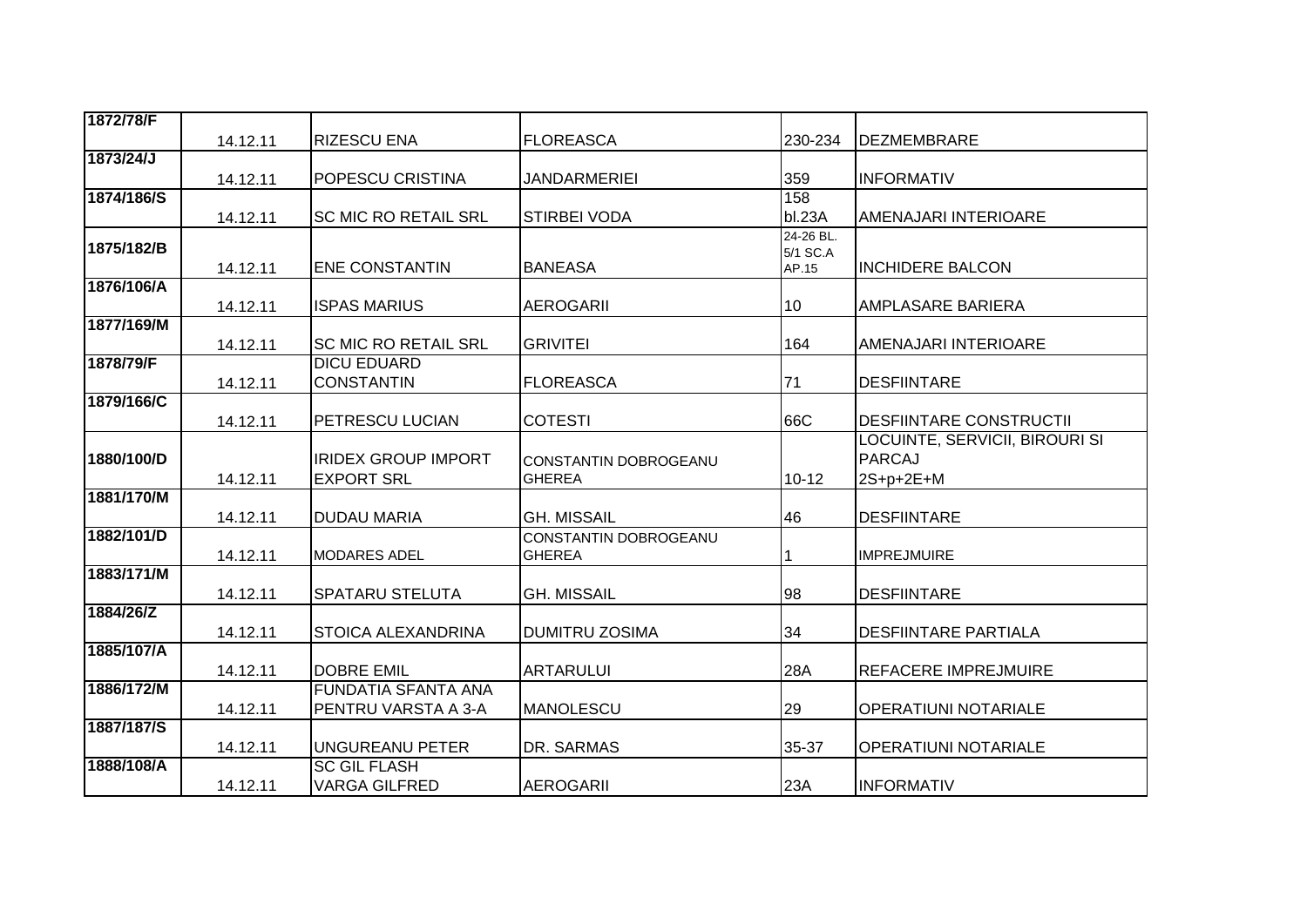| 1889/109/A |          |                                                           |                         |                | 2S+P+16E+ET. TEHNIC            |
|------------|----------|-----------------------------------------------------------|-------------------------|----------------|--------------------------------|
|            | 14.12.11 | <b>SC DE SILVA INTERMED</b>                               | <b>AEROGARII</b>        | 118-122        | 2S+P+18E+ET. TEHNIC            |
| 1890/110/A |          |                                                           |                         |                |                                |
|            | 15.12.11 | <b>SPIREA FLOREA</b>                                      | <b>AFLUENTULUI</b>      | 23 ap.3        | <b>INTRARE IN LEGALITATE</b>   |
| 1891/183/B |          |                                                           |                         |                |                                |
|            | 15.12.11 | SC EUROSAM 97 EXIM SRL RADU BELER                         |                         | 54             | CONSTRUIRE TERASA SI COPERTINA |
| 1892/184/B |          |                                                           |                         |                |                                |
|            | 15.12.11 | Vaduva Alexandru Sorin                                    | Sos. Bucuresti Ploiesti | 89A            | informativ                     |
| 1893/27/Z  |          |                                                           |                         |                |                                |
|            | 15.12.11 | SECTORUL 1 AL MUNICPIULUI<br><b>BUCURESTI - B.R.T.E.A</b> | <b>ING. ZABLOVSCHI</b>  | 1 bl.13B       | <b>REABILITARE TERMICA</b>     |
|            |          |                                                           |                         |                |                                |
| 1894/173/M |          | SECTORUL 1 AL MUNICPIULUI                                 |                         | 138            |                                |
|            | 15.12.11 | <b>BUCURESTI - B.R.T.E.A</b>                              | <b>MIHALACHE</b>        | <b>BL.138</b>  | <b>REABILITARE TERMICA</b>     |
|            |          |                                                           |                         |                |                                |
| 1895/188/S |          | SECTORUL 1 AL MUNICPIULUI                                 |                         |                |                                |
|            | 15.12.11 | <b>BUCURESTI - B.R.T.E.A</b>                              | <b>SERDARULUI</b>       |                | 13 BL. 48 REABILITARE TERMICA  |
| 1896/189/S |          |                                                           |                         |                |                                |
|            | 15.12.11 | SECTORUL 1 AL MUNICPIULUI<br><b>BUCURESTI - B.R.T.E.A</b> | <b>SERDARULUI</b>       |                | 11 BL. 47 REABILITARE TERMICA  |
|            |          |                                                           |                         |                |                                |
| 1897/174/M |          | SECTORUL 1 AL MUNICPIULUI                                 |                         | 327            |                                |
|            | 15.12.11 | <b>BUCURESTI - B.R.T.E.A</b>                              | <b>MIHALACHE</b>        | <b>BL.12</b>   | <b>REABILITARE TERMICA</b>     |
|            |          |                                                           |                         |                |                                |
| 1898/175/M |          | SECTORUL 1 AL MUNICPIULUI                                 |                         | 75-79          |                                |
|            | 15.12.11 | <b>BUCURESTI - B.R.T.E.A</b>                              | <b>MIHALACHE</b>        | <b>BL.15</b>   | <b>REABILITARE TERMICA</b>     |
| 1899/99/G  |          | SECTORUL 1 AL MUNICPIULUI                                 |                         |                |                                |
|            | 15.12.11 | <b>BUCURESTI - B.R.T.E.A</b>                              | <b>DINICU GOLESCU</b>   | 41 BL.6        | <b>REABILITARE TERMICA</b>     |
|            |          |                                                           |                         |                |                                |
| 1900/100/G |          | SECTORUL 1 AL MUNICPIULUI                                 |                         |                |                                |
|            | 15.12.11 | <b>BUCURESTI - B.R.T.E.A</b>                              | <b>DINICU GOLESCU</b>   | 35 BL.3        | <b>REABILITARE TERMICA</b>     |
|            |          |                                                           |                         |                |                                |
| 1901/190/S | 15.12.11 | SECTORUL 1 AL MUNICPIULUI<br><b>BUCURESTI - B.R.T.E.A</b> | P-TA GARII DE NORD      | $\overline{c}$ | <b>REABILITARE TERMICA</b>     |
|            |          |                                                           |                         |                |                                |
|            |          | <b>SECTORUL 1 AL MUNICPIULUI</b>                          |                         |                |                                |
| 1902/101/G | 15.12.11 | <b>BUCURESTI - B.R.T.E.A</b>                              | <b>DINICU GOLESCU</b>   | 37 BL.4        | <b>REABILITARE TERMICA</b>     |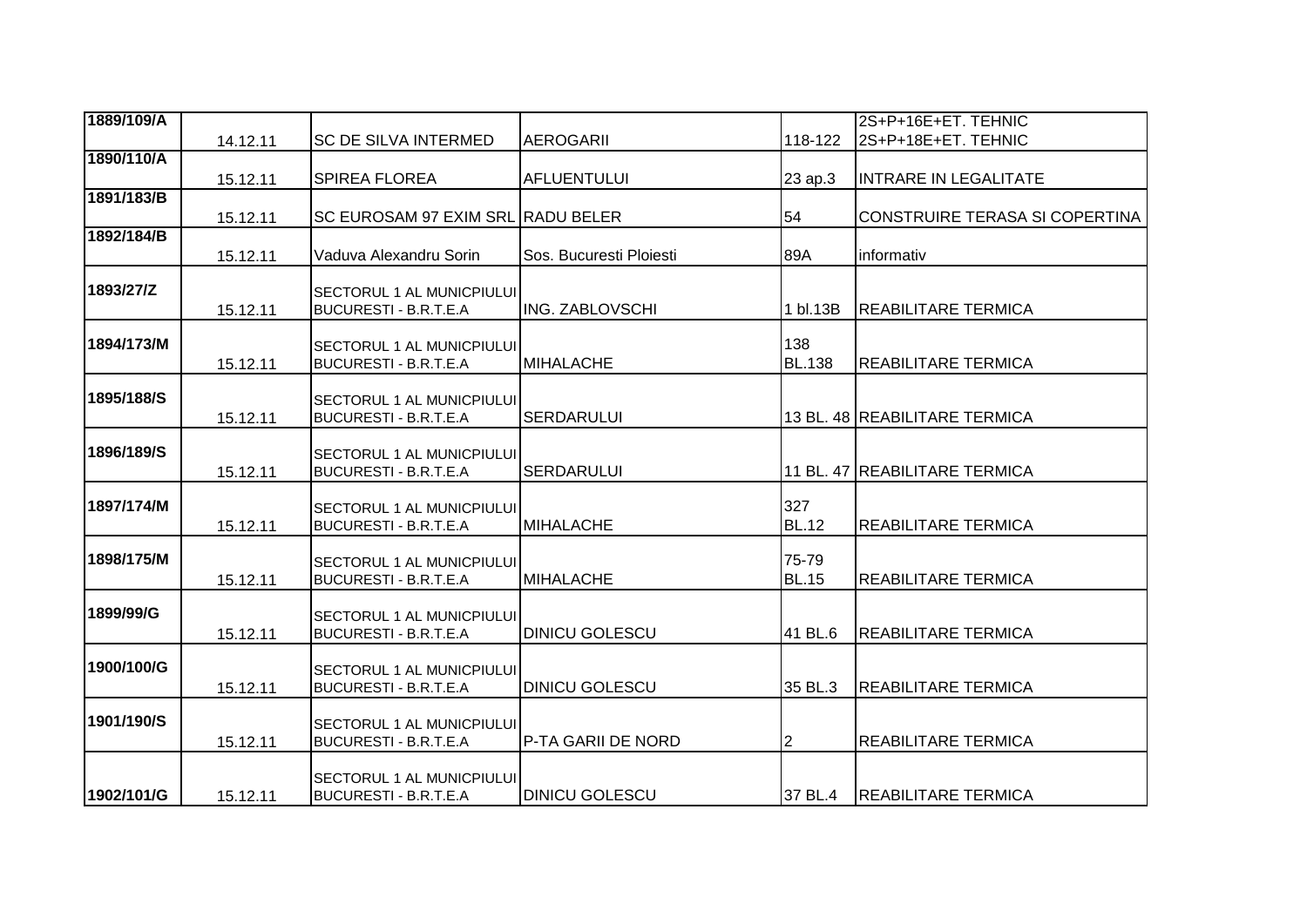| 1903/102/G | 15.12.11 | <b>SECTORUL 1 AL MUNICPIULUI</b><br>BUCURESTI - B.R.T.E.A        | <b>DINICU GOLESCU</b> | 39 BL.5                  | REABILITARE TERMICA                                 |
|------------|----------|------------------------------------------------------------------|-----------------------|--------------------------|-----------------------------------------------------|
| 1904/167/C | 15.12.11 | SECTORUL 1 AL MUNICPIULUI<br><b>BUCURESTI - B.R.T.E.A</b>        | <b>MIRON COSTIN</b>   | 45-47<br>BL.B5           | <b>REABILITARE TERMICA</b>                          |
| 1905/64/V  | 15.12.11 | <b>SECTORUL 1 AL MUNICPIULUI</b><br><b>BUCURESTI - B.R.T.E.A</b> | <b>VERONICA MICLE</b> | 20 BL.<br>M <sub>6</sub> | <b>REABILITARE TERMICA</b>                          |
| 1906/80/F  | 15.12.11 | <b>SECTORUL 1 AL MUNICPIULUI</b><br><b>BUCURESTI - B.R.T.E.A</b> | <b>IACOB FELIX</b>    | 12                       | REABILITARE TERMICA                                 |
| 1907/176/M | 15.12.11 | <b>SECTORUL 1 AL MUNICPIULUI</b><br><b>BUCURESTI - B.R.T.E.A</b> | <b>VERONICA MICLE</b> | 24                       | <b>REABILITARE TERMICA</b>                          |
| 1908/191/S | 15.12.11 | <b>SECTORUL 1 AL MUNICPIULUI</b><br><b>BUCURESTI - B.R.T.E.A</b> | P-TA GARII DE NORD    | $2b$ .D                  | <b>REABILITARE TERMICA</b>                          |
| 1909/102/D | 16.12.11 | <b>ORESCOVICI ECATERINA</b>                                      | <b>DORNEI</b>         | 112                      | <b>OPERATIUNI NOTARIALE</b>                         |
| 1910/103/G | 20.12.11 | <b>LASLO RAZVAN PT.</b><br><b>MEDLIFE</b>                        | <b>GRIVITEI</b>       | 365                      | AMPLASARE BARIERA DE ACCES SI<br><b>CABINA PAZA</b> |
| 1911/168/C | 20.12.11 | <b>MARGARIT VOICU</b>                                            | <b>CATEDREI</b>       | $17 - 23$                | <b>SCHIMBARE SOLUTIE DE ACOPERIRE</b>               |
| 1912/103/D | 20.12.11 | <b>TRANTEA GEORGE</b>                                            | <b>DARMANRSTI</b>     | 53                       | <b>DESFIINTARE</b>                                  |
| 1913/104/D | 20.12.11 | <b>TRANTEA GEORGE</b>                                            | <b>DARMANRSTI</b>     | 53                       | LOCUINTA P+2E                                       |
| 1914/194/P | 20.12.11 | <b>SEGARCEANU FLORIN</b>                                         | dr. PADUREA PUSTNICU  | 125-135                  | SCOALA DS+P+3E                                      |
| 1915/185/B | 20.12.11 | <b>GAVRILA NICOLAE</b>                                           | <b>BOGOTA</b>         | 15                       | MANSARDARE P+1E+M                                   |
| 1916/81/F  | 20.12.11 | <b>FLOREASCA CITY CENTER</b><br>PRIN BARCUTEAN MONICA FLOREASCA  |                       | 246B                     | CONSTITUIRE DREPT SI UZ DE<br><b>SERVITUTE</b>      |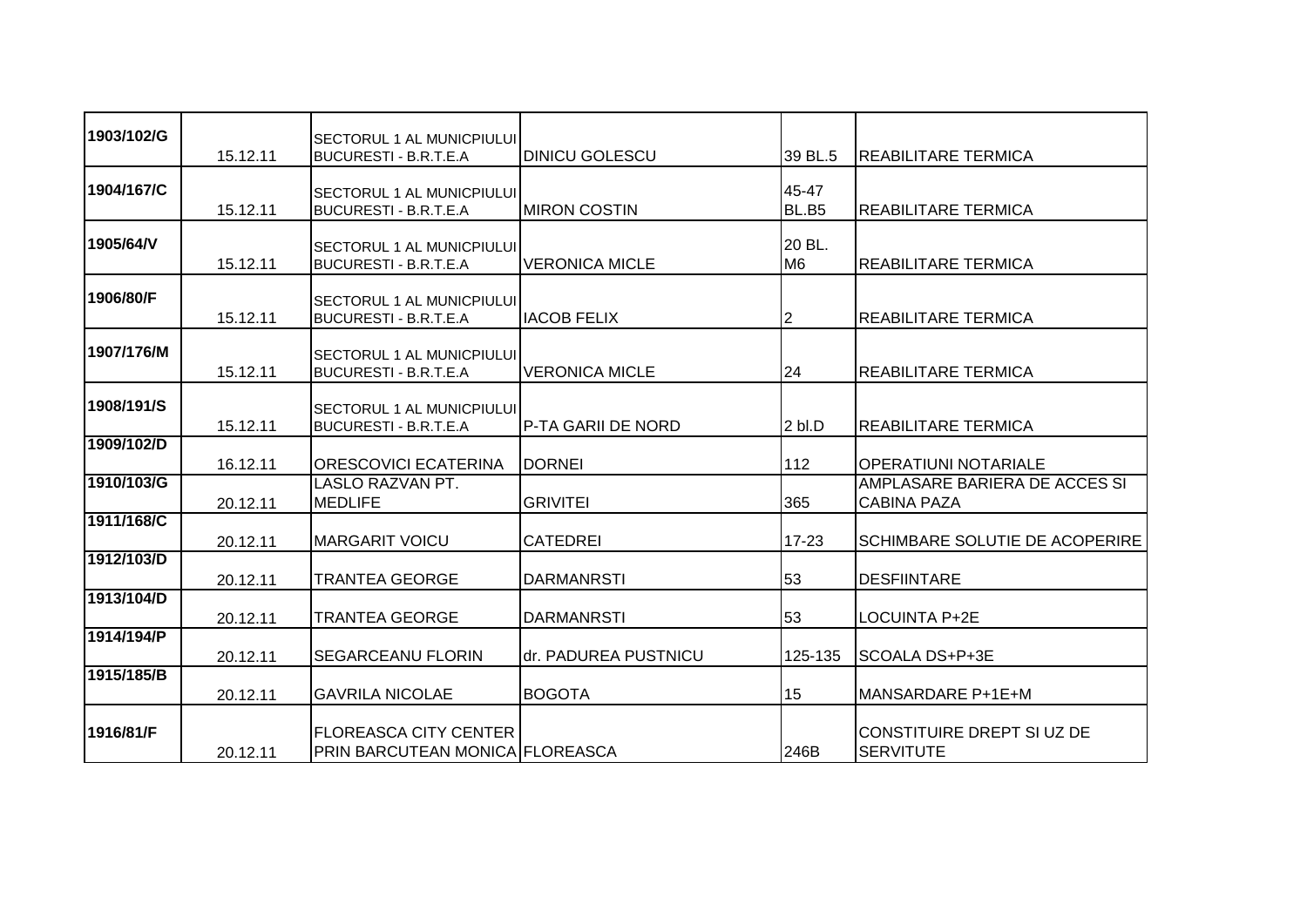| 1917/82/F  | 20.12.11 | <b>FLOREASCA CITY CENTER</b><br>PRIN BARCUTEAN MONICA FLOREASCA  |                  | 246B                 | <b>DEZMEMBRARE</b>            |
|------------|----------|------------------------------------------------------------------|------------------|----------------------|-------------------------------|
| 1918/104/G | 20.12.11 | <b>SECTORUL 1 AL MUNICPIULUI</b><br><b>BUCURESTI - B.R.T.E.A</b> | <b>GRIVITEI</b>  | 224 bl 6<br>sc.D     | <b>REABILITARE TERMICA</b>    |
| 1919/105/G | 20.12.11 | <b>SECTORUL 1 AL MUNICPIULUI</b><br><b>BUCURESTI - B.R.T.E.A</b> | <b>GRIVITEI</b>  | 224 BL. 6<br>SC. E-F | <b>REABILITARE TERMICA</b>    |
| 1920/106/G | 20.12.11 | SECTORUL 1 AL MUNICPIULUI<br><b>BUCURESTI - B.R.T.E.A</b>        | <b>GRIVITEI</b>  | 139                  | REABILITARE TERMICA           |
| 1921/91/T  | 20.12.11 | <b>SECTORUL 1 AL MUNICPIULUI</b><br><b>BUCURESTI - B.R.T.E.A</b> | <b>TITULESCU</b> | 12<br><b>BL.21A</b>  | <b>REABILITARE TERMICA</b>    |
| 1922/92/T  | 20.12.11 | <b>SECTORUL 1 AL MUNICPIULUI</b><br><b>BUCURESTI - B.R.T.E.A</b> | <b>TITULESCU</b> | 18                   | <b>REABILITARE TERMICA</b>    |
| 1923/192/S | 21.12.11 | VALSAN ADRIAN MARIAN                                             | <b>SISESTI</b>   | 121B                 | SUPRAETAJARE S+P+6E           |
| 1924/93/T  | 21.12.11 | SECTORUL 1 AL MUNICPIULUI<br><b>BUCURESTI - B.R.T.E.A</b>        | <b>TITULESCU</b> | 62 bl.<br>24A        | REABILITARE TERMICA           |
| 1925/94/T  | 21.12.11 | SECTORUL 1 AL MUNICPIULUI<br>BUCURESTI - B.R.T.E.A               | <b>TITULESCU</b> | 115 bl.6             | REABILITARE TERMICA           |
| 1926/193/S | 21.12.11 | <b>DAMASCHIN ALEXANDRA</b>                                       | <b>SOLZILOR</b>  | 3                    | <b>DESFIINTARE</b>            |
| 1927/194/S | 21.12.11 | DAMASCHIN ALEXANDRA                                              | <b>SOLZILOR</b>  | 3                    | LOCUINTA S+P+2E+M             |
| 1928/107/G | 21.12.11 | <b>SECTORUL 1 AL MUNICPIULUI</b><br><b>BUCURESTI - B.R.T.E.A</b> | <b>GRIVITEI</b>  | 158 bl.4             | <b>REABILITARE TERMICA</b>    |
| 1929/108/G | 21.12.11 | SECTORUL 1 AL MUNICPIULUI<br><b>BUCURESTI - B.R.T.E.A</b>        | <b>GRIVITEI</b>  | 156 bl. 3            | <b>REABILITARE TERMICA</b>    |
| 1930/109/G | 21.12.11 | <b>SECTORUL 1 AL MUNICPIULUI</b><br><b>BUCURESTI - B.R.T.E.A</b> | <b>GRIVITEI</b>  | 160 bl.B             | <b>REABILITARE TERMICA</b>    |
| 1931/110/G | 21.12.11 | <b>SECTORUL 1 AL MUNICPIULUI</b><br>BUCURESTI - B.R.T.E.A        | <b>GRIVITEI</b>  | 224 BL.6             | SC. A+B   REABILITARE TERMICA |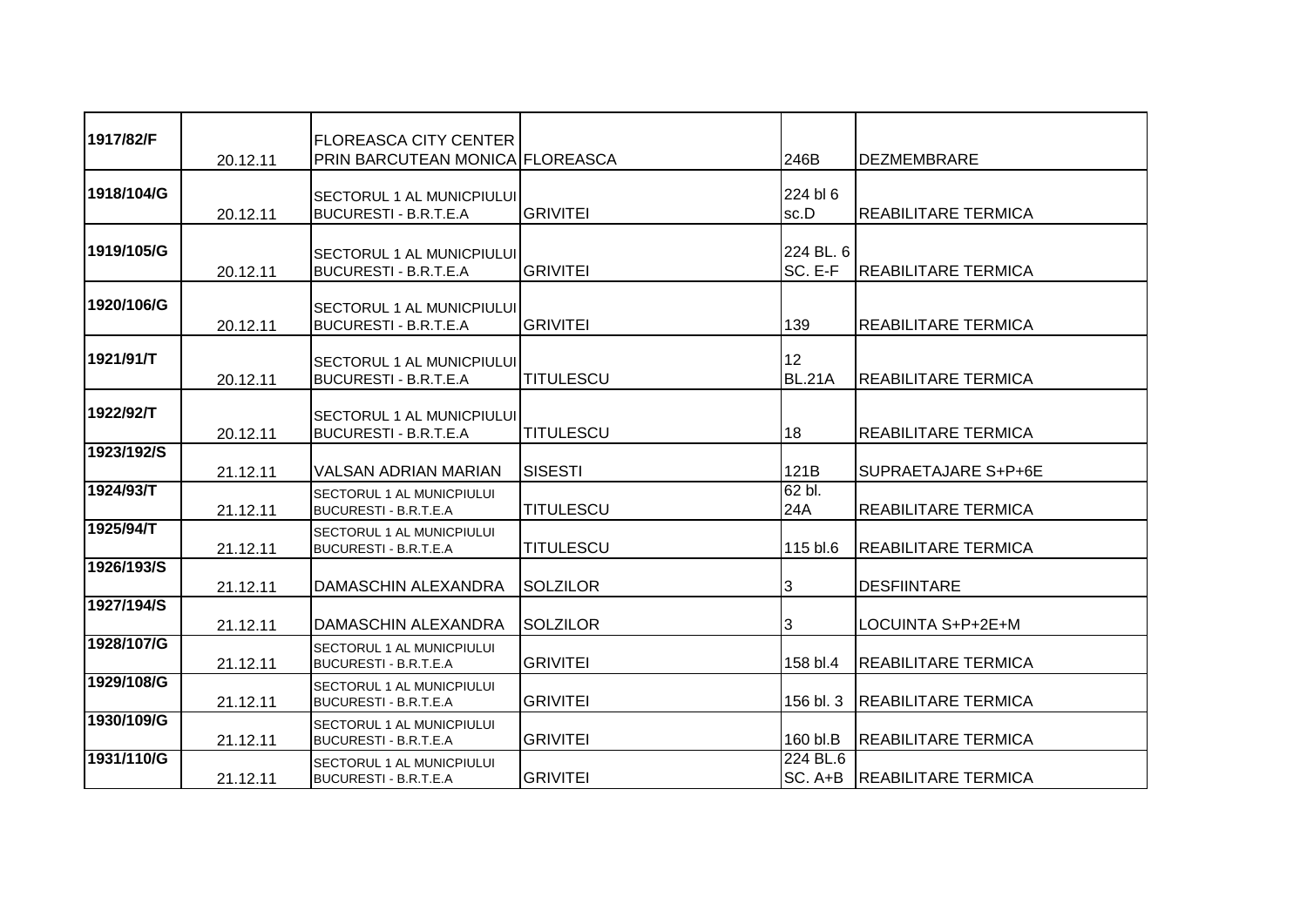| 1932/111/G | 21.12.11 | SECTORUL 1 AL MUNICPIULUI<br>BUCURESTI - B.R.T.E.A | <b>GRIVITEI</b>            | 224 BL.6<br>SC.C | <b>REABILITARE TERMICA</b>        |
|------------|----------|----------------------------------------------------|----------------------------|------------------|-----------------------------------|
| 1933/195/S |          |                                                    |                            |                  |                                   |
|            | 21.12.11 | <b>RADU CATALIN RAZVAN</b>                         | <b>INTR. SOLZILOR</b>      | 23               | <b>DEZEMEMBRARE IMOBIL</b>        |
| 1934/186/B |          |                                                    |                            | 51 BL.21G,       |                                   |
|            | 21.12.11 | <b>SAMMER MIHAELA ANA</b>                          | SMARANDA BRAESCU           | AP.31-30         | <b>ALIPIRE AP.</b>                |
| 1935/177/M |          |                                                    |                            |                  |                                   |
|            | 21.12.11 | <b>BRAI DINU</b>                                   | <b>MUZICUTEI</b>           | 2                | CONSOLIDARE, SUPRAETAJARE         |
| 1936/25/J  |          |                                                    |                            |                  |                                   |
|            | 21.12.11 | <b>CIPU TANASE</b>                                 | <b>JANDARMERIEI</b>        | 599              | <b>INFORMATIV</b>                 |
| 1937/112/G |          |                                                    |                            |                  |                                   |
|            | 21.12.11 | <b>MARINESCU ROBERT</b>                            | <b>VASILE GHERGHEL</b>     | 93               | <b>INFORMATIV</b>                 |
| 1938/95/T  |          |                                                    |                            |                  |                                   |
|            | 21.12.11 | IMANDACHE POMPILIU                                 | <b>TARNAVENI</b>           | 20               | desfiintare constructii existente |
| 1939/175/M |          |                                                    |                            |                  | RECONFIGURARE; MODIF. AC          |
|            | 21.12.11 | <b>VIESPESCU COSMIN</b>                            | <b>MUZICUTEI</b>           | 8                | $SP+P+1E+2M$                      |
| 1940/83/F  |          | <b>BASILESCU NICOLAE</b>                           |                            |                  |                                   |
|            |          |                                                    |                            |                  |                                   |
|            | 21.12.11 | <b>CATHERINE</b>                                   | <b>FABRICA DE CARAMIDA</b> | 7 lot 1          | VANZARE                           |
| 1941/84/F  |          | <b>BASILESCU NICOLAE</b>                           |                            |                  |                                   |
|            | 21.12.11 | <b>CATHERINE</b>                                   | <b>FABRICA DE CARAMIDA</b> | $7$ lot 2        | VANZARE                           |
| 1942/85/F  |          | <b>BASILESCU NICOLAE</b>                           |                            |                  |                                   |
|            | 21.12.11 | <b>CATHERINE</b>                                   | <b>FABRICA DE CARAMIDA</b> | 3                | VANZARE                           |
| 1943/176/M |          |                                                    |                            |                  |                                   |
|            | 21.12.11 | <b>NICOLAE ELENA</b>                               | <b>MALUL MIC</b>           | 56               | <b>DEZMEMBRARE</b>                |
|            |          |                                                    |                            | $10 - 22$        |                                   |
| 1944/105/D |          | <b>PUSCASU OTILIA</b>                              |                            | sc.2 et.6        |                                   |
|            | 21.12.11 | <b>ECATERINA</b>                                   | <b>GHEORGHE DUCA</b>       | ap.90            | AMENAJARI INTERIOARE              |
| 1945/195/P |          | SECTORUL 1 AL MUNICPIULUI                          |                            | 115 BL.          |                                   |
|            | 21.12.11 | BUCURESTI - B.R.T.E.A                              | <b>POLONA</b>              | 15               | <b>REABILITARE TERMICA</b>        |
| 1946/196/P |          | SECTORUL 1 AL MUNICPIULUI                          |                            |                  |                                   |
|            | 21.12.11 | <b>BUCURESTI - B.R.T.E.A</b>                       | <b>POLONA</b>              |                  | 92 BL. 17 REABILITARE TERMICA     |
| 1947/14/H  |          | SECTORUL 1 AL MUNICPIULUI                          |                            |                  |                                   |
|            | 21.12.11 | <b>BUCURESTI - B.R.T.E.A</b>                       | <b>HRISOVULUI</b>          |                  | 13 BL.D3 REABILITARE TERMICA      |
| 1948/86/F  |          | SECTORUL 1 AL MUNICPIULUI                          |                            |                  |                                   |
|            | 21.12.11 | BUCURESTI - B.R.T.E.A                              | <b>FAUREI</b>              |                  | 1 bl. P11   REABILITARE TERMICA   |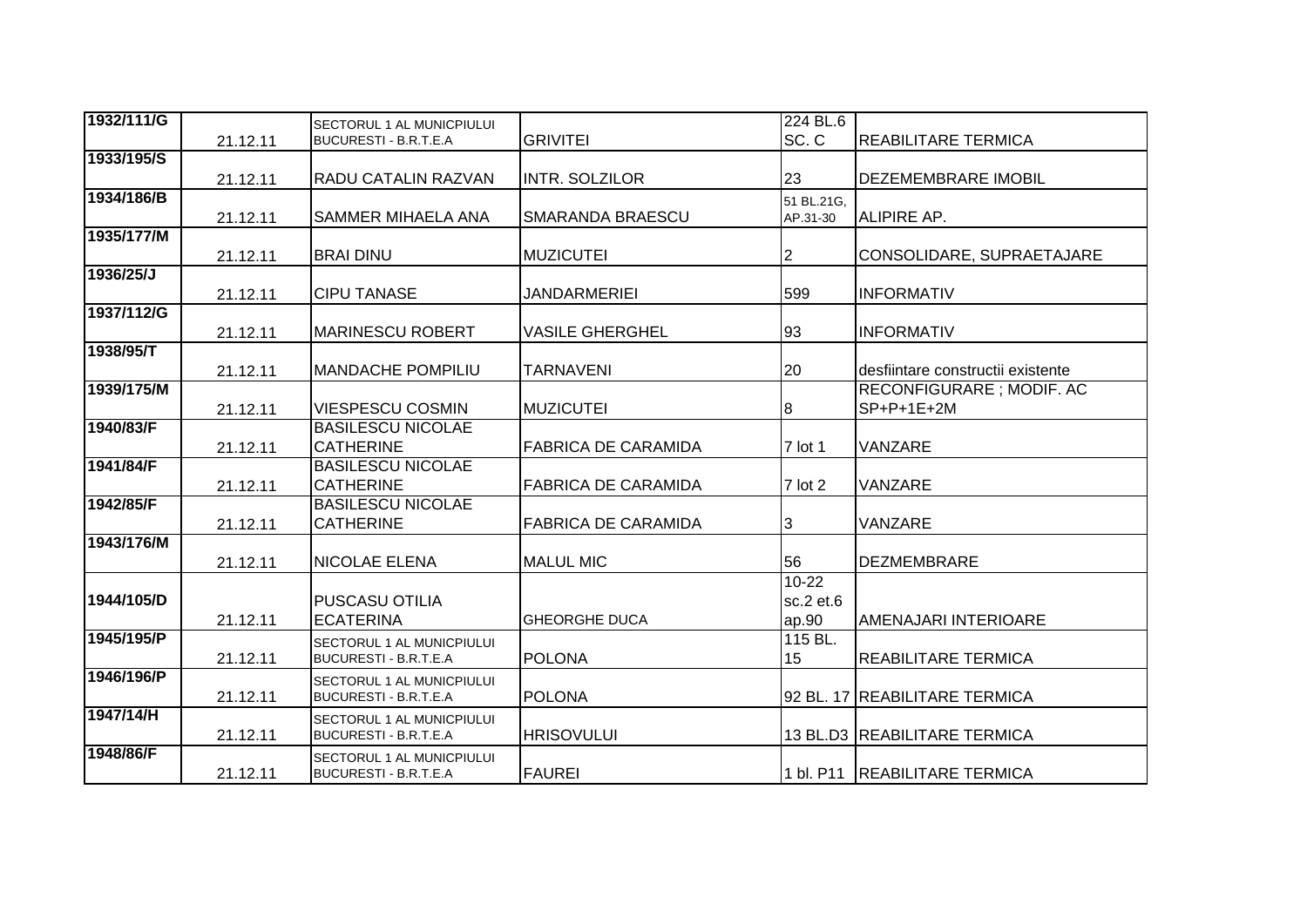| 1949/15/H              | 21.12.11 | SECTORUL 1 AL MUNICPIULUI<br>BUCURESTI - B.R.T.E.A       | <b>BUCURESTII NOI</b>   | 19                                          | <b>REABILITARE TERMICA</b>     |
|------------------------|----------|----------------------------------------------------------|-------------------------|---------------------------------------------|--------------------------------|
| 1950/169/C             | 21.12.11 | <b>SC ARHITECTURAL</b><br><b>BSINESS SOLUTION SRL</b>    | AL.I.CUZA               | 13A                                         | <b>INFORMATIV</b>              |
| 1951/170/C             | 21.12.11 | <b>GEORGESCU MIHAIL</b>                                  | <b>CAMELIEI</b>         | 5                                           | VANZARE                        |
| 1952/113/G             | 21.12.11 | <b>GIGA CONSTANTIN DANUT SISESTI</b>                     |                         | 225-245<br>LOT <sub>1</sub>                 | <b>INFORMATIV</b>              |
|                        | 21.12.11 | <b>GIGA CONSTANTIN DANUT SISESTI</b>                     |                         | 225-245<br>LOT <sub>2</sub>                 | <b>INFORMATIV</b>              |
| 1954/28/E              | 21.12.11 | <b>SC ALLYSHEA SRL PRIN</b><br><b>CANCIVICI CRISTINA</b> | <b>ELANULUI</b>         | 22                                          | LOCUINTA S+P+2E+M              |
| 1955/171/C             | 21.12.11 | <b>PETRESCU LUCIAN</b>                                   | <b>COTESTI</b>          | 66C                                         | $S+P+1E+M$<br>LOCUINTA         |
| 1956/58/L              | 21.12.11 | <b>DARDABAN ROMULUS</b>                                  | LAINICI                 | 15                                          | <b>EXTINDERE</b>               |
| 1957/26/J              | 21.12.11 | <b>JURUBITA RAMONA</b>                                   | <b>JANDARMERIEI</b>     | 301                                         | <b>LOCUINTA</b>                |
| 1958/187/B             | 21.12.11 | <b>ISTRATE GHEORGHE</b>                                  | <b>IOAN BIANU</b>       | 45                                          | <b>SUPRAINALTARE GARD</b>      |
| 1959/177/M             | 21.12.11 | <b>PMB PRIN BULACU</b><br><b>CRISTIAN</b>                | <b>MARASTI</b>          | <b>FN</b>                                   | <b>TOALETA PUBLICA</b>         |
| 1960/29/E              | 22.12.11 | <b>DIMA CATALIN GEORGE</b>                               | <b>ATHANASIE ENESCU</b> | $\overline{9}$                              | LOCUINTA P+1E+M SI IMPREJMUIRE |
| 1961/172/C             | 22.12.11 | <b>GOINEA ANGHEL</b>                                     | <b>CHITILEI</b>         | 189                                         | <b>IMPREJMUIRE</b>             |
| 1962/197/P<br>22.12.11 | 22.12.11 | <b>IONESCU NICOLETA</b>                                  | <b>PIATRA MORII</b>     | 22                                          | AMENAJARI INTERIOARE           |
| 1963/115/G             | 22.12.11 | <b>STAN ION</b>                                          | DOBROGEANU GHEREA       | 124                                         | LOCUINTA S+P+2E+M              |
| 1964/175/M             | 22.12.11 | <b>GHELU LIDIA</b>                                       | <b>MIRCESTIN</b>        | 43A                                         | <b>DESFIINTARE C2</b>          |
| 1965/116/G             | 22.12.11 | <b>HORNET DOIMINTA</b>                                   | <b>GRIVITEI</b>         | 156 BL.4<br>SC.E<br><b>PARTER</b><br>AP.133 | <b>AMENAJARI INTERIOARE</b>    |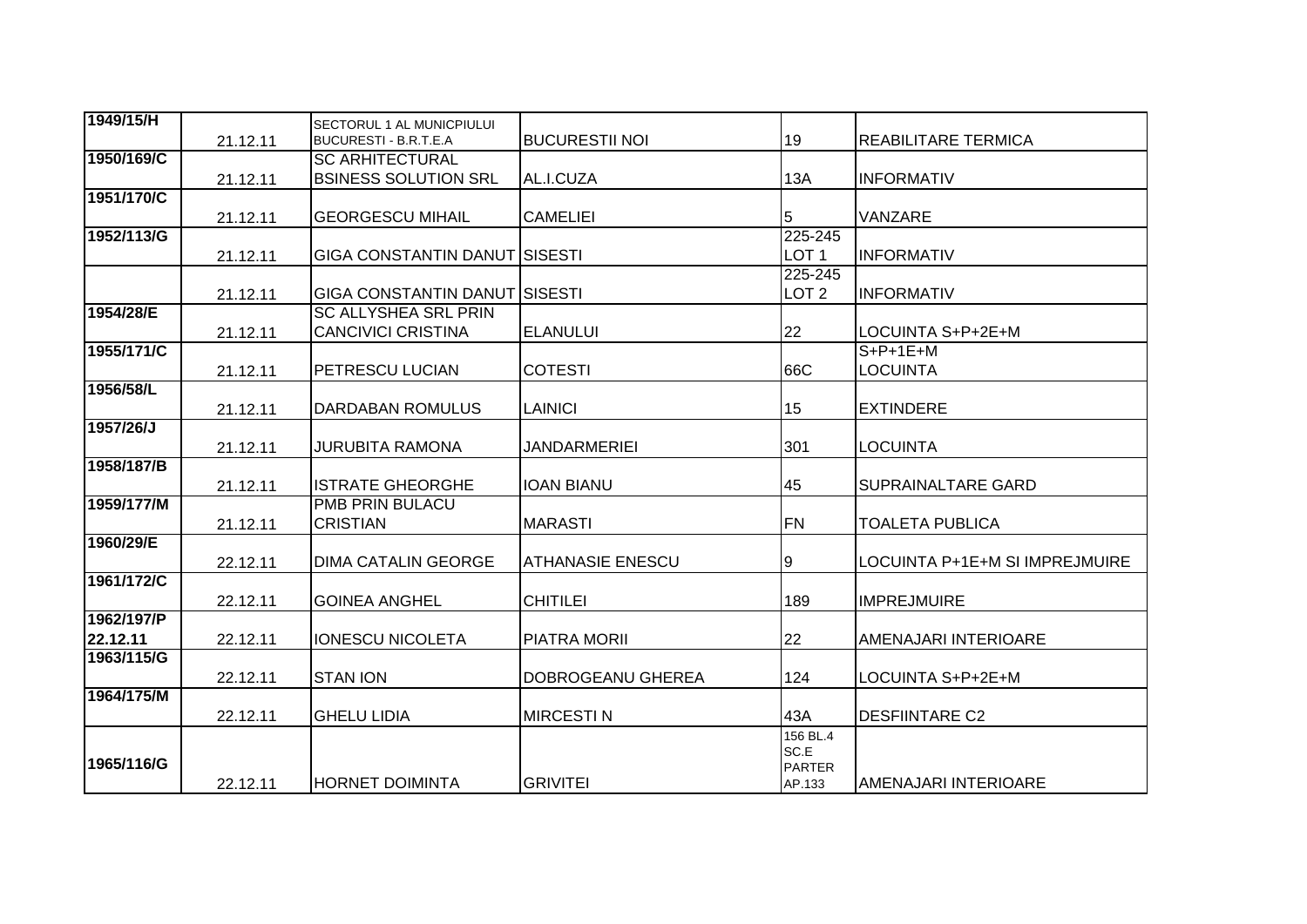| 1966/28/Z  |          |                                                   |                         |           |                                   |
|------------|----------|---------------------------------------------------|-------------------------|-----------|-----------------------------------|
|            | 22.12.11 | <b>STOICA ALEXANDRINA</b>                         | <b>DUMITRU ZOSIMA</b>   | 34        | <b>CONSOLIDARE SI REAMENAJARE</b> |
| 1967/173/C |          |                                                   |                         |           |                                   |
|            | 22.12.11 | <b>LAZAR LUCIA</b>                                | <b>COTESTI</b>          | 23        | <b>LOCUINTA P+M</b>               |
| 1968/59/L  |          |                                                   |                         |           |                                   |
| 1969/198/P | 22.12.11 | <b>BIRAU LIVIU</b>                                | LEMNARILOR              | 119       | LOCUINTA D+P+1E                   |
|            | 22.12.11 | <b>LAZAR MIHAI</b>                                | <b>PARANGULUI</b>       | 25        | <b>DESFIINTARE</b>                |
| 1970/34/0  |          |                                                   |                         |           |                                   |
|            | 22.12.11 | <b>GEORGESCU ALINA</b>                            | <b>ODAI</b>             | 471       | <b>CONSTRUIRE RAMPA GUNOI</b>     |
| 1971/174/C | 22.12.11 | <b>LAZAR LUCIA</b>                                | <b>COTESTI</b>          | 23        | <b>DESFIINTARE</b>                |
| 1972/117/G | 22.12.11 | <b>JIANU STEFAN ADRIAN</b>                        | <b>VASILE GHERGHEL</b>  | 97-99     | AMENAJARI INTERIOARE              |
| 1973/175/C |          |                                                   |                         |           |                                   |
|            | 22.12.11 | <b>SAVU VASILE</b>                                | <b>CRUSOVAT</b>         | 11        | <b>INFORMATIV</b>                 |
| 1974/60/L  |          |                                                   |                         |           |                                   |
|            | 22.12.11 | <b>DRUGU NICOLAE IOAN</b>                         | <b>LIBELULEI</b>        | 4         | <b>INFORMATIV</b>                 |
| 1975/53/N  |          | <b>STROE ASTRID</b>                               |                         |           |                                   |
|            | 22.12.11 | <b>GEORGIANA</b>                                  | <b>PLAIUL NUCULUI</b>   | 54G       | <b>INFORMATIV</b>                 |
| 1976/176/C |          |                                                   |                         |           |                                   |
| 1977/111/A | 22.12.11 | <b>NEGREANU SORIN</b><br><b>SC LONODON STREET</b> | <b>COPILULUI</b>        | $6 - 12$  | CONSTITUIRE DRUM DE SERVITUTE     |
|            | 22.12.11 | <b>IRINA NICULESCU</b>                            | PETRE AURELIAN          | 42p       | AMENAJARI INTERIOARE              |
| 1978/106/D |          |                                                   |                         |           |                                   |
|            | 22.12.11 | <b>CRETU DAN RADUCU</b>                           | DOBROGEANU GHEREA       | 24        | <b>DESFIINTARE</b>                |
| 1979/107/D |          |                                                   |                         |           |                                   |
|            | 22.12.11 | <b>MIU CRISTINA</b>                               | <b>DIRIJORULUI</b>      | $22 - 24$ | LOCUINTA P+2E SI IMPREJMUIRE      |
| 1980/118/G |          |                                                   |                         |           |                                   |
|            | 22.12.11 | <b>DURBALA FLORIAN</b>                            | <b>GRAUNTELUI</b>       | 25        | LOCUINTA P+1E                     |
| 1981/177/C | 22.12.11 | <b>CAPANU IOANA</b>                               | <b>MATEI CORVIN</b>     | 21        | <b>DESFIINTARE</b>                |
| 1982/176/M |          |                                                   |                         |           |                                   |
|            | 22.12.11 | SPATARU STELUTA                                   | <b>GHEORGHE MISSAIL</b> | 98        | LOCUINTA P+2E                     |
| 1983/178/C | 22.12.11 | <b>CAPANU IOANA</b>                               | <b>MATEI CORVIN</b>     | 21        | LOCUINTA P+1E+M                   |
|            |          |                                                   |                         |           |                                   |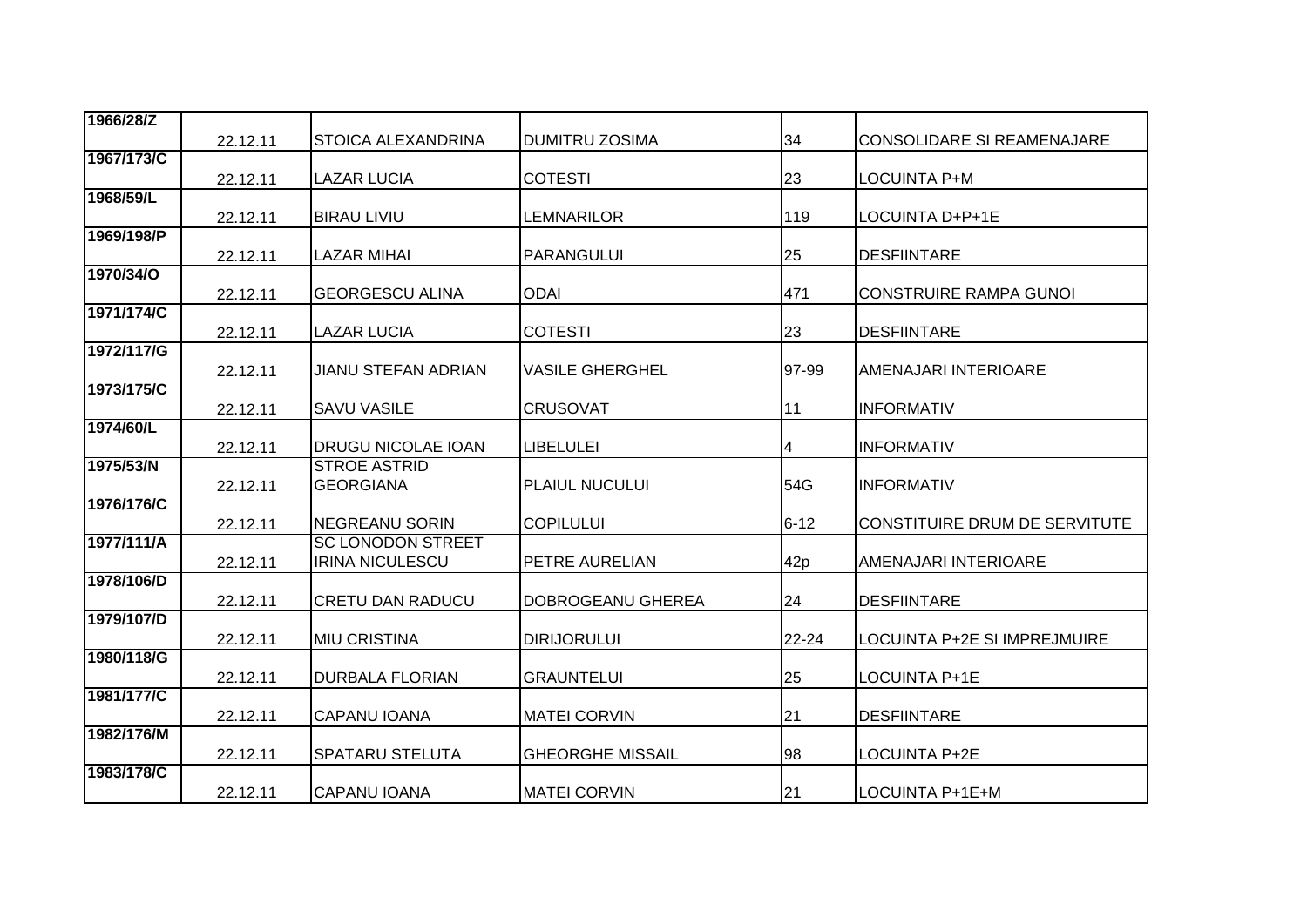| 1984/119/G             |          |                                             |                            | 85 BL. B<br><b>PARTER</b>                            | CONSOLIDARE,                                |
|------------------------|----------|---------------------------------------------|----------------------------|------------------------------------------------------|---------------------------------------------|
|                        | 22.12.11 | <b>POPA ANISOARA</b>                        | <b>HAGI GHITA</b>          | AP.2                                                 | RECOMPARTIMENTARE                           |
| 1985/199/P             | 22.12.11 | <b>DULGHERU NICOLAE</b><br><b>MARIUS</b>    | <b>PIETROSITA</b>          | 25                                                   | <b>DESFIINTARE</b>                          |
| 1986/8/K               | 22.12.11 | <b>GOSPODARU ION</b>                        | <b>CAROL KNAPPE</b>        | 69                                                   | AMENAJARI INTERIOARE                        |
| 1987/112/A             | 22.12.11 | <b>BOUNEGRU STEFAN</b>                      | <b>ARTARULUI</b>           | 41                                                   | CONSOLIDARE, SUPRAETAJARE                   |
| 1988/65/V              | 22.12.11 | <b>BUSCU GHEORGHE</b>                       | <b>MIHAI VITEAZUL</b>      | 27                                                   | CONSOLIDARE, AMENAJARI<br><b>INTERIOARE</b> |
| 1989/29/Z              | 22.12.11 | <b>DANAILA ELENA</b>                        | <b>SLT. ZAHARIA</b>        | 27                                                   | <b>INTRARE IN LEGALITATE</b>                |
| 1990/30/E              | 22.12.11 | <b>BARBA OCTAVIAN VASILE</b>                | <b>EXPOZITIEI</b>          | 22-30                                                | <b>OPERATIUNI NOTARIALE</b>                 |
| 1991/179/C             | 22.12.11 | <b>DRAGOMIR SERBAN</b>                      | <b>CONSTANTIN SI ELENA</b> | 58                                                   | <b>CONSOLIDARE SI SUPRAETAJARE</b>          |
| 1992/66/V              | 22.12.11 | <b>SECAREANU GHEORGHE</b>                   | <b>LEONIDA VARNALI</b>     | 16                                                   | IMODIFICARE VOLUMETRIE                      |
| 1993/180/C             | 22.12.11 | <b>TIMISICA ZIZINA</b>                      | <b>CLABUCET</b>            | 30                                                   | <b>INFORMATIV</b>                           |
| 1994/177/M             | 22.12.11 | <b>CERNIU MIRCEA</b>                        | <b>MADRIGALULUI</b>        | 48                                                   | <b>DEZMEMBRARE</b>                          |
| 1995/196/S             | 22.12.11 | <b>PFEREMINGS DOINA</b>                     | <b>STOLNICULUI</b>         | $\overline{2}$                                       | LOCUINTA S+P+2E+M                           |
| 1996/108/D             | 22.12.11 | <b>CRETU GEORGETA</b>                       | <b>DR.AGATULUI</b>         | 80-82                                                | <b>LOCUINTA P+1E</b>                        |
| 1997/109/D             | 22.12.11 | <b>PREDOI TANASESCU</b><br><b>GABRIELA</b>  | <b>DOBROGEANU GHEREA</b>   | 26A                                                  | MANSARDARE LOCUINTA S+P+2E+M                |
| 1998/188/B<br>22.12.11 | 22.12.11 | <b>MIRICA MARIA</b>                         | <b>BANEASA</b>             | 2-6 BL. 7/1<br><b>SC.3</b><br><b>PARTER</b><br>AP.31 | <b>BALCON</b>                               |
| 1999/178/M             | 22.12.11 | <b>IMICHESCU VALENTINA</b><br><b>CORINA</b> | <b>HORIA MACELARIU</b>     | 18 BL.20/1A<br><b>PARTER</b><br>AP.13                | <b>INCHIDERE BALCOANE</b>                   |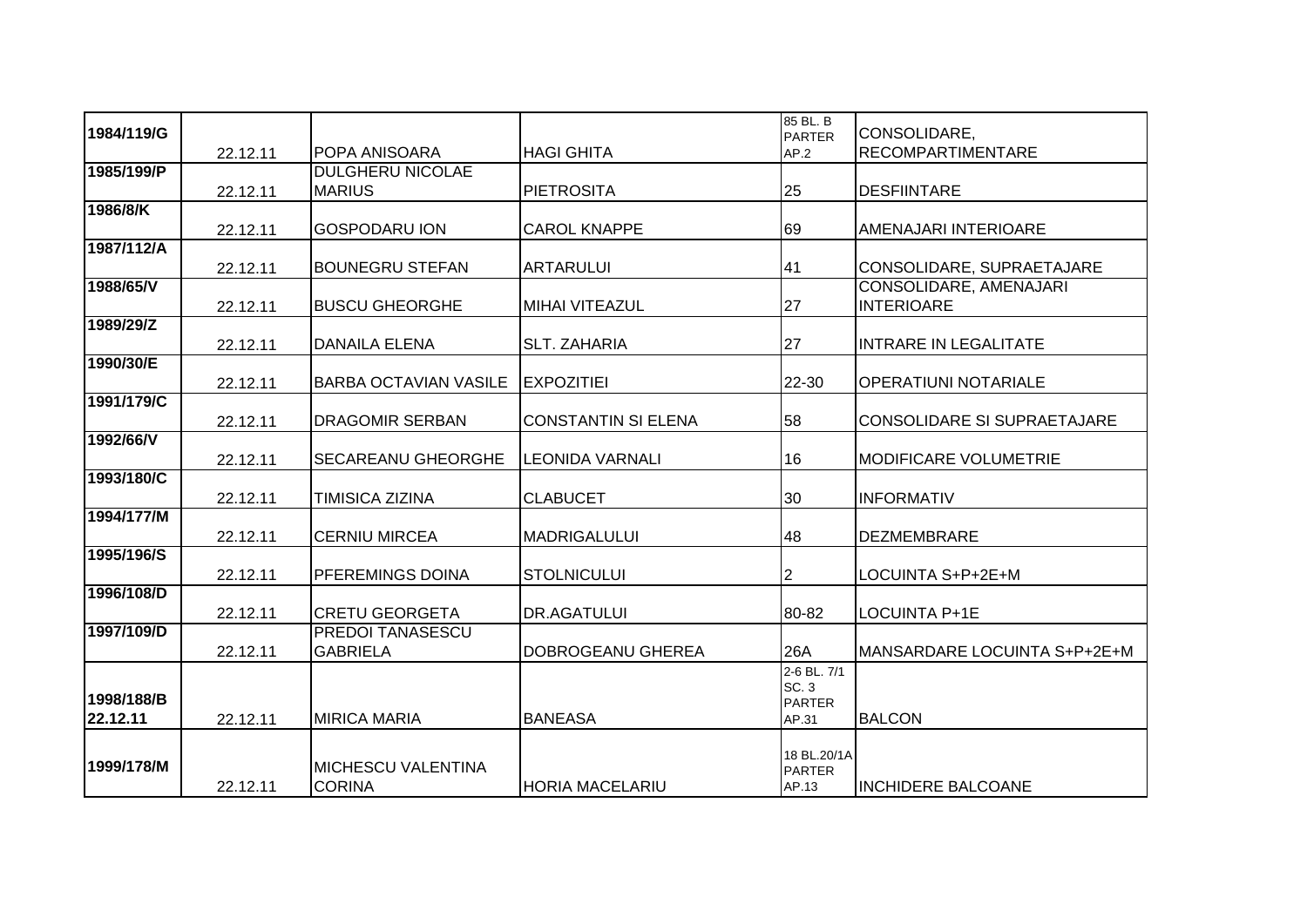| 2000/189/B |          |                                 |                             |            |                                   |
|------------|----------|---------------------------------|-----------------------------|------------|-----------------------------------|
|            | 22.12.11 | ISAVOIU CEZAR                   | <b>BACULUI</b>              | 5          | <b>INFORMATIV</b>                 |
| 2001/27/J  |          |                                 |                             |            | <b>ANSAMBLU REZIDENTIAL</b>       |
|            | 22.12.11 | <b>MATICIUC ION</b>             | <b>JANDARMERIEI</b>         | 3          | S+P+4E+5RETRAS SI IMPREJMUIRE     |
| 2002/110/D | 22.12.11 | <b>NICOLAE ANA</b>              | <b>INTR. VICTOR DAIMACA</b> | 15         | ANEXA PARTER                      |
|            |          |                                 |                             | 216 BL. J  |                                   |
| 2003/120/G |          |                                 |                             | SC.A ET. 7 |                                   |
|            | 22.12.11 | <b>DUMITRU SORINA</b>           | <b>GRIVITEI</b>             | AP.28      | <b>AMENAJARI INTERIOARE</b>       |
| 2004/67/V  |          |                                 |                             |            |                                   |
|            | 22.12.11 | <b>NEFERU CORNEL</b>            | <b>VALIUG</b>               | 8          | <b>PERGOLA</b>                    |
| 2005/200/P |          |                                 |                             |            |                                   |
|            | 22.12.11 | <b>MARIA DOINA</b>              | <b>PUTUL LUI ZAMFIR</b>     | Ι9         | LOCUINTA S+P+2E+M                 |
| 2006/179/M |          |                                 |                             |            |                                   |
|            | 22.12.11 | <b>SC HELP NET FARMA SA</b>     | <b>IMIHALACHE</b>           | 155 p      | <b>AMENAJARE SPATIU COMERCIAL</b> |
| 2007/181/C |          |                                 |                             | 19         | AMENAJARE SI MANSARDARE           |
| 2008/121/G | 22.12.11 | ISPERLEA GEORGETA               | <b>ELIE CARAFOLI</b>        |            |                                   |
|            | 22.12.11 | IMATEI GIURCAREANU              | DOBROGEANU GHEREA           | 30         | <b>DESFIINTARE</b>                |
|            |          |                                 |                             |            |                                   |
|            |          | <b>COMPLEXUL</b>                |                             |            |                                   |
| 2009/96/T  |          | <b>MULTIFUNCTIONAL VICTORIA</b> |                             |            |                                   |
|            | 22.12.11 | ARH. CORINA CROITORU            | N. TITULESCU                | $4 - 8$    | IREALIZARE CABINA PAZA            |
| 2010/28/J  |          | <b>SC CRYSTAL IMOBILIARA</b>    |                             |            | REFACERE FATADE, SUPRAINALTARE    |
|            | 22.12.11 | <b>SRL</b>                      | <b>JIULUI</b>               | 153        | <b>CASA SOCIALA</b>               |
| 2011/201/P |          |                                 |                             |            |                                   |
|            | 22.12.11 | <b>LAZAR MIHAI</b>              | <b>PARANGULUI</b>           | 25         | CONSOLIDARE SI EXTINDERE          |
| 2012/61/L  |          |                                 |                             |            |                                   |
|            | 22.12.11 | <b>CRISTEA PETRUTA</b>          | <b>STOICA LUDESCU</b>       | 72         | <b>MANSARDARE</b>                 |
| 2013/182/C |          |                                 |                             |            |                                   |
|            | 23.12.11 | <b>DUMITRASCU PAUL</b>          | <b>CLABUCET</b>             | 9          | SUPRAETJARE P+2E                  |
| 2014/197/S | 23.12.11 | CRETU FLORIN CRISTIAN           | <b>SOIMULUI</b>             | 15         | LOCUINTA D+P+2E                   |
| 2015/180/M |          |                                 |                             |            |                                   |
|            | 23.12.11 | CRISTACHE VERONICA              | <b>EROU STEFAN MAGHERI</b>  | 18         | ILOCUINTA P+1E                    |
| 2016/181/M |          |                                 |                             |            |                                   |
|            | 23.12.11 | CRISTACHE VERONICA              | <b>EROU STEFAN MAGHERI</b>  | 18         | <b>DESFIINTARE</b>                |
|            |          |                                 |                             |            |                                   |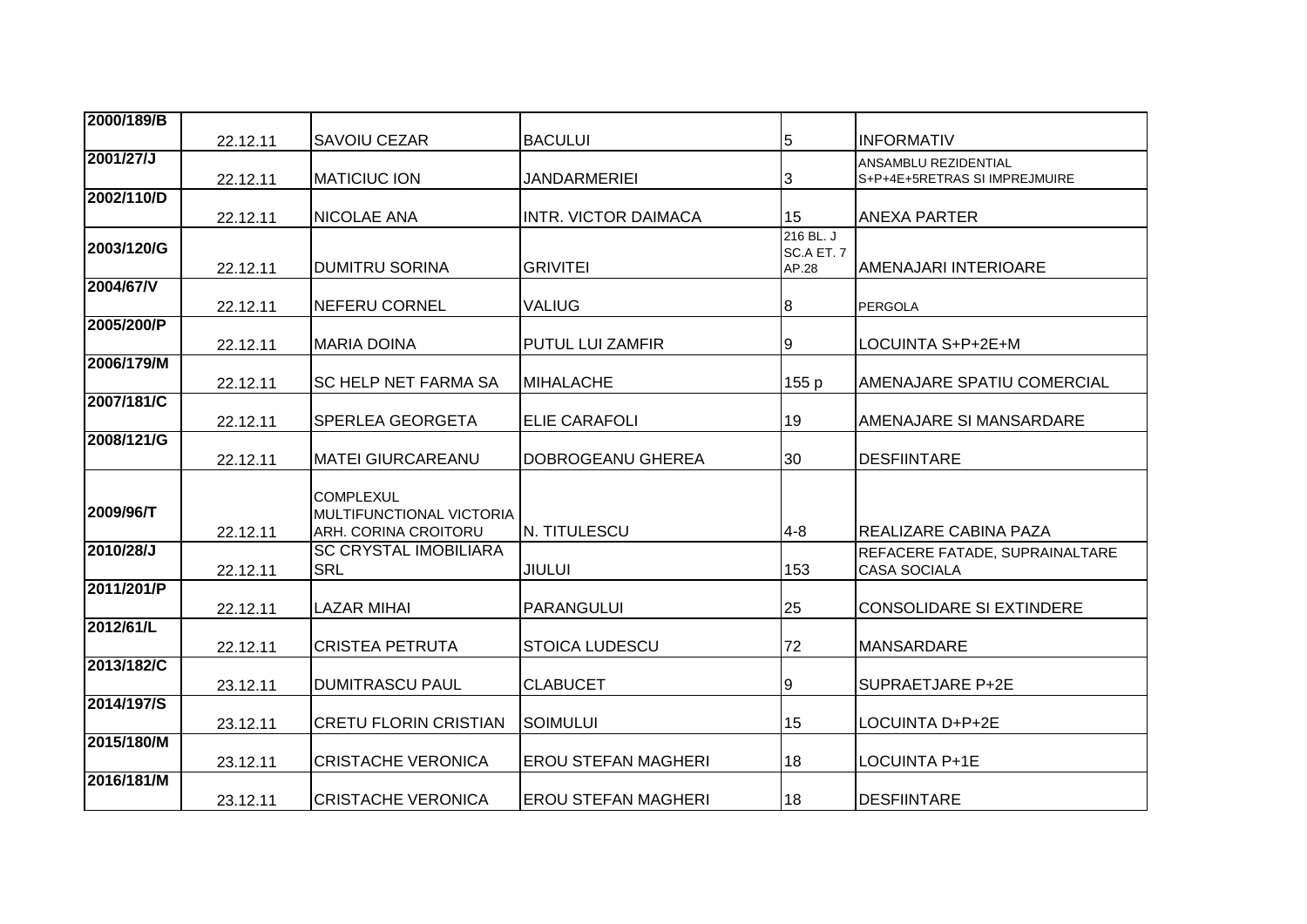| 2017/190/B |          | <b>DUMITRESCU TANTI</b>      |                             |                |                                   |
|------------|----------|------------------------------|-----------------------------|----------------|-----------------------------------|
|            | 23.12.11 | <b>VERGINICA</b>             | <b>BUCURESTII NOI</b>       | $7 - 9$        | SPATII COMERCIALE S+P+1E          |
| 2018/182/M |          | <b>CIOCARLAN STELIAN</b>     |                             |                |                                   |
|            | 27.12.11 | <b>ADRIAN</b>                | <b>MEDRESTI</b>             | 10             | DEZMEMBRARE                       |
| 2019/87/F  |          |                              |                             |                |                                   |
|            | 27.12.11 | <b>CALCIC BOGDAN</b>         | <b>FICUSULUI</b>            | 40             | <b>REALIZARE GOL USA</b>          |
| 2020/32/R  |          |                              |                             |                |                                   |
|            | 27.12.11 | <b>ROTARU MONICA</b>         | <b>INTR. REDISOARA</b>      | $\overline{2}$ | CONSOLIDAR DP+P+1E                |
| 2021/111/D |          |                              |                             |                | LOCUINTA S+P+1E+2RETRAS SI        |
|            | 27.12.11 | <b>DIT CATALIN</b>           | <b>DR. REGIMENTULUI</b>     | 87 lot 2       | <b>IMPREJMUIRE</b>                |
| 2022/183/M |          | <b>GERGESCU CONSTANTIN</b>   |                             |                |                                   |
|            | 27.12.11 | <b>CORNEL</b>                | <b>VERONICA MICLE</b>       | 29             | <b>CONTINUARE LUCRARI</b>         |
| 2022/198/S |          |                              |                             |                |                                   |
|            | 27.12.11 | <b>IONICA GEORGE GABRIEL</b> | <b>GH.I. SISESTI</b>        | 32             | <b>EXTINDERE LOCUINTA</b>         |
| 2023/191/B |          | <b>SC BANEASA INVESTMNTS</b> |                             |                |                                   |
|            | 28.12.11 | <b>SA</b>                    | <b>BUCURESTI - PLOIESTI</b> | 42-44          | DRUM SERVITUTE                    |
| 2024/62/L  |          | <b>ACCU PRIN SC DRUM</b>     |                             |                |                                   |
|            | 28.12.11 | <b>CONCEPT SRL</b>           | <b>LAMINORULUI</b>          | 138            | <b>EXTINDERE SI REAMENAJARE</b>   |
| 2025/199/S |          |                              |                             |                | <b>CONSOLIDARE SI AMENAJARI</b>   |
| 2026/68/V  | 28.12.11 | <b>DRAGOMIR STEFAN</b>       | <b>SIRET</b>                | 20             | <b>INTERIOARE</b>                 |
|            | 28.12.11 | <b>MOTATU LUCIAN</b>         | <b>VOLUMULUI</b>            | 40             | <b>CONSOLIDARE SI REAMENAJARE</b> |
| 2027/122/G |          |                              |                             |                |                                   |
|            | 28.12.11 | <b>DEMETRESCU MARINA</b>     | <b>GRIVITEI</b>             | 183            | AMENAJARI INTERIOARE              |
| 2028/123/G |          | <b>ACCU PRIN SC DRUM</b>     |                             |                |                                   |
|            | 28.12.11 | <b>CONCEPT SRL</b>           | <b>GRIVITEI</b>             | 202            | EXTINDERE SI REAMENAJARE          |
| 2029/35/0  |          | <b>ACCU PRIN SC DRUM</b>     |                             |                |                                   |
|            | 28.12.11 | <b>CONCEPT SRL</b>           | <b>ODAINR</b>               | 471            | <b>EXTINDERE SI REAMENAJARE</b>   |
| 2030/184/M |          |                              |                             |                |                                   |
|            | 28.12.11 | <b>PETRONIU MICHAEL</b>      | <b>INTR. MOECIU</b>         |                | <b>CONSOLIDARE</b>                |
| 2031/192/B |          |                              |                             |                |                                   |
|            | 28.12.11 | <b>SC MICRO RETAIL SRL</b>   | <b>SMARNADA BRAESCU</b>     | 201            | AMENAJARI INTERIOARE              |
| 2032/185/M |          |                              |                             |                |                                   |
|            | 29.12.11 | <b>DUDAU MARIA</b>           | <b>GHEORGHE MISSAIL</b>     | 46             | CONSOLIDARE C2 SI SUPRAETAJARE    |
| 2033/193/B |          | <b>BUSUIOC VIRGIL</b>        |                             |                |                                   |
|            | 29.12.11 | <b>CONSTANTIN</b>            | <b>BARU MARE</b>            | $\overline{5}$ | LOCUINTA P+2E                     |